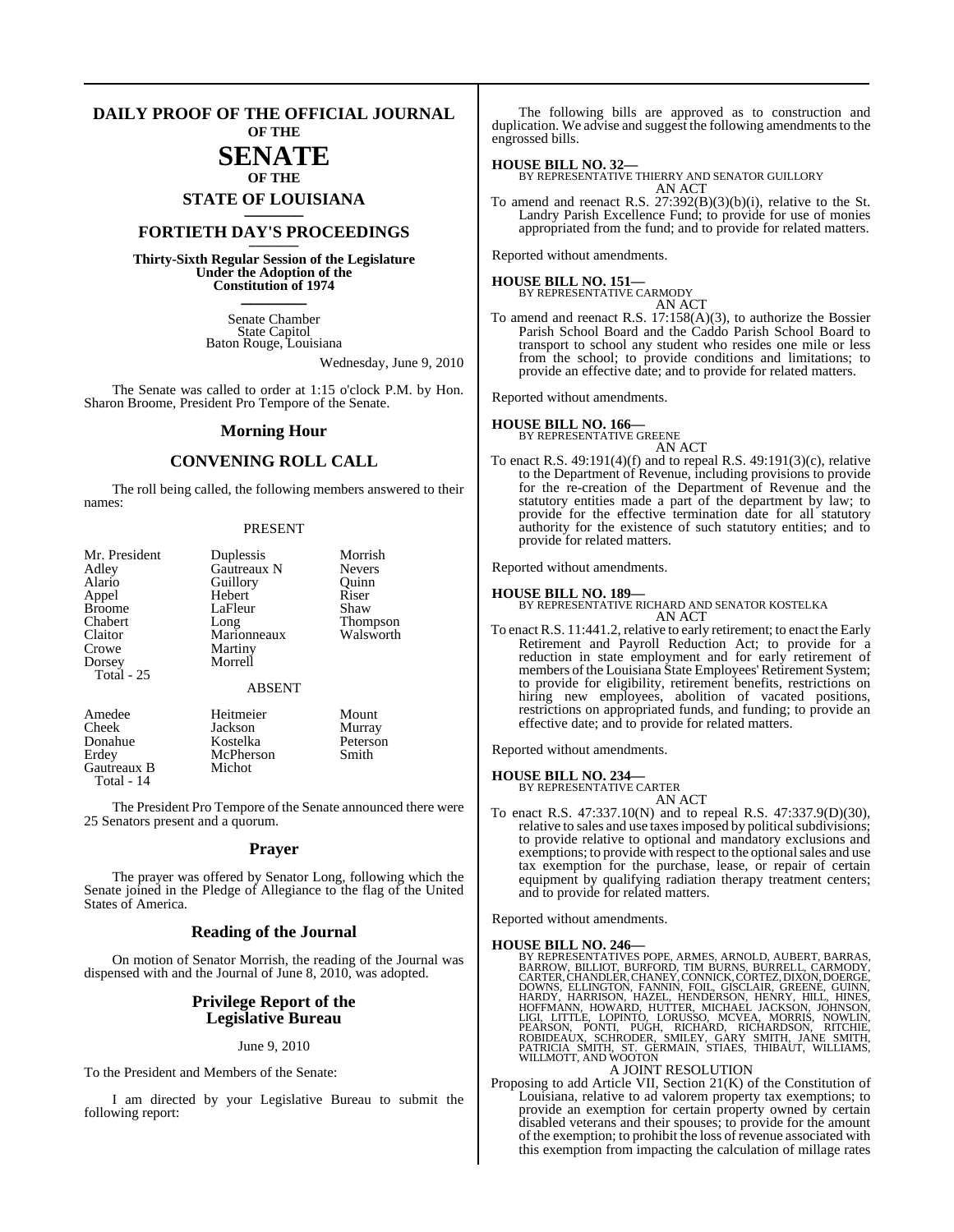## **Page 2 SENATE 40th DAY'S PROCEEDINGS**

June 9, 2010

by taxing authorities; to require taxing authorities to absorb the loss of revenue as a result of this exemption; to prohibit the reappraisal and valuation of property for purposes of millage adjustment under certain circumstances; to require a local election called by resolution or ordinance by the local governing authority for the establishment of the exemption; to provide for submission of the proposed amendment to the electors; to provide for an effective date; and to provide for related matters.

Reported without amendments.

### **HOUSE BILL NO. 300—** BY REPRESENTATIVE RITCHIE

AN ACT

To amend and reenact R.S. 47:1838(introductory paragraph), relative to fees levied by the Louisiana Tax Commission; to authorize the continued levy and collection of fees associated with the various services performed by the commission; to provide an effective date; and to provide for related matters.

Reported without amendments.

### **HOUSE BILL NO. 433—**

BY REPRESENTATIVES HARDY AND HINES AN ACT

To enact R.S. 17:7(29), relative to the duties, functions, and responsibilities of the State Board of Elementary and Secondary Education; to require the State Board of Elementary and Secondary Education to develop, adopt, and provide for the implementation of a uniform grading scale for use in public schools; to provide for enforcement and exceptions; to provide for a task force to provide recommendations; to provide for rules and regulations; to provide for effectiveness; and to provide for related matters.

Reported without amendments.

#### **HOUSE BILL NO. 468—**

BY REPRESENTATIVE HOFFMANN

AN ACT To amend and reenact R.S. 17:46(A)(1)(b) and 1170, relative to school employees; to provide eligibility for sabbatical leaves to certain certified school nurses, audiologists, educational diagnosticians, and speech-language pathologists employed by state special schools and by city, parish, and other local public school systems; to provide for limitations on such eligibility with respect to fiscal conditions; and to provide for related matters.

Reported without amendments.

#### **HOUSE BILL NO. 481—** BY REPRESENTATIVE ROY

AN ACT

To amend and reenact R.S. 33:1423.1(B), (C), and (D), relative to collection of certain taxes and other obligations by sheriffs and ex officio tax collectors; to authorize sheriffs and ex officio tax collectors to employ certain parties to aid in the collection of certain delinquent taxes and obligations; to provide for the payment for collection services on a fee basis; to provide for the amount and payment of the fee; to provide relative to requirements for employing certain parties to aid in the collection of certain delinquent taxes and obligations; and to provide for related matters.

Reported without amendments.

#### **HOUSE BILL NO. 486—**

BY REPRESENTATIVES HARRISON, ARNOLD, BALDONE, HENRY BURNS, CARMODY, CARTER, ELLINGTON, GISCLAIR, HARDY, GARY SMITH, PATRICIA SMITH, ST. GERMAIN, STIAES, TEMPLET, TUCKER, AND WILLIAMS

AN ACT

To enact R.S. 17:3006, relative to school guidance counselors; to require school guidance counselors employed in public high schools to complete an academic profile for each student in the

ninth grade; to provide for information to be included in the profile; to provide for student and parental involvement in completing the profile; to provide for annual review of the profile; and to provide for related matters.

Reported without amendments.

#### **HOUSE BILL NO. 488—**

BY REPRESENTATIVES HARRISON, CARTER, GISCLAIR, HARDY, AND<br>ST. GERMAIN

AN ACT To amend and reenact R.S. 17:53, relative to training and instruction of school board members; to require each member of a local public school board to receive certain training; to authorize certain training during a member's first year of service; to provide for the designation of Distinguished School Board Member for school board members completing certain training; to require certain dissemination of information about training completed by school board members; and to provide for related matters.

Reported without amendments.

### **HOUSE BILL NO. 508—** BY REPRESENTATIVE ROY

AN ACT To amend and reenact R.S. 47:2153(B)(1), relative to ad valorem taxes; to provide relative to sales of immovable property due to delinquent taxes; to authorize use of the Internet to publish certain notice and other information related to a tax sale; and to provide for related matters.

Reported without amendments.

**HOUSE BILL NO. 521—**

BY REPRESENTATIVE LORUSSO AN ACT

To amend and reenact R.S.  $33:9091.8(F)(2)$  and  $(4)(c)$ , relative to the Lakewood Crime Prevention and Improvement District; to authorize the district to expand the levy of the parcel fee; to provide for an election on the question of expanding the parcel fee; to authorize the renewal of the parcel fee at any election; and to provide for related matters.

Reported without amendments.

**HOUSE BILL NO. 535—** BY REPRESENTATIVE PUGH

AN ACT

To amend and reenactR.S. 33:130.702(F) and to repeal Subpart B-42 of Part IV of Chapter 1 of Title 33 of the Louisiana Revised Statutes of 1950, comprised of R.S. 33:130.791, relative to certain economic development districts; to repeal provisions that provide relative to the schedule of regular and special meetings held by the governing board of such districts; to provide relative to the Tangipahoa Parish Economic Development District; to change the frequency of regular meetings held by the governing board of the district; and to provide for related matters.

Reported without amendments.

## **HOUSE BILL NO. 537—** BY REPRESENTATIVE WOOTON

AN ACT

To enact R.S. 33:381(C)(30), relative to the municipality of Jean Lafitte; to provide for the filling of the office of police chief by appointment; to provide forthe time and method of appointment and for the salary, term, duties, qualifications, and supervision of an appointed police chief; and to provide for related matters.

Reported without amendments.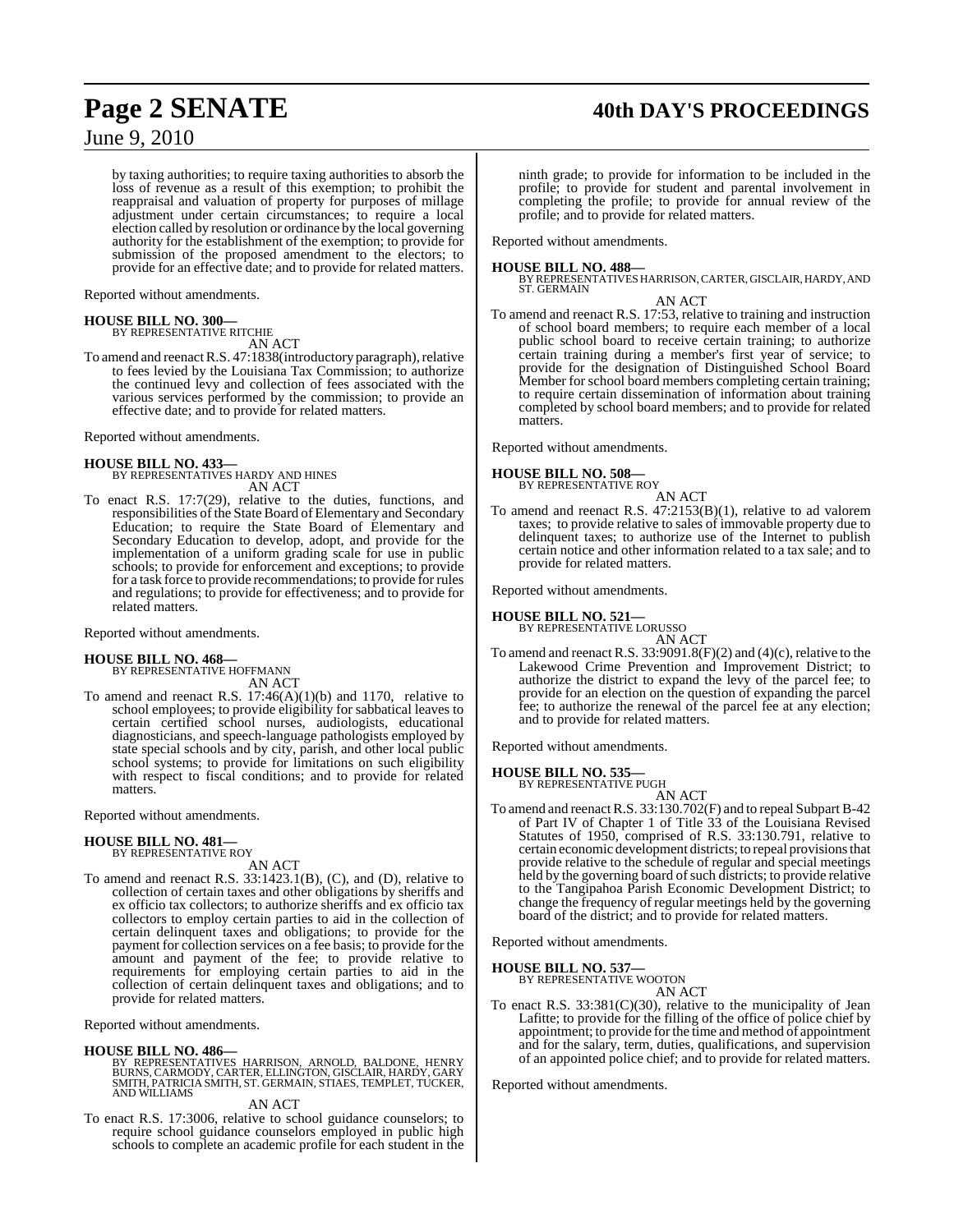## **40th DAY'S PROCEEDINGS Page 3 SENATE**

# June 9, 2010

**HOUSE BILL NO. 538—**

BY REPRESENTATIVE BURFORD AN ACT

To enact R.S. 33:2740.18.4, relative to the city of Mansfield; to authorize the governing authority of the city to levy and collect a hotel occupancy tax subject to voter approval; to provide for the use of such tax; and to provide for related matters.

Reported without amendments.

## **HOUSE BILL NO. 541—** BY REPRESENTATIVE PUGH

AN ACT

To enact R.S. 38:1794(B)(3), relative to Tangipahoa Parish; to provide relative to Consolidated Gravity Drainage District No. 1; to provide relative to the governing board of the district; to provide relative to the schedule of meetings held by the board; to provide relative to the compensation and reimbursement of board members; and to provide for related matters.

Reported without amendments.

#### **HOUSE BILL NO. 542—** BY REPRESENTATIVE RICHMOND AN ACT

To amend and reenact R.S. 33:9078(F)(4)(c), relative to the Kenilworth Improvement District in Orleans Parish; to provide relative to the renewal of parcel fees in the district; and to provide for related matters.

Reported without amendments.

#### **HOUSE BILL NO. 544—** BY REPRESENTATIVE PUGH

AN ACT

To amend and reenact R.S. 33:3813.2(C)(2), relative to Tangipahoa Parish; to provide relative to the Tangipahoa Water District; to increase the amount of per diem paid to members of the governing board; and to provide for related matters.

Reported without amendments.

### **HOUSE BILL NO. 579—**

BY REPRESENTATIVE SAM JONES AN ACT

To amend and reenact R.S.  $47:818.40(F)$  relative to motor fuel taxes; to provide relative to surety bond requirements of certain licensees; to require the secretary of the Department of Revenue to waive surety bond requirements for certain licensees under certain circumstances; and to provide for related matters.

Reported without amendments.

#### **HOUSE BILL NO. 602—**

BY REPRESENTATIVE GARY SMITH AN ACT

To amend and reenact R.S. 47:2153(A), relative to the notice of delinquent ad valorem taxes; to provide for the time within which to send notice; and to provide for related matters.

Reported without amendments.

## **HOUSE BILL NO. 648—** BY REPRESENTATIVE SAM JONES

AN ACT

To repeal R.S. 17:221(E), relative to school attendance; to repeal provisions relative to permitting children of certain ages to withdraw from school under specified circumstances.

Reported without amendments.

#### **HOUSE BILL NO. 684—**

BY REPRESENTATIVE MONTOUCET AN ACT

To amend and reenact the heading of Chapter 31 of Title 48 of the Louisiana Revised Statutes of 1950, R.S. 48:2091, 2092, 2093, and 2094(A), (C), and (H) relative to the Lafayette Metropolitan Expressway Commission, to change the name of the commission; to change the composition of the board of directors; to change the jurisdictional boundaries of the commission; and to provide for related matters.

Reported without amendments.

#### **HOUSE BILL NO. 685—**



- AN ACT
- To amend and reenact R.S. 17:221(I), relative to school attendance; to provide relative to the enrollment of certain students in adult education programs that are approved by the State Board of Elementary and SecondaryEducation; and to provide forrelated matters.

Reported without amendments.

#### **HOUSE BILL NO. 714—**

BY REPRESENTATIVE RICHMOND AN ACT

To amend and reenact R.S. 33:9073, relative to Orleans Parish, to provide relative to the Lake Willow Subdivision Improvement District; to provide relative to the governing board of the district; to provide for terms of board members; to provide relative to the powers and duties of the district; to provide relative to the imposition of taxes and fees within the district; to remove provisions authorizing the imposition of taxes within the district; to authorize the imposition of a parcel fee within the district; to provide for the use of such fee; and to provide for related matters.

Reported without amendments.

### **HOUSE BILL NO. 715—** BY REPRESENTATIVE GUINN

AN ACT

To enact R.S. 33:4581, relative to the creation of the Flyway Byway District in Jefferson Davis Parish; to provide for the purpose of the district; to provide the boundaries of the district; to provide for the governance and organization of the district; to provide the powers of the district; to provide for cooperation with state agencies and departments; and to provide for related matters.

Reported without amendments.

#### **HOUSE BILL NO. 719—**

BY REPRESENTATIVE RICHMOND AN ACT

To enact Part IV of Chapter 29 of Title 33 of the Louisiana Revised Statutes of 1950, to be comprised of R.S. 33:9098.1, relative to neighborhood districts; to provide relative to district funds; to authorize the governing board of certain districts to combine the funds of their respective districts pursuant to a cooperative endeavor agreement, subject to limitations; to require the prior approval of members of the homeowners association located within each such district; to provide for the use of the combined funds; and to provide for related matters.

Reported without amendments.

### **HOUSE BILL NO. 729—**

BY REPRESENTATIVE CARMODY AN ACT

To amend and reenact R.S. 41:892(C), (D), and (E) and to enact R.S. 41:892(F), relative to surplus property of school boards; to provide relative to the minimum bid which may be accepted when a school board attempts to sell such property; and to provide for related matters.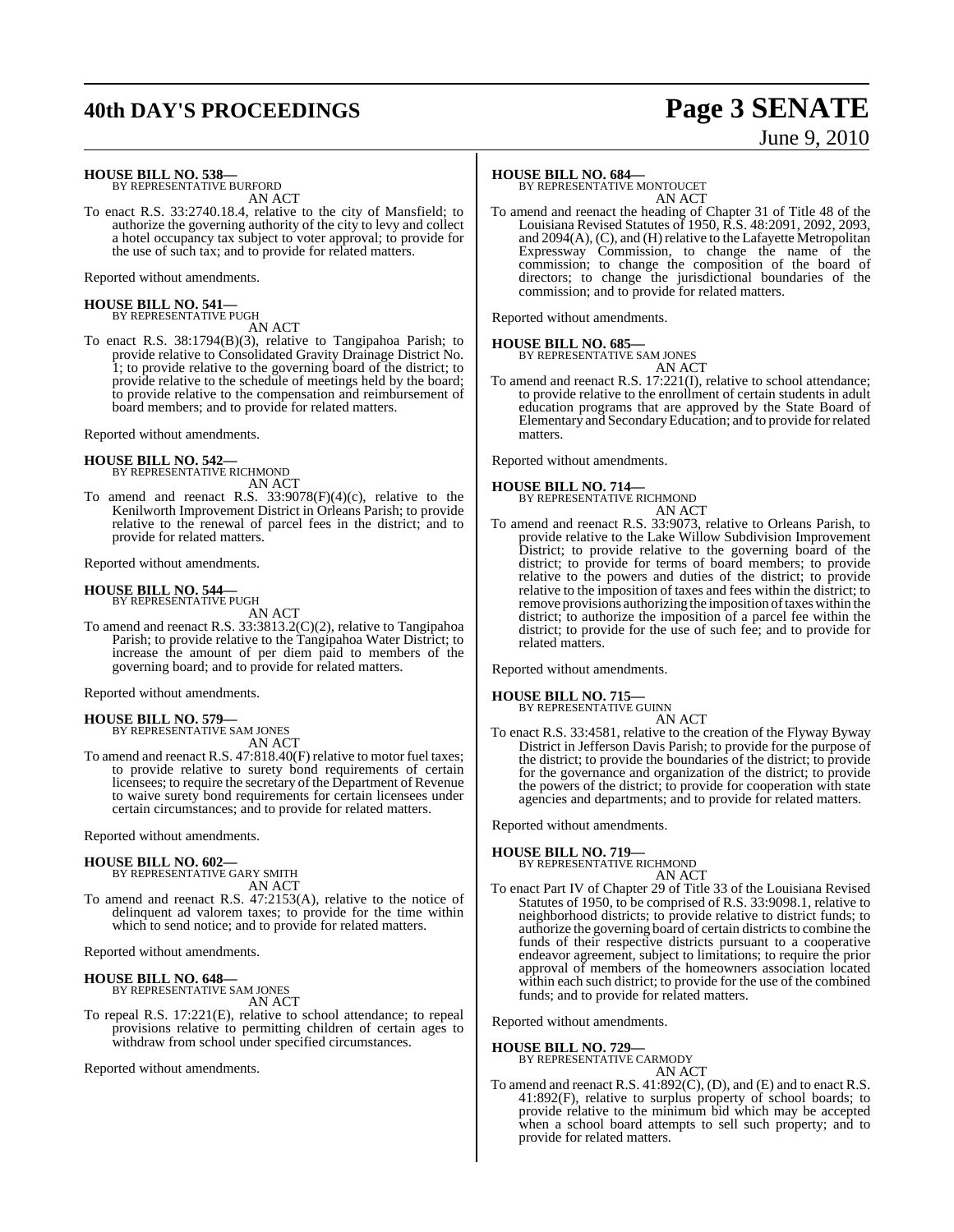Reported without amendments.

### **HOUSE BILL NO. 781—**

BY REPRESENTATIVE CHAMPAGNE AN ACT

To enact R.S. 33:7714, relative to wastewater districts; to create a consolidated wastewater district for the towns of Erath and Delcambre; to provide for the purpose, boundaries, and powers of the district; to provide for the governance of the district; to provide for the issuance of bonds; to provide restrictions on the issuance of bonds; to provide for the assumption of debt; to provide for the levy of an ad valorem tax; to provide for an election on the question of such ad valorem tax; to provide for the powers, rights, and duties of districts subsumed by this district; to provide for existing contractual rights; and to provide for related matters.

Reported without amendments.

#### **HOUSE BILL NO. 841—**

BY REPRESENTATIVE ARNOLD AND SENATOR MICHOT AN ACT

To enact Chapter 10 of Subtitle I of Title 30 of the Louisiana Revised Statutes of 1950, to be comprised of R.S. 30:1001 through 1003, relative to the development of renewable energy sources; to authorize the Department of Natural Resources to execute leases on state lands for development and production of energy from hydrokinetics; to provide for legislative finding; to provide a process for executing leases on state lands for the development and production of energy from hydrokinetics; to provide for the powers and duties of the secretary of natural resources; to provide for the powers and duties of the State Mineral and Energy Board; to authorize the implementation of fees; to provide for the promulgation of rules and regulations; and to provide for related matters.

Reported with amendments.

#### **LEGISLATIVE BUREAU AMENDMENTS**

Amendments proposed by Legislative Bureau to Reengrossed House Bill No. 841 by Representative Arnold

#### AMENDMENT NO. 1

In Senate Committee Amendment No.1 proposed by the Senate Committee on Natural Resources and adopted by the Senate on June 8, 2010, on page 1, line 39, and before "791a" delete "Sec"

#### **HOUSE BILL NO. 849—** BY REPRESENTATIVE ROY

AN ACT

To enact R.S. 33:2841.1, relative to the collection of municipal taxes; to authorize the employment of private counsel or an agency to assist in the collection of delinquent taxes; to require the payment of attorney fees by a tax delinquent; to provide for the amount of the attorney fees; and to provide for related matters.

Reported without amendments.

#### **HOUSE BILL NO. 850—** BY REPRESENTATIVE ROY

AN ACT

To enact R.S. 47:2153(B)(7), relative to ad valorem tax; to authorize the collection of a refundable deposit from certain participants at a tax sale; to provide for use of deposits; to provide for the form of the deposit; to provide for refunds; and to provide for related matters.

Reported without amendments.

**HOUSE BILL NO. 925—**<br>BY REPRESENTATIVES AUSTIN BADON, BOBBY BADON, HENRY<br>BURNS, TIM BURNS, CARMODY, CARTER, CHAMPAGNE, GISCLAIR,<br>GUILLORY, HARDY, HOFFMANN, LIGI, AND ROBIDEAUX AND<br>SENATORS APPEL, DONAHUE, DUPLESSIS, MARTI

### Page 4 **SENATE** 40th DAY'S PROCEEDINGS

AN ACT

To enact R.S. 17:10.1(D), relative to the Louisiana school and district accountability system; to provide for the assignment of letter grades to schools and school districts that are reflective of their performance; and to provide for related matters.

Reported without amendments.

**HOUSE BILL NO. 956—** BY REPRESENTATIVES DOVE AND BALDONE AN ACT

To amend and reenact R.S.  $33:130.252(A)(1)(b)$  and (2), relative to the Terrebonne Economic Development Authority; to provide for membership on the board of commissioners; and to provide for related matters.

Reported without amendments.

#### **HOUSE BILL NO. 962—**

BY REPRESENTATIVES CARTER, BOBBY BADON, HENRY BURNS,<br>TIMBURNS,CARMODY,CHAMPAGNE, CONNICK, GISCLAIR, HARDY,<br>HOFFMANN, KATZ, `LABRUZZO, `LIGI, `NOWLIN, `RICHARD,<br>ROBIDEAUX, `SIMON, `SMILEY, `WILLIAMS, `AND` WOOTON` AND<br>SENAT **OUINN** 

#### AN ACT

To amend and reenact R.S.  $17:3982(A)(1)(a)$  and  $(2)$  and  $(B)$  and  $3992(A)(1)$  and  $(2)$ , relative to charter schools; to provide relative to the process for submission, review, and approval of charter school proposals and renewal of charters; to provide relative to the use of local school board facilities and property by a chartering group; and to provide for related matters.

Reported without amendments.

**HOUSE BILL NO. 973—**

BY REPRESENTATIVE FOIL

AN ACT

To amend and reenact R.S. 33:130.812(C), relative to Sustainable Energy Financing Districts; to provide relative to financing for projectsin such districts; to provide for property assessment and collection of such assessments within such districts; and to provide for related matters.

Reported with amendments.

#### **LEGISLATIVE BUREAU AMENDMENTS**

Amendments proposed by Legislative Bureau to Reengrossed House Bill No. 973 by Representative Foil

#### AMENDMENT NO. 1

In Senate Committee Amendment No. 2 proposed by the Senate Committee on Local and Municipal Affairs and adopted by the Senate on June 8, 2010, on page 1, line 5, following "33:130.812" delete the remainder of the line and insert: "change  $\bar{C}$ "(C) is" to "(B) and (C) are" and after "reenacted""

#### AMENDMENT NO. 2

In Senate Committee Amendment No. 4 proposed by the Senate Committee on Local and Municipal Affairs and adopted by the Senate on June 8, 2010, on page 1, line 20, following "amount" and before "for" change "loaned" to "lent"

**HOUSE BILL NO. 976—** BY REPRESENTATIVES WILLMOTT AND LIGI AND SENATOR MARTINY

AN ACT

To amend and reenact R.S. 33:2740.17(A) and (C), relative to the New Orleans International Airport Sales Tax District; to provide definitions for the district; and to provide for related matters.

Reported without amendments.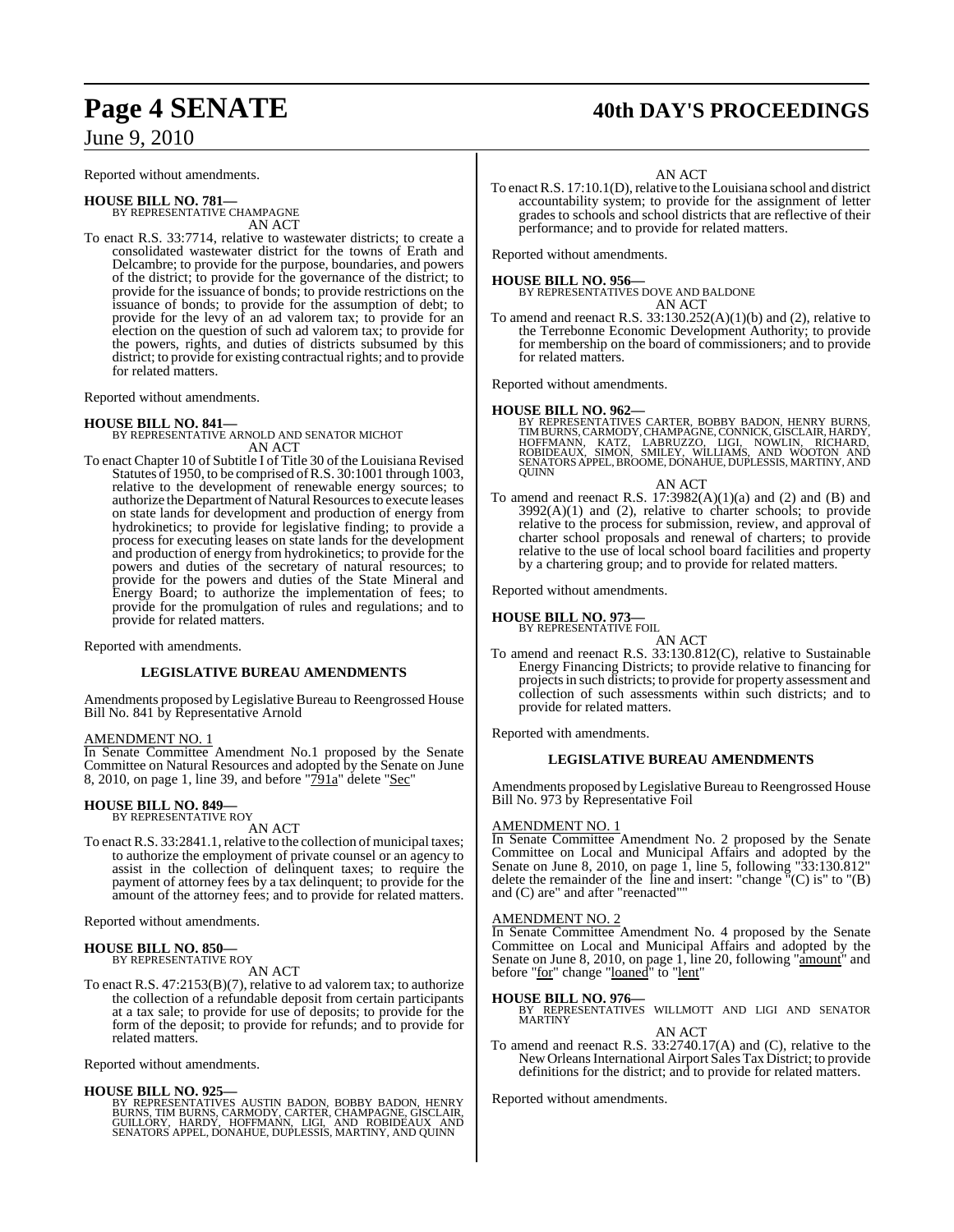## **40th DAY'S PROCEEDINGS Page 5 SENATE**

#### **HOUSE BILL NO. 1021—**

BY REPRESENTATIVE GREENE AN ACT

To amend and reenact R.S. 47:2433 and Sections 2 and 3 of Act No. 822 of the 2008 Regular Session of the Legislature, relative to inheritance and estate taxes; to provide for the accrual of interest on delinquent estate transfer taxes; to provide relative to filing extensions for estate transfer tax returns; to provide relative to the prescription period for estate transfer taxes; to provide for an effective date; and to provide for related matters.

Reported without amendments.

#### **HOUSE BILL NO. 1032—**

BY REPRESENTATIVE BARROW AN ACT

To amend and reenact R.S. 33:2740.67(C)(1), (2), and (3), relative to the Greenwell Springs-Airline Economic Development District; to change the membership of the board of commissioners of the district; to provide relative to terms of board members; and to provide for related matters.

Reported without amendments.

## **HOUSE BILL NO. 1045—** BY REPRESENTATIVE PONTI

AN ACT

To enact R.S. 47:1508(B)(28), relative to the confidentiality of tax records; to provide for the furnishing of tax record information to the Louisiana Workforce Commission for the purpose of determining, investigating, and prosecuting fraud; to provide for the confidentiality of such information; and to provide for related matters.

Reported without amendments.

## **HOUSE BILL NO. 1138—** BY REPRESENTATIVE PONTI

AN ACT To amend and reenact R.S. 23:1123, 1172.2(E), and 1201(A) and to repeal R.S. 23:1201.1, relative to workers' compensation; to provide for an examination of an injured employee when certain disputes arise; to provide for the prompt reporting of certain information relative to payment of workers' compensation premiums which may be considered false, fraudulent, or misleading; to require payors and insurers to make weekly indemnity payments by electronic funds transfer; to repeal provisions requiring workers' compensation indemnity payments be mailed; and to provide for related matters.

Reported without amendments.

#### **HOUSE BILL NO. 1198—** BY REPRESENTATIVE KATZ

AN ACT

To amend and reenactR.S. 17:1518.1(J) and 1519.5(C),R.S. 23:1(A) and 17(A), R.S. 28:821(C) and 824(I), (J)(1)(b), (K), and (L), R.S. 36:258(F), 301(B), 308(B), and 471(B), R.S. 38:2261(C) and (D), R.S.  $39:1554(D)(1)(d)$  and  $1595.4(B)$ , (C), and (D), R.S. 40:1300.14(B)(introductory paragraph) and (13), R.S. 46:51(2) and (10), 2116.1(1), (2), and (4), 2116.2(A), 2351(A)(introductory paragraph), 2353, 2632(2), 2633(C) and  $(E)$ , 2634(A) and (B)(1), and 2635(B), R.S. 47:305.15(A) and 360(A), R.S. 48:307(B)(2) and (3), to enact R.S. 23:1(B)(6) and Chapter 15 of Title 23 of the Louisiana Revised Statutes of 1950, to be comprised of R.S. 23:3001 through 3061, R.S. 36:259(K) and (N), and 309(E), and to repeal R.S. 36:474(F) and  $478(C)$ , (D), (E), (G), (I), and (J), Subparts B and C of Part III of Chapter 3 of Title 46 of the Louisiana Revised Statutes of 1950, comprised of R.S. 46:331 through 373, Chapter 26 of Title 46 of the Louisiana Revised Statutes of 1950, comprised of R.S. 46:2101 through 2106, and Chapter 50 of Title 46 of the Louisiana Revised Statutes of 1950, comprised of R.S. 46:2651 through 2655, relative to the office of Louisiana Rehabilitation Services within the Department of Social Services; to provide for the transfer of such functions from the Department of Social

Services to the Department of Health and Hospitals and the Louisiana Workforce Commission; and to provide for related matters.

Reported with amendments.

#### **LEGISLATIVE BUREAU AMENDMENTS**

Amendments proposed by Legislative Bureau to Reengrossed House Bill No. 1198 by Representative Katz

#### AMENDMENT NO. 1

On page 5, line 12, following "be" and before "proper" delete "are"

#### AMENDMENT NO. 2

On page 9, line 17, following "person," and before "who" delete "whomsoever,

#### AMENDMENT NO. 3

On page 9, line 17, following "any person" delete "whomsoever,"

AMENDMENT NO. 4 On page 22, line 21, delete "\* \* \*"

**HOUSE BILL NO. 1251—**<br>BY REPRESENTATIVES CONNICK, CHAMPAGNE, CORTEZ, FANNIN,<br>GEYMANN, HAZEL, LAMBERT, LEBAS, LEGER, LIGI, MCVEA,<br>MORRIS, SMILEY, AND WHITE AN ACT

To enact R.S. 39:116, relative to capital outlay; to require certain information relative to capital outlay projects to be reported annually; to require the reporting of information on certain completed capital outlay projects; to provide relative to the information that must be reported; to provide for certain requirements; and to provide for related matters.

Reported without amendments.

**HOUSE BILL NO. 1276**<br>BY REPRESENTATIVES HARDY, AUBERT, BARRAS, BILLIOT, HENRY<br>BURNS, TIM BURNS, CARMODY, CARTER, CHAMPAGNE, DOWNS,<br>GUILLORY, HOFFMANN, LABRUZZO, LEGER, LIGI, MILLS, POPE,<br>PUGH, RICHARD, RICHARDSON, JANE SM WALSWORTH

#### AN ACT

To amend and reenact R.S. 17:493(A) and (C) and to enact R.S. 17:491.3 and 3996(B)(24), relative to school bus operators; to require a school bus operator to report his arrest for specified offenses involving operating a vehicle; to provide relative to guidelines, procedures, and timelines for such reporting; to provide relative to administration; to provide definitions; to provide applicability; to provide relative to the failure of the operator to report; to provide effectiveness; to provide an effective date; and to provide for related matters.

Reported without amendments.

- **HOUSE BILL NO. 1287—** BY REPRESENTATIVES LORUSSO, HENDERSON, AND HUTTER AN ACT
- To enact Chapter 27 of Title 25 of the Louisiana Revised Statutes of 1950, to be comprised of R.S. 25:1231 through 1237, and R.S. 36:209(Q), relative to creating the Battle of New Orleans Bicentennial Commission; to provide for membership on the commission and its operation; to provide relative to powers, duties, and activities of the commission; to provide relative to funds and property of the commission; to provide for termination of the commission; and to provide for related matters.

Reported without amendments.

# June 9, 2010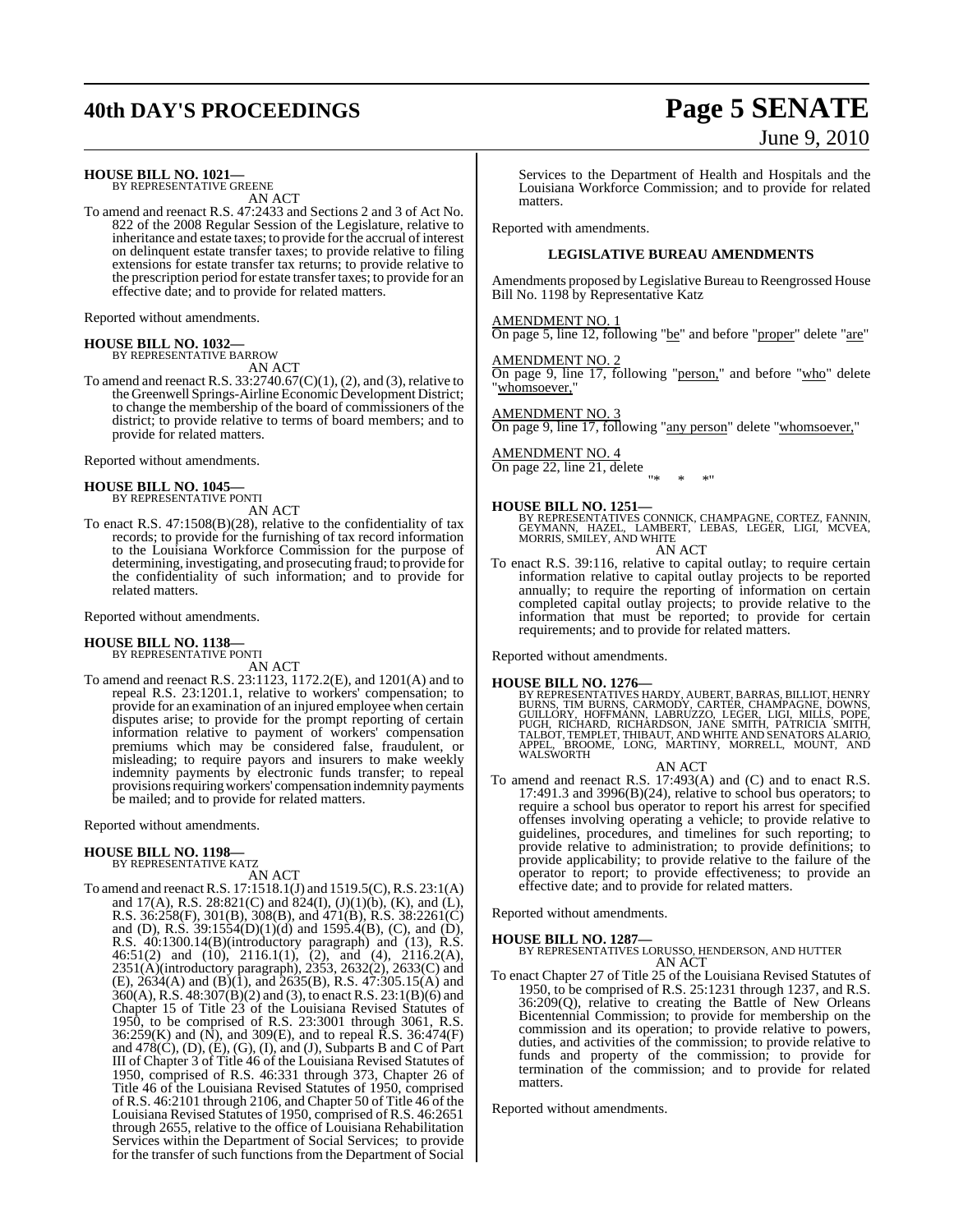## **Page 6 SENATE 40th DAY'S PROCEEDINGS**

June 9, 2010

#### **HOUSE BILL NO. 1290—**

BY REPRESENTATIVE AUBERT AN ACT

To enact R.S. 33:423.20, relative to the power of an elected chief of police in certain municipalities; to provide that the police chief shall appoint, promote, discipline, and discharge police personnel subject to limitations; and to provide for related matters.

Reported without amendments.

## **HOUSE BILL NO. 1293—** BY REPRESENTATIVE PUGH

AN ACT

To enact R.S. 33:423.20, relative to the power of an elected chief of police in certain municipalities; to provide that the police chief shall appoint, promote, discipline, and discharge police personnel subject to limitations; and to provide for related **matters** 

Reported without amendments.

**HOUSE BILL NO. 1297—** BY REPRESENTATIVE WHITE

AN ACT

To amend and reenact R.S. 33:2476(B)(1)(b) and 2536(B)(1)(b) and to enact R.S.  $33:2476(B)(1)(c)$  and  $2536(B)(1)(c)$ , relative to the municipal fire and police civil service; to provide relative to the qualifications of certain members appointed to municipal fire and police civil service boards; to provide that members appointed from fire and police departments shall not be required to be residents or qualified voters of the area in which they are appointed to serve or the parish in which the area is located, subject to approval of the local governing authority; and to provide for related matters.

Reported with amendments.

#### **LEGISLATIVE BUREAU AMENDMENTS**

Amendments proposed by Legislative Bureau to Reengrossed House Bill No. 1297 by Representative White

#### AMENDMENT NO. 1

On page 1, line 2, following "R.S. 33:" and before "and" change "247 $\overline{6(B)}(1)(b)$  and 2536 (B) $\overline{(1)}(b)$ " to "2536(B)(1)(b)"

AMENDMENT NO. 2

On page 1, line 11, following "R.S. 33:" and before "hereby" change  $T2476(B)(1)(b)$  and 2536 (B)(1)(b) are to  $T2536(B)(1)(b)$  is"

AMENDMENT NO. 3

On page 1, delete lines 18 through 20 in their entirety and on page 2, delete lines 1 and 2 in their entirety

#### AMENDMENT NO. 4

On page 2, line 20, following "provisions" and before "Subparagraphs" insert "of

**HOUSE BILL NO. 1368—**<br>BY REPRESENTATIVES JANE SMITH, BOBBY BADON, HENRY BURNS, TIM BURNS, CARMODY, CARTER, CHAMPAGNE, CONNICK, DOVE,<br>GISCLAIR, HARDY, HOFFMANN, KATZ, LABRUZZO, LIGI, NOWLIN,<br>ROBIDEAUX, SIMON, SMILEY, WILLI

#### AN ACT

To enact Chapter 44 of Title 17 of the Louisiana Revised Statutes of 1950, to be comprised of R.S. 17:4031 through 4040, relative to public elementary and secondary education; to authorize the State Board of Elementary and Secondary Education to exempt school districts from various laws and regulations pertaining to education; to provide procedures regarding request for and approval of such waivers; to provide for terms and conditions on such waivers; to provide with respect to schools within the jurisdiction of the Recovery School District and schools which may be transferred to that jurisdiction; to provide for reports; and to provide for related matters.

Reported without amendments.

#### **HOUSE BILL NO. 1389—** BY REPRESENTATIVE LIGI

AN ACT

To amend and reenact R.S. 47:2202(A), 2203(C), and 2204, relative to the sale of adjudicated property; to exempt certain property sales from the minimum bid and appraisal requirements for adjudicated property; to provide relative to advertising requirements for adjudicated property sold at public sale; to provide relative to certain public sales by a political subdivision; to provide for certain limitations; and to provide for related matters.

Reported without amendments.

#### **HOUSE BILL NO. 1397—**

BY REPRESENTATIVES ELLINGTON AND ROBIDEAUX AN ACT

To amend and reenact R.S. 49:330, relative to certain mineral revenue contracts; to establish an advisory committee relative to contracting with respect to such contracts; to provide for committee membership, powers, duties, and functions; to provide for annual meetings; to provide for annual reporting; and to provide for related matters.

Reported without amendments.

**HOUSE BILL NO. 1409—** BY REPRESENTATIVE GIROD JACKSON AN ACT

To amend and reenact R.S. 33:4762(D), relative to notices for demolition or removal of buildings; to provide that notice of demolition or removal of a building is de facto proof that a building is more than fifty percent damaged; and to provide for related matters.

Reported without amendments.

#### **HOUSE BILL NO. 1442—**

BY REPRESENTATIVES CARMODY, ARMES, CARTER, DIXON, DOWNS, RITCHIE, PATRICIA SMITH, AND THIBAUT AN ACT

To enact R.S. 17:81.6(C), (D), (E), and (F), relative to public school employees; to provide for the reporting by public school employees of irregularities or improprieties in the administration of standardized tests; to prohibit certain actions relative to such reporting; to provide for penalties; to provide for the recovery of damages, attorney fees, and court costs under certain circumstances; and to provide for related matters.

Reported without amendments.

#### **HOUSE BILL NO. 1458—**

BY REPRESENTATIVE LABRUZZO

AN ACT To enact R.S. 17:416.13(C) and (D), relative to student codes of conduct; to provide relative to a review by a local school board of the student code of conduct; to provide relative to the purpose of such review and to require certain actions as necessary; to provide guidelines and a timeline for such review; to provide definitions; to provide relative to certain notifications to students; to provide relative to the investigation of reports of certain prohibited actions; to provide an effective date; and to provide for related matters.

Reported without amendments.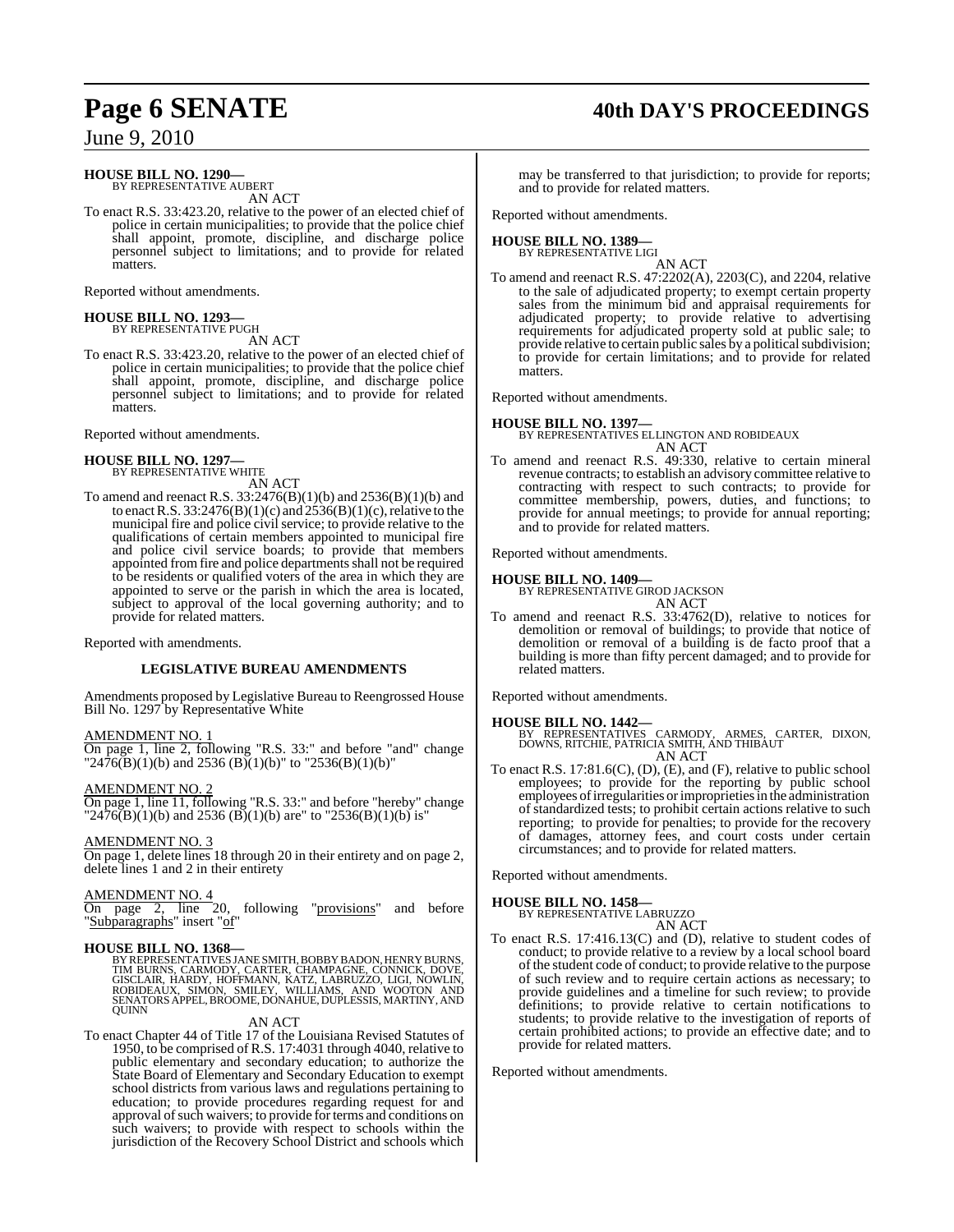## **40th DAY'S PROCEEDINGS Page 7 SENATE**

# June 9, 2010

#### **HOUSE BILL NO. 1460— (Substitute for HouseBill No. 225 by Representative LaBruzzo)**

BY REPRESENTATIVES LABRŪZZO, BARROW, HENRY BURNS, TIM<br>BURNS, LEGER, JANE SMITH, STIAES, TUCKER, WILLMOTT, AND **WOOTON** AN ACT

To amend and reenact R.S.  $11:446(A)(2)(b)$  and to enact R.S. 11:446(G), relative to the Louisiana State Employees' Retirement System; to allow a trust to receive benefits on behalf of a retiree's child beneficiary; and to provide for related matters.

Reported without amendments.

#### **HOUSE BILL NO. 1486— (Substitute for HouseBill No. 926 by Representative Little)**

BY REPRESENTATIVES MORRIS, ARMES, BOBBY BADON, BILLIOT,<br>BURFORD, HENRY BURNS, BURRELL, CARMODY, CHAMPAGNE,<br>EDWARDS, GISCLAIR, HARDY, HARRISON, HENDERSON, HENRY,<br>GIROD JACKSON, LITTLE, LORUSSO, NOWLIN, GARY SMITH, JANE<br>SMIT

AN ACT

To enact Chapter 9-B of Title 30 of the Louisiana Revised Statutes of 1950, to be comprised of R.S. 30:961 through 963, relative to the use of surface water; to provide for definitions; to provide for cooperative endeavor agreements to withdraw running surface water; to provide for findings and purpose; to provide for requirements for cooperative endeavor agreements to withdraw running surface water; to provide for the authority of the secretary of the Department of Natural Resources; to provide for legislative intent; and to provide for related matters.

Reported with amendments.

#### **LEGISLATIVE BUREAU AMENDMENTS**

Amendments proposed by Legislative Bureau to Reengrossed House Bill No. 1486 by Representative Morris

AMENDMENT NO. 1

On page 2, line 23, following "receives" and before "for" change "fair value" to "fair market value"

> Respectfully submitted, ROB MARIONNEAUX Chairman

#### **Adoption of Legislative Bureau Report**

On motion of Senator Thompson, the Legislative Bureau amendments were adopted and the Bills and Joint Resolutions were read by title and passed to a third reading.

#### **Introduction of Senate Resolutions**

Senator Appel asked for and obtained a suspension of the rules to read Senate Resolutions a first and second time.

#### **SENATE RESOLUTION NO. 119—** BY SENATOR APPEL

A RESOLUTION

To create a Senate task force to develop a unified strategic initiative for economic development based upon global trade economic development strategies.

On motion of Senator Appel the resolution was read by title and adopted.

#### **Senate Bills and Joint Resolutions on Second Reading Reported by Committees**

**SENATE BILL NO. 531—** BY SENATOR CLAITOR

AN ACT

To enact Chapter 22-A of Title 39 of the Louisiana Revised Statutes of 1950, comprised of R.S.  $39:2165$  through 2165.10, relative to actions and qui tam actions; to authorize actions and qui tam actions for certain matters related to public entities and spending programs; to provide definitions, terms, procedures, conditions, and requirements; to provide relative to damages and awards; and to provide for related matters.

Reported with amendments by the Committee on Judiciary A.

#### **SENATE COMMITTEE AMENDMENTS**

Amendments proposed by Senate Committee on Judiciary A to Original Senate Bill No. 531 by Senator Claitor

AMENDMENT NO. 1 On page 1, lines 3 and 9, change "2165.10" to "2165.12"

AMENDMENT NO. 2 On page 1, line 4, change "public entities and spending" to "oil spill relief

AMENDMENT NO. 3 On page 1, line 10, change "**STATE SPENDING**" to "**OIL SPILL RELIEF**"

AMENDMENT NO. 4 On page 1, line 12, change "**State Spending**" to "**Oil Spill Relief**"

AMENDMENT NO. 5 On page 2, line 1, change "**state spending**" to "**oil spill relief**"

AMENDMENT NO. 6 On page 2, line 10, change "**state**" to "**oil spill relief**"

AMENDMENT NO. 7 On page 2, line 23, between "**information**" and "**or**" insert "**required on a claim or provider agreement**"

AMENDMENT NO. 8 On page 2, line 25, change "**state spending**" to "**oil spill relief**"

AMENDMENT NO. 9

On page 2, between lines 25 and 26, insert the following:

"**(5) "Oil spill relief program" means any state or federal program or fund created for the purpose of assisting persons who incurred personal, business, or property damage or other losses due to the Deepwater Horizon Oil Spill. It shall not include any matter specifically subject to other qui tam action by law, including qui tam actions on behalf of hurricane relief programs and on behalf of medical assistance programs.**"

AMENDMENT NO. 10

On page 2, line 26, change "**(5)**" to "**(6)**", on line 27, change "**(6)**" to "**(7)**", and on line 29, change "**(7)**" to "**(8)**"

AMENDMENT NO. 11 On page 3, delete lines 3 through 12.

AMENDMENT NO. 12 On page 3, lines 16 and 19, change "**a state spending**" to "**an oil spill relief**"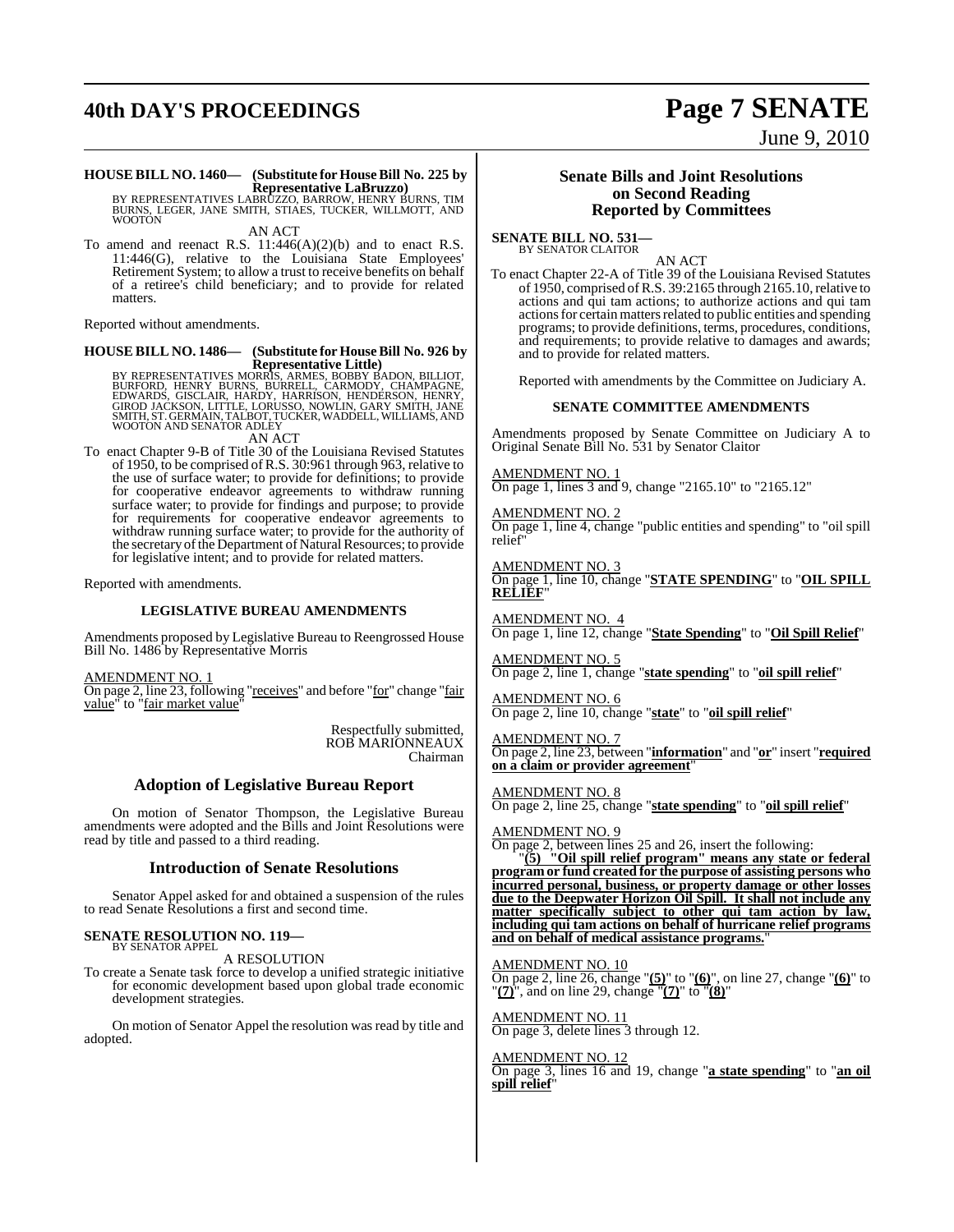## **Page 8 SENATE 40th DAY'S PROCEEDINGS**

AMENDMENT NO. 13 On page 3, lines 20 and 21, change "**a state spending**" to "**an oilspill relief**"

AMENDMENT NO. 14

On page 3, lines 22 and 23, change "**, goods or other compensation that he is not authorized to receive**" to "**for a false or fraudulent claim**"

#### AMENDMENT NO. 15

On page 3, line 26, between "**of**" and "**receiving**" to "**certifying or qualifying any person for eligibility for oil spill relief programs or**"

#### AMENDMENT NO. 16

On page 3, line 27, change "**a state spending**" to "**an oil spill relief**" and "**he**" to "**that person**"

#### AMENDMENT NO. 17

On page 5, lines 7 and 9, change "**state spending**" to "**oil spill relief**"

AMENDMENT NO. 18 On page 5, line 10, change "**the amounts that the person would**" to "**the value of the benefits that the person should**"

AMENDMENT NO. 19

On page 5, line 17, change "**state spending**" to "**oil spill relief**"

AMENDMENT NO. 20 On page 6, line 6, change "**state spending**" to "**oil spill relief**"

AMENDMENT NO. 21 On page 7, line 5, change "**a state spending**" to "**an oil spill relief**"

AMENDMENT NO. 22 On page 7, line 27, change "**State Spending**" to "**Oil Spill Relief**"

AMENDMENT NO. 23

On page 10, line 20, before the period "**.**" insert "**, exclusive of the civil monetary penalty provided by R.S. 39:2165.5(C)**"

AMENDMENT NO. 24

On page 12, line 12, change "**state spending**" to "**oil spill relief**"

#### AMENDMENT NO. 25

On page 12, between line 15 and 16, insert the following: "**§2165.10. Oil Spill Relief Programs Fraud Detection Fund**

**A. The Oil Spill Relief Programs Fraud Detection Fund, hereafter referred to as the "fund", is created in the state treasury as a special fund. The monies in the fund shall be invested by the state treasurer in the same manner as monies in the state general fund and interest earned on the investment of monies in the fund shall be credited to the fund. All unexpended and unencumbered monies in the fund at the end of each fiscal year shall remain in the fund.**

**B. After compliance with the requirements of Article VII, Section 9(B) of the Constitution of Louisiana relative to the Bond Security and Redemption Fund, and prior to monies being placed in the state general fund, all monies received by the state pursuant to a civil award granted or settlement under the provisions of this Chapter, except for the amount to make oilspill relief programs whole, shall be deposited into the fund.**

**C. Except as provided in this Subsection, the monies in the fund shall be appropriated by the legislature for the following purposes only:**

**(1) To pay costs or expensesincurred by the attorney general relative to an action instituted pursuant to this Chapter.**

**(2) To enhance fraud and abuse detection and prevention activities related to oil spill relief programs.**

**(3) To pay rewards for information concerning fraud and abuse as provided in this Chapter.**

**(4) To provide a source of revenue for oil spill relief programs in this state to help citizens who were affected by the** **Deepwater Horizon Oil Spill recover from the damages they sustained.**

**§2165.11. Rewards for fraud and abuse information A. The attorney general may provide a reward of up to two thousand dollarsto an individual who submits information to the attorney general which results in recovery pursuant to the provisions of this Chapter, provided such individual is not himself subject to recovery under this Chapter.**

**B. The attorney general shall grant rewards only to the extent monies are appropriated for this purpose from the Oil Spill Relief Programs Fraud Detection Fund. The attorney general shall determine the amount of a reward, not to exceed two thousand dollars per individual per action, and establish a process to grant the reward in accordance with rules and regulations promulgated in accordance with the Administrative Procedure Act.**"

#### AMENDMENT NO. 26

On page 12, line 16, change "**§2165.10**" to "**§2165.12**"

On motion of Senator Quinn, the committee amendment was adopted. The amended bill was read by title, ordered engrossed and passed to a third reading.

#### **Senate Bills and Joint Resolutions on Second Reading**

**SENATE BILL NO. 808— (Substitute of Senate Bill No. 516 by Senator Morrell)**

BY SENATOR MORRELL AN ACT

To amend and reenact R.S. 33:2740.3(D)(1)(a) and (c), 4106,  $4702(B)(2)(b)$  and R.S. 34:1(B)(1)(a), relative to the city of New Orleans; to correct the name of the New Orleans Chamber of Commerce in statutes; and to provide for related matters.

On motion of Senator Morrell the bill was read by title, ordered engrossed and passed to a third reading.

#### **House Bills and Joint Resolutions on Second Reading Reported by Committees**

#### **HOUSE BILL NO. 23—**

BY REPRESENTATIVE BALDONE AN ACT

To amend and reenact R.S. 14:402(D)(9) and (E)(7), relative to contraband on the grounds of correctional institutions; to add component hardware of telecommunications equipment in the definition of "contraband"; and to provide for related matters.

Reported favorably by the Committee on Judiciary B. The bill was read by title and referred to the Legislative Bureau.

## **HOUSE BILL NO. 33—** BY REPRESENTATIVE CONNICK

AN ACT

To amend and reenact Code of Civil Procedure Articles 1458, 1462(B), and 1467, relative to discovery; to require certain forms of responses to interrogatories, requests for production of documents, and requests for admissions; and to provide for related matters.

Reported favorably by the Committee on Judiciary A. The bill was read by title and referred to the Legislative Bureau.

## **HOUSE BILL NO. 35—** BY REPRESENTATIVE PATRICIA SMITH

- AN ACT
- To enact R.S. 15:574.4(A)(4), relative to parole; to provide for eligibility for parole consideration for certain inmates who are at least sixty years of age, have been incarcerated for at least ten years, and have met certain conditions; to provide for exceptions; and to provide for related matters.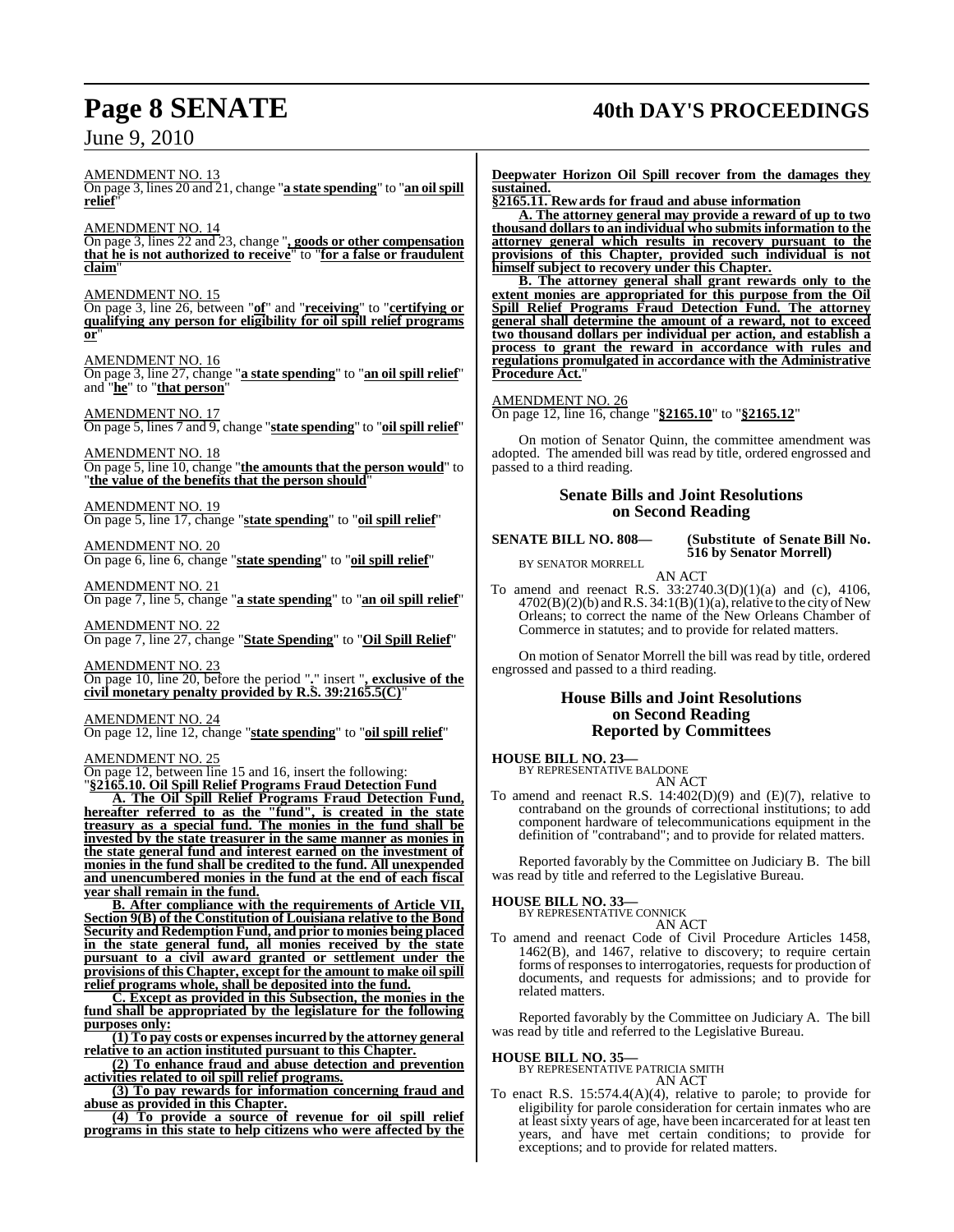## **40th DAY'S PROCEEDINGS Page 9 SENATE**

# June 9, 2010

Reported favorably by the Committee on Judiciary B. The bill was read by title and referred to the Legislative Bureau.

### **HOUSE BILL NO. 38—** BY REPRESENTATIVE CONNICK

AN ACT

To amend and reenact Code of Civil Procedure Article 1443(B), relative to the recordation of testimony, questions, objections, and other statements during depositions; to require recordation during depositions except under certain circumstances; and to provide for related matters.

Reported favorably by the Committee on Judiciary A. The bill was read by title and referred to the Legislative Bureau.

#### **HOUSE BILL NO. 41—**

BY REPRESENTATIVE CONNICK AN ACT

To enact Code of Civil Procedure Article 1443(E), relative to depositions; to provide for the payment of costs and sanctions in certain circumstances; and to provide for related matters.

Reported favorably by the Committee on Judiciary A. The bill was read by title and referred to the Legislative Bureau.

#### **HOUSE BILL NO. 43—**

BY REPRESENTATIVE HARDY AN ACT

To amend and reenact R.S.  $17:405(A)(1)(b)$  and (i) and (C)(1), R.S. 40:981.3(A), (B), and (D) and 1058.10(A) and (C)(1), relative to drug free zones; to expand the area of drug free zones; and to provide for related matters.

Reported favorably by the Committee on Judiciary B. The bill was read by title and referred to the Legislative Bureau.

#### **HOUSE BILL NO. 79—**

BY REPRESENTATIVE SAM JONES AN ACT

To enact R.S. 14:37.6, relative to aggravated assault; to create the crime of aggravated assault with a motor vehicle upon a peace officer; to provide for definitions; to provide for criminal penalties; and to provide for related matters.

Reported favorably by the Committee on Judiciary C. The bill was read by title and referred to the Legislative Bureau.

#### **HOUSE BILL NO. 89—** BY REPRESENTATIVE LEGER

AN ACT

To amend and reenact R.S. 15:1111(H), relative to work release programs; to provide for deductions of costs resulting from participation in work release programs; and to provide for related matters.

Reported with amendments by the Committee on Judiciary C.

#### **SENATE COMMITTEE AMENDMENTS**

Amendments proposed by Senate Committee on Judiciary C to Engrossed House Bill No. 89 by Representative Leger

#### AMENDMENT NO. 1

On page 1, line 9, after "H" and before the period "." insert " $(1)$ "

#### AMENDMENT NO. 2

On page 1, between lines 13 and 14 insert the following: "(2) For the purposes of this Subsection, administrative and incidental costs are all costs other than room and board."

On motion of Senator Dorsey, the committee amendment was adopted. The amended bill was read by title and referred to the Legislative Bureau.

#### **HOUSE BILL NO. 106—**

BY REPRESENTATIVE LOPINTO AN ACT

To enact R.S. 15:587.1.1, relative to criminal history information; to provide with respect to criminal history information of persons with supervisory or disciplinary authority over children; to authorize prospective employees and independent contractors; to receive a certified copy of their criminal history information; to provide for portability of such information; to provide for definitions; and to provide for related matters.

Reported favorably by the Committee on Judiciary B. The bill was read by title and referred to the Legislative Bureau.

#### **HOUSE BILL NO. 107—**

BY REPRESENTATIVES LOPINTO AND BROSSETT AN ACT

To amend and reenact Code of Criminal Procedure Article 211.5(A) and (C) and to enact Code of Criminal Procedure Article 211.5(D), relative to persons with outstanding warrants for misdemeanor offenses; to provide that a lawenforcement officer may either arrest or release an individual for an outstanding warrant on certain offenses; to provide for exceptions; to provide for the collection of past due court costs, fines, or fees; and to provide for related matters.

Reported with amendments by the Committee on Judiciary B.

#### **SENATE COMMITTEE AMENDMENTS**

Amendments proposed by Senate Committee on Judiciary B to Reengrossed House Bill No. 107 by Representative Lopinto

#### AMENDMENT NO. 1

On page 1, line 19, change "occurred," to "occurs,"

#### AMENDMENT NO. 2

On page 1, line 22, change "occurred." to "occurs."

On motion of Senator Martiny, the committee amendment was adopted. The amended bill was read by title and referred to the Legislative Bureau.

### **HOUSE BILL NO. 111—** BY REPRESENTATIVE CHANDLER

AN ACT

To amend and reenact R.S. 33:1448(M), relative to insurance for retired sheriffs and deputy sheriffs; to provide with respect to insurance premium costs for retired sheriffs and retired deputy sheriffs of the LaSalle Parish Sheriff's Office; to provide for eligibility for payment of premium costs; and to provide for related matters.

Reported favorably by the Committee on Judiciary B. The bill was read by title and referred to the Legislative Bureau.

## **HOUSE BILL NO. 117—** BY REPRESENTATIVE WOOTON

AN ACT

To repeal R.S.15:574.9(G)(2)(a)(ii), relative to parole; to amend the definition of a "technical violation" for purposes of parole revocation.

Reported favorably by the Committee on Judiciary C. The bill was read by title and referred to the Legislative Bureau.

**HOUSE BILL NO. 138—** BY REPRESENTATIVES CONNICK, LABRUZZO, LEGER, LIGI, AND LOPINTO AND SENATOR QUINN AN ACT

To amend and reenact R.S. 14:118(C), 120(B), 133(C), 134, 134.3(B), 138(C), and 140(B) and to enact R.S. 9:2790.5 and 2790.6 and R.S. 14:140(C), relative to crime; to provide for restitution to the state upon conviction of certain crimes; to provide for the disgorgement of profits gained through the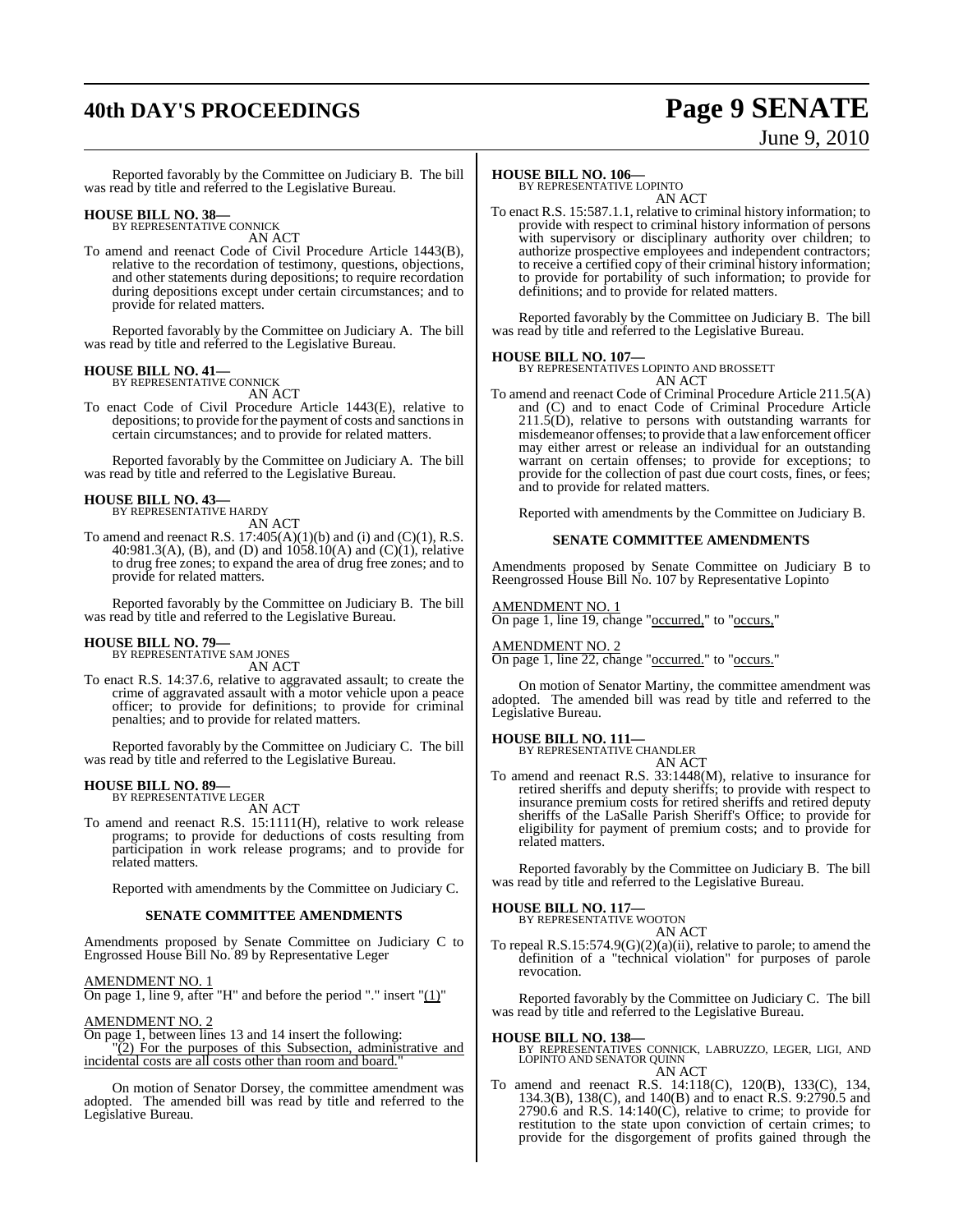commission of certain crimes; to provide for definitions; and to provide for related matters.

Reported with amendments by the Committee on Judiciary B.

#### **SENATE COMMITTEE AMENDMENTS**

Amendments proposed by Senate Committee on Judiciary B to Engrossed House Bill No. 138 by Representative Connick

### AMENDMENT NO. 1

On page 1, at the end of line 2, change "140(B)" to "140"

#### AMENDMENT NO. 2

On page 1, line 3, after "2790.6" delete "and R.S. 14:140(C)," and insert in lieu thereof a comma ".

#### AMENDMENT NO. 3

On page 1, line 8, change "140(B)" to "140"

#### AMENDMENT NO. 4

On page 1, line 9 after "amended and reenacted" delete "and R.S.  $14:140(C)$  is hereby enacted"

#### AMENDMENT NO. 5

On page 4, delete line 13, and insert in lieu thereof the following: "A. Public contract fraud is committed:

(1) When any public officer or public employee shall use his power or position as such officer or employee to secure any expenditure of public funds to himself, or to any partnership of which he is a member, or to any corporation of which he is an officer, stockholder, or director; or<br>(2) When any me

When any member of any public board, body, or commission charged with the custody, control, or expenditure of any public funds votes for or uses his influence to secure any expenditure of such funds to himself, or to any partnership of which he is a member, or to any corporation of which he is an officer, director, or stockholder.

(3) When any sheriff charged with the duties of enforcing the laws of this state or any political subdivision thereof shall enter into a contract, either written or oral, individually or as a member or stockholder of any partnership, company, or corporation, with any such person whereby such sheriff or partnership, company, or corporation, of which he is a member or stockholder is to perform any services of a law enforcement nature; provided, however, a deputy sheriff may, as an employee only, perform services of a law enforcement nature for any person, partnership, company, or corporation, but only if said deputy sheriff fulfills his employee performance requirements while not on official duty.

On motion of Senator Martiny, the committee amendment was adopted. The amended bill was read by title and referred to the Legislative Bureau.

#### **HOUSE BILL NO. 163—**

BY REPRESENTATIVE GARY SMITH AN ACT

To amend and reenact R.S. 33:1448(G)(1) and (O) and to enact R.S. 33:1448(Y), relative to premium costs of group hospital and health insurance for retired sheriffs and retired deputy sheriffs in certain parishes; to provide for eligibility for payment of premium costs; and to provide for related matters.

Reported favorably by the Committee on Judiciary B. The bill was read by title and referred to the Legislative Bureau.

#### **HOUSE BILL NO. 169—**

BY REPRESENTATIVE ROSALIND JONES AN ACT

To amend and reenact R.S. 14:108.1(E) and to enact R.S. 14:108.1(F), relative to the crime of aggravated flight from an officer; to amend the criminal penalty for aggravated flight from an officer; to provide for restitution; and to provide for related matters.

## Page 10 **SENATE** 40th DAY'S PROCEEDINGS

Reported favorably by the Committee on Judiciary C. The bill was read by title and referred to the Legislative Bureau.

### **HOUSE BILL NO. 192—** BY REPRESENTATIVE LITTLE

AN ACT To amend and reenact Code of Criminal Procedure Article 871(B)(1)(a) and to enact Code of Criminal Procedure Article  $871(\overline{B})(2)(f)$ , (g), and (h), relative to fingerprinting of criminal defendants; to require the fingerprints of a defendant to be attached to the bill of information or indictment in a judgment of guilty in certain enumerated cases; and to provide for related matters.

Reported favorably by the Committee on Judiciary B. The bill was read by title and referred to the Legislative Bureau.

#### **HOUSE BILL NO. 193—**

BY REPRESENTATIVES LOPINTO, ANDERS, ARNOLD, BOBBY BADON, BALDONE, BARRAS, BILLIOT, BROSSETT, BURFORD, HENRY BURNS, CHAMPARIST, AURENT (CONNICK, CROMER, HOLD RID, HOFFORD, HOPER HOLD HOFFORD, HENRY, CONNICK, CROMER, HOFFORD AN ACT

To enact Code of Criminal Procedure Article 732.1, relative to subpoenas; to authorize the use of administrative subpoenas for the production of information in investigations of certain sex offenses or in the exploitation of children; to provide for the types of information which may be disclosed pursuant to an administrative subpoena; to provide for information which may not be disclosed pursuant to an administrative subpoena; and to provide for related matters.

Reported favorably by the Committee on Judiciary B. The bill was read by title and referred to the Legislative Bureau.

#### **HOUSE BILL NO. 207—**

BY REPRESENTATIVE BILLIOT

AN ACT To amend and reenact Code of Criminal Procedure Article 894.2(E), (F), (G), (H), (I), (J), and (K) and to enact Code of Criminal Procedure Article 894.2(L), relative to home incarceration; to require that written notice be given to local law enforcement when an offender is sentenced to home incarceration; and to provide for related matters.

Reported with amendments by the Committee on Judiciary B.

#### **SENATE COMMITTEE AMENDMENTS**

Amendments proposed by Senate Committee on Judiciary B to Reengrossed House Bill No. 207 by Representative Billiot

#### AMENDMENT NO. 1

On page 1, line 14, after "parish" and before "where" insert "or chief law enforcement officer of a municipality'

On motion of Senator Martiny, the committee amendment was adopted. The amended bill was read by title and referred to the Legislative Bureau.

#### **HOUSE BILL NO. 214—**

BY REPRESENTATIVE KLECKLEY AN ACT

To amend and reenact Code of Civil Procedure Article 253(B) and to enact Code of Civil Procedure Article 253(C), relative to the electronic filing and storage of documents; to authorize the establishment of a system; to provide procedures; and to provide for related matters.

Reported favorably by the Committee on Judiciary A. The bill was read by title and referred to the Legislative Bureau.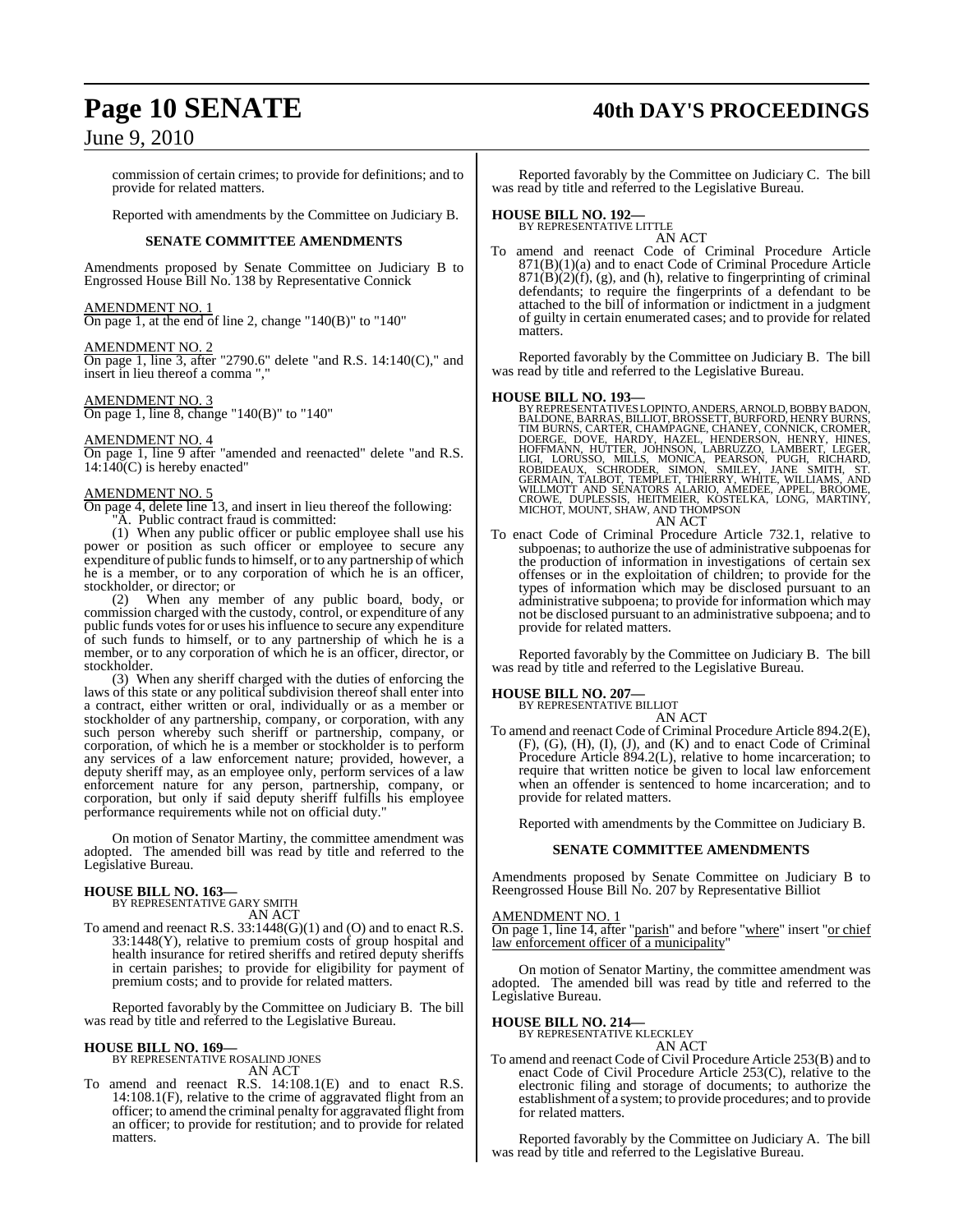## **40th DAY'S PROCEEDINGS Page 11 SENATE**

# June 9, 2010

### **HOUSE BILL NO. 215—** BY REPRESENTATIVE GREENE

AN ACT

To amend and reenact Children's Code Articles 631(A) and 652(C), (D), and (E) and to enact Children's Code Article 652(F) and (G), relative to child in need of care proceedings; to provide relative to filing petitions; to provide relative to discovery; and to provide for related matters.

Reported favorably by the Committee on Judiciary A. The bill was read by title and referred to the Legislative Bureau.

#### **HOUSE BILL NO. 219—** BY REPRESENTATIVE ST. GERMAIN

AN ACT

To enact R.S. 14:102.24, relative to offenses affecting public sensibility; to create the crime of unlawful restraint of a dog; to provide for definitions; to provide for exceptions; to provide for applicability; to provide criminal penalties; and to provide for related matters.

Reported with amendments by the Committee on Judiciary C.

#### **SENATE COMMITTEE AMENDMENTS**

Amendments proposed by Senate Committee on Judiciary C to Reengrossed House Bill No. 219 by Representative St. Germain

#### AMENDMENT NO. 1

On page 2, line 8, after "period" delete the remainder of the line and delete lines 9 and 10 and insert "on a restraint no shorter than three times the length of the dog."

On motion of Senator Dorsey, the committee amendment was adopted. The amended bill was read by title and referred to the Legislative Bureau.

#### **HOUSE BILL NO. 259—** BY REPRESENTATIVE GREENE

AN ACT

To amend and reenact Code of Civil Procedure Article 74.2(C)(1), relative to the venue for a modification of child support; to provide for the parish where the person awarded support is domiciled; to provide for the registration of the support award; and to provide for related matters.

Reported with amendments by the Committee on Judiciary A.

#### **SENATE COMMITTEE AMENDMENTS**

Amendments proposed by Senate Committee on Judiciary A to Reengrossed House Bill No. 259 by Representative Greene

#### AMENDMENT NO. 1

On page 1, delete line 2 and insert the following "To amend and reenact Code of Civil Procedure Article 74.2(C)(1) and R.S. 14:75(B) and (C)(4), relative to child support; to provide relative to the venue for:

#### AMENDMENT NO. 2

On page 1, line 4, after "award;" insert "to provide relative to the crime of failure to pay child support obligation; to provide for penalties;"

#### AMENDMENT NO. 3

On page 1, between lines16 and 17 insert the following:

"Section 2. R.S. 14:75(B) and (C)(4) are hereby amended and reenacted to read as

follows:

§75. Failure to pay child support obligation \* \* \*

B. Itshall be unlawful for any obligor to intentionally fail to pay a support obligation for any child who resides in the state of Louisiana, if such obligation has remained unpaid for a period longer

than one year six months or is greater than five thousand dollars two thousand five hundred dollars.

\* \* \*  $(C)(1)$  \* \* \*

(4) In any case in which restitution is made prior to the time of sentencing, except for a second or subsequent offense, the court may suspend all or any portion of the imposition or execution of the sentence otherwise required in this Subsection."

#### AMENDMENT NO. 4

On page 1, line 17 change "Section 2." to "Section 3."

On motion of Senator Quinn, the committee amendment was adopted. The amended bill was read by title and referred to the Legislative Bureau.

### **HOUSE BILL NO. 260—** BY REPRESENTATIVE ABRAMSON

AN ACT

To amend and reenact Code of Civil Procedure Article 966(E) and to enact Code of Civil Procedure Article 966(F), relative to motions for summary judgment; to provide for the rendering of a summary judgment; to provide for affirmation on appeal; to provide for the allocation of fault; to provide for the admission of evidence; to provide for submission to the jury; and to provide for related matters.

Reported favorably by the Committee on Judiciary A. The bill was read by title and referred to the Legislative Bureau.

## **HOUSE BILL NO. 263—** BY REPRESENTATIVE BALDONE

AN ACT

To amend and reenact Children's Code Article 313 and R.S. 46:236.2(B) and to enactR.S. 9:311(G),relative to child support proceedings; to provide for the jurisdiction of juvenile courts; to provide for the proper party to enforce obligations; to provide for the modification of support; and to provide for related matters.

Reported favorably by the Committee on Judiciary A. The bill was read by title and referred to the Legislative Bureau.

#### **HOUSE BILL NO. 266—** BY REPRESENTATIVE FOIL

AN ACT

To amend and reenact R.S. 13:4682 and 4686, relative to the Louisiana State University Law Library; to discontinue the requirement that the library keep duplicate copies of transcripts and briefs from the Supreme Court of Louisiana and the Courts of Appeal of the state of Louisiana; to require duplicate copies of records previously received by the library from the Courts of Appeal to be retained for a specified number of years; to authorize the destruction of certain records; and to provide for related matters.

Reported favorably by the Committee on Judiciary A. The bill was read by title and referred to the Legislative Bureau.

#### **HOUSE BILL NO. 283—**

BY REPRESENTATIVES ARNOLD AND GISCLAIR AN ACT

To enact R.S. 32:41(F) and 42(D), relative to traffic camera violations; to provide relative to traffic citations as a result of an automated traffic enforcement system to be heard in certain courts; and to provide for related matters.

Reported with amendments by the Committee on Judiciary C.

#### **SENATE COMMITTEE AMENDMENTS**

Amendments proposed by Senate Committee on Judiciary C to Reengrossed House Bill No. 283 by Representative Arnold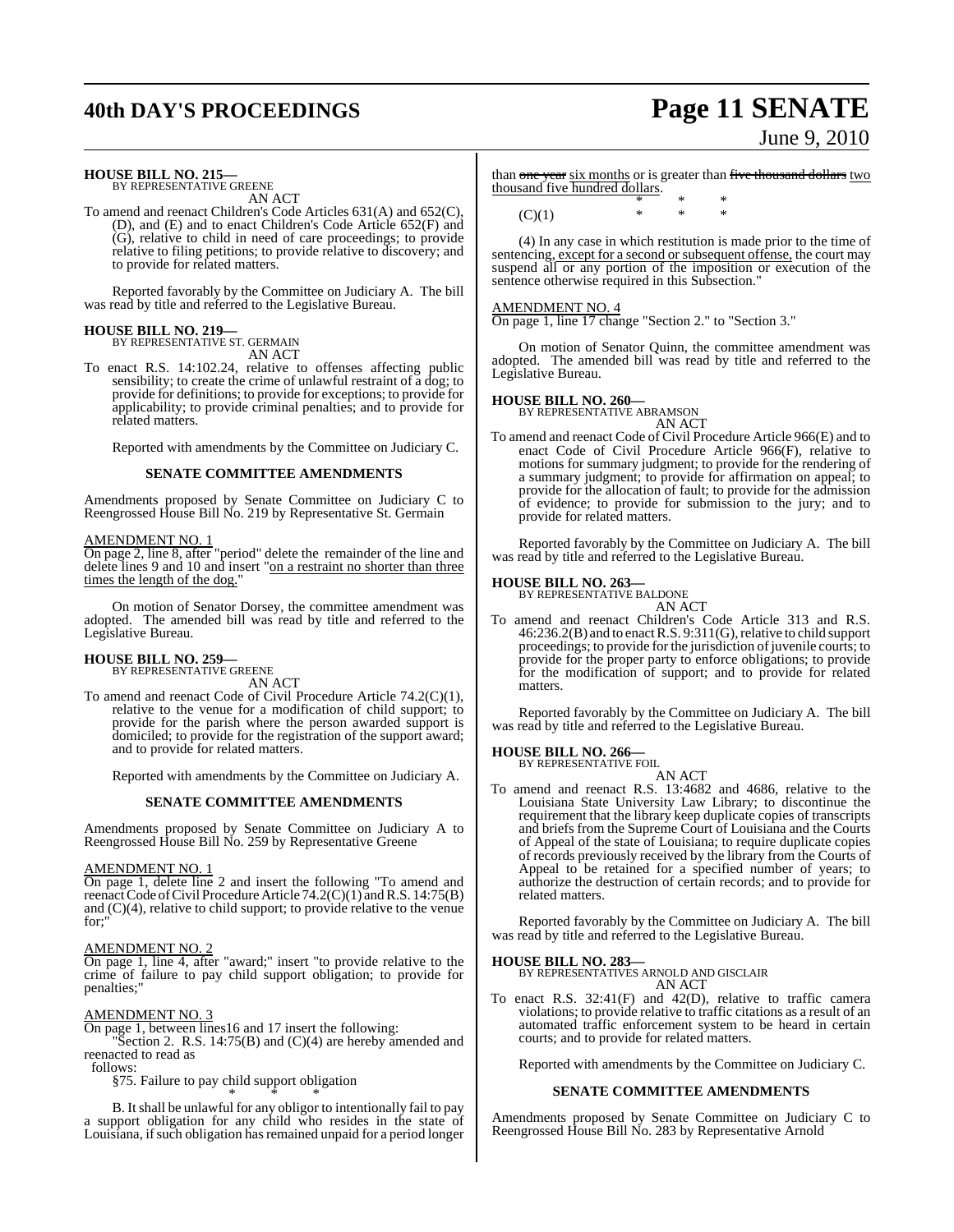## **Page 12 SENATE 40th DAY'S PROCEEDINGS**

### June 9, 2010

#### AMENDMENT NO. 1

On page 1, delete lines 19 and 20 and insert the following:

"Section 2. This Act is not intended to grant any authority beyond that which is currently authorized by state statute or the Louisiana Constitution."

On motion of Senator Dorsey, the committee amendment was adopted. The amended bill was read by title and referred to the Legislative Bureau.

#### **HOUSE BILL NO. 290—**

BY REPRESENTATIVES TALBOT, ANDERS, ARNOLD, BOBBY BADON, BALDONE, BARRAS, BILLIOT, BROSSETT, BURFORD, HENRY TIM BURNS, CHAMPAGNE, CHANEY, CONNICK, CROMER, DOERGE, IOHNSON, HENDERSON, HENRY, HINES, HOFFMANN, HUTTER, JOHNSON,

#### AN ACT

To amend and reenact R.S. 14:81.1(A), (B), (C), and (E), and to enact R.S. 14:81.1(H), relative to the crime of pornography involving juveniles; to provide for the elements of the crime; to provide for definitions; to provide for criminal penalties; to provide for exceptions; and to provide for related matters.

Reported favorably by the Committee on Judiciary C. The bill was read by title and referred to the Legislative Bureau.

#### **HOUSE BILL NO. 291—**

BY REPRESENTATIVES WOOTON, ANDERS, ARNOLD, BOBBY<br>BADON, BALDONE, BARRAS, BILLIOT, BROSSETT, BURFORD, HENRY<br>BURNS, TIM BURNS, CHAMPAGNE, CHANEY, CONNICK, CROMER,<br>DOERGE, DOVE, HARDY, HENDERSON, HENRY, HINES, HOFFMANN,<br>HUTTE AND THOMPSON

#### AN ACT

To enact R.S. 14:81.3(B)(1)(d), relative to computer-aided solicitation of a minor; to provide for increased penalties for computer-aided solicitation of a minor which results in sexual conduct between the offender and the victim; and to provide for related matters.

Reported favorably by the Committee on Judiciary C. The bill was read by title and referred to the Legislative Bureau.

#### **HOUSE BILL NO. 314—**

BY REPRESENTATIVE CARMODY AN ACT

To amend and reenact R.S. 14:90(C) and 90.3(F) and to repeal R.S. 14:90(D) and (E), relative to gambling; to provide technical corrections for certain exceptions to the crimes of gambling and gambling by computer; and to provide for related matters.

Reported favorably by the Committee on Judiciary B. The bill was read by title and referred to the Legislative Bureau.

#### **HOUSE BILL NO. 345—**

BY REPRESENTATIVE ARNOLD AN ACT

To repeal R.S. 6:965(D), relative to the Additional Default Remedies Act.

Reported favorably by the Committee on Judiciary A. The bill was read by title and referred to the Legislative Bureau.

#### **HOUSE BILL NO. 348—**

BY REPRESENTATIVE LORUSSO AN ACT

To amend and reenact R.S. 14:95.1(B), relative to the crime of possession of a firearm or carrying a concealed weapon by a person convicted of certain felonies; to provide with respect to

penalties for violations and attempted violations; and to provide for related matters.

Reported favorably by the Committee on Judiciary C. The bill was read by title and referred to the Legislative Bureau.

**HOUSE BILL NO. 375—** BY REPRESENTATIVES MORRIS AND WOOTON AN ACT

To amend and reenact R.S. 15:499(B) and 501 and to enact R.S. 15:499(D), relative to evidence from criminalistics laboratories; to provide for the retention of certain records regarding the accreditation and background of analysts and laboratories issuing certificates of analysis; to provide for the issuance of a written demand regarding testimony of the person signing the certificate of analysis; to provide for the procedure for making a demand; to provide for time limitations; and to provide for related matters.

Reported favorably by the Committee on Judiciary B. The bill was read by title and referred to the Legislative Bureau.

#### **HOUSE BILL NO. 376—**

BY REPRESENTATIVE WOOTON AN ACT

To amend and reenact R.S. 15:574.9(G)(1), relative to parole; to provide with respect to "technical violations" of parole for certain sex offenders; and to provide for related matters.

Reported favorably by the Committee on Judiciary C. The bill was read by title and referred to the Legislative Bureau.

### **HOUSE BILL NO. 398—** BY REPRESENTATIVE LANDRY

AN ACT

To amend and reenact R.S. 9:2781(E) and to enact R.S. 9:2781(F), relative to suits on open accounts; to provide for the award of reasonable attorney fees in certain circumstances; to provide for definitions; to provide procedures for obtaining a judgment for attorney fees; and to provide for related matters.

Reported favorably by the Committee on Judiciary A. The bill was read by title and referred to the Legislative Bureau.

## **HOUSE BILL NO. 418—** BY REPRESENTATIVE GARY SMITH

AN ACT

To amend and reenact R.S. 15:574.2(A), relative to the Board of Parole; to provide relative to the membership of the board; to provide for an ex officio, nonvoting member; and to provide for related matters.

Reported favorably by the Committee on Judiciary B. The bill was read by title and referred to the Legislative Bureau.

#### **HOUSE BILL NO. 419—**

BY REPRESENTATIVE BARROW AN ACT

To enact R.S. 40:2405.6, relative to law enforcement officers; to provide for training on the use of electronic control devices; to require manufacturers to provide training; and to provide for related matters.

Reported favorably by the Committee on Judiciary B. The bill was read by title and referred to the Legislative Bureau.

#### **HOUSE BILL NO. 506—** BY REPRESENTATIVE DOVE

AN ACT

To amend and reenact R.S. 33:1448(L)(introductory paragraph), relative to the Terrebonne Parish Sheriff's Office; to provide for retirement benefits; to provide with respect to dental insurance; and to provide for related matters.

Reported favorably by the Committee on Judiciary B. The bill was read by title and referred to the Legislative Bureau.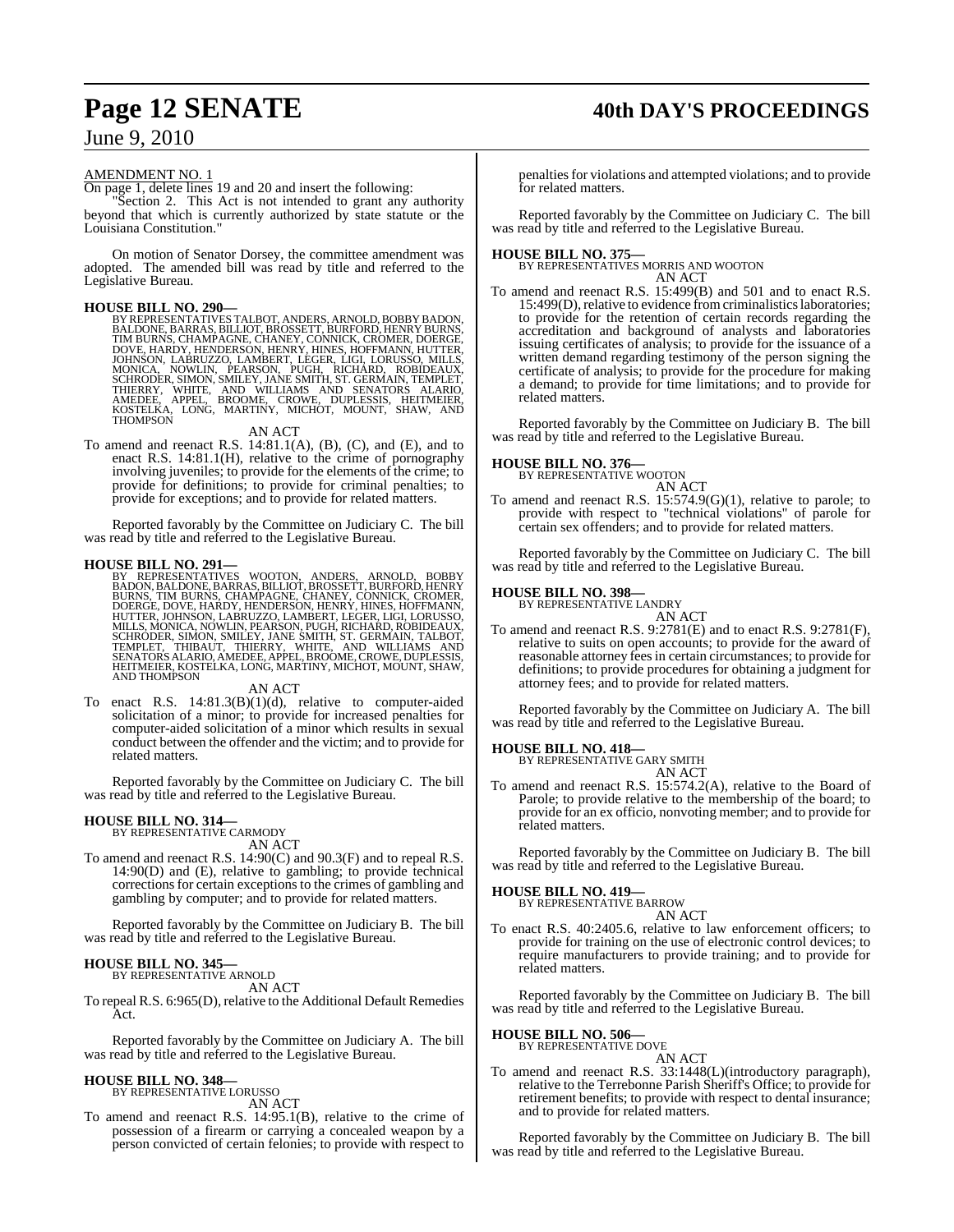## **40th DAY'S PROCEEDINGS Page 13 SENATE**

# June 9, 2010

**HOUSE BILL NO. 509—** BY REPRESENTATIVE LORUSSO

AN ACT

To amend and reenact R.S. 33:1373(D) and 1374(D) and to enact R.S. 13:2493.1(D), relative to providing concurrent jurisdiction of the Municipal Court of New Orleans with the Civil District Court for the parish of Orleans over certain environmental and blighted property issues; to provide for a special environmental docket for the Housing and Environmental Court Division of the Municipal Court of New Orleans; to authorize summary proceedings; and to provide for related matters.

Reported favorably by the Committee on Judiciary A. The bill was read by title and referred to the Legislative Bureau.

#### **HOUSE BILL NO. 514—**

BY REPRESENTATIVE ST. GERMAIN AN ACT

To amend and reenact R.S. 14:52(A), relative to the crime of simple arson; to expand the definition of simple arson; and to provide for related matters.

Reported with amendments by the Committee on Judiciary C.

#### **SENATE COMMITTEE AMENDMENTS**

Amendments proposed by Senate Committee on Judiciary C to Engrossed House Bill No. 514 by Representative St. Germain

#### AMENDMENT NO. 1

On page 1, line 12, after "another" and before "offense" delete "criminal" and insert "felony"

On motion of Senator Dorsey, the committee amendment was adopted. The amended bill was read by title and referred to the Legislative Bureau.

#### **HOUSE BILL NO. 520—** BY REPRESENTATIVE THIBAUT

AN ACT

To amend and reenact R.S. 15:1096.2 and to repeal R.S. 15:1093.2, relative to the Tri-Parish Juvenile Justice District; to provide for additional purposes and authority; to authorize the board of commissioners to enter into certain cooperative endeavor agreements; to provide for the expenditure of funds and payment of costs and expenses; to repeal provisions applying the additional purposes and authority statewide; and to provide for related matters.

Reported favorably by the Committee on Judiciary B. The bill was read by title and referred to the Legislative Bureau.

#### **HOUSE BILL NO. 543—**

BY REPRESENTATIVE BARRAS AN ACT

To repeal Part V of Chapter 3 of Title 25 of the Louisiana Revised Statutes of 1950, comprised of R.S. 25:291 through 294, relative to the Iberia Parish Law Library Commission; to repeal such commission and the powers, rights, and duties of such commission; to provide for the transfer of any obligations, property, records, and employees of the commission; to provide for use of the monies of the commission; and to provide for related matters.

Reported favorably by the Committee on Judiciary B. The bill was read by title and referred to the Legislative Bureau.

#### **HOUSE BILL NO. 554—** BY REPRESENTATIVE DANAHAY

AN ACT

To amend and reenact Code of Criminal Procedure Article 334.2, relative to bail; to provide that a person arrested for domestic abuse battery shall not be released on his own recognizance; and to provide for related matters.

Reported favorably by the Committee on Judiciary C. The bill was read by title and referred to the Legislative Bureau.

**HOUSE BILL NO. 555—** BY REPRESENTATIVE ROSALIND JONES AN ACT

To amend and reenact R.S. 14:67(B), 67.2(B)(1), (2), and (3), 67.5(B), 67.10(B)(1), (2), and (3), 67.13(B), 67.18(B), 67.21(C)(1), (2), and (3), 67.23(C), 67.26(C), 68.2(C), 68.7(B)(1), 69(B)(1), (2), and (3), 70.2(C)(2), (3), and (4), 70.4 $(E)(1)$ , (2), and (3), and 71 $(C)$ , (D), and  $(E)$ , relative to offenses involving misappropriation without violence; to provide for a uniform system of gradations based upon the value of the goods taken for certain offenses involving theft or misappropriation without violence; to provide with respect to criminal penalties for certain offenses; and to provide for related matters.

Reported favorably by the Committee on Judiciary C. The bill was read by title and referred to the Legislative Bureau.

### **HOUSE BILL NO. 562—** BY REPRESENTATIVE BALDONE

AN ACT

To amend and reenact R.S. 14:34.6, relative to the crime of disarming a peace officer; to provide for the elements of the crime of disarming a peace officer; to provide for definitions; and to provide for related matters.

Reported with amendments by the Committee on Judiciary C.

#### **SENATE COMMITTEE AMENDMENTS**

Amendments proposed by Senate Committee on Judiciary C to Engrossed House Bill No. 562 by Representative Baldone

#### AMENDMENT NO. 1

On page 2, line 3, after "wardens," and before "and" insert "livestock brand inspectors, forestry officers,

On motion of Senator Dorsey, the committee amendment was adopted. The amended bill was read by title and referred to the Legislative Bureau.

#### **HOUSE BILL NO. 563—**

BY REPRESENTATIVE BALDONE

- AN ACT
- To enact R.S. 15:571.35.1, relative to incarceration; to authorize the Lafourche Parish Sheriff's Office to establish a pilot program utilizing home incarceration and electronic monitoring; to provide criteria for eligibility for participation in such program; to require the development of rules and regulations for the development, implementation, and administration of such program; to provide for applicability; to provide for a limitation of liability; to require the inclusion of certain conditions within the rules and regulations; to require an evaluation of the program and a report regarding the program to be provided to certain legislative committees; to provide for termination of the program; and to provide for related matters.

Reported favorably by the Committee on Judiciary B. The bill was read by title and referred to the Legislative Bureau.

#### **HOUSE BILL NO. 564—**

BY REPRESENTATIVE PATRICIA SMITH AN ACT

To enact R.S. 44:9(L), relative to expungement of arrest records in misdemeanor and felony cases; to require the Louisiana State Law Institute to develop a uniform expungement form and a uniform order of expungement; and to provide for related matters.

Reported favorably by the Committee on Judiciary B. The bill was read by title and referred to the Legislative Bureau.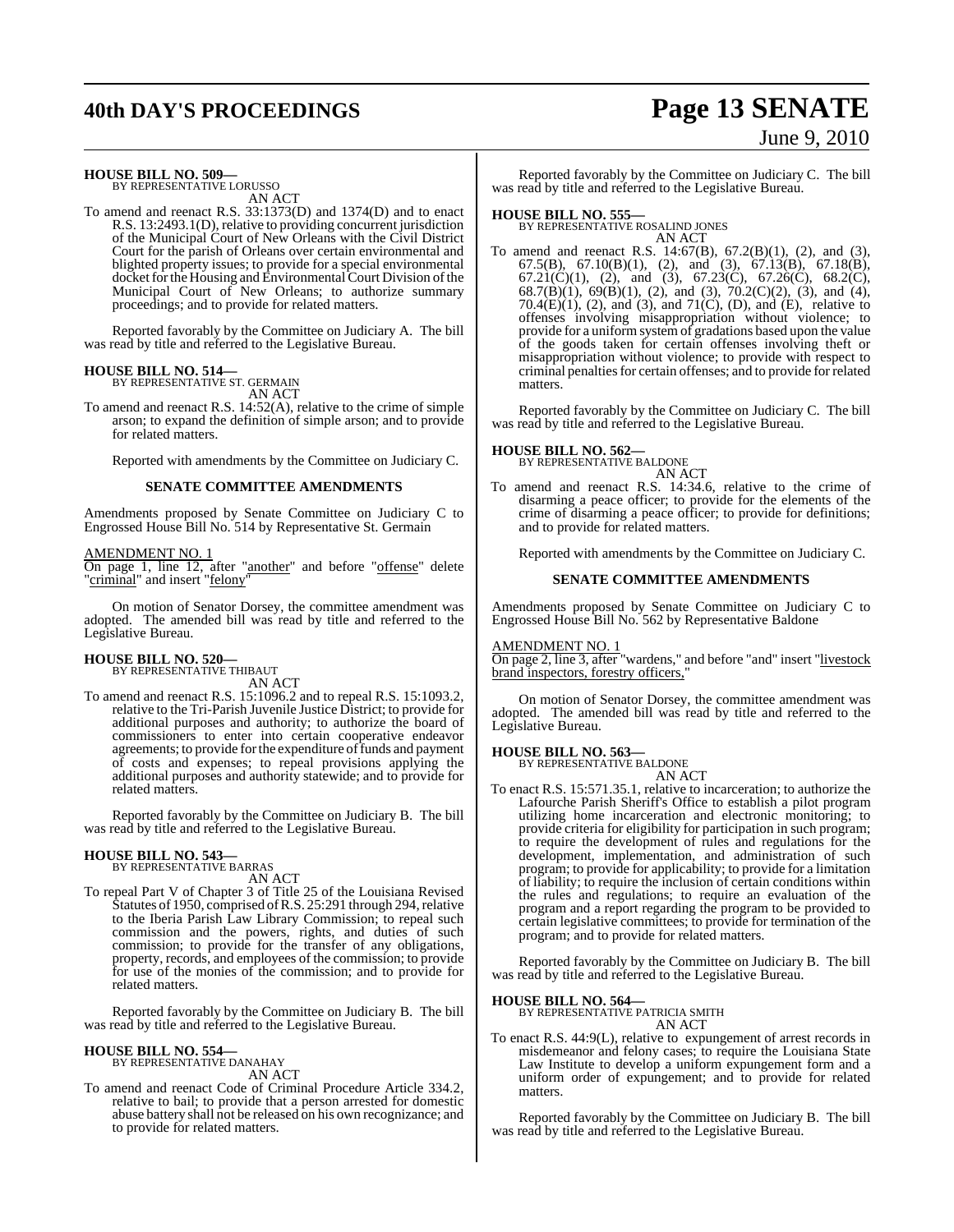## **Page 14 SENATE 40th DAY'S PROCEEDINGS**

### June 9, 2010

### **HOUSE BILL NO. 571—** BY REPRESENTATIVE SCHRODER

AN ACT

To amend and reenact Code of Criminal Procedure Article 345(A) and (B), relative to bail; to provide with respect to the surrender of a defendant; and to provide for related matters.

Reported with amendments by the Committee on Judiciary B.

#### **SENATE COMMITTEE AMENDMENTS**

Amendments proposed by Senate Committee on Judiciary B to Engrossed House Bill No. 571 by Representative Schroder

#### AMENDMENT NO. 1

On page 1, line 15, after "surety." insert "The officer shall retain and forward a copy of the certificate to the court.

On motion of Senator Martiny, the committee amendment was adopted. The amended bill was read by title and referred to the Legislative Bureau.

#### **HOUSE BILL NO. 609—** BY REPRESENTATIVE WHITE

AN ACT

To amend and reenact R.S. 14:62.8(B)(2) and to enact R.S.  $14:2(B)(42)$ , relative to the crime of home invasion; to require that the sentence imposed for the crime of home invasion shall be served at hard labor; to add the crime of home invasion to the list of enumerated crimes of violence; and to provide for related matters.

Reported favorably by the Committee on Judiciary C. The bill was read by title and referred to the Legislative Bureau.

**HOUSE BILL NO. 663—** BY REPRESENTATIVES LEGER, BALDONE, AND HOWARD AN ACT

To amend and reenact Children's Code Articles 320, 321, and 809 and to enact Children's Code Article 881.1, relative to juvenile delinquency; to provide for indigency determination; to provide for reimbursement of legal fees in certain cases; to provide for right to counsel; to provide for the admissibility and voluntariness of a child's confession; to provide for the determination of admissibility of a confession; and to provide for related matters.

Reported favorably by the Committee on Judiciary B. The bill was read by title and referred to the Legislative Bureau.

## **HOUSE BILL NO. 701—** BY REPRESENTATIVE WOOTON

AN ACT

To enact Code of Civil Procedure Article 2542, relative to foreign defamation judgments; to provide the grounds for the recognition of foreign defamation judgments; to provide for jurisdiction; to provide for definitions; and to provide forrelated matters.

Reported favorably by the Committee on Judiciary A. The bill was read by title and referred to the Legislative Bureau.

#### **HOUSE BILL NO. 728—**

BY REPRESENTATIVES LITTLE, LEGER, AND WOOTON AN ACT

To amend and reenact R.S. 15:1352(A)(12) and to enact R.S.  $15:1352(A)(20)$  through (29), relative to "racketeering activity"; to add enumerated crimes to the definition of "racketeering activity"; and to provide for related matters.

Reported favorably by the Committee on Judiciary B. The bill was read by title and referred to the Legislative Bureau.

#### **HOUSE BILL NO. 733—**

BY REPRESENTATIVE ANDERS AN ACT

To enact R.S. 3:1221, relative to carbon sequestration; to authorize participation in greenhouse gas emission reduction programs; to provide for the state's participation; and to provide for related matters.

Reported favorably by the Committee on Agriculture, Forestry, Aquaculture, and Rural Development. The bill was read by title and referred to the Legislative Bureau.

#### **HOUSE BILL NO. 740—**

BY REPRESENTATIVE LOPINTO AN ACT

To enact Code of Criminal Procedure Article 523, relative to pretrial motions; to provide relative to notice of pretrial motion hearings; to provide relative to the defendant's appearance at pretrial motion hearings; and to provide for related matters.

Reported with amendments by the Committee on Judiciary C.

#### **SENATE COMMITTEE AMENDMENTS**

Amendments proposed by Senate Committee on Judiciary C to Engrossed House Bill No. 740 by Representative Lopinto

#### AMENDMENT NO. 1

On page 1, line 16, after "court" and before "dismiss" delete "shall" and insert "may"

On motion of Senator Dorsey, the committee amendment was adopted. The amended bill was read by title and referred to the Legislative Bureau.

### **HOUSE BILL NO. 772—** BY REPRESENTATIVE LOPINTO

AN ACT

To amend and reenact R.S. 15:257, relative to compulsory process; to amend provisions relative to securing the presence of a material witness; and to provide for related matters.

Reported favorably by the Committee on Judiciary B. The bill was read by title and referred to the Legislative Bureau.

### **HOUSE BILL NO. 775—** BY REPRESENTATIVE SIMON

AN ACT

To enact R.S. 15:827(A)(6), relative to the Department of Public Safety and Corrections; to provide with respect to the General Education Development test for certain incarcerated offenders; to provide for a comprehensive program; and to provide for related matters.

Reported favorably by the Committee on Judiciary B. The bill was read by title and referred to the Legislative Bureau.

#### **HOUSE BILL NO. 785—**

BY REPRESENTATIVE WOOTON AN ACT

To enact Chapter 1 of Code Title I of Code Book IV of Title 9 of the Louisiana Revised Statutes of 1950, to be comprised of R.S. 9:6000, relative to the application of foreign laws; to provide for definitions; to provide for legislative findings; to prohibit the enforcement of foreign laws under certain circumstances; to provide for applicability to certain persons; and to provide for related matters.

Reported with amendments by the Committee on Judiciary A.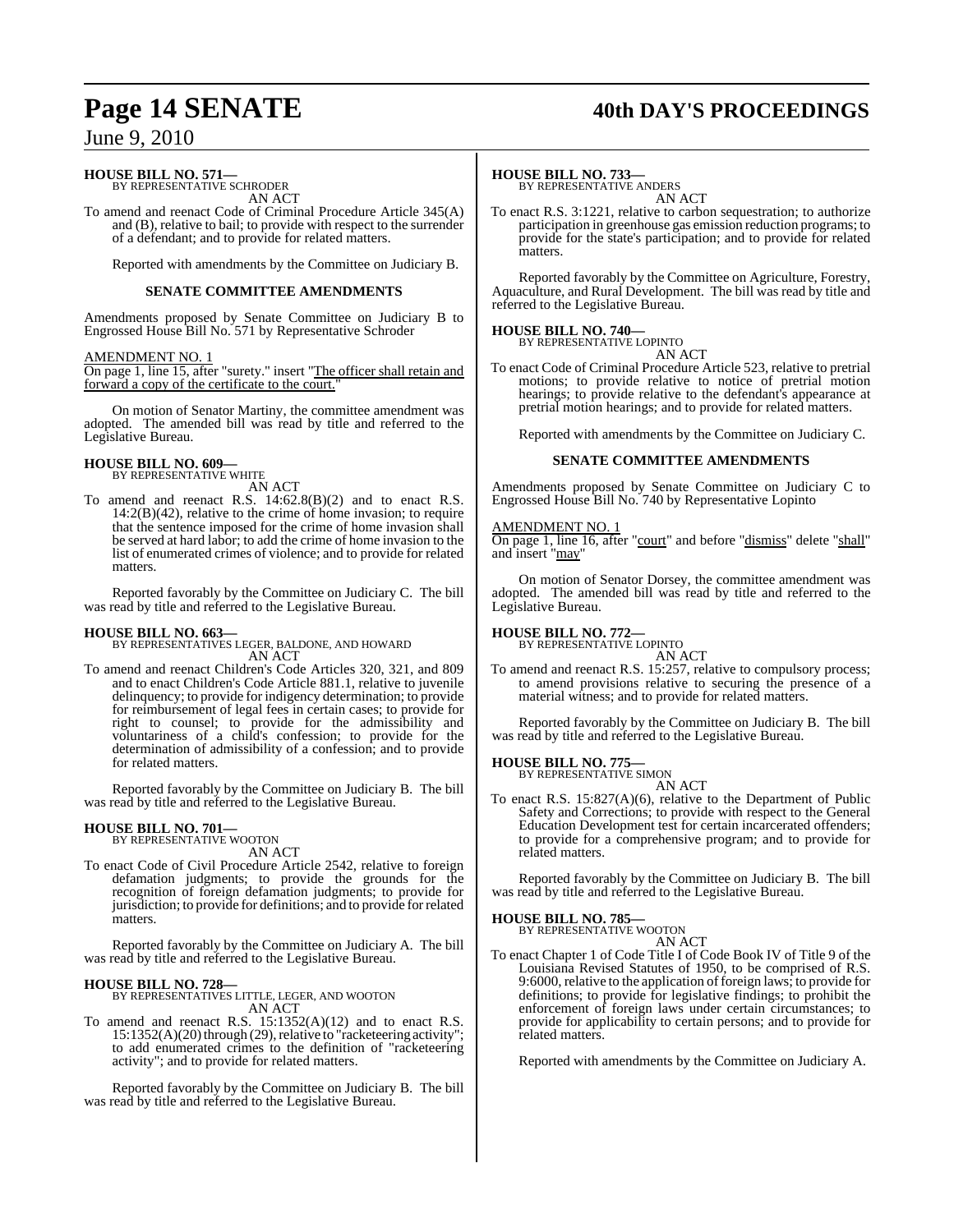## **40th DAY'S PROCEEDINGS Page 15 SENATE**

#### **SENATE COMMITTEE AMENDMENTS**

Amendments proposed by Senate Committee on Judiciary A to Reengrossed House Bill No. 785 by Representative Wooton

#### AMENDMENT NO. 1

On page 2, delete line 29, and insert in lieu thereof "shall not apply when a juridical person as defined by Civil Code Article 24 is a party to the contract or agreement."

On motion of Senator Quinn, the committee amendment was adopted. The amended bill was read by title and referred to the Legislative Bureau.

## **HOUSE BILL NO. 807—** BY REPRESENTATIVE TIM BURNS

AN ACT To amend and reenact R.S. 22:512(17)(b)(introductory paragraph) and (vi)(bb) and (gg), relative to title insurance; to require that a title opinion contain a search of the mortgage records for a period of twenty years for federal judgments; to require the length of the examiner's search for a transaction involving a sale be a minimum period of thirty years or longer in order to reach a third-party transfer; to require the examiner's search be a minimum of ten years or two links in the chain of title, whichever is greater, if only the mortgage is being insured; and to provide for related matters.

Reported with amendments by the Committee on Judiciary A.

#### **SENATE COMMITTEE AMENDMENTS**

Amendments proposed by Senate Committee on Judiciary A to Engrossed House Bill No. 807 by Representative Tim Burns

#### AMENDMENT NO. 1

On page 1, line 8, after "insured;" insert "to provide certain exceptions;"

#### AMENDMENT NO. 2

On page 2, at the end of line 14, insert "However, such time period requirement shall not apply to any transaction made prior to and on January 1, 2013, by the Road Home Corporation, The Louisiana Land Trust, or any political subdivision, of property originally acquired in connection with the Road Home Program.

#### AMENDMENT NO. 3

On page 2, at the end of line 21, insert "However, such minimum search periods for a sale or mortgage shall not apply to any transaction made prior to and on January 1, 2013, by the Road Home Corporation, The Louisiana Land Trust, or any political subdivision, of property originally acquired in connection with the Road Home Program.

On motion of Senator Quinn, the committee amendment was adopted. The amended bill was read by title and referred to the Legislative Bureau.

### **HOUSE BILL NO. 833—** BY REPRESENTATIVE KLECKLEY

AN ACT

To amend and reenact R.S. 13:3883, relative to requiring security for costs; to authorize a marshal to demand security in certain circumstances; and to provide for related matters.

Reported favorably by the Committee on Judiciary B. The bill was read by title and referred to the Legislative Bureau.

#### **HOUSE BILL NO. 900—** BY REPRESENTATIVE GALLOT

AN ACT

To amend and reenact R.S. 49:149 and 149.2, relative to capitol police; to provide that capitol police officers shall be employees of the Department of Public Safety and Corrections; to provide

# June 9, 2010

relative to the carrying of weapons; to provide with respect to bonds; and to provide for related matters.

Reported with amendments by the Committee on Judiciary B.

#### **SENATE COMMITTEE AMENDMENTS**

Amendments proposed by Senate Committee on Judiciary B to Engrossed House Bill No. 900 by Representative Gallot

#### AMENDMENT NO. 1

On page 1, line 13, after "commissioned" insert "as capitol police officers"

On motion of Senator Martiny, the committee amendment was adopted. The amended bill was read by title and referred to the Legislative Bureau.

## **HOUSE BILL NO. 927—** BY REPRESENTATIVE GALLOT

AN ACT

To enact R.S.  $44:9(A)(5)$ , relative to the expungement of certain criminal records; to authorize the expungement of certain misdemeanor conviction records under certain circumstances; to provide relative to the motion for expungement; and to provide for related matters.

Reported with amendments by the Committee on Judiciary B.

#### **SENATE COMMITTEE AMENDMENTS**

Amendments proposed by Senate Committee on Judiciary B to Engrossed House Bill No. 927 by Representative Gallot

#### AMENDMENT NO. 1

On page 2, between lines 4 and 5, insert the following:

(b) No person shall be entitled to an expungement if the misdemeanor conviction arose from circumstance involving a sexual act or act of domestic violence."

#### AMENDMENT NO. 2

On page 2, at the beginning of line 5, change " $(b)$ " to " $(c)$ "

#### AMENDMENT NO. 3

On page 2, line 6, after "verifies that" insert ", to his knowledge,"

#### AMENDMENT NO. 4

On page 2, at the beginning of line 8, change " $(c)$ " to " $(d)$ "

#### AMENDMENT NO. 5

**On page 2, line 10, after "expunge" insert "but not destroy"** 

On motion of Senator Martiny, the committee amendment was adopted. The amended bill was read by title and referred to the Legislative Bureau.

#### **HOUSE BILL NO. 990—**

BY REPRESENTATIVE THIERRY AND SENATOR GUILLORY AN ACT

To amend and reenact R.S. 15:1199.1, 1199.2(A)(introductory paragraph), 1199.3(2), 1199.4(A) and (M), 1199.7(A), 1199.9,  $1199.10(B)(1)$ ,  $1199.11$ ,  $1199.12$ , and  $1199.14(B)$ , to enact R.S.  $15:1199.2(A)(5), (6), (7), (8), (9), (G), (H), (I), (J), (K),$  and (L), 1199.3(9), and 1199.4(N), and to repeal R.S. 15:1199.2(F), relative to inmate rehabilitation; to provide for reentry programs and initiatives; to provide for definitions; to provide for additional duties ofthe reentry advisory council; to provide with respect to eligibility standards; to provide for certification and licensing of skilled craftsmen; to provide for the percentage of inmate wages which can be taken to pay for some of the expenses of the program; to provide for the duration of the program; to provide for applicability; and to provide for related matters.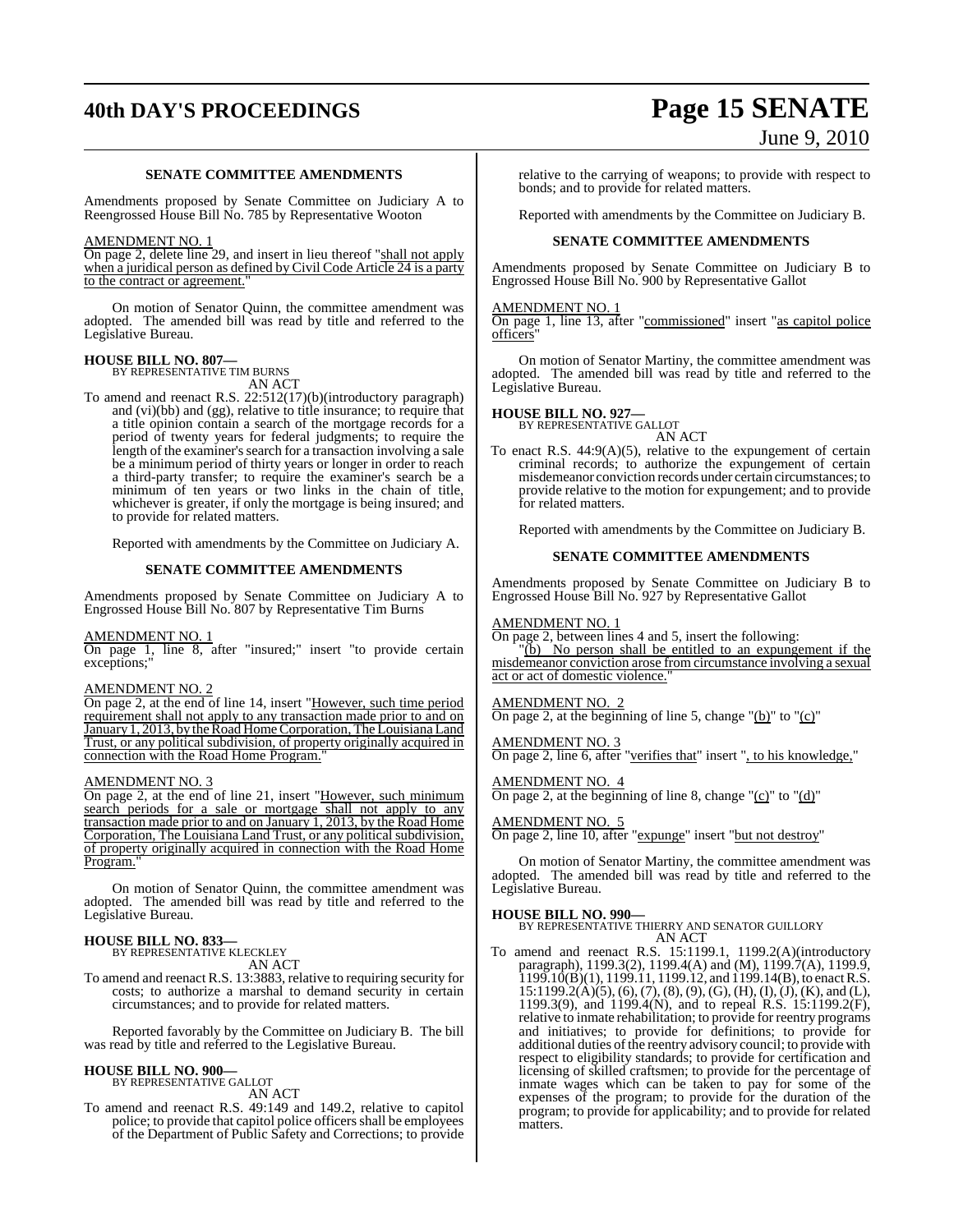## **Page 16 SENATE 40th DAY'S PROCEEDINGS**

### June 9, 2010

Reported favorably by the Committee on Judiciary C. The bill was read by title and referred to the Legislative Bureau.

### **HOUSE BILL NO. 995—** BY REPRESENTATIVE HOWARD

AN ACT

To enact R.S. 26:598, relative to local option elections in a municipality; to authorize the governing authority of a municipality to hold an election for a proposal to allow a restaurant to sell alcohol; to provide for definitions; to provide for the election; and to provide for related matters.

Reported with amendments by the Committee on Judiciary B.

#### **SENATE COMMITTEE AMENDMENTS**

Amendments proposed by Senate Committee on Judiciary B to Reengrossed House Bill No. 995 by Representative Howard

AMENDMENT NO. 1 On page 1, line 14, after "R.S. 402" and before the comma "," delete " $(A)$ ,  $(B)$ , or  $(F)$ "

AMENDMENT NO. 2 On page 2, line 22, change "secretary of state." to "register of voters."

AMENDMENT NO. 3 On page 2, line 28, after the period "." insert quotation mark """

AMENDMENT NO. 4 On page 2, delete line 29

AMENDMENT NO. 5 On page 3, delete lines 1 through 4

AMENDMENT NO. 6 On page 3, line 5, change " $(5)$ " to " $(4)$ "

AMENDMENT NO. 7 On page 3, line 8, change " $(6)$ " to " $(5)$ "

On motion of Senator Martiny, the committee amendment was adopted. The amended bill was read by title and referred to the Legislative Bureau.

#### **HOUSE BILL NO. 1013—** BY REPRESENTATIVE RICHMOND

AN ACT

To enact R.S. 13:621.41(J) and 1343(C), relative to the Forty-First Judicial District Court and the Criminal District Court for the parish of Orleans; to provide for the implementation of the workforce development sentencing pilot project program for the reentry division of the Forty-First Judicial District Court and the reentry division of the Criminal District Court for the parish of Orleans; to provide for conditions and procedures; to provide for applicability; and to provide for related matters.

Reported favorably by the Committee on Judiciary B. The bill was read by title and referred to the Legislative Bureau.

## **HOUSE BILL NO. 1024—** BY REPRESENTATIVE LOPINTO

AN ACT

To amend and reenact R.S. 40:971.1(A), relative to the crime of false representation regarding imitation or counterfeit controlled dangerous substances; to prohibit the transportation or delivery of an imitation or counterfeit controlled dangerous substance; and to provide for related matters.

Reported favorably by the Committee on Judiciary C. The bill was read by title and referred to the Legislative Bureau.

#### **HOUSE BILL NO. 1114—**

BY REPRESENTATIVE GREENE AN ACT

To enact R.S. 13:961.2 and 1411, relative to court reporters; to provide for the preparation of transcripts; to provide for time limitations; and to provide for related matters.

Reported favorably by the Committee on Judiciary A. The bill was read by title and referred to the Legislative Bureau.

### **HOUSE BILL NO. 1146—** BY REPRESENTATIVE LANDRY

AN ACT

To amend and reenact Children's Code Articles 1244(A), 1245(A), 1247(B), and 1253(A), to enact Children's Code Article 1244.1, and to repeal Children's Code Articles 1245.1 and 1258, relative to intrafamily adoptions; to provide for the filing of an opposition; to provide for a hearing; to provide for notice; to provide for an analysis regarding the appointment of an attorney by the court; to provide for time periods; to provide for the refusal of a decree; to provide for attorney fees; and to provide for related matters.

Reported with amendments by the Committee on Judiciary A.

#### **SENATE COMMITTEE AMENDMENTS**

Amendments proposed by Senate Committee on Judiciary A to Reengrossed House Bill No. 1146 by Representative Landry

AMENDMENT NO. 1 On page 1, delete line 5 and insert "opposition; to provide for notice; to provide for a rule to show cause"

AMENDMENT NO. 2 On page 2, line 1, change "Notice of opposition" to "Opposition"

AMENDMENT NO. 3 On page 2, delete line 6 and insert "answer and opposition to the adoption. The answer and opposition shall be"

AMENDMENT NO. 4 On page 2, line 9, delete "notice of"

AMENDMENT NO. 5 On page 2, line 13, delete "notice of"

AMENDMENT NO. 6 On page 2, line 15, after "counsel" delete the remainder of the line

AMENDMENT NO. 7 On page 2, line 16, change "thirty" to "twenty-one"

AMENDMENT NO. 8 On page 2, delete lines 17 and 18 in their entirety

AMENDMENT NO. 9 On page 2, line 19, change "E. Notice of the hearing" to "D. Notice"

AMENDMENT NO. 10 On page 2, at the beginning of line 24, change "F." to "E."

AMENDMENT NO. 11 On page 3, line 3, delete "by clear and convincing evidence"

AMENDMENT NO. 12 On page 3, line 4, change "or at the hearing of" to "and"

AMENDMENT NO. 13 On page 3, delete line 5 and insert "petition."

AMENDMENT NO. 14 On page 3, line 19, delete "You may file" and delete line 20 in its entirety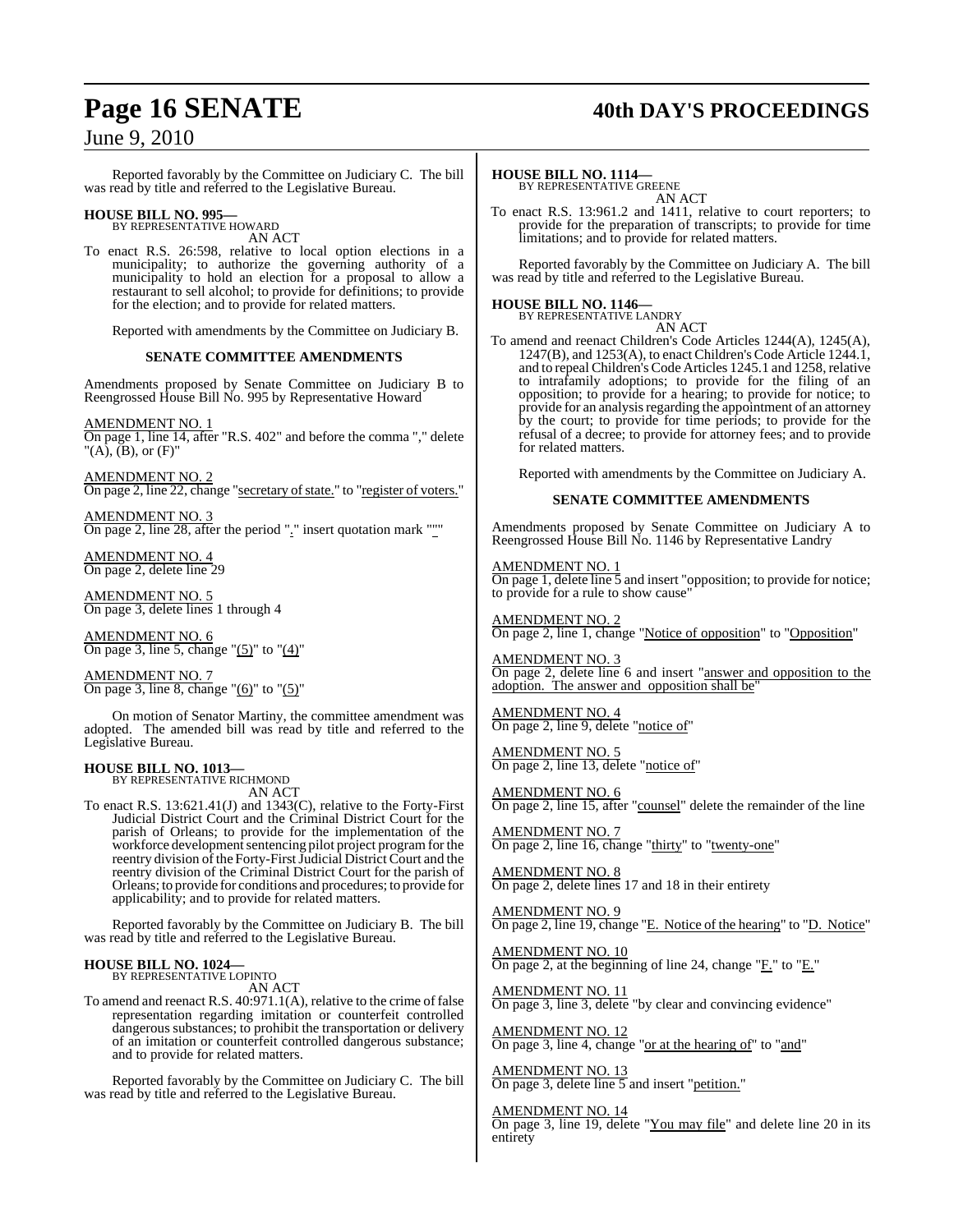## **40th DAY'S PROCEEDINGS Page 17 SENATE**

# June 9, 2010

#### AMENDMENT NO. 15

On page 3, delete line 21 and insert "If you do not file a written answer and opposition to the adoption"

#### AMENDMENT NO. 16

On page 3, line 22, after "days" and before "you" insert "of receiving this notice" and after the period "." insert "If you choose to file a written answer and opposition to the adoption you must file it with the clerk of court at

#### AMENDMENT NO. 17

On page 4, delete line 10 in its entirety and insert "the costs." and on line 11, delete "separate hearing."

#### AMENDMENT NO. 18

On page 4, line 12, change "hearings" to "hearing"

#### AMENDMENT NO. 19

On page 4, delete lines 18 through 20 in their entirety and insert the following:

"A. The court shall sign the order setting the time and place for the hearing of hear the petition for intrafamily adoption not less than thirty nor more than sixty days after the filing of the adoption petition within sixty days if there is no opposition or within ninety days if there is opposition. The court may extend this time"

On motion of Senator Quinn, the committee amendment was adopted. The amended bill was read by title and referred to the Legislative Bureau.

### **HOUSE BILL NO. 1159—** BY REPRESENTATIVE GREENE

AN ACT

To amend and reenact R.S. 40:1299.96(A)(2)(b), relative to charges for health care records; to provide for the fees charged for copying records; to prohibit additional charges for providing copies of records; to provide for exceptions; and to provide for related matters.

Reported favorably by the Committee on Judiciary A. The bill was read by title and referred to the Legislative Bureau.

## **HOUSE BILL NO. 1244—** BY REPRESENTATIVE BARRAS

AN ACT

To amend and reenact R.S. 14:27(D)(2), relative to attempted theft; to provide criminal penalties for attempted theft when the value of the thing taken exceeds a certain amount; and to provide for related matters.

Reported favorably by the Committee on Judiciary C. The bill was read by title and referred to the Legislative Bureau.

### **HOUSE BILL NO. 1264—** BY REPRESENTATIVE LAFONTA

AN ACT

To enact R.S. 14:56.5, relative to damage to property; to create the crime of criminal damage to historic buildings and landmarks by defacing with graffiti; to provide for penalties; to provide for definitions; and to provide for related matters.

Reported with amendments by the Committee on Judiciary C.

#### **SENATE COMMITTEE AMENDMENTS**

Amendments proposed by Senate Committee on Judiciary C to Engrossed House Bill No. 1264 by Representative LaFonta

#### AMENDMENT NO. 1

On page 2, line 7, after "fined" and before "one" delete "not more than

#### AMENDMENT NO. 2

On page 2, line 8, change "shall" to "may"

AMENDMENT NO. 3 On page 2, at the end of line 8, delete "At"

#### AMENDMENT NO. 4

On page 2, delete lines 9 and 10 in their entirety

On motion of Senator Dorsey, the committee amendment was adopted. The amended bill was read by title and referred to the Legislative Bureau.

#### **HOUSE BILL NO. 1269—**

BY REPRESENTATIVE GIROD JACKSON AN ACT

To amend and reenact R.S. 15:1403.1(B), relative to criminal street gangs; to provide with respect to the crime of solicitation of membership in a criminal street gang; to provide for penalties; and to provide for related matters.

Reported favorably by the Committee on Judiciary C. The bill was read by title and referred to the Legislative Bureau.

## **HOUSE BILL NO. 1357—** BY REPRESENTATIVE BALDONE

AN ACT

To enact R.S. 14:81.1.1, relative to sexual offenses affecting minors; to create the crime of sexting; to provide for elements of the crime; to provide for criminal penalties; to provide for definitions; and to provide for related matters.

Reported with amendments by the Committee on Judiciary C.

#### **SENATE COMMITTEE AMENDMENTS**

Amendments proposed by Senate Committee on Judiciary C to Engrossed House Bill No. 1357 by Representative Baldone

#### AMENDMENT NO. 1

On page 2, line 10, after "and" and before "be" delete "shall" and insert "may"

On motion of Senator Dorsey, the committee amendment was adopted. The amended bill was read by title and referred to the Legislative Bureau.

#### **HOUSE BILL NO. 1423—**

BY REPRESENTATIVE HUTTER AN ACT

To enact R.S. 9:1121.104, relative to condominiums; to provide for attorney feesin certain circumstances; and to provide for related matters.

Reported with amendments by the Committee on Judiciary A.

#### **SENATE COMMITTEE AMENDMENTS**

Amendments proposed by Senate Committee on Judiciary A to Engrossed House Bill No. 1423 by Representative Hutter

#### AMENDMENT NO. 1

On page 1, at the end of line 8, change "cause" to"to repair"

#### AMENDMENT NO. 2

On page 1, line 10, after "responsibility of the" change "unit owner" to "association"

On motion of Senator Quinn, the committee amendment was adopted. The amended bill was read by title and referred to the Legislative Bureau.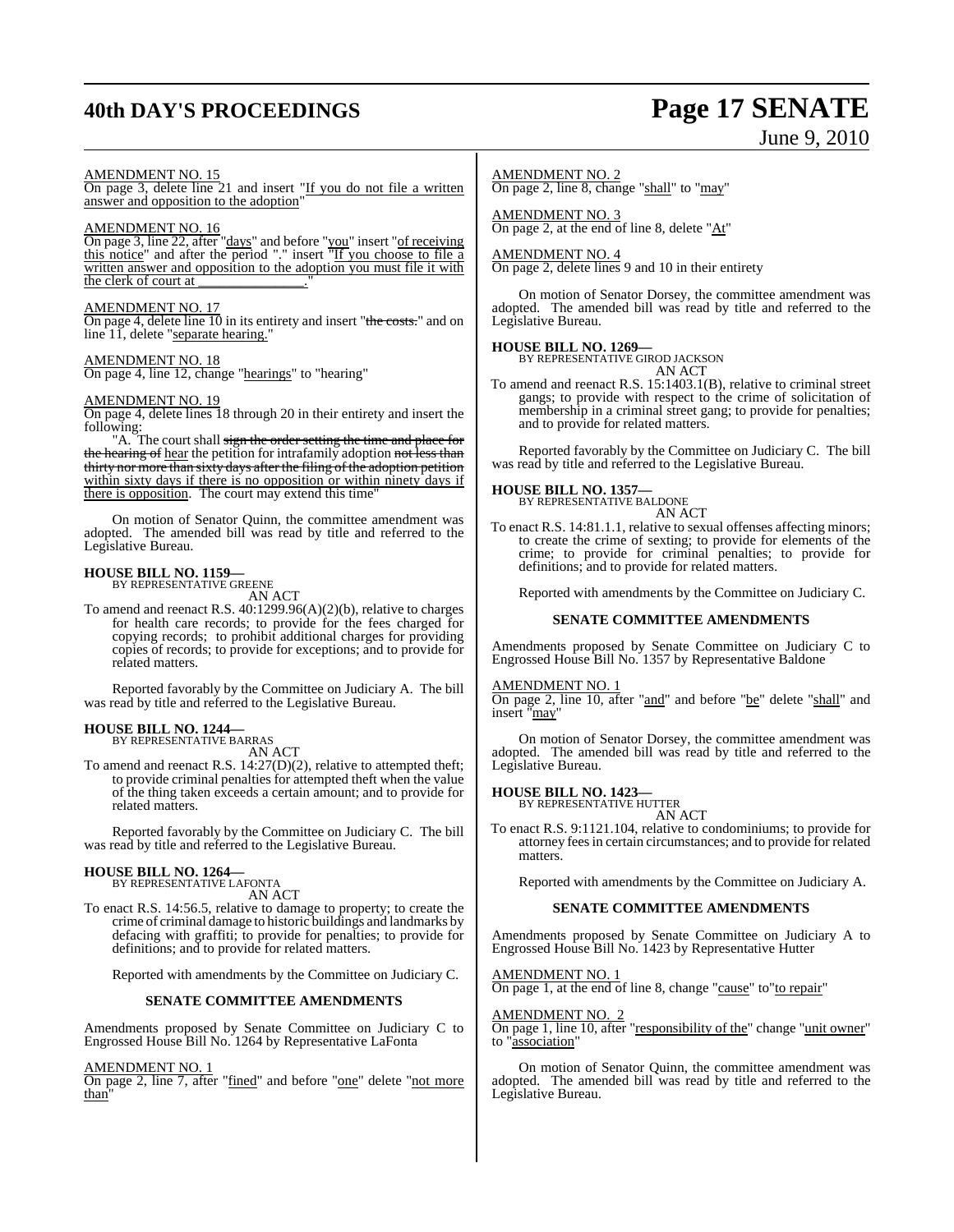## **Page 18 SENATE 40th DAY'S PROCEEDINGS**

### June 9, 2010

#### **HOUSE BILL NO. 1436—**

BY REPRESENTATIVES NORTON, ARNOLD, AUSTIN BADON,<br>BARROW, TIM BURNS, DIXON, ELLINGTON, GISCLAIR, HARDY,<br>LABRUZZO,LEBAS,MILLS,RICHARD,RICHMOND,STIAES,THIERRY, AND WILLIAMS AN ACT

To amend and reenact R.S.  $15:542.1(A)(1)(b)$ , relative to sex offenders; to provide relative to sex offender notification requirements; and to provide for related matters.

Reported with amendments by the Committee on Judiciary C.

#### **SENATE COMMITTEE AMENDMENTS**

Amendments proposed by Senate Committee on Judiciary C to Reengrossed House Bill No. 1436 by Representative Norton

#### AMENDMENT NO. 1

On page 2, line 13, after "and" delete the remainder of the line and insert <sup>"</sup>a statement on the notice, commensurate with the education level of the school, which in the discretion of the principal, appropriately notifies the students of the potential danger of the offender."

On motion of Senator Dorsey, the committee amendment was adopted. The amended bill was read by title and referred to the Legislative Bureau.

#### **HOUSE BILL NO. 1477— (Substitute for House Bill No. 1015 by Representative Baldone)** BY REPRESENTATIVE BALDONE

AN ACT

To amend and reenact R.S. 15:1110, relative to juvenile detention; to provide relative to juvenile detention facilities and procedures; to provide for the development of licensing standards; to provide for the creation of the Task Force on Juvenile Detention Standards and Licensing; to require the licensing of juvenile detention facilities; and to provide for related matters.

Reported favorably by the Committee on Judiciary B. The bill was read by title and referred to the Legislative Bureau.

#### **HOUSE BILL NO. 1484— (Substitute for HouseBill No. 503 by Representative Danahay)** BY REPRESENTATIVE DANAHAY

AN ACT

To amend and reenact R.S. 26:90(A)(5) and 286(A)(5) and to enact R.S. 26:793(A)(5), relative to homebrew beer; to provide for exceptions to the prohibitions for alcohol of high and low alcoholic content for homebrew beer; to provide for a three-day special event permit for a retail dealer to authorize homebrew on the licensed permits; to provide for purposes for which homebrew beer is authorized; to provide for limitations; to provide for definitions; and to provide for related matters.

Reported with amendments by the Committee on Judiciary B.

#### **SENATE COMMITTEE AMENDMENTS**

Amendments proposed by Senate Committee on Judiciary B to Reengrossed House Bill No. 1484 by Representative Danahay

#### AMENDMENT NO. 1

On page 1, line 2, after "reenact" delete the remainder of the line in its entirety and insert in lieu thereof "R.S. 26:2(6) through (22),  $71.1(2)$ ,  $90(A)(5)$ ,  $241(5)$  through (18),  $271.2(2)$ , and  $286(A)(5)$  and to enact R.S. 26:2(23), 241(19), and 793(A)(5),"

#### AMENDMENT NO. 2

On page 1, at the beginning of line 3, delete "relative to homebrew beer;" and insert in lieu thereof "relative to alcoholic beverages;"

#### AMENDMENT NO. 3

On page 1, line 7, after "limitations;" and before "to provide" insert "to include a dinner theater within the permitting process;" and after

"definition;" and before "and" insert "to provide for an effective date;"

#### AMENDMENT NO. 4

On page 1, line 9, after "Section 1." delete the remainder of the line and line 10 in its entirety and insert in lieu thereof "R.S. 26:2(6) through (22), 71.1(2), 90(A)(5), 241(5) through (18), 271.2(2), and  $286(A)(5)$  are hereby amended and reenacted and R.S.  $26:2(23)$ ,  $241(19)$ , and  $793(A)(5)$  are hereby enacted to read as follows:"

#### AMENDMENT NO. 5

On page 1, between lines 10 and 11, insert the following: "§2. Definitions

For purposes of this Chapter, the following terms have the respective meanings ascribed to them in this Section, unless a different meaning clearly appears from the context:

\* \* \* (6) "Dinner theater" means an establishment that is a "restaurant establishment", as defined by R.S.  $26:73(C)(1)$ , where food orders are taken and food service is provided in both a restaurant dining area and where patrons are seated to view live theatrical productions or the showing of film, still pictures, electronic or digital reproductions, or other visual reproductions.

 $\left(\frac{1}{2}\right)$  "Liquor" means all distilled or rectified alcoholic spirits, brandy, whiskey, rum, gin, and all similar distilled alcoholic beverages, including all dilutions and mixtures of one or more of the foregoing, such as liquors, cordials, and similar compounds.

 $(7)$   $(8)$  "Liquor retail distribution center" means any liquor retailer who has continuously maintained a distribution center or centers for distribution to its wholly owned retail permittees on or prior to January 1, 1961, in this state, or any commercial airline which stores alcoholic beverages in sealed containers of any size at any airport regularly served by the permittee. Such possession for retailsale or distribution therefromshall be limited to alcohol of high volume content in any quantity.

(8) (9) "Liquor retailer" means any dealer, other than a manufacturer or wholesaler, who sells, offers for sale, exposes for sale, or has in his possession for sale or distribution any alcoholic beverages in any quantity.

 $(9)$  (10) "Liquor wholesaler" means any dealer who sells any alcoholic beverage to other licensed liquor wholesale dealers or to licensed retail liquor dealers in the state or who sells alcoholic beverages for delivery beyond the borders of the state in amounts to be fixed by the commissioner, or who imports any alcoholic beveragesinto the state, and who meets the standards set forth in this Chapter.

 $(10)$  (11) "Manufacturer" means any person, other than a wine producer, who personally or through any agent whatever engages in the making, blending, rectifying, or processing of any alcoholic beverage in Louisiana; engages in the making, blending, rectifying, or processing any alcoholic beverage outside Louisiana for sale in Louisiana; or engages in the business of supplying alcoholic beverages to licensed wholesale dealers in Louisiana.

 $\overline{(11)}$  (12) "Outlet" means a place where any person draws or removes any alcoholic beverage from its container for consumption on the premises.

 $(12)$  (13) "Package house-Class B" means a place consisting of no less than five hundred square feet of public habitable area which sells alcoholic beverages in factory sealed containers for transportation and consumption off the premises and where no person is allowed to tamper with or otherwise disrupt the manufacturer's seal on or about the licensed premises.

 $(13)$  (14) "Regulated beverage" means any alcoholic beverage.  $\overline{(14)}$   $\overline{(15)}$  "Solicitor" means any person who offers for sale or solicits any orders for the sale of any regulated beverage, other than in a regularly established and licensed place of business in this state, for delivery or shipment to any point in the state, whether done as owner, agent, or servant.

 $\overline{(15)}$  (16) "Sparkling wine" means any effervescent alcoholic beverage derived from the juice of any fruit, or synthesis thereof, charged with carbon dioxide, either artificially or as the result of secondary fermentation within the container.

 $\frac{(16)}{(17)}$  "Still wine" means any non-effervescent alcoholic beverage derived from the juice of any fruit, or synthesis thereof.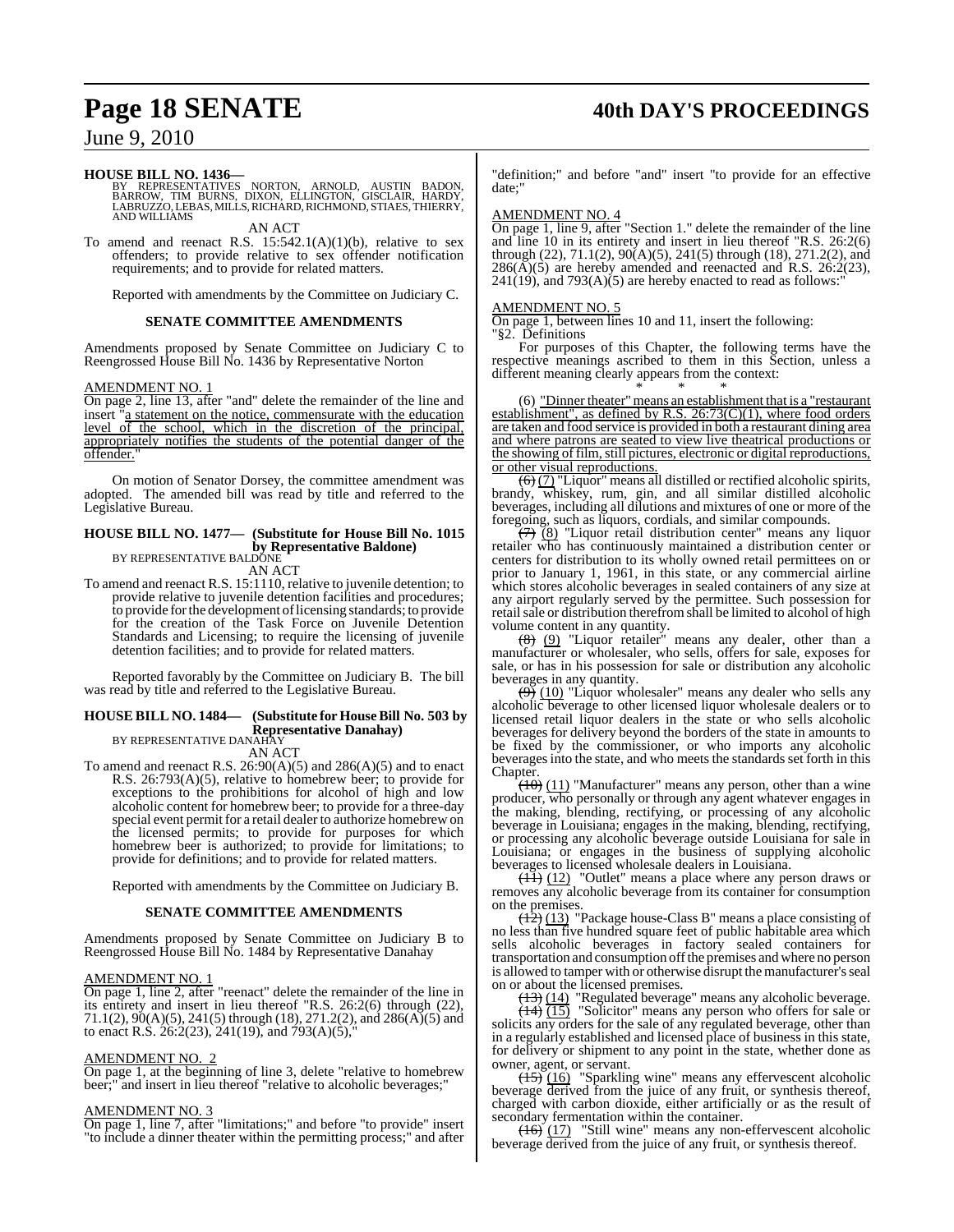## **40th DAY'S PROCEEDINGS Page 19 SENATE** June 9, 2010

(17) (18) "Supplier" means any person, other than a wine producer, who manufactures, makes, blends, rectifies, distills, processes, or purchases alcoholic beverages outside the state of Louisiana and imports, sells, offers for sale, solicits orders for sale, distributes, or delivers such alcoholic beverages in Louisiana.

 $(18)$  (19) "Wholesale dealer" means those persons who sell alcoholic beverages of high alcoholic content to licensed wholesale dealers or licensed retail dealers exclusively, within the state or to any person for delivery beyond the borders of the state to a licensed dealer in that state and who conduct a bona fide wholesale business and maintain a warehouse or warehouses for the storage and warehousing of alcoholic beverages of high alcoholic content in the area where domiciled and licensed by the state, and conduct and maintain systematic and regular solicitations, distribution, deliveries, and sales of said beverages to licensed retail dealers located within the boundary of each parish, municipality, or geographic area, as contractually defined between the wholesaler and his supplier, in which the wholesale dealer makes any sale or delivery.

 $(19)$  (20) "Wine package house" means a place where a person sells only sparkling wine and still wine in the original package or closed container, prepared fortransportation and consumption offthe premises.

 $(20)$  (21) "Wine producer" means any person who, directly or indirectly, personally or through any agency, cultivates and grows grapes, fruits, berries, honey, or vegetables from which wine of an alcoholic content in excess of six percent by volume is produced and bottled from a fermentation of such grapes, fruits, berries, honey, or vegetables in Louisiana or outside the state for shipments to licensed wholesale dealers within the state subject to the provisions of R.S. 26:364.

 $(21)$  (22) "Winery" means a plot of land located in Louisiana used to cultivate and grow grapes,fruits, berries, honey, or vegetables for the purpose of fermenting such grapes, fruits, berries, honey, or vegetables to produce and bottle wine of an alcoholic content in excess of six percent by volume.

 $(22)$   $(23)$  "Wine wholesaler" means any dealer who sells only sparkling wine and still wine to other licensed wholesale dealers or to licensed retail dealers for resale within the state.

\* \* \* §71.1. Class A permit; definitions

The commissioner shall issue the following four types of Class A retail liquor permits:

\* \* \* (2) Class A-Restaurant:

A Class A-Restaurant permitshall be issued only to a "restaurant establishment" as defined by R.S. 26:73(B) R.S. 26:73(C)(1) or a dinner theater as defined in R.S.  $26:2(6)$ " and issued to a facility in conjunction with a Class "R" restaurant permit under the provisions of R.S. 26:73.

\* \* \*"

AMENDMENT NO. 6

On page 1, after line 20, add the following: "§241. Definitions

The following terms have the respective meanings ascribed to them except in those instances where the context indicates a different meaning:

\* \* \* (5) "Dinner theater" means an establishment that is a "restaurant establishment", as defined byR.S. 26:73(C)(1), where food orders are taken and food service is provided in both a restaurant dining area and where patrons are seated to view live theatrical productions or the showing of film, still pictures, electronic or digital reproductions, or other visual reproductions.

(5) (6) "Handle" means sell, use, distribute, store, consume, or otherwise handle.

 $\left(\frac{6}{2}\right)$  "Liquors" means all distilled or rectified alcoholic spirits, brandy, whiskey, rum, gin, and all similar distilled alcoholic beverages, including all dilutions and mixtures of one or more of the foregoing, such as liquors, cordials, and similar compounds.

 $(7)$   $(8)$  "Liter" means a metric unit of capacity equal to one thousand cubic centimeters at four degrees centigrade, and it is equivalent to 33.814 United States fluid ounces. For the purposes of this Part, a liter is subdivided into one thousand equal milliliters.

 $\left(\frac{8}{2}\right)(9)$  "Malt beverages containing not more than six percent alcohol by volume" means beverages obtained by alcoholic fermentation of an infusion or by a brewing process or concoction of barley or other grain, malt, sugars, and hops in water, including among other things, ale, beer, stout, porter, and the like. Malt beverages are exclusive of all "liquors" whether they be defined as intoxicating or spirituous liquors, or as alcoholic, vinous, or malt liquors, or however otherwise defined asliquors, which are produced by distillation.

\* \* \*  $(9)$  (10) "Manufacturer or brewer" means any person who, directly or indirectly, personally or through any agency, person, or establishment, engages in the making, blending, rectifying, brewing, or other processing of alcoholic beveragesin Louisiana or outside the state for shipments to licensed wholesale dealers within the state subject to the provisions of R.S. 26:364.

 $(10)$   $(11)$  "Microbrewer" means any person who, directly or indirectly, personally or through any agency, engages in the making, blending, rectifying, or other processing of beer or other malt beverages for sale in an amount not to exceed twelve thousand five hundred barrels per year.

 $\frac{(11)(12)}{(11)(12)}$  "Microbrewery" means an establishment wherein beer and other malt beverages are brewed in small quantities, not to exceed twelve thousand five hundred barrels per year, and where such beverages are sold on or off the licensed premises at retail.

 $\frac{1}{2}$  (13) "Package house-Class B" means a place consisting of no less than five hundred square feet of public habitable area which sells alcoholic beverages in factory sealed containers for transportation and consumption off the premises and where no person is allowed to tamper with or otherwise disrupt the manufacturer's seal on or about the licensed premises.

 $(13)$  (14) "Premises", or "premises to be licensed", means the building or that part of the building as defined in the application for the permit in which beverages of low alcoholic content are sold, except in cases where such beverages are regularly sold or served outside the building, the terms shall also include such outside area.

 $(14)$  " (15) Retail dealer" means every person who offers for sale, exposes for sale, has in his possession for sale or distribution, or sells alcoholic beverages in any quantity to persons other than licensed wholesale or retail dealers.

(15) (16) "Secretary" means the secretary of the Department of Revenue, or his duly authorized agents.

(16) (17) "Sparkling wine" means champagne and any other effervescent wine charged with carbon dioxide, whether artificially or as the result of secondary fermentation of the wine within the container.<br> $\frac{(17)}{(18)}$ 

"Still wine" means any noneffervescent wine, including any fortified wine, vermouth, any artificial imitation wine, any compound sold as "still wine", and any fruit juice.

 $\frac{(18)(19)}{(19)}$  "Wholesale dealer of malt beverages containing not more than six percent alcohol by volume" means those persons who sell malt beverages containing not more than six percent alcohol by volume and alcoholic beverages of low alcoholic content to licensed wholesale dealers or licensed retail dealers exclusively, within the state or to any person for delivery beyond the borders of the state to a licensed dealer in that state and who conduct a bona fide wholesale business and maintain a warehouse or warehouses for the storage and warehousing of malt beverages and alcoholic beverages of low alcoholic content in the area where domiciled and licensed by the state, and conduct and maintain systematic and regular solicitations, distribution, deliveries, and sales of said beverages to licensed retail dealers located within the boundary of each parish, municipality, or geographic area, as contractually defined between the wholesaler and his supplier, in which the wholesale dealer makes any sale or delivery.

(b) "Wholesale dealer of malt beverages containing more than six percent alcohol by volume" means those persons who sell malt beverages containing more than six percent alcohol by volume and alcoholic beverages of low alcoholic content to licensed wholesale dealers or licensed retail dealers exclusively, within the state or to any person for delivery beyond the borders of the state to a licensed dealer in that state and who conduct a bona fide wholesale business and maintain a warehouse or warehouses for the storage and warehousing of malt beverages and alcoholic beverages of low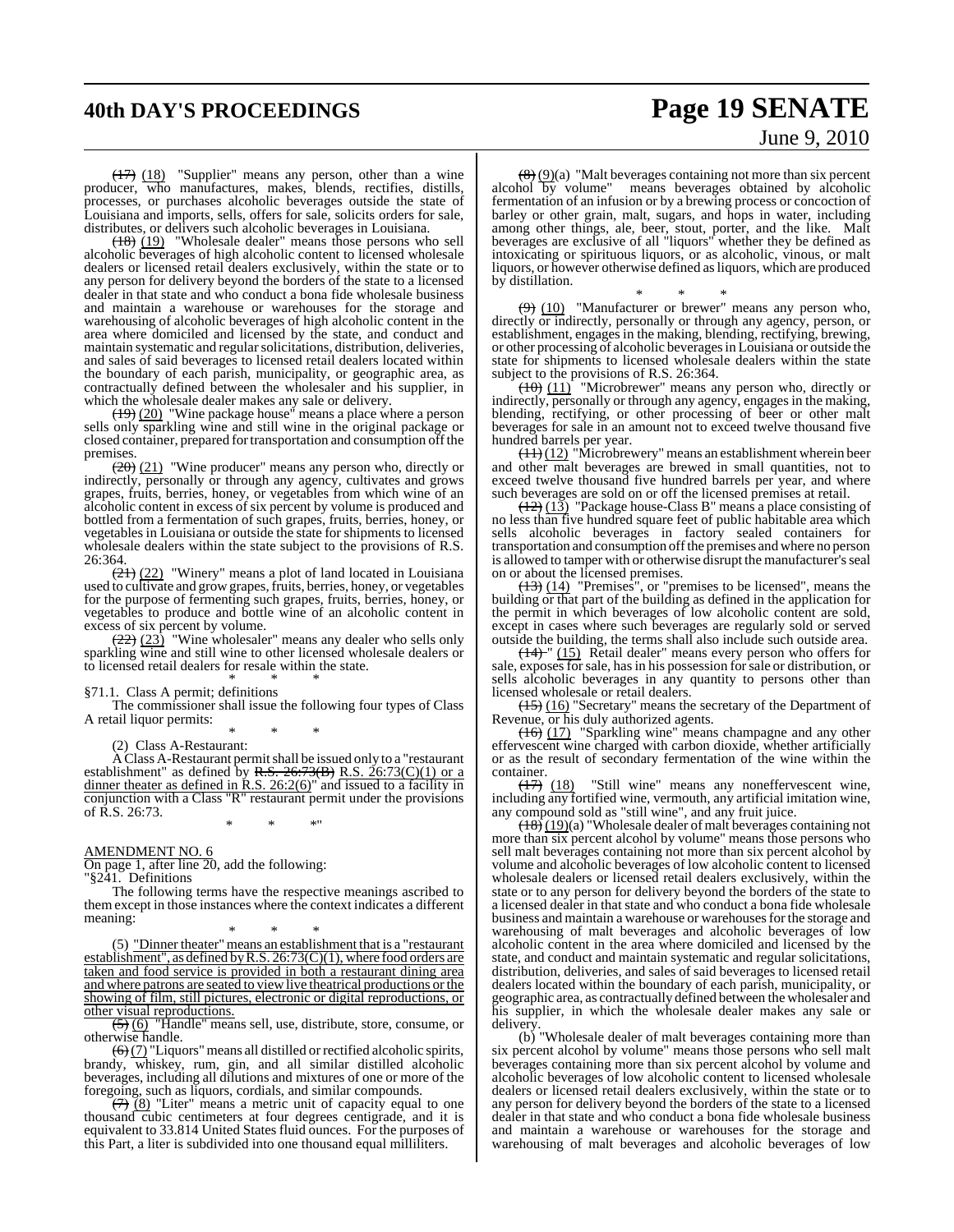## **Page 20 SENATE 40th DAY'S PROCEEDINGS**

### June 9, 2010

alcoholic content in the area where domiciled and licensed by the state, and conduct and maintain systematic and regular solicitations, distribution, deliveries, and sales of said beverages to licensed retail dealers located within the boundary of each parish, municipality, or geographic area, as contractually defined between the wholesaler and his supplier, in which the wholesale dealer makes any sale or delivery.

#### \* \* \* §271.2. Class A permit; definitions

The commissioner shall issue the following four types of Class A retail permits for beverages of low alcoholic content: \* \* \*

#### (2) Class A-Restaurant:

A Class A-Restaurant permitshall be issued only to a "restaurant establishment" as defined by <del>R.S. 26:272(B)</del> R.S. 26:272(C)(1) or a dinner theater as defined in R.S. 26:241(5), and issued to a facility in conjunction with a Class "R" restaurant permit under the provisions of R.S. 26:272. \* \* \*"

#### AMENDMENT NO. 7

On page 2, line 23, after "event" and before the period "." insert "and shall not be served to the patrons of the retail establishment or general public"

#### AMENDMENT NO. 8

On page 2, between lines 25 and 26, insert the following:

"(iv) The retail dealer shall not be required to obtain a special events permit from the Department of Health and Hospitals and shall be exempt from any additional compliance with the state's Sanitary Code but only with regard to the duration and location of the special event.

#### AMENDMENT NO. 9

On page 3, after line 3, insert the following:

"Section 2. This Act shall become effective upon signature by the governor or, if not signed by the governor, upon expiration of the time for bills to become law without signature by the governor, as provided by Article III, Section 18 of the Constitution of Louisiana. If vetoed by the governor and subsequently approved by the legislature, this Act shall become effective on the day following such approval."

On motion of Senator Martiny, the committee amendment was adopted. The amended bill was read by title and referred to the Legislative Bureau.

#### **House Bills and Joint Resolutions on Second Reading Reported by Committees, Subject to Call**

### **Called from the Calendar**

Senator N. Gautreaux asked that House Bill No. 1188 be called from the Calendar.

## **HOUSE BILL NO. 1188—** BY REPRESENTATIVE HARDY

AN ACT

To enact R.S. 17:62.1; relative to the Lafayette Parish school system; to provide relative to guidelines and procedures regarding the transportation of students on field trips within or outside the geographic boundaries of the school system, including equipment used, driver compensation, and operational costs; to provide limitations; to provide applicability; to provide effectiveness; to provide an effective date; and to provide for related matters.

Senator N. Gautreaux moved the bill be indefinitely postponed.

### **ROLL CALL**

The roll was called with the following result:

YEAS

| Mr. President<br>Adley | Duplessis<br>Erdey | Morrell<br>Morrish |
|------------------------|--------------------|--------------------|
| Alario                 | Gautreaux B        | Mount              |
| Amedee                 | Gautreaux N        | Murray             |
| Appel                  | Hebert             | Peterson           |
| Broome                 | Heitmeier          | Quinn              |
| Chabert                | Kostelka           | Riser              |
| Cheek                  | Long               | Shaw               |
| Crowe                  | Marionneaux        | Smith              |
| Donahue                | Martiny            | Thompson           |
| Dorsey                 | McPherson          | Walsworth          |
| Total - 33             |                    |                    |
|                        | <b>NAYS</b>        |                    |
| Total - 0              |                    |                    |
|                        | <b>ABSENT</b>      |                    |
| Claitor                | Jackson            | Michot             |
| Guillory               | LaFleur            | <b>Nevers</b>      |
|                        |                    |                    |

Total - 6

The Chair declared House Bill No. 1188 was indefinitely postponed and laid that motion on the table.

#### **Senate Bills and Joint Resolutions Returned from the House of Representatives with Amendments**

**SENATE BILL NO. 302—**<br>BY SENATORS APPEL, DONAHUE, DUPLESSIS, MARTINY AND QUINN<br>AND REPRESENTATIVES BOBBY BADON, HENRY BURNS, TIM<br>BURNS, CARTER, CHAMPAGNE, GISCLAIR, GUILLORY, HARDY,<br>HOFFMANN, LIGI AND ROBIDEAUX AN ACT

To enact R.S. 17:10.1(D), relative to the Louisiana school and district accountability system; to provide for the assignment of letter grades to schools and school districts that are reflective of their performance; and to provide for related matters.

The bill was read by title. Returned from the House of Representatives with amendments:

#### **HOUSE FLOOR AMENDMENTS**

Amendments proposed by Representative Rosalind Jones to Engrossed Senate Bill No. 302 by Senator Appel

#### AMENDMENT NO. 1

On page 1, line 4, after "performance;" and before "and" insert to provide for conditions and limitations;"

#### AMENDMENT NO. 2

On page 2, after line 12, insert the following:

"**E. The letter grade system developed by the State Board of Elementary and Secondary Education shall not be implemented until the system has been submitted for review to the House Committee on Education and the Senate Committee on Education and each committee has approved the system by the favorable vote of a majority of its members.**"

Senator Appel moved to reject the amendments proposed by the House.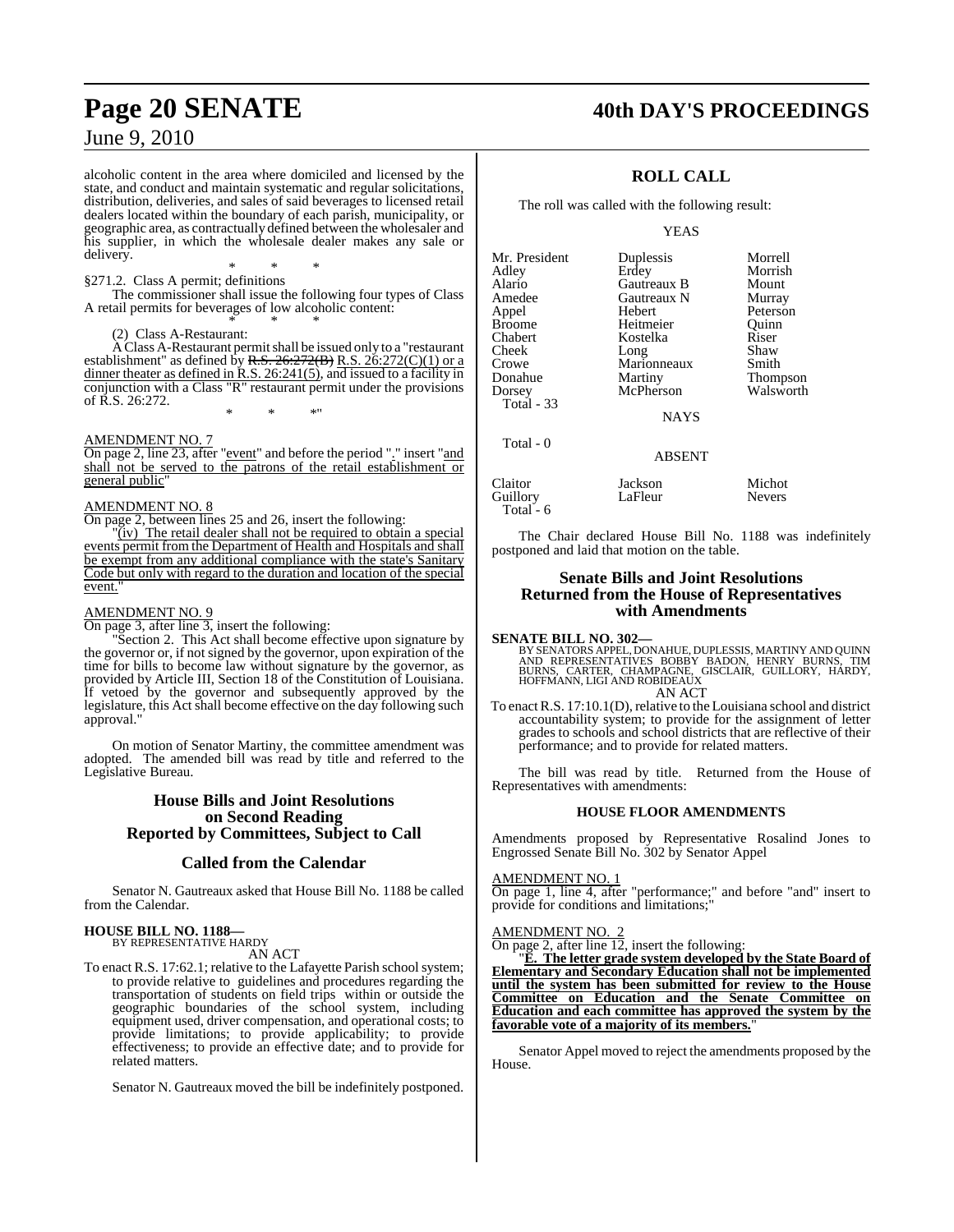### **40th DAY'S PROCEEDINGS Page 21 SENATE**

### **ROLL CALL**

The roll was called with the following result:

#### YEAS

| Mr. President<br>Adley<br>Alario<br>Amedee<br>Appel<br><b>Broome</b><br>Chabert<br>Cheek<br>Claitor<br>Crowe<br>Donahue<br>Dorsey<br>Total $-36$ | Duplessis<br>Erdey<br>Gautreaux B<br>Gautreaux N<br>Hebert<br>Heitmeier<br>Kostelka<br>Long<br>Marionneaux<br>Martiny<br>McPherson<br>Michot<br><b>NAYS</b> | Morrell<br>Morrish<br>Mount<br>Murray<br><b>Nevers</b><br>Peterson<br>Ouinn<br>Riser<br>Shaw<br>Smith<br><b>Thompson</b><br>Walsworth |
|--------------------------------------------------------------------------------------------------------------------------------------------------|-------------------------------------------------------------------------------------------------------------------------------------------------------------|---------------------------------------------------------------------------------------------------------------------------------------|
| Total - 0                                                                                                                                        | <b>ABSENT</b>                                                                                                                                               |                                                                                                                                       |

| Guillory<br>Total $-3$ | Jackson | LaFleur |
|------------------------|---------|---------|
|                        |         |         |

The Chair declared the amendments proposed by the House were rejected. Senator Appel moved to reconsider the vote by which the amendments were rejected and laid the motion on the table.

- **SENATE BILL NO. 344—**<br>BY SENATORS DUPLESSIS, APPEL, BROOME, DONAHUE, LAFLEUR,<br>MARTINY AND QUINN AND REPRESENTATIVES BOBBY BADON,<br>HENRY BURNS, TIM BURNS, CARMODY, CHAMPAGNE, CONNICK, GISCLAIR, HARDY, HOFFMANN, KATZ, LABRUZZO, LIGI, NOWLIN, RICHARD, ROBIDEAUX, SIMON, SMILEY, WILLIAMS AND WOOTON AN ACT
- To amend and reenact R.S.  $17:3982(A)(1)(a)$  and  $(2)$  and  $(B)$ , and  $3992(A)(1)$  and  $(2)$ , relative to charter schools; to provide relative to the process for submission, review, and approval of charter school proposals and renewal of charters; to provide relative to the use of local school board facilities and property by a chartering group; and to provide for related matters.

The bill was read by title. Returned from the House of Representatives with amendments:

#### **HOUSE COMMITTEE AMENDMENTS**

Amendments proposed by House Committee on Education to Engrossed Senate Bill No. 344 by Senator Duplessis

#### AMENDMENT NO. 1

On page 2, line 7, after "**decision**" delete "**on a charter proposal submitted for its review**"

#### AMENDMENT NO. 2

On page 2, at the end of line 7, after "**group**" insert a period "." and at the beginning of line 8, delete "**not later than May thirty-first.**"

#### AMENDMENT NO. 3

On page 3, delete line 23 and on line 24, delete "**the reasonsfor such denial.**" and insert "**A notification that a charter will not be renewed shall include written explanation of the reasons for such non-renewal.**"

#### AMENDMENT NO. 4

On page 4, line 4, after "**exceeded**" and before "**the**" insert "**for the three preceding school years**"

#### AMENDMENT NO. 5

On page 4, line 6, after "**achievement**" and before "**and**" delete the comma "**,**" and insert "**for the three preceding school years,**"

# June 9, 2010

#### AMENDMENT NO. 6

On page 4, line 7, after "**findings**" and before "**shall**" insert "**during the term of the charter agreement**"

#### AMENDMENT NO. 7

On page 4, line 7, between "**school**" and "**and**" insert a comma "**,**"

Senator Duplessis moved to concur in the amendments proposed by the House.

### **ROLL CALL**

The roll was called with the following result:

#### YEAS

| Mr. President<br>Adley | Erdey<br>Gautreaux N | Mount<br>Murray |
|------------------------|----------------------|-----------------|
| Alario                 | Hebert               | <b>Nevers</b>   |
| Amedee                 | Heitmeier            | Peterson        |
| Appel                  | Kostelka             | Quinn           |
| <b>Broome</b>          | Long                 | Riser           |
| Chabert                | Marionneaux          | Shaw            |
| Cheek                  | Martiny              | Smith           |
| Claitor                | McPherson            | Thompson        |
| Crowe                  | Michot               | Walsworth       |
| Dorsey                 | Morrell              |                 |
| Duplessis              | Morrish              |                 |
| Total - 34             |                      |                 |
|                        | <b>NAYS</b>          |                 |
| Total - 0              |                      |                 |
|                        | <b>ABSENT</b>        |                 |
| Donahue<br>Gautreaux B | Guillory<br>Jackson  | LaFleur         |

The Chair declared the amendments proposed by the House were concurred in. Senator Duplessis moved to reconsider the vote by which the amendments were concurred in and laid the motion on the table.

### **SENATE BILL NO. 384—** BY SENATOR CLAITOR

Total - 5

AN ACT

To amend and reenact R.S. 56:699.6, relative to firearm and hunter education requirement; to provide an exemption for hunters who are under the direct supervision of a parent, step parent, grandparent or step grandparent from having to complete a firearm and hunter education course; and to provide for related matters.

The bill was read by title. Returned from the House of Representatives with amendments:

### **HOUSE COMMITTEE AMENDMENTS**

Amendments proposed by House Committee on Natural Resources and Environment to Engrossed Senate Bill No. 384 by Senator Claitor

AMENDMENT NO. 1

On page 1, line 2, change "R.S. 56:699.6" to "R.S. 56:699.5(A) and to repeal R.S. 56:699.8"

#### AMENDMENT NO. 2

On page 1, line 3, after "of a" delete the remainder of the line and delete line 4 in its entirety and insert "person who possesses a hunting license or proof of successful completion of the firearm and"

#### AMENDMENT NO. 3

On page 1, line 7, change "R.S. 56:699.6" to "R.S. 56:699.5(A)"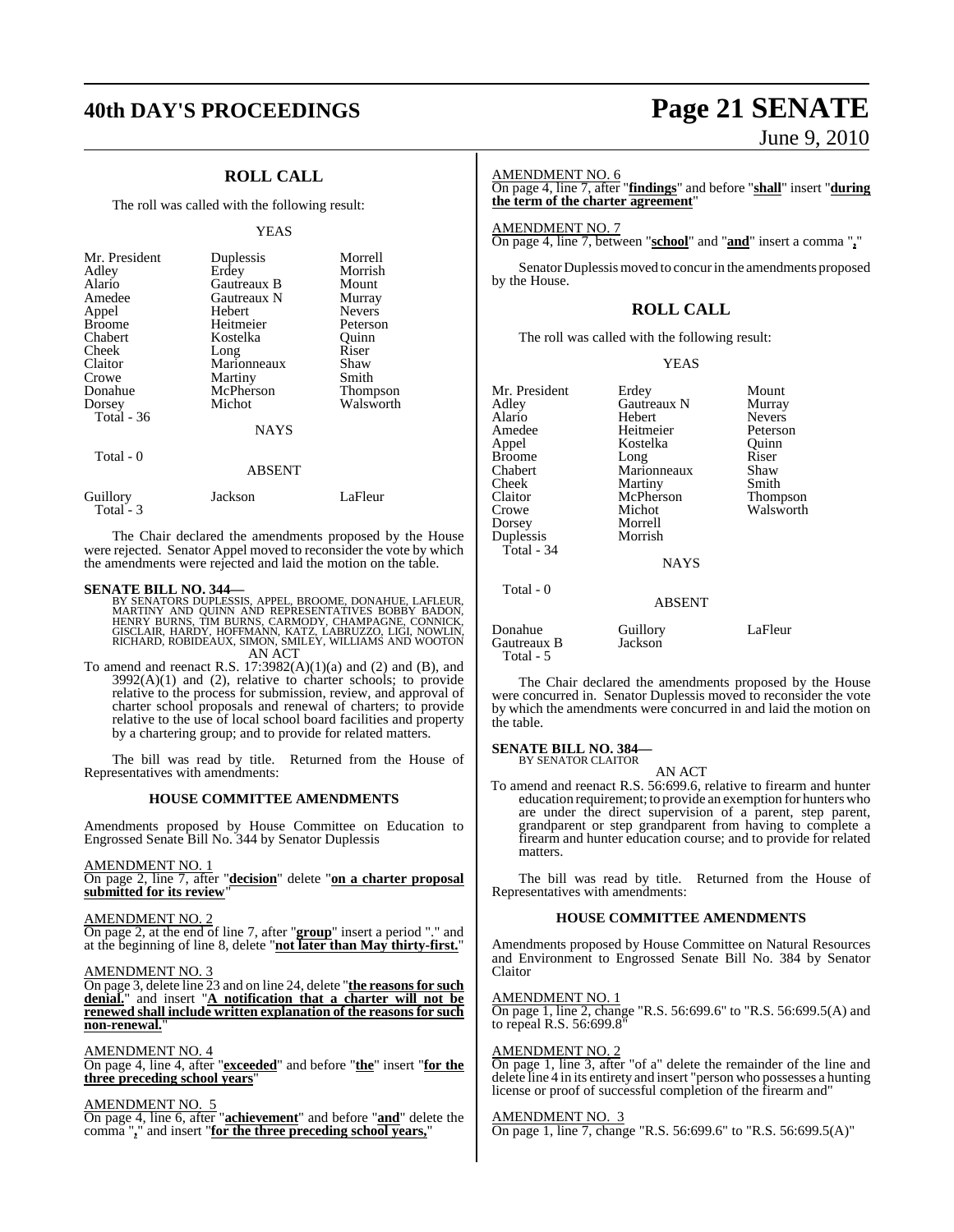### **Page 22 SENATE 40th DAY'S PROCEEDINGS**

AMENDMENT NO. 4

On page 1, delete lines 8 through 17 in their entirety and on page 2, delete lines 1 through 7 in their entirety and insert in lieu thereof the following:

§699.5. Firearm and hunter education requirement

A.**(1)** No person shall hunt with a firearm unless that person has first been issued a certificate of satisfactory completion of a firearm and hunter education course taught or approved by the department, or possesses a valid hunting license issued by the department.

**(2)** However, a person under sixteen years of age may hunt without such certificate if he is accompanied by and is under the direct supervision of a person who is eighteen years of age or older and has a valid hunting license or proof of successful completion of a hunter safety education course approved by the department. For the purposes of this Subsection, "direct supervision" means that the person being supervised shall be within a normal audible voice proximity and in direct line of sight of the supervising adult at all times while hunting.

**(3) However, a person who has not completed the firearm and hunter education course required by Paragraph (1) of this Subsection may be issued a valid hunting license by the department. Such license shall be issued with a restriction that requires that person be accompanied by and under the direct supervision of a person who is eighteen years of age or older and has a valid hunting license or proof of successful completion of a hunter safety education course approved by the department.** \* \* \*"

AMENDMENT NO. 5

On page 2, between lines 7 and 8, insert the following: "Section 2. R.S. 56:699.8 is hereby repealed in its entirety."

AMENDMENT NO. 6

Total - 5

On page 2, line 8, change "Section 2." to "Section 3."

Senator Claitor moved to concur in the amendments proposed by the House.

### **ROLL CALL**

The roll was called with the following result:

#### YEAS

| Mr. President<br>Adley<br>Alario<br>Amedee<br><b>Broome</b><br>Chabert<br>Cheek<br>Claitor<br>Crowe<br>Dorsey<br>Duplessis<br>Erdey<br>Total - 34<br>Total - 0 | Gautreaux B<br>Gautreaux N<br>Hebert<br>Heitmeier<br>Kostelka<br>Long<br>Marionneaux<br>Martiny<br>McPherson<br>Michot<br>Morrell<br>Morrish<br><b>NAYS</b><br><b>ABSENT</b> | Mount<br>Murray<br><b>Nevers</b><br>Peterson<br>Ouinn<br>Riser<br>Shaw<br>Smith<br>Thompson<br>Walsworth |
|----------------------------------------------------------------------------------------------------------------------------------------------------------------|------------------------------------------------------------------------------------------------------------------------------------------------------------------------------|----------------------------------------------------------------------------------------------------------|
|                                                                                                                                                                |                                                                                                                                                                              |                                                                                                          |
| Appel<br>Donahue                                                                                                                                               | Guillory<br>Jackson                                                                                                                                                          | LaFleur                                                                                                  |

The Chair declared the amendments proposed by the House were concurred in. Senator Claitor moved to reconsider the vote by which the amendments were concurred in and laid the motion on the table.

#### **SENATE BILL NO. 473—** BY SENATOR LONG

AN ACT

To amend and reenact R.S. 56:649.4, relative to nonresident combination lifetime hunting and fishing licenses; to provide for the purchase of certain combination licenses for veterans who have been wounded or disabled; to provide requirements, terms, and conditions; and to provide for related matters.

The bill was read by title. Returned from the House of Representatives with amendments:

#### **HOUSE COMMITTEE AMENDMENTS**

Amendments proposed by House Committee on Natural Resources and Environment to Engrossed Senate Bill No. 473 by Senator Long

AMENDMENT NO. 1

On page 1, line 7, after "amended" insert "and reenacted"

AMENDMENT NO. 2

On page 1, line 14, after "**veteran**" delete the remainder of the line and on line 15, delete "**active duty with one**"

#### MENDMENT NO. 3

On page line 1, line 16, after "**Guard,**" delete the remainder of the line and insert "**who has a permanent service-connected disability classification of fifty percent or more,**"

#### AMENDMENT NO. 4

On page 2, line 6, change "**and**" to "**or**"

Senator Long moved to concur in the amendments proposed by the House.

### **ROLL CALL**

The roll was called with the following result:

#### YEAS

| Mr. President<br>Adley<br>Alario<br>Amedee<br>Appel<br><b>Broome</b><br>Chabert<br>Cheek<br>Claitor<br>Crowe<br>Donahue<br>Dorsey<br>Duplessis<br>Total - 37<br>Total - 0 | Erdey<br>Gautreaux B<br>Gautreaux N<br>Hebert<br>Heitmeier<br>Jackson<br>Kostelka<br>Long<br>Marionneaux<br>Martiny<br>McPherson<br>Michot<br>Morrell<br><b>NAYS</b><br><b>ABSENT</b> | Morrish<br>Mount<br>Murray<br><b>Nevers</b><br>Peterson<br>Ouinn<br>Riser<br>Shaw<br>Smith<br>Thompson<br>Walsworth |
|---------------------------------------------------------------------------------------------------------------------------------------------------------------------------|---------------------------------------------------------------------------------------------------------------------------------------------------------------------------------------|---------------------------------------------------------------------------------------------------------------------|
| Guillory<br>Total - 2                                                                                                                                                     | LaFleur                                                                                                                                                                               |                                                                                                                     |

The Chair declared the amendments proposed by the House were concurred in. Senator Long moved to reconsider the vote by which the amendments were concurred in and laid the motion on the table.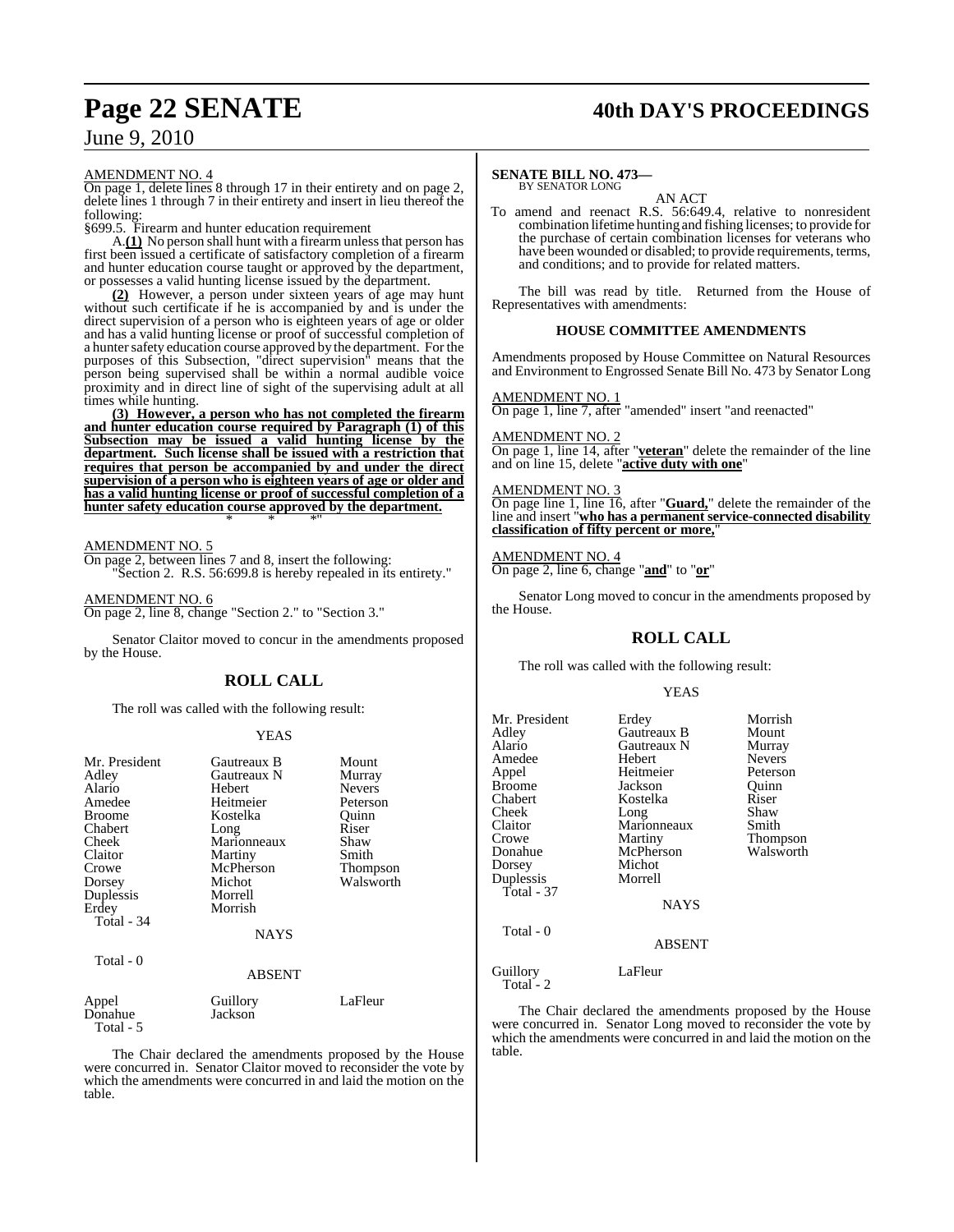## **40th DAY'S PROCEEDINGS Page 23 SENATE**

# June 9, 2010

**SENATE BILL NO. 483—** BY SENATORS MCPHERSON, ADLEY, ALARIO, AMEDEE, APPEL,<br>BROOME, CHABERT, CHAISSON, CHEEK, CROWE, DONAHUE,<br>DORSEY, DUPLESSIS, ERDEY, B. GAUTREAUX, N. GAUTREAUX,<br>HEBERT,HEITMEIER,KOSTELKA,LAFLEUR,LONG,MARIONNEAUX,<br>MARTINY, MICH

AN ACT

To enact R.S. 56:110.1, relative to the Quality Deer Management Program; to create the Quality Deer Management Program; to provide for the management of the program; to provide for the powers and duties of the Department of Wildlife and Fisheries; to provide for eligibility requirements; to provide terms and conditions; and to provide for related matters.

The bill was read by title. Returned from the House of Representatives with amendments:

#### **HOUSE COMMITTEE AMENDMENTS**

Amendments proposed by House Committee on Natural Resources and Environment to Engrossed Senate Bill No. 483 by Senator McPherson

AMENDMENT NO. 1 On page 1, line 13, change "**as**" to "**using**"

AMENDMENT NO. 2 On page 1, line 17, change "**involve**" to "**include protocols for**" and after "**bucks**" insert a comma "**,**" and change "**with**" to "**including**"

AMENDMENT NO. 3 On page 2, line 2, change "**management**" to "**program**"

AMENDMENT NO. 4 On page 2, line 7, after "**clubs**" insert a comma "**.**"

AMENDMENT NO. 5 On page 2, line 10 change "**suggest and prepare**" to "**prepare and suggest**"

AMENDMENT NO. 6 On page 2, line 18, change "**is**" to "**shall be**"

AMENDMENT NO. 7 On page 2, line 21, change "**department**" to "**commission**"

Senator McPherson moved to concur in the amendments proposed by the House.

#### **ROLL CALL**

| Mr. Preside   |
|---------------|
| Adley         |
| Alario        |
| Amedee        |
| Appel         |
| <b>Broome</b> |
| Chabert       |
| Cheek         |
| Claitor       |
| Crowe         |
| Donahue       |
| Dorsey        |
| Duplessis     |
| Total - 37    |

Total - 0

Guillory LaFleur

Total - 2

The Chair declared the amendments proposed by the House were concurred in. Senator McPherson moved to reconsider the vote by which the amendments were concurred in and laid the motion on the table.

ABSENT

**SENATE BILL NO. 673—** BY SENATOR HEBERT

AN ACT

To amend and reenact R.S. 22:46(9)(b), (c), and (d), relative to the commissioner of insurance; to provide for the filing of annual audited statements by certain professional, trade, and occupational or public liability trust funds; and to provide for related matters.

The bill was read by title. Returned from the House of Representatives with amendments:

#### **HOUSE COMMITTEE AMENDMENTS**

Amendments proposed by House Committee on Insurance to Reengrossed Senate Bill No. 673 by Senator Hebert

AMENDMENT NO. 1 On page 1, line 14, after "operation of" insert "**at least**"

AMENDMENT NO. 2 On page 2, line 9, after "**year,**" insert "**only**"

AMENDMENT NO. 3 On page 2, line 20, after "**year,**" insert "**only**"

AMENDMENT NO. 4 On page 2, line 23, after "operation of" insert "**at least**"

AMENDMENT NO. 5 On page 3, line 4, after "**year,**" insert "**only**"

Senator Hebert moved to concur in the amendments proposed by the House.

### **ROLL CALL**

The roll was called with the following result:

Mr. President Duplessis Morrell<br>Adley Erdey Morrish

#### YEAS

| The roll was called with the following result:                                                                                                        |                                                                                                                                                               |                                                                                                                     |
|-------------------------------------------------------------------------------------------------------------------------------------------------------|---------------------------------------------------------------------------------------------------------------------------------------------------------------|---------------------------------------------------------------------------------------------------------------------|
|                                                                                                                                                       | YEAS                                                                                                                                                          |                                                                                                                     |
| Mr. President<br>Adley<br>Alario<br>Amedee<br>Appel<br>Broome<br>Chabert<br>Cheek<br>Claitor<br>Crowe<br>Donahue<br>Dorsey<br>Duplessis<br>Total - 37 | Erdey<br>Gautreaux B<br>Gautreaux N<br>Hebert<br>Heitmeier<br>Jackson<br>Kostelka<br>Long<br>Marionneaux<br>Martiny<br>McPherson<br>Michot<br>Morrell<br>NAYS | Morrish<br>Mount<br>Murray<br><b>Nevers</b><br>Peterson<br>Quinn<br>Riser<br>Shaw<br>Smith<br>Thompson<br>Walsworth |

Donahue McPherson<br>Dorsey Michot Total - 36 Total - 0

Total - 3

Adley Erdey Morrish Alario Gautreaux B Mount<br>Amedee Gautreaux N Murray **Gautreaux N** Murray<br> **Hebert** Nevers Appel Hebert Nevers Broome Heitmeier Peterson<br>Chabert Jackson Quinn Chabert Jackson Quinn<br>
Cheek Long Riser Cheek Long Riser Claitor Marionneaux Shaw Crowe Martiny Smith Walsworth

NAYS

#### ABSENT

- 
- Guillory Kostelka LaFleur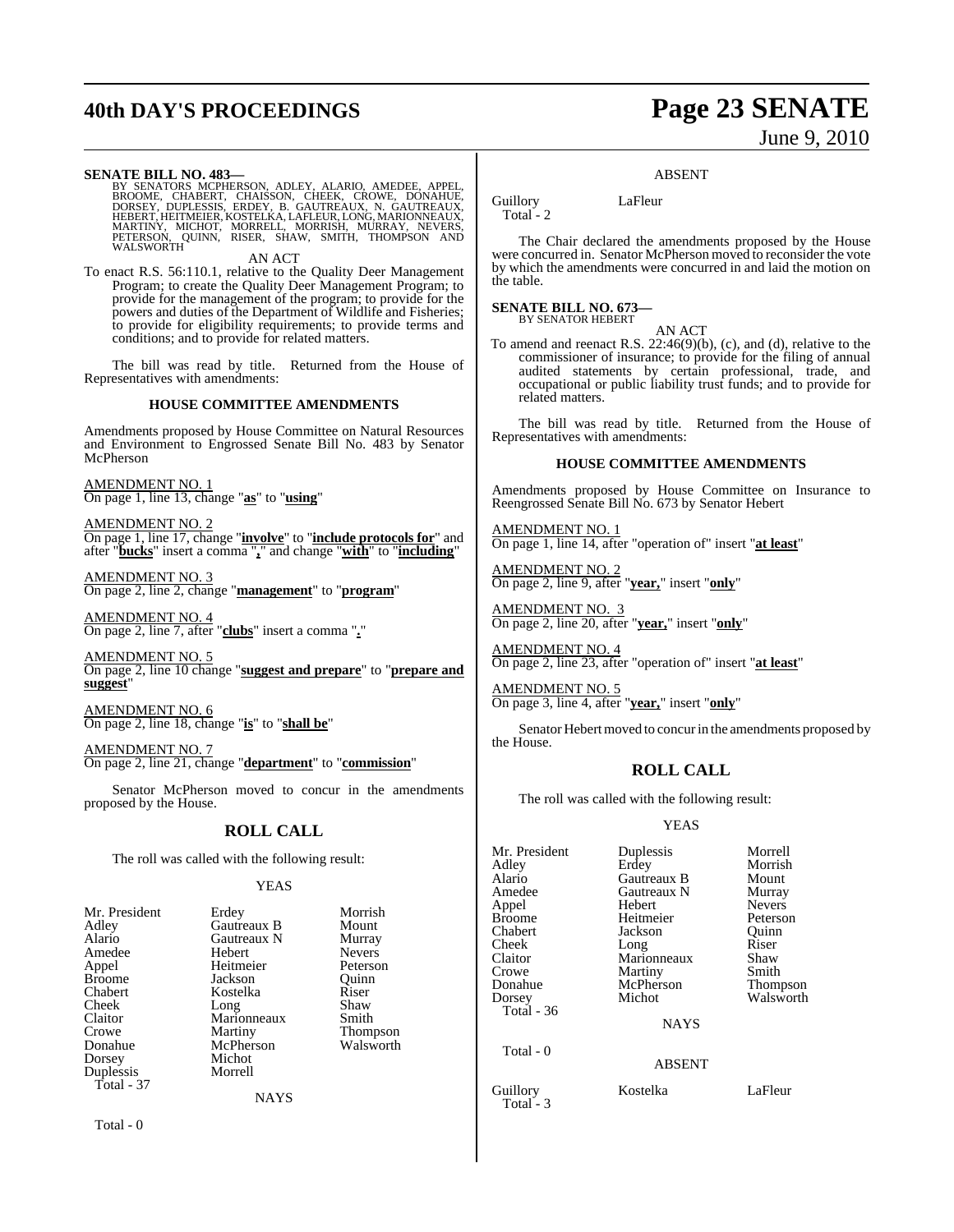The Chair declared the amendments proposed by the House were concurred in. Senator Hebert moved to reconsider the vote by which the amendments were concurred in and laid the motion on the table.

#### **SENATE BILL NO. 677—** BY SENATOR HEBERT

### AN ACT

To amend and reenact R.S. 22:598(11), 692(3), and 703(K), relative to financial solvency and reporting requirements; to provide for investments of domestic insurers; to provide for investments in electronic data processing equipment; to provide definitions; to provide for a disclaimer of affiliation; and to provide for related matters.

The bill was read by title. Returned from the House of Representatives with amendments:

#### **LEGISLATIVE BUREAU AMENDMENTS**

Amendments proposed by Legislative Bureau to Engrossed Senate Bill No. 677 by Senator Hebert

#### AMENDMENT NO. 1

On page 1, line 15, following "**NAIC Accounting**" and before "**and**" insert "**Practices**"

Senator Hebert moved to concurin the amendments proposed by the House.

### **ROLL CALL**

The roll was called with the following result:

#### YEAS

| Mr. President<br>Adley<br>Alario<br>Amedee<br>Appel<br><b>Broome</b><br>Chabert<br>Cheek<br>Claitor<br>Crowe<br>Donahue<br>Dorsey<br>Total - 36 | Duplessis<br>Erdey<br>Gautreaux B<br>Gautreaux N<br>Hebert<br>Heitmeier<br>Jackson<br>Kostelka<br>Long<br>Martiny<br>McPherson<br>Michot<br><b>NAYS</b> | Morrell<br>Morrish<br>Mount<br>Murray<br><b>Nevers</b><br>Peterson<br>Ouinn<br>Riser<br>Shaw<br>Smith<br><b>Thompson</b><br>Walsworth |
|-------------------------------------------------------------------------------------------------------------------------------------------------|---------------------------------------------------------------------------------------------------------------------------------------------------------|---------------------------------------------------------------------------------------------------------------------------------------|
| Total - 0                                                                                                                                       | <b>ABSENT</b>                                                                                                                                           |                                                                                                                                       |

| Guillory  | LaFleur | Marionneaux |
|-----------|---------|-------------|
| Total - 3 |         |             |

The Chair declared the amendments proposed by the House were concurred in. Senator Hebert moved to reconsider the vote by which the amendments were concurred in and laid the motion on the table.

#### **SENATE BILL NO. 683—** BY SENATOR LAFLEUR

AN ACT

To enact R.S. 22:1826, relative to noncontracted providers of emergency services; to require health insurance issuers to directly pay such providers pursuant to a plan or policy provisions for such services; and to provide for related matters.

The bill was read by title. Returned from the House of Representatives with amendments:

## **Page 24 SENATE 40th DAY'S PROCEEDINGS**

### **HOUSE FLOOR AMENDMENTS**

Amendments proposed by Representative Kleckley to Engrossed Senate Bill No. 683 by Senator LaFleur

#### AMENDMENT NO. 1

On page 2, after line  $\overline{11}$ , insert the following: "Section 2. This Act shall become effective on November 15, 2010."

Senator LaFleur moved to concur in the amendments proposed by the House.

### **ROLL CALL**

The roll was called with the following result:

YEAS

| Mr. President | Gautreaux B   | Morrell       |
|---------------|---------------|---------------|
| Adley         | Gautreaux N   | Morrish       |
| Alario        | Guillory      | Mount         |
| Amedee        | Hebert        | Murray        |
| Appel         | Heitmeier     | <b>Nevers</b> |
| <b>Broome</b> | Jackson       | Peterson      |
| Chabert       | Kostelka      | Riser         |
| Cheek         | LaFleur       | Shaw          |
| Claitor       | Long          | Smith         |
| Crowe         | Marionneaux   | Thompson      |
| Donahue       | Martiny       | Walsworth     |
| Duplessis     | McPherson     |               |
| Erdey         | Michot        |               |
| Total - 37    |               |               |
|               | <b>NAYS</b>   |               |
| Total - 0     |               |               |
|               | <b>ABSENT</b> |               |
| Dorsey        | ( )111nn      |               |

Total - 2

The Chair declared the amendments proposed by the House were concurred in. Senator LaFleur moved to reconsider the vote by which the amendments were concurred in and laid the motion on the table.

#### **Senate Bills and Joint Resolutions on Third Reading and Final Passage**

**SENATE BILL NO. 215—**<br>BY SENATORS MOUNT, CROWE, DORSEY, DUPLESSIS, GUILLORY<br>AND THOMPSON

AN ACT To amend and reenact R.S.  $14:98(D)(1)(a)$  and  $(E)(1)(a)$  and  $(4)(b)$ , and Code of Criminal Procedure Art. 893 (B), relative to offenses involving operating a vehicle while intoxicated; to provide with respect to the crime of operating a vehicle while intoxicated; to amend the criminal penalties for such crime; to provide for certain circumstances to apply probation in felony cases; to provide for substance abuse treatment; to provide for a specified probationary period; and to provide for related matters.

#### **Floor Amendments**

Senator Marionneaux sent up floor amendments.

#### **SENATE FLOOR AMENDMENTS**

Amendments proposed by Senator Marionneaux on behalf of the Legislative Bureau to Engrossed Senate Bill No. 215 by Senator Mount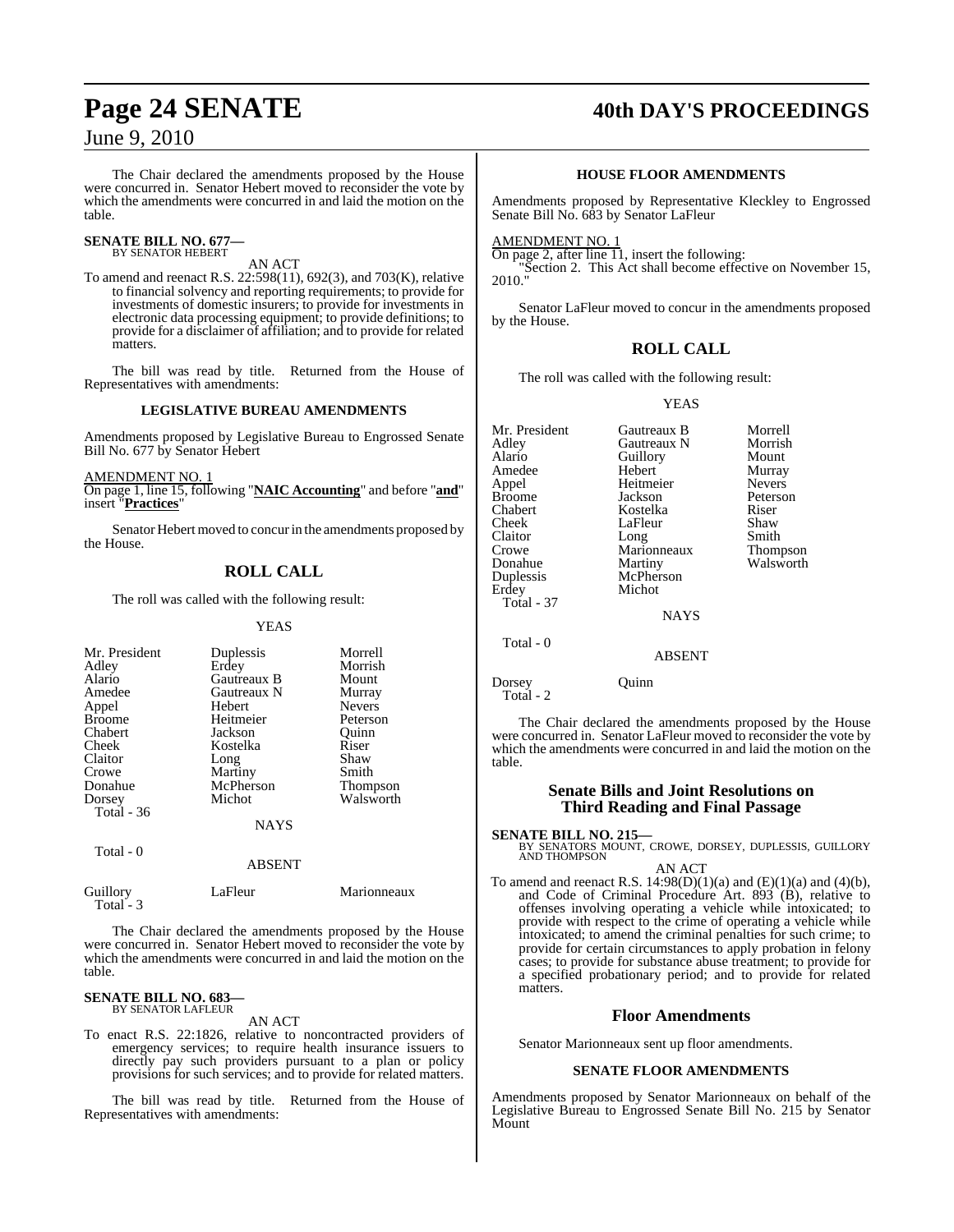## **40th DAY'S PROCEEDINGS Page 25 SENATE**

June 9, 2010

#### AMENDMENT NO. 1

On page 3, line 17, following "**in**" and before "**,**" change "**R.S. 14:98(D)(1)(a)**" to "**R.S. 14:98(D)(1)(b)**"

On motion of Senator Marionneaux, the amendments were adopted.

#### **Floor Amendments**

Senator Mount proposed the following amendments.

#### **SENATE FLOOR AMENDMENTS**

Amendments proposed by Senator Mount to Engrossed Senate Bill No. 215 by Senator Mount

#### AMENDMENT NO. 1

On page 3, at the beginning of line 7, after "B." insert "**(1)**"

#### AMENDMENT NO. 2

On page 3, between lines 24 and 25 insert the following:

"**(2) Notwithstanding any other provisions of law to the contrary, the sentencing alternatives available in Paragraph (1) of this Subsection, shall be made available to offenders convicted of a fourth offense violation of operating a vehicle while intoxicated pursuant to R.S. 14:98, only if the offender had not been offered such alternatives prior to his fourth conviction of operating a vehicle while intoxicated.**"

On motion of Senator Mount, the amendments were adopted.

#### **Floor Amendments**

Senator Mount proposed the following amendments.

#### **SENATE FLOOR AMENDMENTS**

Amendments proposed by Senator Mount to Engrossed Senate Bill No. 215 by Senator Mount

AMENDMENT NO. 1 On page 2, line 15, change "**Three**" to "**Two**"

AMENDMENT NO. 2 On page 2, at the beginning of line 27, change "**three**" to "**two**"

On motion of Senator Mount, the amendments were adopted.

The bill was read by title. Senator Mount moved the final passage of the amended bill.

### **ROLL CALL**

The roll was called with the following result:

#### YEAS

| Adley         | Gautreaux N | Mount           |
|---------------|-------------|-----------------|
| Alario        | Guillory    | Murray          |
| Amedee        | Hebert      | <b>Nevers</b>   |
| Appel         | Heitmeier   | Peterson        |
| <b>Broome</b> | Jackson     | Ouinn           |
| Chabert       | Kostelka    | Riser           |
| Cheek         | Long        | Shaw            |
| Claitor       | Martiny     | Smith           |
| Donahue       | McPherson   | <b>Thompson</b> |
| Dorsey        | Michot      | Walsworth       |
| Duplessis     | Morrell     |                 |
| Erdey         | Morrish     |                 |
| Total - 34    |             |                 |
|               | NAYS        |                 |

**SENATE BILL NO. 739—** BY SENATOR MORRISH AN ACT

To enact Chapter 10 of Title 30 of the Louisiana Revised Statutes of 1950, to be comprised of R.S. 30:1001 through 1005, and R.S.  $39:94(A)(2)(a)(iv)$ , relative to the Louisiana Carbon Capture and Enhanced Oil Recovery Act; to provide relative to enhanced oil and gas recovery projects utilizing injection of carbon dioxide; to provide for the duties and powers of the secretary of the Department of Natural Resources; to provide definitions, terms and conditions; to establish a special custodial trust fund; to provide for the uses of certain monies deposited into such fund; and to provide for related matters.

ABSENT

The Chair declared the amended bill was passed, ordered reengrossed and sent to the House. Senator Mount moved to reconsider the vote by which the bill was passed and laid the motion

Mr. President Gautreaux B Marionneaux<br>Crowe LaFleur LaFleur

Total - 5

on the table.

On motion of Senator Morrish, the bill was read by title and returned to the Calendar, subject to call.

#### **Senate Bills and Joint Resolutions on Third Reading and Final Passage, Subject to Call**

#### **Called from the Calendar**

Senator Marionneaux asked that Senate Bill No. 339 be called from the Calendar.

**SENATE BILL NO. 339—** BY SENATOR MARIONNEAUX

A JOINT RESOLUTION

Proposing to amend Article IX, Section 7(A) of the Constitution of Louisiana, relative to the Louisiana Wildlife and Fisheries Commission; to change the composition of the Louisiana Wildlife and Fisheries Commission; and to specify an election for submission of the proposition to electors and provide a ballot proposition.

On motion of Senator Marionneaux the bill was read by title and withdrawn from the files of the Senate.

#### **Called from the Calendar**

Senator B. Gautreaux asked that Senate Bill No. 100 be called from the Calendar for reconsideration.

#### **SENATE BILL NO. 100—**

BY SENATOR B. GAUTREAUX AN ACT

To amend and reenact R.S. 11:1902(11) and (14), and 1938(J)(4)(a), relative to the Parochial Employees' Retirement System; to provide for average compensation; to provide for calculation of additional benefits following participation in the Deferred Retirement Option Plan; to provide for definition of terms; to provide forimplementation; to provide for an effective date; and to provide for related matters.

The bill was read by title. Senator B. Gautreaux moved the final passage of the bill.

Total - 0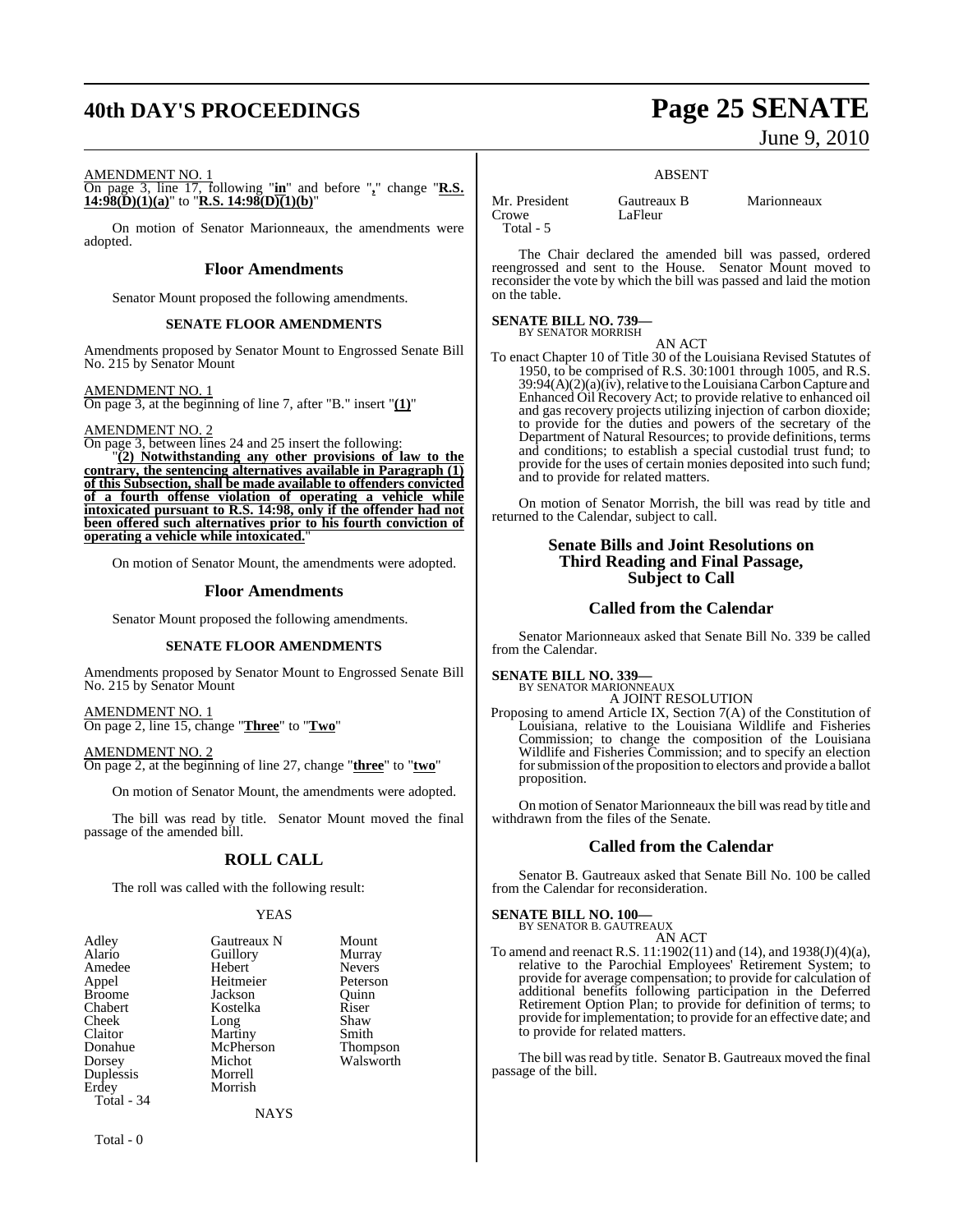### **ROLL CALL**

The roll was called with the following result:

#### YEAS

| Mr. President<br>Alario<br>Amedee<br>Appel<br><b>Broome</b><br>Chabert<br>Cheek<br>Claitor<br>Crowe<br>Donahue<br>Duplessis<br>Total - 31 | Erdey<br>Gautreaux B<br>Guillory<br>Hebert<br>Heitmeier<br>Jackson<br>Kostelka<br>Long<br>Marionneaux<br>McPherson<br>Michot<br><b>NAYS</b> | Morrell<br>Morrish<br>Peterson<br>Quinn<br>Riser<br>Shaw<br>Smith<br>Thompson<br>Walsworth |
|-------------------------------------------------------------------------------------------------------------------------------------------|---------------------------------------------------------------------------------------------------------------------------------------------|--------------------------------------------------------------------------------------------|
| Adley<br>Total - 2                                                                                                                        | Murray<br>ABSENT                                                                                                                            |                                                                                            |
| Dorsey<br>Gautreaux N<br>Total - 6                                                                                                        | LaFleur<br>Martiny                                                                                                                          | Mount<br>Nevers                                                                            |

The Chair declared the bill was passed and ordered it sent to the House. Senator B. Gautreaux moved to reconsider the vote by which the bill was passed and laid the motion on the table.

#### **Called from the Calendar**

Senator B. Gautreaux asked that Senate Bill No. 85 be called from the Calendar for reconsideration.

#### **SENATE BILL NO. 85—** BY SENATOR B. GAUTREAUX

AN ACT

To amend and reenact R.S. 11:62(8)(a) and (b), 1946, and 1966, relative to the Parochial Employees' Retirement System; to provide for ranges for employee contributions for Plans A and B; to provide the board of trustees with authority to set the employee contribution rates for members of Plan A and Plan B within the ranges; to provide for an effective date; and to provide for related matters.

The bill was read by title. Senator B. Gautreaux moved the final passage of the bill.

### **ROLL CALL**

The roll was called with the following result:

#### YEAS

| Mr. President | Dorsey      | Marionneaux |
|---------------|-------------|-------------|
| Alario        | Duplessis   | McPherson   |
| Amedee        | Erdey       | Michot      |
| Appel         | Gautreaux B | Morrell     |
| <b>Broome</b> | Guillory    | Morrish     |
| Chabert       | Hebert      | Mount       |
| Cheek         | Heitmeier   | Peterson    |
| Claitor       | Jackson     | Ouinn       |
| Donahue       | Kostelka    | Smith       |
| Total - 27    |             |             |
|               | NAYS        |             |

Long

Total - 8

Adley Murray Thompson Nevers Walsworth<br>Riser

## **Page 26 SENATE 40th DAY'S PROCEEDINGS**

#### ABSENT

Gautreaux N Martiny<br>LaFleur Shaw LaFleur Total - 4

The Chair declared the bill as previously amended was passed, ordered reengrossed and sent to the House. Senator B. Gautreaux moved to reconsider the vote by which the bill was passed and laid the motion on the table.

#### **Called from the Calendar**

Senator Michot asked that Senate Bill No. 367 be called from the Calendar.

#### **SENATE BILL NO. 367—**

BY SENATORS MICHOT AND JACKSON

AN ACT To amend and reenact R.S. 39:1554(E) and to enact Part IV-A of Chapter 10 of Title 38 of the Louisiana Revised Statutes of 1950, to be comprised of R.S. 38:2271, and Subpart B-1 of Part III of Chapter 17 of Subtitle III of Title 39 of the Louisiana Revised Statutes of 1950, comprised of R.S. 39:1598.1, and R.S. 39:1661(D) and 1671(H), relative to purchasing by certain public entities; to authorize the use of reverse auctions by certain public entities for the purchase of certain materials, supplies, services, products, or equipment; to provide for an effective date; and to provide for related matters.

#### **Floor Amendments**

Senator Marionneaux sent up floor amendments.

#### **SENATE FLOOR AMENDMENTS**

Amendments proposed by Senator Marionneaux on behalf of the Legislative Bureau to Engrossed Senate Bill No. 367 by Senator Michot

#### AMENDMENT NO. 1

On page 2, line 20, following "**and**" and before "**bidders**" change "**only allow**" to "**allow only**"

#### AMENDMENT NO. 2

On page 3, line 17, following "provisions of" delete "R.S. 38:2181" and on line 18, delete "through 38:2316" and insert "Chapter 10 of Title 38 of the Louisiana Revised Statutes of 1950"

#### AMENDMENT NO. 3

On page 4, line 14, following "**and**" and before "**bidders**" change "**only allow**" to "**allow only**"

On motion of Senator Marionneaux, the amendments were adopted.

#### **Floor Amendments**

Senator Michot proposed the following amendments.

#### **SENATE FLOOR AMENDMENTS**

Amendments proposed by Senator Michot to Engrossed Senate Bill No. 367 by Senator Michot

#### AMENDMENT NO. 1

On page 1, line 8, after "equipment;" insert "to provide for public notice: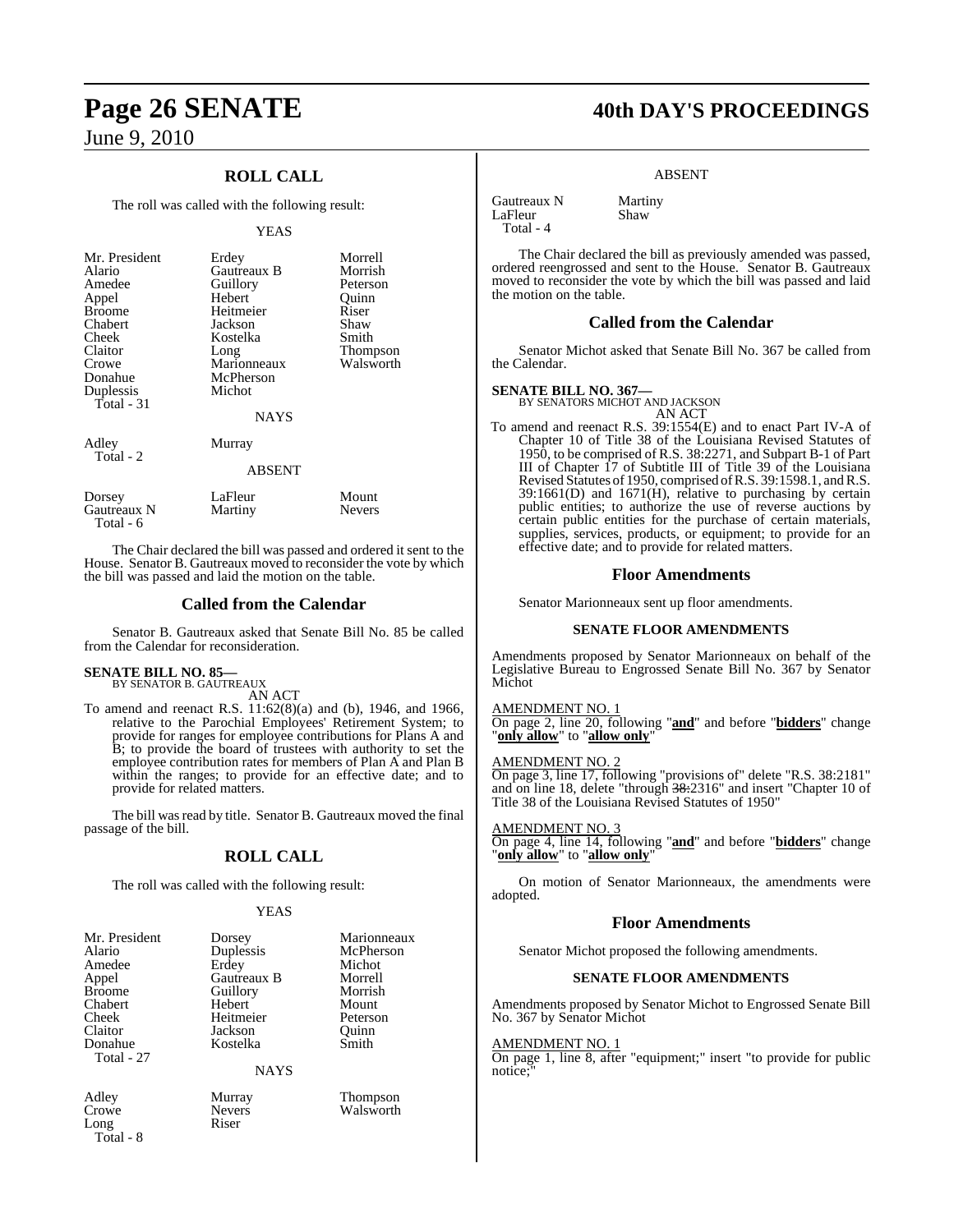## **40th DAY'S PROCEEDINGS Page 27 SENATE**

June 9, 2010

#### AMENDMENT NO. 2

On page 3, between lines 8 and 9, insert the following:

"**C. Adequate public notice for the purchases of materials, supplies, or equipment by a political subdivision using a reverse auction shall be given as follows:**

**(1) The advertisement or notice shall be published two times in a newspaper in the locality, the first advertisement to appear at least fifteen days before the opening date of the reverse auction. In addition to the newspaper advertisement, a political subdivision may also publish an advertisement by electronic media available to the general public.**

**(2) The first publication of the advertisement shall not occur on a Saturday, Sunday or legal holiday.**"

#### AMENDMENT NO. 3

On page 5, between lines 2 and 3, insert the following:

"**C. Adequate public notice for the purchase of materials, supplies, services, or equipment using a reverse auction shall be given as follows:**

**(1) The advertisement or notice shall be published one time in the official journal of the state at least twenty days before the opening date of the reverse auction.**

**(2) In the case of any purchase to meet the needs of a single budget unit, the advertisement shall be published also in a newspaper of general circulation printed in the parish in which the budget unit is situated, or, if there is not a newspaper printed in the parish, in a newspaper printed in the nearest parish that has a general circulation in the parish in which the budget unit is situated.**"

On motion of Senator Michot, the amendments were adopted.

The bill was read by title. Senator Michot moved the final passage of the amended bill.

#### **ROLL CALL**

The roll was called with the following result:

#### YEAS

| Mr. President     | Duplessis          | Morrish         |
|-------------------|--------------------|-----------------|
|                   |                    |                 |
| Adley             | Erdey              | Mount           |
| Alario            | <b>Gautreaux B</b> | Murray          |
| Amedee            | Guillory           | <b>Nevers</b>   |
| Appel             | Hebert             | Peterson        |
| <b>Broome</b>     | Heitmeier          | Ouinn           |
| Chabert           | Jackson            | Riser           |
| Cheek             | Kostelka           | Shaw            |
| Claitor           | Long               | Smith           |
| Crowe             | McPherson          | <b>Thompson</b> |
| Donahue           | Michot             | Walsworth       |
| Dorsey            | Morrell            |                 |
| <b>Total - 35</b> |                    |                 |
|                   | <b>NAYS</b>        |                 |
| Total - 0         |                    |                 |
|                   | <b>ABSENT</b>      |                 |

| Marionneaux |
|-------------|
| Martiny     |
|             |
|             |

The Chair declared the amended bill was passed, ordered reengrossed and sent to the House. Senator Michot moved to reconsider the vote by which the bill was passed and laid the motion on the table.

#### **House Concurrent Resolutions on Second Reading Reported by Committees**

#### **HOUSE CONCURRENT RESOLUTION NO. 9—** BY REPRESENTATIVE RICHMOND A CONCURRENT RESOLUTION

To direct the Louisiana State Law Institute to study and make recommendations for the revision of the laws regarding criminal procedure, the preservation of forensic evidence, confessions and admissions, the code of evidence, and all other issues regarding the finality and accuracy of criminal convictions.

Reported favorably by the Committee on Judiciary B.

The resolution was read by title. Senator Murray moved to concur in the House Concurrent Resolution.

#### **ROLL CALL**

The roll was called with the following result:

#### YEAS

| Claitor   | Gautreaux N | Walsworth |
|-----------|-------------|-----------|
| Crowe     | Marionneaux |           |
| Total - 5 |             |           |

The Chair declared the Senate concurred in the House Concurrent Resolution and ordered it returned to the House.

### **HOUSE CONCURRENT RESOLUTION NO. 194—** BY REPRESENTATIVE ROSALIND JONES A CONCURRENT RESOLUTION

To authorize and request the Judicial Council of the Supreme Court of Louisiana to study the feasibility and necessity of statewide uniformity of jurisdictional amounts in city courts and to make recommendations to the Legislature of Louisiana prior to the 2012 Regular Session of the Legislature.

Reported favorably by the Committee on Judiciary B.

The resolution was read by title. Senator Thompson moved to concur in the House Concurrent Resolution.

### **ROLL CALL**

The roll was called with the following result:

#### YEAS

|             | Morrish       |
|-------------|---------------|
| Erdey       | Mount         |
| Gautreaux B | Murray        |
| Hebert      | <b>Nevers</b> |
| Heitmeier   | Peterson      |
|             | Duplessis     |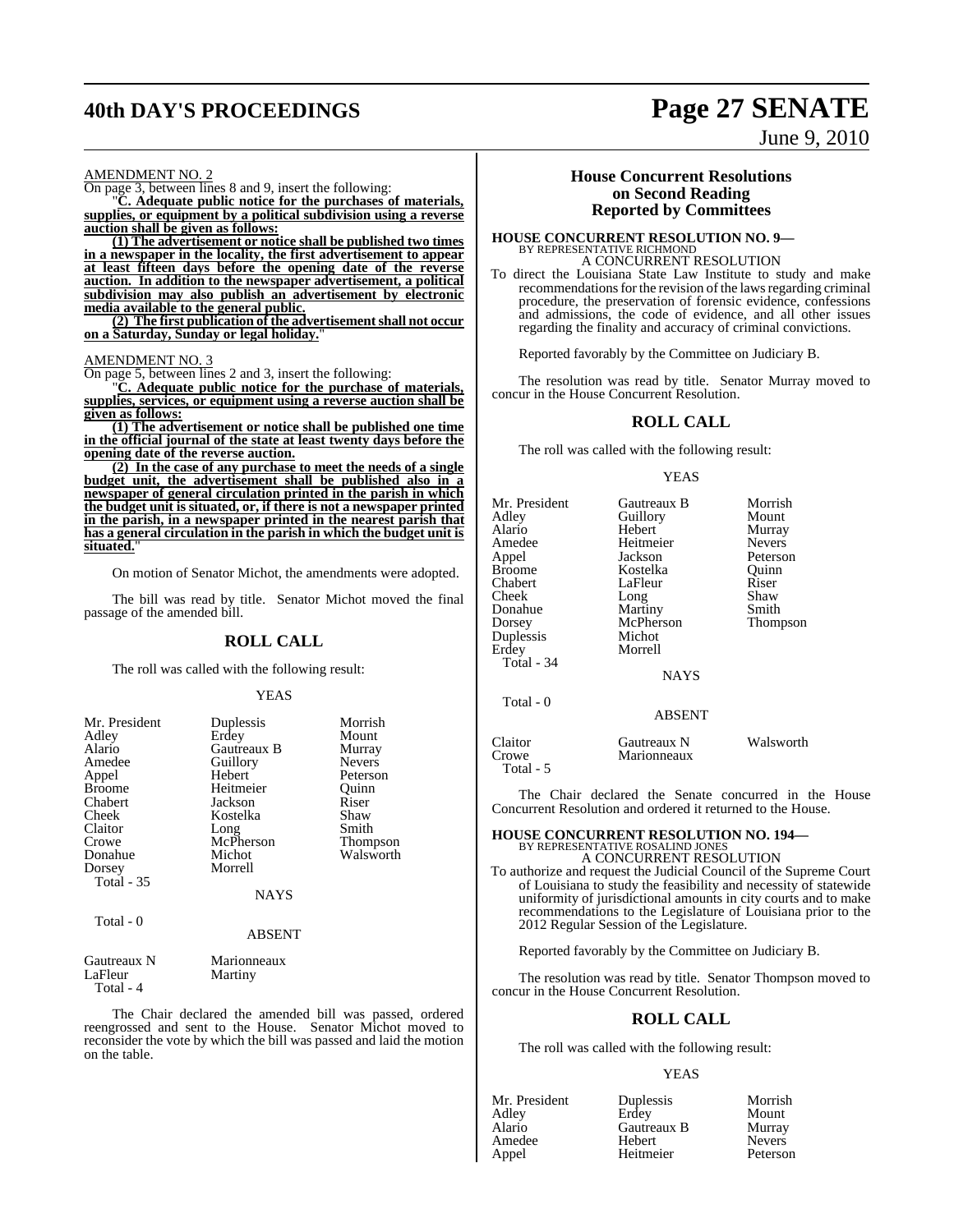| <b>Broome</b>           | Jackson                | Ouinn           |  |
|-------------------------|------------------------|-----------------|--|
| Chabert                 | Kostelka               | Riser           |  |
| Cheek                   | Long                   | Shaw            |  |
| Claitor                 | Martiny                | <b>Thompson</b> |  |
| Crowe                   | McPherson              | Walsworth       |  |
| Donahue                 | Michot                 |                 |  |
| Dorsey                  | Morrell                |                 |  |
| Total - 34              |                        |                 |  |
|                         | <b>NAYS</b>            |                 |  |
| Total - 0               |                        |                 |  |
|                         | <b>ABSENT</b>          |                 |  |
| Gautreaux N<br>Guillory | LaFleur<br>Marionneaux | Smith           |  |
| Total - 5               |                        |                 |  |

The Chair declared the Senate concurred in the House Concurrent Resolution and ordered it returned to the House.

### **House Bills and Joint Resolutions on Third Reading and Final Passage**

## **HOUSE BILL NO. 1093—** BY REPRESENTATIVE FANNIN

AN ACT

To amend and reenact R.S. 17:1990(B)(1)(d), relative to the powers, duties, and functions of the Recovery School District, to require legislative approval of certain expenditures, contracts, and changes to contracts, regarding capital expenses; and to provide for related matters.

### **Floor Amendments**

Senator Murray proposed the following amendments.

#### **SENATE FLOOR AMENDMENTS**

Amendments proposed by Senator Murray to Engrossed House Bill No. 1093 by Representative Fannin

#### AMENDMENT NO. 1

On page 2, line 4, after "capital expense" insert "and any personal service or consulting contract in excess of one hundred thousand dollars"

AMENDMENT NO. 2

On page 2, line 6, after "capital expense" insert "and any personal service or consulting contract in excess of one hundred thousand dollars"

On motion of Senator Murray, the amendments were adopted.

The bill was read by title. Senator Nevers moved the final passage of the amended bill.

### **ROLL CALL**

The roll was called with the following result:

#### YEAS

| Erdey       | Michot        |
|-------------|---------------|
| Gautreaux B | Morrell       |
| Gautreaux N | Morrish       |
| Guillory    | Mount         |
| Hebert      | Murray        |
| Heitmeier   | <b>Nevers</b> |
| Jackson     | Peterson      |
| Kostelka    | Ouinn         |
| LaFleur     | Riser         |
| Long        | Shaw          |
|             |               |

### **Page 28 SENATE 40th DAY'S PROCEEDINGS**

| Donahue<br>Dorsey<br>Duplessis<br>Total - $39$ | Marionneaux<br>Martiny<br>McPherson | Smith<br>Thompson<br>Walsworth |
|------------------------------------------------|-------------------------------------|--------------------------------|
|                                                | <b>NAYS</b>                         |                                |
| Total - 0                                      | <b>ABSENT</b>                       |                                |

Total - 0

The Chair declared the amended bill was passed and ordered it returned to the House. Senator Nevers moved to reconsider the vote by which the bill was passed and laid the motion on the table.

#### **HOUSE BILL NO. 1266—**

BY REPRESENTATIVE BARRAS AN ACT

To authorize and provide for the transfer or lease of certain state property in Iberia Parish from the division of administration to Dr. John Hebert; and to provide for related matters.

The bill was read by title. Senator Hebert moved the final passage of the bill.

### **ROLL CALL**

The roll was called with the following result:

#### YEAS

|               |             | Morrell       |
|---------------|-------------|---------------|
| Mr. President | Erdey       |               |
| Adley         | Gautreaux B | Morrish       |
| Alario        | Guillory    | Mount         |
| Amedee        | Hebert      | Murray        |
| Appel         | Heitmeier   | <b>Nevers</b> |
| Broome        | Jackson     | Peterson      |
| Chabert       | Kostelka    | Ouinn         |
| Cheek         | Long        | Riser         |
| Claitor       | Marionneaux | Shaw          |
| Crowe         | Martiny     | Smith         |
| Dorsey        | McPherson   | Thompson      |
| Duplessis     | Michot      | Walsworth     |
| Total - 36    |             |               |
|               | <b>NAYS</b> |               |

Gautreaux N Total - 1

ABSENT

Donahue LaFleur Total - 2

The Chair declared the bill was passed and ordered it returned to the House. Senator Hebert moved to reconsider the vote by which the bill was passed and laid the motion on the table.

### **HOUSE BILL NO. 1354—**

BY REPRESENTATIVE HILL AN ACT

To amend and reenact R.S. 56:632(A), 632.5(A), and 632.7 and to enact R.S. 56:632.5.1, relative to the reptile and amphibian wholesale/retail dealer's license; to require such license for a person to possess or sell certain nonindigenous or poisonous snakes or constrictors; and to provide for related matters.

#### **Floor Amendments**

Senator Shaw proposed the following amendments.

#### **SENATE FLOOR AMENDMENTS**

Amendments proposed by Senator Shaw to Reengrossed House Bill No. 1354 by Representative Hill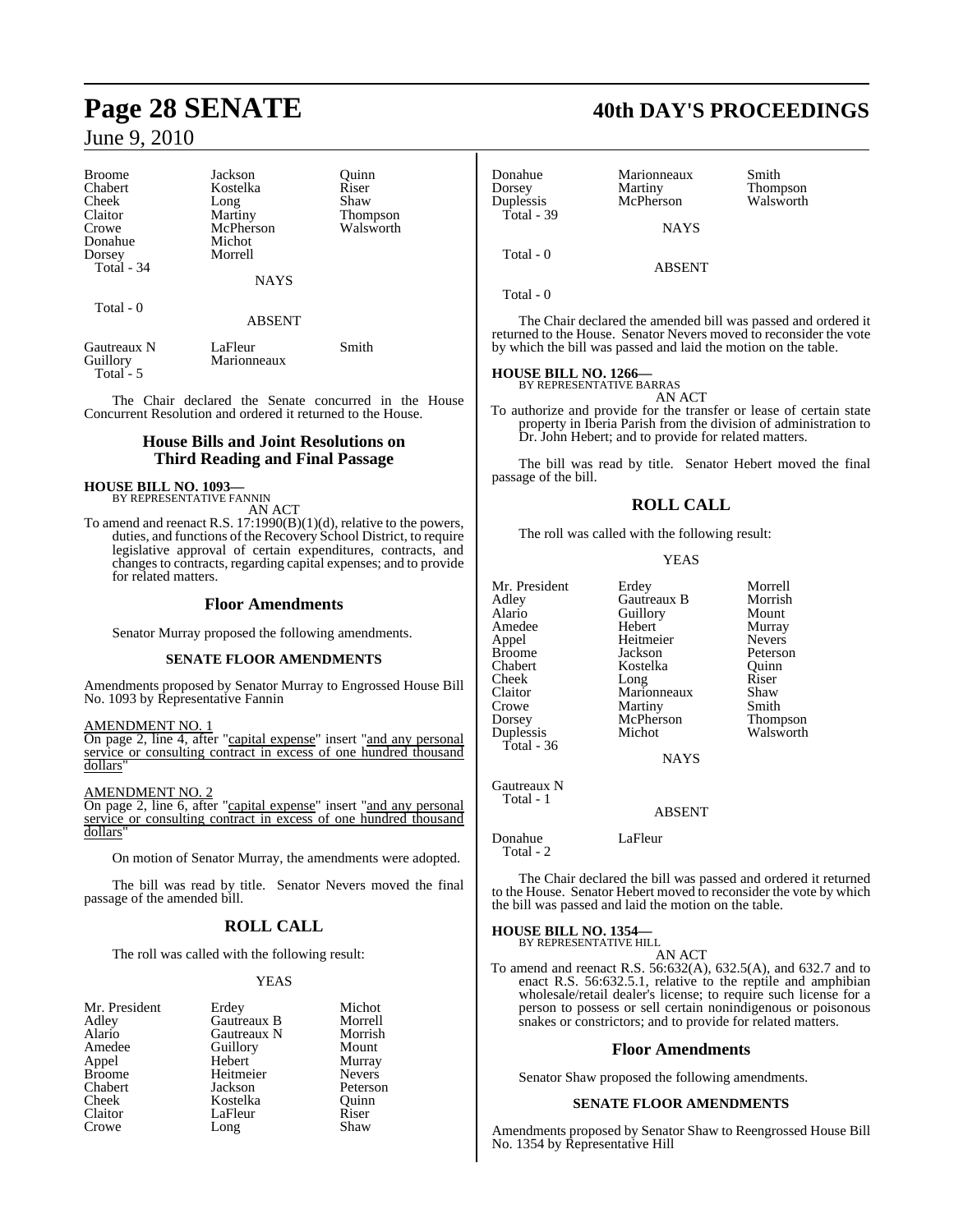## **40th DAY'S PROCEEDINGS Page 29 SENATE**

June 9, 2010

AMENDMENT NO. 1 On page 1, line 2, after "R.S. 56:632.5.1" insert "and 637(A)(3)"

AMENDMENT NO. 2 On page 1, line 5, after "constrictors;" insert "to require disclosure of certain information to purchasers of iguanas;"

AMENDMENT NO. 3 On page 1, line 8, change "R.S. 56:632.5.1 is" to "R.S. 56:632.5.1

and  $637(A)(3)$  are

#### AMENDMENT NO. 4

On page 3, between lines 14 and 15, insert:

"Section 2. R.S.  $56:637(A)(3)$  is hereby enacted to read as follows: §637. Records

A. Wholesale/retail dealers shall keep in the English language records of:

\* \* \* **(3) A written acknowledgment by each consumer who purchases an iguana that, prior to the sale of the iguana to the consumer, the retailer advised the consumer, in writing, of all of the following:**

**(a) The primary care needed for the iguana, including food and appropriate habitat.**

**(b) A warning that the iguana may carry salmonella. (c) That the iguana will grow substantially in size and will be more difficult to care for properly.** \* \* \*"

#### AMENDMENT NO. 5

Total - 9

On page 3, line 15, change "Section 2. The provisions" to: "Section 3. The provisions of Section 1"

Senator N. Gautreaux asked for a ruling from the Chair as to whether the amendment was germane to the bill.

The Chair ruled that the amendment was germane to the bill.

Senator Shaw moved adoption of the amendments.

Senator N. Gautreaux objected.

### **ROLL CALL**

The roll was called with the following result:

#### YEAS

| Appel<br>Chabert<br>Crowe<br>Gautreaux N<br>Total - 12                       | Long<br>Martiny<br>Peterson<br>Ouinn                             | Riser<br>Shaw<br><b>Thompson</b><br>Walsworth                     |
|------------------------------------------------------------------------------|------------------------------------------------------------------|-------------------------------------------------------------------|
|                                                                              | <b>NAYS</b>                                                      |                                                                   |
| Adley<br>Alario<br>Amedee<br><b>Broome</b><br>Cheek<br>Claitor<br>Total - 18 | Donahue<br>Dorsey<br>Duplessis<br>Hebert<br>Heitmeier<br>LaFleur | Marionneaux<br>McPherson<br>Morrell<br>Morrish<br>Murray<br>Smith |
|                                                                              | <b>ABSENT</b>                                                    |                                                                   |
| Mr. President<br>Erdey<br>Gautreaux B                                        | Guillory<br>Jackson<br>Kostelka                                  | Michot<br>Mount<br><b>Nevers</b>                                  |

The Chair declared the amendments were rejected.

#### **Floor Amendments**

Senator Chabert proposed the following amendments.

#### **SENATE FLOOR AMENDMENTS**

Amendments proposed by Senator Chabert to Reengrossed House Bill No. 1354 by Representative Hill

#### AMENDMENT NO. 1

On page 2, line 2, after "amphibian" and before "or" insert: ", except farm raised aquatic chelonians,

On motion of Senator Chabert, the amendments were adopted.

The bill was read by title. Senator N. Gautreaux moved the final passage of the amended bill.

#### **ROLL CALL**

The roll was called with the following result:

#### **YEAS**

| Mr. President<br>Adley<br>Alario<br>Amedee<br>Appel<br><b>Broome</b><br>Chabert<br>Cheek<br>Crowe<br>Donahue<br>Dorsey<br>Duplessis<br>Total - $35$ | Gautreaux B<br>Gautreaux N<br>Guillory<br>Hebert<br>Heitmeier<br>Kostelka<br>LaFleur<br>Long<br>Martiny<br>McPherson<br>Michot<br>Morrell<br><b>NAYS</b> | Morrish<br>Mount<br>Murray<br><b>Nevers</b><br>Peterson<br>Ouinn<br>Riser<br>Shaw<br>Smith<br>Thompson<br>Walsworth |
|-----------------------------------------------------------------------------------------------------------------------------------------------------|----------------------------------------------------------------------------------------------------------------------------------------------------------|---------------------------------------------------------------------------------------------------------------------|
| Claitor<br>Total - 1                                                                                                                                | <b>ABSENT</b>                                                                                                                                            |                                                                                                                     |
| Erdey                                                                                                                                               | Jackson                                                                                                                                                  | Marionneaux                                                                                                         |

The Chair declared the amended bill was passed and ordered it returned to the House. Senator N. Gautreaux moved to reconsider the vote by which the bill was passed and laid the motion on the table.

### **Bagneris Rule**

Senator Chaisson moved to suspend the rules to temporarily pass over controversial House Bills on Third Reading and Final Passage with the intention of taking them up later, in their regular order.

Without objection, so ordered.

**HOUSE BILL NO. 5—**

Total - 3

BY REPRESENTATIVE LEGER AN ACT

To amend and reenact R.S. 49:316.1(A)(2)(a) and (c), relative to the administration of state government; to authorize the Department of Public Safety and Corrections, to accept debit or credit cards for payment of obligations owed to the state through the use of a third-party processor; to provide for the collection of a convenience fee; and to provide for related matters.

The bill was read by title. Senator Martiny moved the final passage of the bill.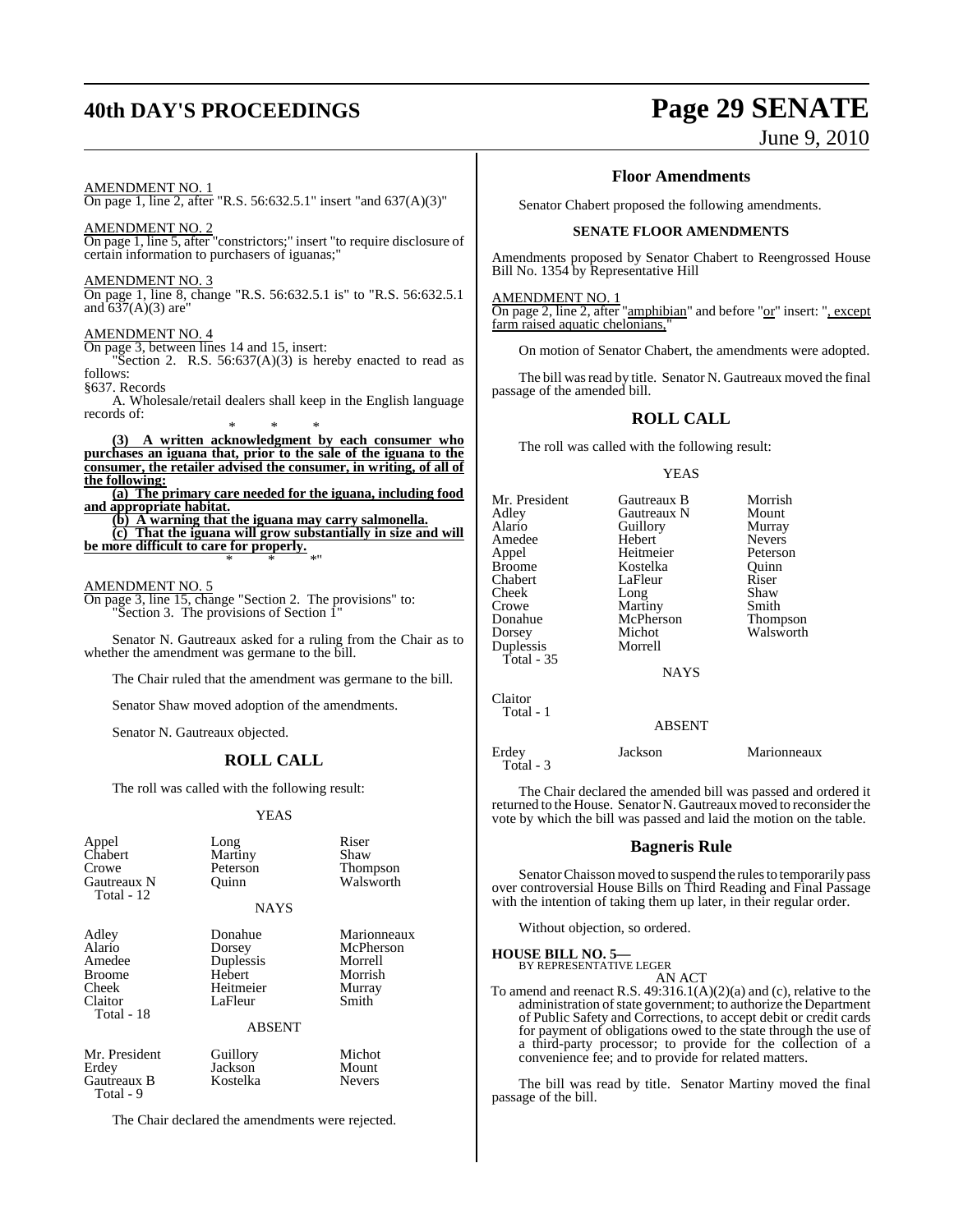### **ROLL CALL**

The roll was called with the following result:

#### YEAS

| Mr. President<br>Adley<br>Alario<br>Amedee<br>Appel<br><b>Broome</b><br>Chabert<br>Cheek<br>Crowe<br>Donahue<br>Dorsey<br>Duplessis<br>Total - 35 | Erdey<br>Gautreaux B<br>Gautreaux N<br>Guillory<br>Hebert<br>Heitmeier<br>Jackson<br>Kostelka<br>LaFleur<br>Long<br>Martiny<br>McPherson<br><b>NAYS</b> | Michot<br>Morrell<br>Morrish<br>Mount<br>Murray<br>Ouinn<br>Riser<br>Shaw<br>Smith<br><b>Thompson</b><br>Walsworth |
|---------------------------------------------------------------------------------------------------------------------------------------------------|---------------------------------------------------------------------------------------------------------------------------------------------------------|--------------------------------------------------------------------------------------------------------------------|
| Peterson<br>Total - 1                                                                                                                             |                                                                                                                                                         |                                                                                                                    |

| $11111 - 1$          | <b>ABSENT</b> |               |
|----------------------|---------------|---------------|
| Claitor<br>Total - 3 | Marionneaux   | <b>Nevers</b> |

The Chair declared the bill was passed and ordered it returned to the House. Senator Martiny moved to reconsider the vote by which the bill was passed and laid the motion on the table.

### **HOUSE BILL NO. 16—** BY REPRESENTATIVE WOOTON

AN ACT

To amend and reenact R.S. 40:1379.3(D)(2), relative to concealed handgun permits; to provide with respect to the training of persons applying for a concealed handgun permit; to provide for the certification of concealed handgun permit instructors; and to provide for related matters.

The bill was read by title. Senator Martiny moved the final passage of the bill.

### **ROLL CALL**

The roll was called with the following result:

#### YEAS

| Mr. President<br>Adley<br>Alario<br>Amedee<br>Appel<br><b>Broome</b><br>Chabert<br>Cheek<br>Claitor<br>Crowe<br>Donahue<br>Dorsey<br><b>Total</b> - 36 | Duplessis<br>Erdey<br>Gautreaux B<br>Gautreaux N<br>Guillory<br>Hebert<br>Heitmeier<br>Jackson<br>Kostelka<br>LaFleur<br>Long<br>Martiny<br><b>NAYS</b> | Michot<br>Morrell<br>Morrish<br>Mount<br>Murray<br>Peterson<br>Ouinn<br>Riser<br>Shaw<br>Smith<br><b>Thompson</b><br>Walsworth |
|--------------------------------------------------------------------------------------------------------------------------------------------------------|---------------------------------------------------------------------------------------------------------------------------------------------------------|--------------------------------------------------------------------------------------------------------------------------------|
| Total - 0                                                                                                                                              | <b>ABSENT</b>                                                                                                                                           |                                                                                                                                |

| Marionneaux | McPherson | <b>Nevers</b> |
|-------------|-----------|---------------|
| Total - 3   |           |               |

The Chair declared the bill was passed and ordered it returned to the House. Senator Martiny moved to reconsider the vote by which the bill was passed and laid the motion on the table.

## **Page 30 SENATE 40th DAY'S PROCEEDINGS**

#### **HOUSE BILL NO. 18—**

BY REPRESENTATIVE MORRIS AN ACT

To enact R.S. 33:454, relative to mayors' courts; to establish the Mayor's Court of the Village of Hosston, Caddo Parish; to provide for the territorial jurisdiction of the court; to provide for the powers and authority of the mayor as magistrate of the court and other officers of the court; to provide relative to subject matter jurisdiction of the court; and to provide for related matters.

The bill was read by title. Senator Jackson moved the final passage of the bill.

### **ROLL CALL**

The roll was called with the following result:

YEAS

| Mr. President | Erdey         | Morrell   |
|---------------|---------------|-----------|
| Adley         | Gautreaux B   | Morrish   |
| Alario        | Gautreaux N   | Mount     |
| Amedee        | Guillory      | Murray    |
| Appel         | Hebert        | Peterson  |
| <b>Broome</b> | Heitmeier     | Ouinn     |
| Chabert       | Jackson       | Riser     |
| Cheek         | Kostelka      | Shaw      |
| Claitor       | LaFleur       | Smith     |
| Crowe         | Long          | Thompson  |
| Donahue       | Martiny       | Walsworth |
| Dorsey        | McPherson     |           |
| Duplessis     | Michot        |           |
| Total - $37$  |               |           |
|               | <b>NAYS</b>   |           |
| Total - 0     | <b>ABSENT</b> |           |
|               |               |           |

Marionneaux Nevers

Total - 2

The Chair declared the bill was passed and ordered it returned to the House. Senator Jackson moved to reconsider the vote by which the bill was passed and laid the motion on the table.

### **HOUSE BILL NO. 19—** BY REPRESENTATIVE PEARSON

AN ACT

To enact Code of Civil Procedure Article 4844(A)(6), relative to jurisdiction of a city court in eviction proceedings; to provide that the CityCourt of Slidell hasthe same jurisdictional limit for eviction proceedings as a justice of the peace court; and to provide for related matters.

The bill was read by title. Senator Crowe moved the final passage of the bill.

#### **ROLL CALL**

The roll was called with the following result:

#### YEAS

| Mr. President | Duplessis   | Michot   |
|---------------|-------------|----------|
| Adley         | Erdey       | Morrell  |
| Alario        | Gautreaux N | Morrish  |
| Amedee        | Guillory    | Mount    |
| Appel         | Hebert      | Murray   |
| <b>Broome</b> | Heitmeier   | Peterson |
| Chabert       | Jackson     | Ouinn    |
| Cheek         | Kostelka    | Riser    |
| Claitor       | LaFleur     | Shaw     |
| Crowe         | Long        | Smith    |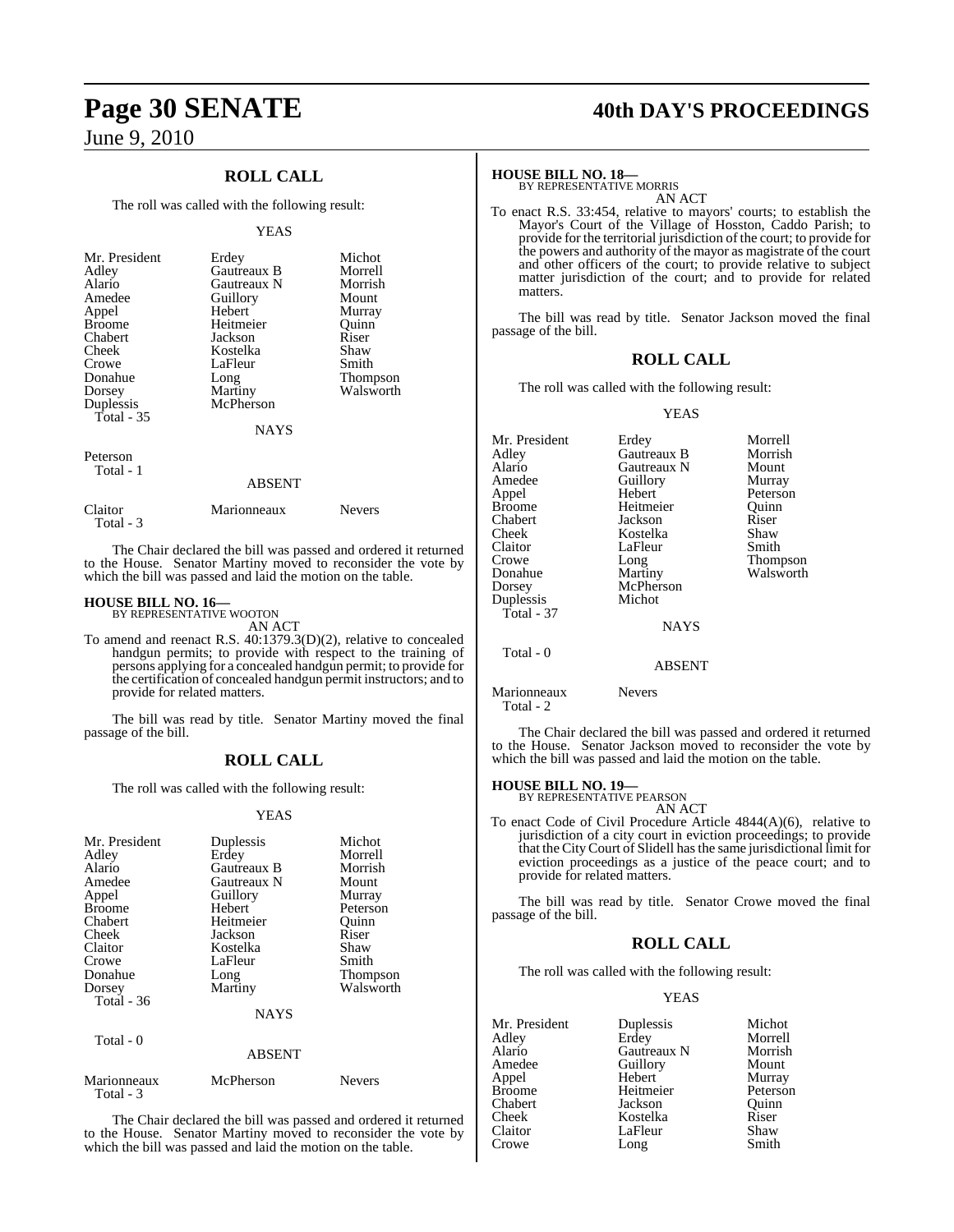## **40th DAY'S PROCEEDINGS Page 31 SENATE**

| Donahue<br>Dorsey<br><b>Total - 35</b> | Martiny<br>McPherson       | Thompson |  |
|----------------------------------------|----------------------------|----------|--|
|                                        | <b>NAYS</b>                |          |  |
| Total - 0                              | <b>ABSENT</b>              |          |  |
| Gautreaux B<br>Marionneaux             | <b>Nevers</b><br>Walsworth |          |  |

Marionneaux Total - 4

The Chair declared the bill was passed and ordered it returned to the House. Senator Crowe moved to reconsider the vote by which the bill was passed and laid the motion on the table.

### **HOUSE BILL NO. 21—** BY REPRESENTATIVE THIERRY

AN ACT

To enact R.S. 13:841(F), relative to fees of the clerk of court's office; to clarify that the clerk of court of the Twenty-Seventh Judicial District Court is authorized to charge existing fees for the filing and recordation of documents received electronically; and to provide for related matters.

The bill was read by title. Senator Guillory moved the final passage of the bill.

#### **ROLL CALL**

The roll was called with the following result:

#### YEAS

| Mr. President<br>Adley<br>Alario<br>Amedee<br>Appel<br><b>Broome</b><br>Chabert<br>Cheek<br>Claitor<br>Crowe<br>Donahue<br>Dorsey<br>Duplessis | Erdey<br>Gautreaux B<br>Gautreaux N<br>Guillory<br>Hebert<br>Heitmeier<br>Jackson<br>Kostelka<br>LaFleur<br>Long<br>McPherson<br>Michot<br>Morrell | Morrish<br>Mount<br>Murray<br><b>Nevers</b><br>Peterson<br>Ouinn<br>Riser<br>Shaw<br>Smith<br>Thompson<br>Walsworth |
|------------------------------------------------------------------------------------------------------------------------------------------------|----------------------------------------------------------------------------------------------------------------------------------------------------|---------------------------------------------------------------------------------------------------------------------|
| Total - 37                                                                                                                                     | <b>NAYS</b>                                                                                                                                        |                                                                                                                     |
| Total - 0                                                                                                                                      | <b>ABSENT</b>                                                                                                                                      |                                                                                                                     |
| Marionneaux                                                                                                                                    | Martiny                                                                                                                                            |                                                                                                                     |

Total - 2

The Chair declared the bill was passed and ordered it returned to the House. Senator Guillory moved to reconsider the vote by which the bill was passed and laid the motion on the table.

### **HOUSE BILL NO. 22—** BY REPRESENTATIVE BALDONE

AN ACT

To amend and reenact R.S. 15:570(A)(6), relative to capital punishment; to provide with respect to the witnesses present at the execution of a death sentence; and to provide for related matters.

The bill was read by title. Senator Guillory moved the final passage of the bill.

# June 9, 2010

### **ROLL CALL**

The roll was called with the following result:

YEAS

| Mr. President | Duplessis   | Michot        |
|---------------|-------------|---------------|
| Adley         | Erdey       | Morrell       |
| Alario        | Gautreaux B | Morrish       |
| Amedee        | Gautreaux N | Mount         |
| Appel         | Guillory    | Murray        |
| <b>Broome</b> | Hebert      | <b>Nevers</b> |
| Chabert       | Heitmeier   | Shaw          |
| Cheek         | Jackson     | Smith         |
| Claitor       | Kostelka    | Thompson      |
| Crowe         | LaFleur     | Walsworth     |
| Donahue       | Long        |               |
| Dorsey        | McPherson   |               |
| Total - 34    |             |               |
|               | <b>NAYS</b> |               |
| Peterson      |             |               |
| Total - 1     |             |               |

#### ABSENT

Marionneaux Quinn<br>
Martiny Riser Martiny Riser

The Chair declared the bill was passed and ordered it returned to the House. Senator Guillory moved to reconsider the vote by which the bill was passed and laid the motion on the table.

### **HOUSE BILL NO. 24—** BY REPRESENTATIVE ABRAMSON

Total - 4

AN ACT

To amend and reenact R.S. 9:1702, relative to immovable property; to provide for the partition of certain property; to provide an exception allowing agreements not to partition electric generating plants or units for a certain period of time; and to provide for related matters.

The bill was read by title. Senator Claitor moved the final passage of the bill.

#### **ROLL CALL**

The roll was called with the following result:

#### YEAS

ABSENT

| Mr. President | Erdey       | Morrell         |
|---------------|-------------|-----------------|
| Adley         | Gautreaux B | Morrish         |
|               |             |                 |
| Alario        | Gautreaux N | Mount           |
| Amedee        | Guillory    | Murray          |
| Appel         | Hebert      | <b>Nevers</b>   |
| Broome        | Heitmeier   | Peterson        |
| Chabert       | Jackson     | Ouinn           |
| Cheek         | Kostelka    | Riser           |
| Claitor       | LaFleur     | Shaw            |
| Crowe         | Long        | Smith           |
| Donahue       | Martiny     | <b>Thompson</b> |
| Dorsey        | McPherson   | Walsworth       |
| Duplessis     | Michot      |                 |
| Total - 38    |             |                 |
|               | <b>NAYS</b> |                 |
|               |             |                 |

Total - 0

Marionneaux Total - 1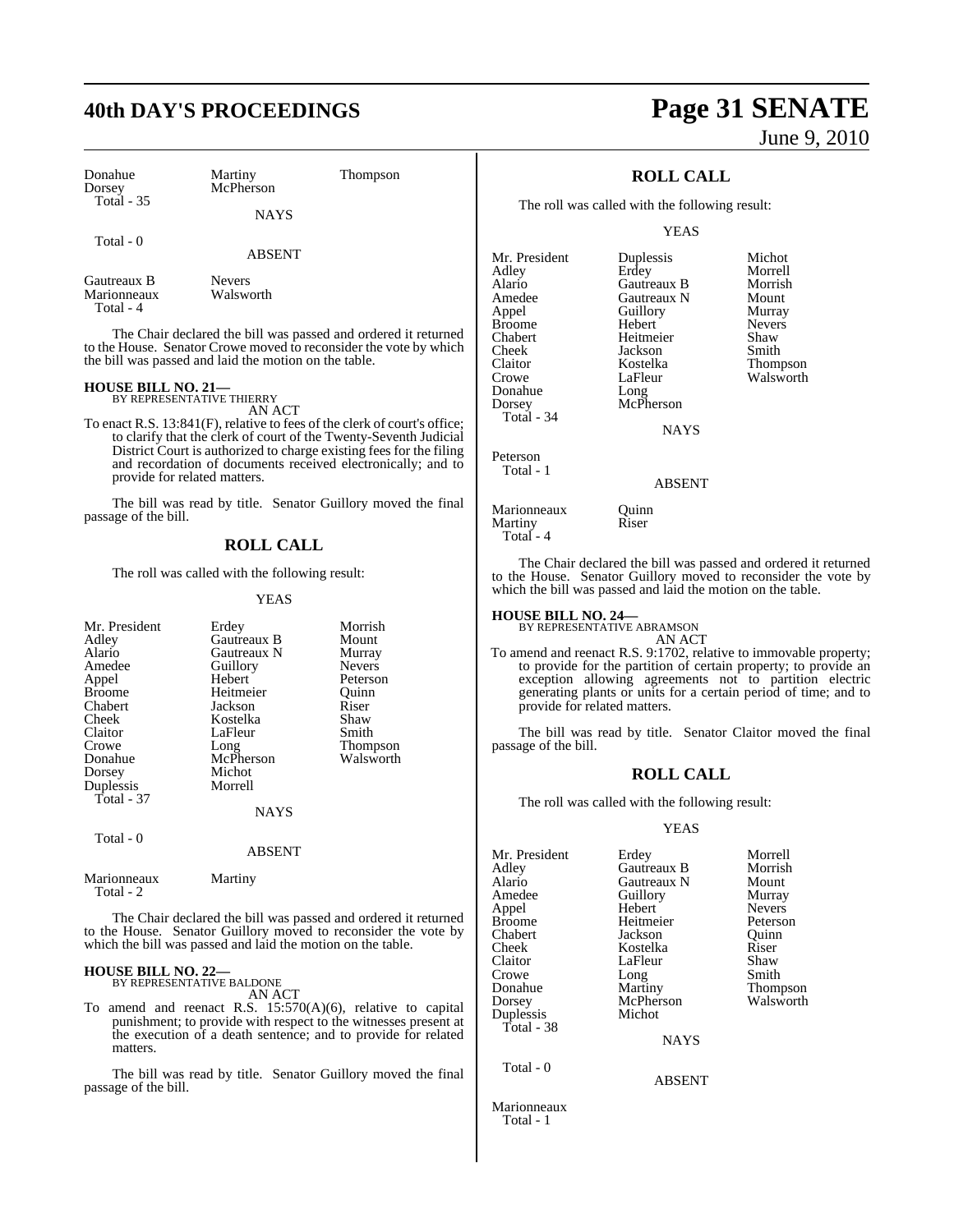The Chair declared the bill was passed and ordered it returned to the House. Senator Claitor moved to reconsider the vote by which the bill was passed and laid the motion on the table.

#### **HOUSE BILL NO. 40—** BY REPRESENTATIVE FOIL

AN ACT

To enact R.S. 9:2005(3), relative to trusts; to provide for seizure of trust assets in certain circumstances; and to provide for related matters.

#### **Floor Amendments**

Senator Claitor proposed the following amendments.

#### **SENATE FLOOR AMENDMENTS**

Amendments proposed by Senator Claitor to Engrossed House Bill No. 40 by Representative Foil

#### AMENDMENT NO. 1

On page 1, line 13, between "a" and "criminal" insert "felony"

On motion of Senator Claitor, the amendments were adopted.

The bill was read by title. Senator Claitor moved the final passage of the amended bill.

### **ROLL CALL**

The roll was called with the following result:

#### YEAS

| Mr. President<br>Alario<br>Amedee<br>Appel<br><b>Broome</b><br>Chabert<br>Cheek<br>Claitor<br>Crowe<br>Donahue<br>Dorsey<br>Duplessis<br>Total - 35 | Erdey<br>Gautreaux B<br>Guillory<br>Hebert<br>Heitmeier<br>Jackson<br>Kostelka<br>LaFleur<br>Long<br>Marionneaux<br>Martiny<br>McPherson<br>NAYS | Michot<br>Morrell<br>Morrish<br>Mount<br><b>Nevers</b><br>Peterson<br>Quinn<br>Shaw<br>Smith<br>Thompson<br>Walsworth |
|-----------------------------------------------------------------------------------------------------------------------------------------------------|--------------------------------------------------------------------------------------------------------------------------------------------------|-----------------------------------------------------------------------------------------------------------------------|
| Adley<br>Total - 2                                                                                                                                  | Murray<br>ABSENT                                                                                                                                 |                                                                                                                       |
| Gautreaux N<br>Total - 2                                                                                                                            | Riser                                                                                                                                            |                                                                                                                       |

The Chair declared the amended bill was passed and ordered it returned to the House. Senator Claitor moved to reconsider the vote by which the bill was passed and laid the motion on the table.

### **HOUSE BILL NO. 60—**

BY REPRESENTATIVE WOOTON AN ACT

To amend and reenact R.S. 40:1379.3(A)(1), (B), (C)(introductory paragraph), and (T), relative to concealed handgun permits; to provide for the issuance of Louisiana concealed handgun permits; to provide with respect to the recognition of nonresident concealed handgun permits; to provide for a period of time when previously issued nonresident concealed handgun permits shall be considered valid; and to provide for related matters.

### **Page 32 SENATE 40th DAY'S PROCEEDINGS**

#### **Floor Amendments**

Senator Hebert proposed the following amendments.

#### **SENATE FLOOR AMENDMENTS**

Amendments proposed by Senator Hebert to Reengrossed House Bill No. 60 by Representative Wooton

#### AMENDMENT NO. 1

On page 2, line 1, change "B. $(1)$ " to "B.  $(1)(a)$ "

#### AMENDMENT NO. 2

On page 2, between lines 5 and 6, insert the following:

"(b) The provisions of Subparagraph (a) of this Paragraph shall not apply to any citizen who has been issued a concealed handgun permit under the provisions of this Section prior to August 15, 2010."

#### AMENDMENT NO. 3

On page 2, line 21, change "Paragraph" to "Subsection"

#### AMENDMENT NO. 4

On page 3, between lines 9 and 10, insert the following: "(6) An out-of-state permit holder carrying a concealed handgun permit which was deemed to be valid in this state pursuant to this Subsection prior to August 15, 2010 shall continue to be valid provided a current and valid concealed handgun permit issued by

#### AMENDMENT NO. 5

On page 3, delete lines 10 through 13 in their entirety.

Senator Hebert moved adoption of the amendments.

Senator Martiny objected.

Louisiana continues to be valid in that state.

### **ROLL CALL**

The roll was called with the following result:

Heitmeier

Martiny

#### YEAS

NAYS

Adley Duplessis Morrell Amedee Erdey Nevers Chabert Guillory<br>Claitor Hebert Claitor Hebert Thompson  $Total - 14$ 

Mr. President Donahue Mount<br>Alario Jackson Murray Alario Jackson<br>Appel Long Broome Marionneaux Quinn<br>
Cheek Martiny Shaw

Total - 15

ABSENT

Dorsey LaFleur Riser Gautreaux B McPher<br>Gautreaux N Michot Gautreaux N Kostelka Morrish Total - 10

Peterson

The Chair declared the amendments were rejected.

The bill was read by title. Senator Martiny moved the final passage of the bill.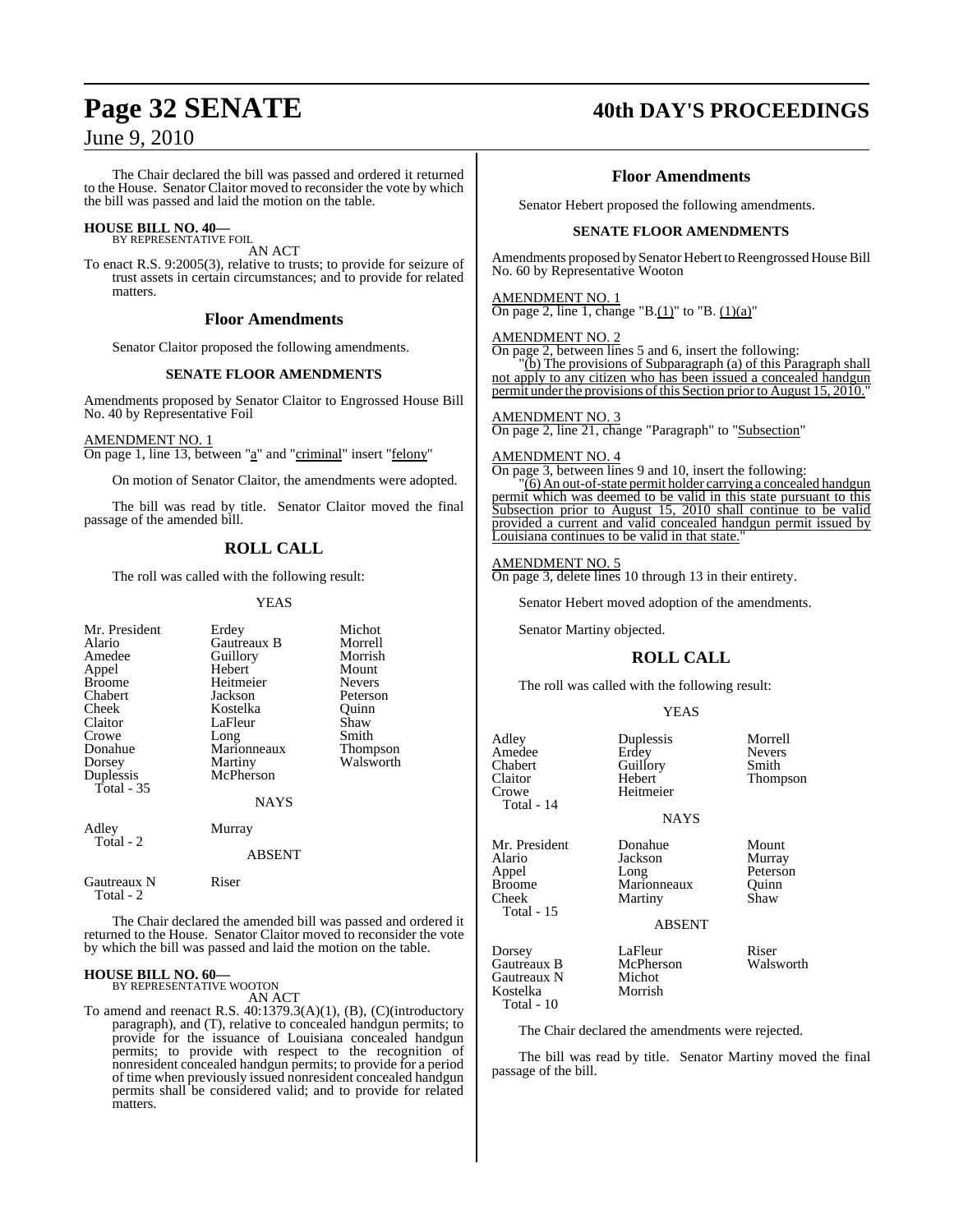## **40th DAY'S PROCEEDINGS Page 33 SENATE**

### **ROLL CALL**

The roll was called with the following result:

#### YEAS

| Gautreaux B<br>Gautreaux N<br>Guillory<br>Hebert<br>Heitmeier<br>Jackson<br>LaFleur<br>Long<br>Marionneaux<br>Martiny<br>McPherson<br>Michot<br>Morrell | Morrish<br>Mount<br>Murray<br><b>Nevers</b><br>Peterson<br>Ouinn<br>Riser<br>Shaw<br>Smith<br><b>Thompson</b><br>Walsworth |
|---------------------------------------------------------------------------------------------------------------------------------------------------------|----------------------------------------------------------------------------------------------------------------------------|
| <b>NAYS</b>                                                                                                                                             |                                                                                                                            |
|                                                                                                                                                         |                                                                                                                            |

Total - 0

Total - 2

ABSENT

The Chair declared the bill was passed and ordered it returned to the House. Senator Martiny moved to reconsider the vote by which the bill was passed and laid the motion on the table.

## **HOUSE BILL NO. 95—** BY REPRESENTATIVE WHITE

Appel Kostelka

AN ACT

To amend and reenact Code of Criminal Procedure Articles 411(A), 413, and 415, relative to the drawing and impaneling of grand jurors; to provide for the impaneling of grand jury members; to increase the number of alternate members which can be selected to serve on a grand jury; to provide for the selection of additional alternate grand jurors to fill vacancies on the grand jury; to provide for the selection of the foreman; and to provide for related matters.

The bill was read by title. Senator Martiny moved the final passage of the bill.

### **ROLL CALL**

The roll was called with the following result:

#### YEAS

| Mr. President           | Erdey                    | Michot          |
|-------------------------|--------------------------|-----------------|
| Adley                   | Gautreaux B              | Morrell         |
| Alario                  | Gautreaux N              | Morrish         |
| Amedee                  | Guillory                 | Mount           |
| Appel                   | Hebert                   | Murray          |
| <b>Broome</b>           | Heitmeier                | <b>Nevers</b>   |
| Chabert                 | Jackson                  | Peterson        |
| Cheek                   | Kostelka                 | Ouinn           |
| Claitor                 | LaFleur                  | Riser           |
| Crowe                   | Long                     | Shaw            |
| Donahue                 | Marionneaux              | Smith           |
| Dorsey                  | Martiny                  | <b>Thompson</b> |
| Duplessis<br>Total - 39 | McPherson<br><b>NAYS</b> | Walsworth       |
| Total - 0               | ABSENT                   |                 |

Total - 0

# June 9, 2010

The Chair declared the bill was passed and ordered it returned to the House. Senator Martiny moved to reconsider the vote by which the bill was passed and laid the motion on the table.

#### **Mr. President in the Chair**

**HOUSE BILL NO. 123—** BY REPRESENTATIVE BALDONE

AN ACT

To enact R.S. 14:110.3, relative to offenses affecting law enforcement; to create the crime of tampering with surveillance, accounting, inventory, or monitoring systems; to provide for definitions; to provide for penalties; to provide for increased penalties if the monitoring system is located on the premises of a correctional facility; and to provide for related matters.

The bill was read by title. Senator Guillory moved the final passage of the bill.

#### **ROLL CALL**

The roll was called with the following result:

#### YEAS

| Mr. President<br>Adley<br>Alario<br>Amedee | Gautreaux B<br>Guillory<br>Hebert<br>Heitmeier<br>Jackson | Morrish<br>Mount<br>Murray<br><b>Nevers</b> |
|--------------------------------------------|-----------------------------------------------------------|---------------------------------------------|
| Appel<br>Chabert                           | LaFleur                                                   | Peterson<br>Ouinn                           |
| Cheek                                      | Long                                                      | Riser                                       |
| Claitor                                    | Marionneaux                                               | Shaw                                        |
| Crowe<br>Donahue                           | Martiny<br>McPherson                                      | Smith<br>Thompson                           |
| Duplessis<br>Erdev<br><b>Total - 35</b>    | Michot<br>Morrell                                         | Walsworth                                   |
|                                            | <b>NAYS</b>                                               |                                             |
| Total - 0                                  | <b>ABSENT</b>                                             |                                             |
| Broome<br>Dorsey<br>Total - 4              | Gautreaux N<br>Kostelka                                   |                                             |

The Chair declared the bill was passed and ordered it returned to the House. Senator Guillory moved to reconsider the vote by which the bill was passed and laid the motion on the table.

#### **HOUSE BILL NO. 130—** BY REPRESENTATIVE WHITE

AN ACT

To amend and reenact Code of Criminal Procedure Articles 899(E) and 900(A)(introductory paragraph), relative to procedures following the arrest or summons for a violation of probation; to increase the time period in which a defendant shall be brought before the court for a hearing on a probation violation; to provide for the use of affidavits in determining probable cause; to provide for time limitations; and to provide for related matters.

The bill was read by title. Senator Martiny moved the final passage of the bill.

### **ROLL CALL**

The roll was called with the following result:

#### YEAS

Mr. President Gautreaux B Morrish<br>Adley Guillory Mount

Guillory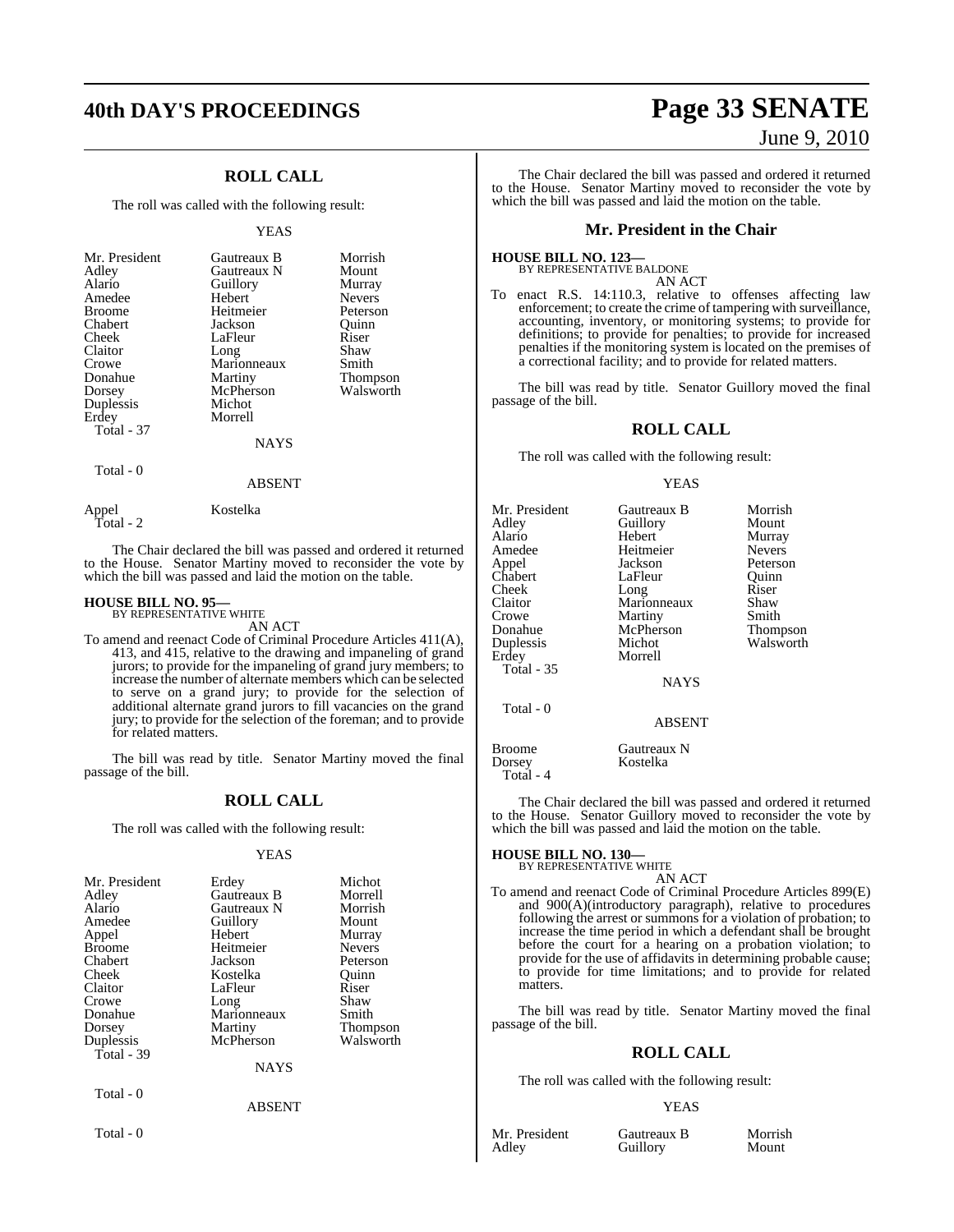| Alario              | Hebert        | Murray          |
|---------------------|---------------|-----------------|
| Amedee              | Heitmeier     | <b>Nevers</b>   |
| Appel               | Jackson       | Peterson        |
| Chabert             | Kostelka      | Quinn           |
| Cheek               | LaFleur       | Riser           |
| Claitor             | Long          | Shaw            |
| Crowe               | Marionneaux   | Smith           |
| Donahue             | Martiny       | <b>Thompson</b> |
| Dorsey              | McPherson     | Walsworth       |
| Duplessis           | Michot        |                 |
| Erdev               | Morrell       |                 |
| <b>Total - 37</b>   |               |                 |
|                     | <b>NAYS</b>   |                 |
| Total - 0           |               |                 |
|                     | <b>ABSENT</b> |                 |
| Broome<br>Total - 2 | Gautreaux N   |                 |

The Chair declared the bill was passed and ordered it returned to the House. Senator Martiny moved to reconsider the vote by which the bill was passed and laid the motion on the table.

#### **HOUSE BILL NO. 141—**

BY REPRESENTATIVE WOOTON

- AN ACT
- To amend and reenact R.S. 40:1784, relative to applications to possess or transfer certain firearms; to provide for the use of electronic applications approved by the Department of Public Safety and Corrections for the possession or transfer of certain firearms; to provide that applications for the possession or transfer of certain firearms may be filed electronically; to provide that electronic applications are contingent upon purchase of equipment; and to provide for related matters.

The bill was read by title. Senator Martiny moved the final passage of the bill.

### **ROLL CALL**

The roll was called with the following result:

#### YEAS

| Mr. President<br>Adley<br>Alario<br>Amedee<br>Appel<br><b>Broome</b><br>Chabert<br><b>Cheek</b><br>Claitor<br>Crowe<br>Donahue<br>Dorsey<br><b>Total</b> - 35 | Duplessis<br>Erdey<br>Guillory<br>Hebert<br>Heitmeier<br>Jackson<br>LaFleur<br>Long<br>Marionneaux<br>Martiny<br>McPherson<br>Michot<br><b>NAYS</b> | Morrell<br>Morrish<br>Mount<br>Murray<br><b>Nevers</b><br>Ouinn<br>Riser<br>Shaw<br>Smith<br>Thompson<br>Walsworth |
|---------------------------------------------------------------------------------------------------------------------------------------------------------------|-----------------------------------------------------------------------------------------------------------------------------------------------------|--------------------------------------------------------------------------------------------------------------------|
| Peterson<br>Total - 1                                                                                                                                         | ABSENT                                                                                                                                              |                                                                                                                    |
| Gautreaux B<br>Total - 3                                                                                                                                      | Gautreaux N                                                                                                                                         | Kostelka                                                                                                           |

The Chair declared the bill was passed and ordered it returned to the House. Senator Martiny moved to reconsider the vote by which the bill was passed and laid the motion on the table.

## **Page 34 SENATE 40th DAY'S PROCEEDINGS**

### **HOUSE BILL NO. 158—** BY REPRESENTATIVE WOOTON

AN ACT

To amend and reenact R.S. 40:1379.3(C)(10) and to enact R.S.  $40:1379.3(C)(18)$  and (19), relative to concealed handgun permits; to provide for the qualifications necessary for the issuance of a permit; to provide for a waiting period for reapplication following revocation or denial; and to provide for related matters.

The bill was read by title. Senator Martiny moved the final passage of the bill.

#### **ROLL CALL**

The roll was called with the following result:

YEAS

| Mr. President<br>Adley<br>Alario<br>Amedee<br>Appel<br><b>Broome</b><br>Chabert<br>Cheek<br>Crowe<br>Donahue | Erdey<br>Gautreaux N<br>Guillory<br>Hebert<br>Heitmeier<br>Jackson<br>Kostelka<br>LaFleur<br>Long<br>Marionneaux | Michot<br>Morrell<br>Morrish<br>Mount<br>Murray<br><b>Nevers</b><br>Peterson<br>Ouinn<br>Shaw<br>Smith |
|--------------------------------------------------------------------------------------------------------------|------------------------------------------------------------------------------------------------------------------|--------------------------------------------------------------------------------------------------------|
| Dorsey<br>Duplessis                                                                                          | Martiny<br>McPherson                                                                                             | Thompson<br>Walsworth                                                                                  |
| Total - $36$                                                                                                 |                                                                                                                  |                                                                                                        |
|                                                                                                              | NAYS                                                                                                             |                                                                                                        |
| Claitor                                                                                                      | Riser                                                                                                            |                                                                                                        |
| Total - 2                                                                                                    | ABSENT                                                                                                           |                                                                                                        |
|                                                                                                              |                                                                                                                  |                                                                                                        |

Gautreaux B Total - 1

The Chair declared the bill was passed and ordered it returned to the House. Senator Martiny moved to reconsider the vote by which the bill was passed and laid the motion on the table.

### **HOUSE BILL NO. 208—**

| BY REPRESENTATIVE GREENE |  |
|--------------------------|--|
| AN ACT                   |  |

To amend and reenact R.S. 46:236.3(K)(2), relative to income assignment orders; to provide for an increase in the fine for failure to comply; to provide relative to the total amount withheld; and to provide for related matters.

The bill was read by title. Senator Claitor moved the final passage of the bill.

#### **ROLL CALL**

The roll was called with the following result:

#### YEAS

| Mr. President | Gautreaux B         | Morrell       |
|---------------|---------------------|---------------|
| Adley         | Gautreaux N         | Morrish       |
| Alario        | Guillory            | Mount         |
| Amedee        | Hebert              | Murray        |
| Appel         | Heitmeier           | <b>Nevers</b> |
| Chabert       | Jackson             | Peterson      |
| Cheek         | Kostelka            | Ouinn         |
| Claitor       | LaFleur             | Riser         |
| Donahue       | Long<br>Marionneaux | Shaw          |
| Dorsey        |                     | Smith         |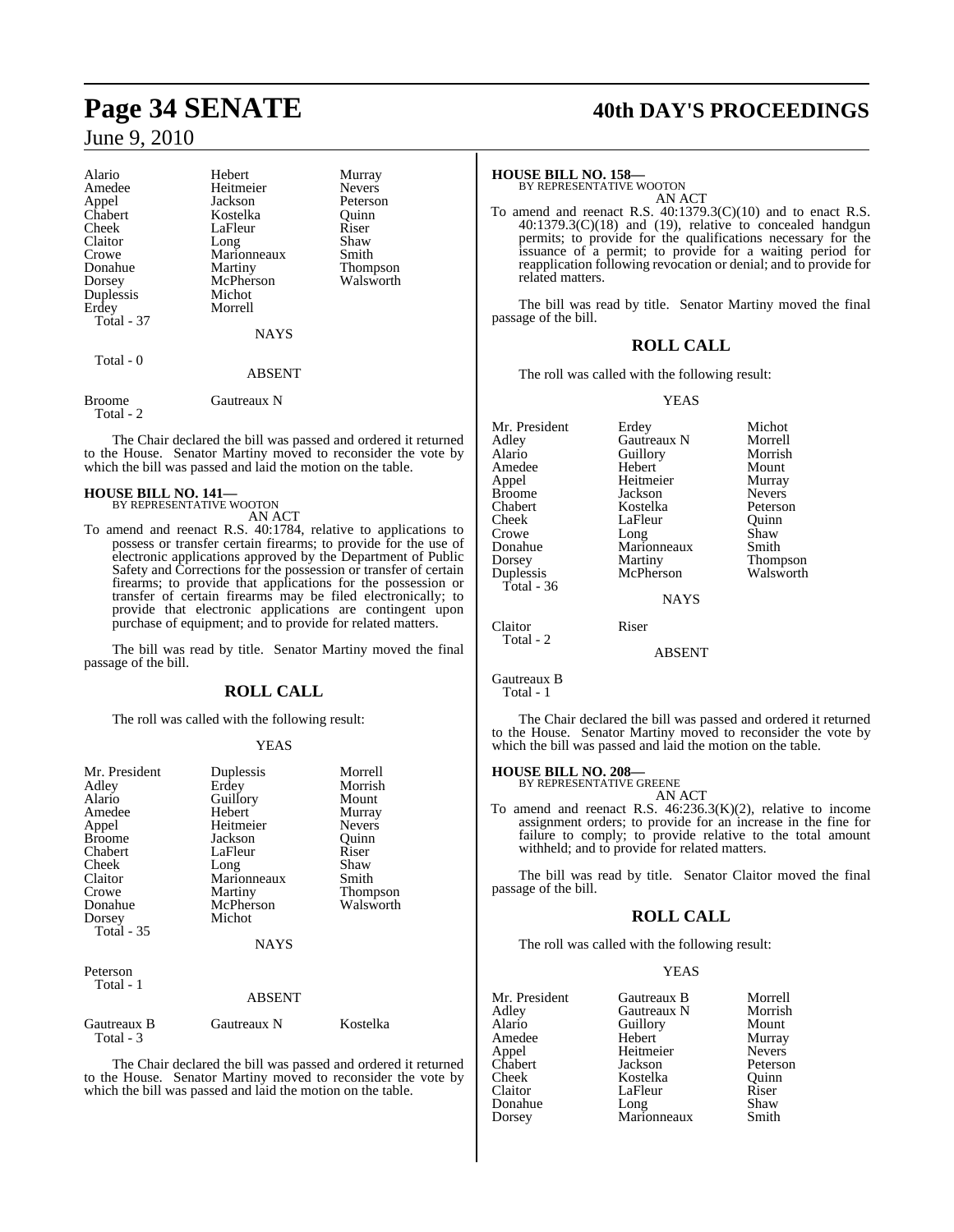| Duplessis<br>Erdey         | McPherson<br>Michot | Thompson<br>Walsworth |
|----------------------------|---------------------|-----------------------|
| Total $-36$                | <b>NAYS</b>         |                       |
| Total - 0                  | <b>ABSENT</b>       |                       |
| <b>Broome</b><br>Total - 3 | Crowe               | Martiny               |

The Chair declared the bill was passed and ordered it returned to the House. Senator Claitor moved to reconsider the vote by which the bill was passed and laid the motion on the table.

#### **HOUSE BILL NO. 221—** BY REPRESENTATIVE TIM BURNS

AN ACT

To amend and reenact R.S. 9:303(C) and 315.11(A), R.S. 13:1621(B)(3) and (4), R.S. 15:305(D) and (E)(1), R.S.  $46:236.1.2(D)(2)$  and  $(J), 236.7(A)(1)$  and  $(B),$  and 236.11.1(C)(3), Children's Code Article  $311(B)(1)(a)$ , and Code of Evidence Article 902(10), relative to child support; to make technical correctionsto provisions governing child support; and to provide for related matters.

The bill was read by title. Senator Quinn moved the final passage of the bill.

### **ROLL CALL**

The roll was called with the following result:

YEAS

| Mr. President |               | Morrell       |
|---------------|---------------|---------------|
|               | Erdey         |               |
| Adley         | Gautreaux N   | Morrish       |
| Alario        | Guillory      | Mount         |
| Amedee        | Hebert        | Murray        |
| Appel         | Heitmeier     | <b>Nevers</b> |
| <b>Broome</b> | Jackson       | Peterson      |
| Chabert       | LaFleur       | Quinn         |
| Cheek         | Long          | Riser         |
| Claitor       | Marionneaux   | Shaw          |
| Donahue       | Martiny       | Smith         |
| Dorsey        | McPherson     | Thompson      |
| Duplessis     | Michot        | Walsworth     |
| Total - 36    |               |               |
|               | NAYS          |               |
| Total - 0     |               |               |
|               | <b>ABSENT</b> |               |
| Crowe         | Gautreaux B   | Kostelka      |

The Chair declared the bill was passed and ordered it returned to the House. Senator Quinn moved to reconsider the vote by which the bill was passed and laid the motion on the table.

## **HOUSE BILL NO. 222—** BY REPRESENTATIVE TIM BURNS

Total - 3

AN ACT

To amend and reenact R.S. 46:236.3(E)(3), relative to the enforcement of child support; to provide for the garnishment of income; to provide for the forwarding of payment; and to provide for related matters.

The bill was read by title. Senator Quinn moved the final passage of the bill.

## **40th DAY'S PROCEEDINGS Page 35 SENATE** June 9, 2010

### **ROLL CALL**

The roll was called with the following result:

YEAS

| Gautreaux B   | Morrish       |
|---------------|---------------|
| Gautreaux N   | Mount         |
| Guillory      | Murray        |
| Hebert        | <b>Nevers</b> |
| Heitmeier     | Peterson      |
| Jackson       | Ouinn         |
| LaFleur       | Riser         |
| Long          | Shaw          |
| Marionneaux   | Smith         |
| Martiny       | Thompson      |
| McPherson     | Walsworth     |
| Michot        |               |
| Morrell       |               |
|               |               |
| <b>NAYS</b>   |               |
|               |               |
| <b>ABSENT</b> |               |
|               |               |

The Chair declared the bill was passed and ordered it returned to the House. Senator Quinn moved to reconsider the vote by which the bill was passed and laid the motion on the table.

### **HOUSE BILL NO. 235—** BY REPRESENTATIVE WOOTON

Crowe Kostelka

Total - 2

AN ACT To enact R.S. 11:2185 and 2235 and R.S. 33:4712(G), relative to law enforcement officers; to authorize retired deputy sheriffs and retired municipal police officers to purchase their firearms upon retirement; to provide for certain criteria; and to provide for related matters.

The bill was read by title. Senator Martiny moved the final passage of the bill.

### **ROLL CALL**

The roll was called with the following result:

#### YEAS

| Mr. President | Erdey         | Michot        |
|---------------|---------------|---------------|
| Adley         | Gautreaux B   | Morrell       |
| Alario        | Gautreaux N   | Morrish       |
| Amedee        | Guillory      | Mount         |
| Appel         | Hebert        | Murray        |
| <b>Broome</b> | Heitmeier     | <b>Nevers</b> |
| Chabert       | Jackson       | Riser         |
| Cheek         | Kostelka      | Shaw          |
| Claitor       | LaFleur       | Smith         |
| Crowe         | Long          | Thompson      |
| Donahue       | Marionneaux   | Walsworth     |
| Dorsey        | Martiny       |               |
| Duplessis     | McPherson     |               |
| Total - 37    |               |               |
|               | NAYS          |               |
| Peterson      |               |               |
| Total - 1     |               |               |
|               | <b>ABSENT</b> |               |
| Ouinn         |               |               |

Total - 1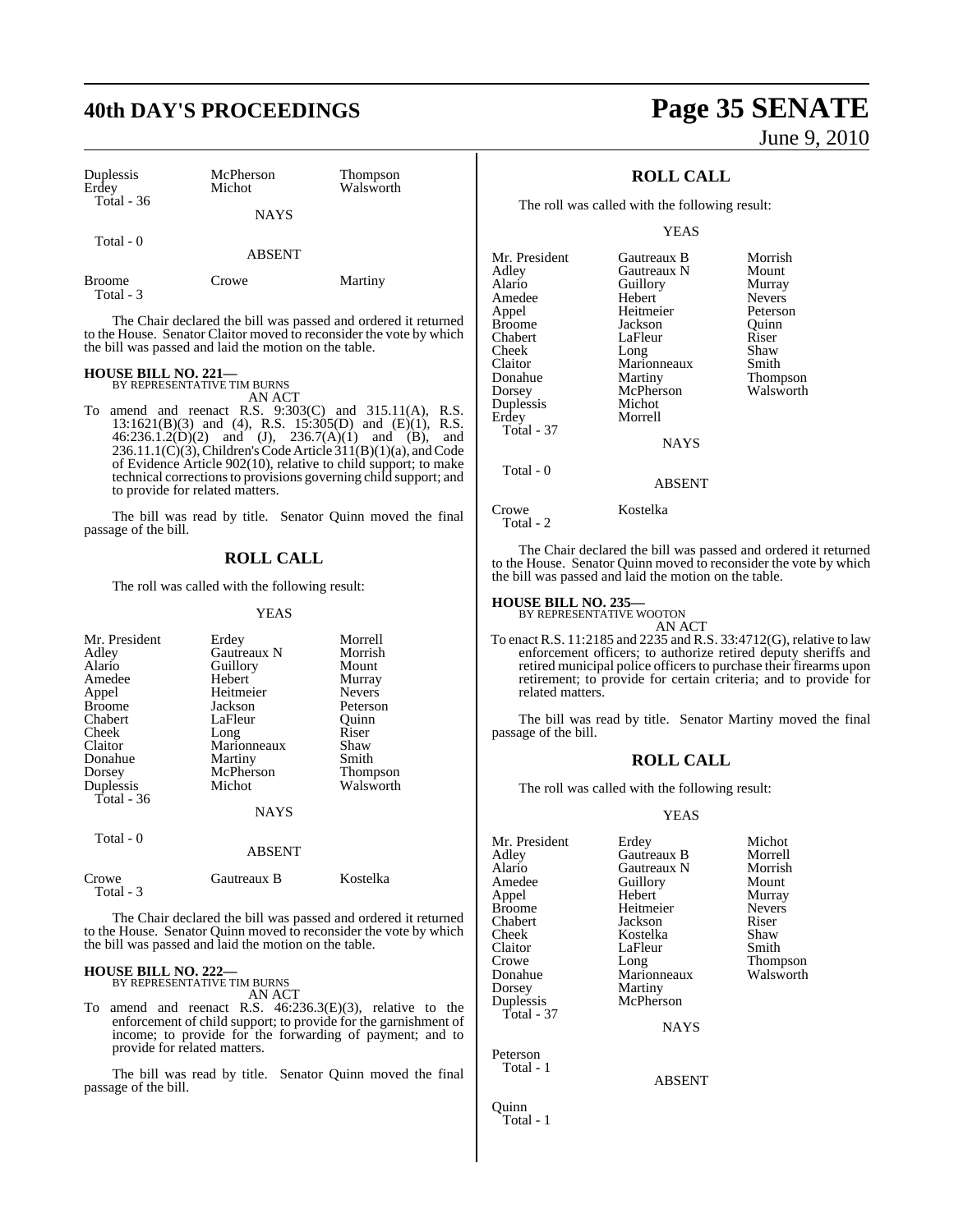The Chair declared the bill was passed and ordered it returned to the House. Senator Martiny moved to reconsider the vote by which the bill was passed and laid the motion on the table.

### **HOUSE BILL NO. 238—** BY REPRESENTATIVE HOWARD

AN ACT

To enact R.S. 33:1448(Y), relative to the premium costs of group health and life insurance for retired sheriffs and retired deputy sheriffs of the Sabine Parish Sheriff's Office; to provide for eligibility for payment of premium costs; and to provide for related matters.

#### **Floor Amendments**

Senator Long proposed the following amendments.

#### **SENATE FLOOR AMENDMENTS**

Amendments proposed by Senator Long to Engrossed House Bill No. 238 by Representative Howard

AMENDMENT NO. 1

On page 1, line 14, change "either" to "attained one**"**

On motion of Senator Long, the amendments were adopted.

The bill was read by title. Senator Long moved the final passage of the amended bill.

#### **ROLL CALL**

The roll was called with the following result:

#### YEAS

| Mr. President | Erdey       | Michot          |
|---------------|-------------|-----------------|
| Adley         | Gautreaux B | Morrell         |
| Alario        | Gautreaux N | Morrish         |
| Amedee        | Guillory    | Mount           |
| Appel         | Hebert      | Murray          |
| <b>Broome</b> | Heitmeier   | <b>Nevers</b>   |
| Chabert       | Jackson     | Peterson        |
| Cheek         | Kostelka    | Ouinn           |
| Claitor       | LaFleur     | Riser           |
| Crowe         | Long        | Shaw            |
| Donahue       | Marionneaux | Smith           |
| Dorsey        | Martiny     | <b>Thompson</b> |
| Duplessis     | McPherson   | Walsworth       |
| Total - 39    |             |                 |
|               | NAYS        |                 |

Total - 0

ABSENT

Total - 0

The Chair declared the amended bill was passed and ordered it returned to the House. Senator Long moved to reconsider the vote by which the bill was passed and laid the motion on the table.

### **HOUSE BILL NO. 327—** BY REPRESENTATIVE GREENE

AN ACT

To amend and reenact Code of Civil Procedure Article 1293(A), relative to service of process; to provide for the appointment of a private process server under certain circumstances; and to provide for related matters.

The bill was read by title. Senator Claitor moved the final passage of the bill.

### **Page 36 SENATE 40th DAY'S PROCEEDINGS**

### **ROLL CALL**

The roll was called with the following result:

YEAS

| Mr. President | Erdey       | Michot          |
|---------------|-------------|-----------------|
| Adlev         | Gautreaux B | Morrell         |
| Alario        | Gautreaux N | Morrish         |
| Amedee        | Guillory    | Mount           |
| Appel         | Hebert      | Murray          |
| Broome        | Heitmeier   | <b>Nevers</b>   |
| Chabert       | Jackson     | Peterson        |
| Cheek         | Kostelka    | Ouinn           |
| Claitor       | LaFleur     | Riser           |
| Crowe         | Long        | Shaw            |
| Donahue       | Marionneaux | Smith           |
| Dorsey        | Martiny     | <b>Thompson</b> |
| Duplessis     | McPherson   | Walsworth       |
| Total - 39    |             |                 |
|               | <b>NAYS</b> |                 |
|               |             |                 |

Total - 0

Total - 0

The Chair declared the bill was passed and ordered it returned to the House. Senator Claitor moved to reconsider the vote by which the bill was passed and laid the motion on the table.

ABSENT

### **HOUSE BILL NO. 484—** BY REPRESENTATIVE EDWARDS

AN ACT To amend and reenactR.S. 3:3652(9) and (15), 3653, 3656(A)(1) and (D), the heading of Part XIV of Chapter 1 of Code Title XXI of Code Book III of Title 9 of the Louisiana Revised Statutes of 1950 and R.S. 9:4770, R.S. 10:9-102(d), 9-308(b), 9-309(13), 9- 315(a)(introductory paragraph) and (1), 9-322(f)(introductory paragraph) and  $(5)$ , and  $\overline{9}$ - $\overline{501}$ (a)(introductory paragraph) and (1), to enact R.S.  $10:9-322(g)$  and  $9-501(a)(4)$ , and to repeal R.S. 9:4521 and 4524 and R.S. 10:9-322(f)(6) and 9-501(a)(2), relative to security devices; to provide definitions; to provide for agricultural liens; to provide for perfection of liens; to provide for conflicts; to provide for rankings; and to provide for related matters.

The bill was read by title. Senator Quinn moved the final passage of the bill.

#### **ROLL CALL**

The roll was called with the following result:

#### YEAS

| Mr. President | Erdey       | Michot        |
|---------------|-------------|---------------|
| Adley         | Gautreaux B | Morrell       |
| Alario        | Gautreaux N | Morrish       |
| Amedee        | Guillory    | Mount         |
| Appel         | Hebert      | Murray        |
| <b>Broome</b> | Heitmeier   | <b>Nevers</b> |
| Chabert       | Jackson     | Peterson      |
| Cheek         | Kostelka    | Ouinn         |
| Claitor       | LaFleur     | Riser         |
| Crowe         | Long        | Shaw          |
| Donahue       | Marionneaux | Smith         |
| Dorsey        | Martiny     | Thompson      |
| Duplessis     | McPherson   | Walsworth     |
| Total - 39    |             |               |

**NAYS** 

Total - 0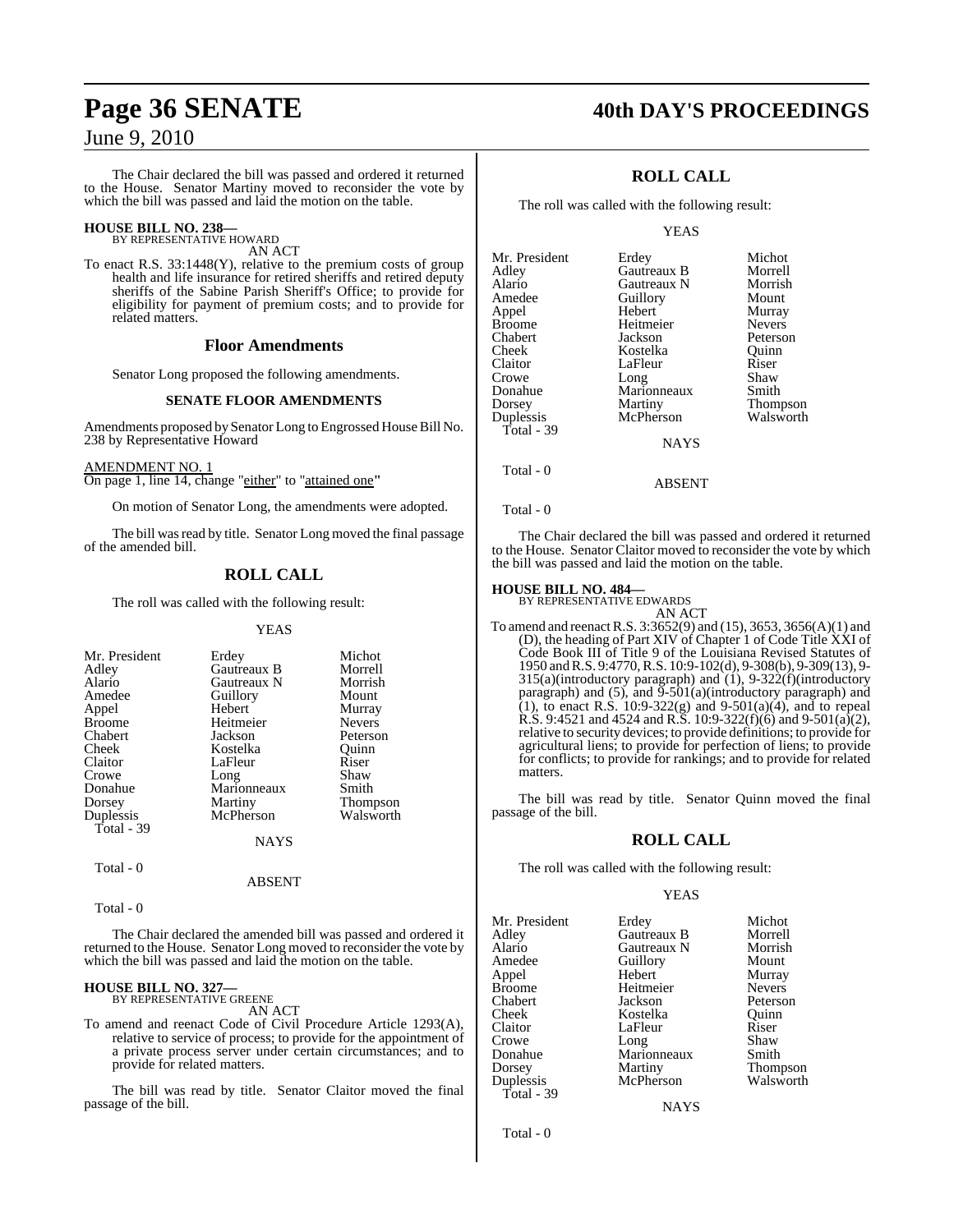## **40th DAY'S PROCEEDINGS Page 37 SENATE**

### ABSENT

Total - 0

The Chair declared the bill was passed and ordered it returned to the House. Senator Quinn moved to reconsider the vote by which the bill was passed and laid the motion on the table.

## **HOUSE BILL NO. 496—** BY REPRESENTATIVE SMILEY

AN ACT

To amend and reenact R.S. 44:4.1(B)(1), to enact Chapter 10-A of Title 3 of the Louisiana Revised Statutes of 1950, to be comprised of R.S. 3:1381 through 1430.13, and to repeal Chapters 10 and 14 of Title 3 of the Louisiana Revised Statutes of 1950, comprised of R.S. 3:1311 through 1373 and 1891 through 1907, relative to the Louisiana Feed Commission and the Fertilizer Commission; to provide for the merger of the Louisiana Feed Commission and the Fertilizer Commission; to provide for membership, duties, and responsibilities; to provide for the Louisiana Agricultural Liming Materials Law, and to provide for related matters.

## **Floor Amendments**

Senator Thompson proposed the following amendments.

## **SENATE FLOOR AMENDMENTS**

Amendments proposed by Senator Thompson to Re-Reengrossed House Bill No. 496 by Representative Smiley

AMENDMENT NO. 1

On page 11, line 8, change "Section 706" to "Section 406"

On motion of Senator Thompson, the amendments were adopted.

The bill was read by title. Senator Thompson moved the final passage of the amended bill.

## **ROLL CALL**

The roll was called with the following result:

## YEAS

| Mr. President<br>Adley<br>Alario<br>Amedee<br>Appel<br><b>Broome</b><br>Chabert<br>Cheek<br>Claitor | Erdey<br><b>Gautreaux B</b><br>Gautreaux N<br>Guillory<br>Hebert<br>Heitmeier<br>Jackson<br>Kostelka<br>LaFleur | Michot<br>Morrell<br>Morrish<br>Mount<br>Murray<br><b>Nevers</b><br>Peterson<br>Ouinn<br>Riser |
|-----------------------------------------------------------------------------------------------------|-----------------------------------------------------------------------------------------------------------------|------------------------------------------------------------------------------------------------|
| Crowe<br>Donahue<br>Dorsey<br>Duplessis<br>Total - $39$                                             | Long<br>Marionneaux<br>Martiny<br>McPherson<br><b>NAYS</b>                                                      | Shaw<br>Smith<br><b>Thompson</b><br>Walsworth                                                  |
| Total - 0                                                                                           |                                                                                                                 |                                                                                                |

ABSENT

Total - 0

The Chair declared the amended bill was passed and ordered it returned to the House. Senator Thompson moved to reconsider the vote by which the bill was passed and laid the motion on the table.

# June 9, 2010

## **HOUSE BILL NO. 502—**

BY REPRESENTATIVE BALDONE AN ACT

To enact R.S. 14:204.1, relative to fire-raising; to create the crime of fire-raising in a correctional facility; to provide criminal penalties; to provide for definitions; and to provide for related matters.

The bill was read by title. Senator Guillory moved the final passage of the bill.

## **ROLL CALL**

The roll was called with the following result:

### YEAS

| Mr. President            | Erdey       | Morrell         |
|--------------------------|-------------|-----------------|
| Adley                    | Gautreaux B | Morrish         |
| Alario                   | Gautreaux N | Mount           |
| Amedee                   | Guillory    | Murray          |
| Appel                    | Hebert      | <b>Nevers</b>   |
| Broome                   | Heitmeier   | Peterson        |
| Chabert                  | Jackson     | Ouinn           |
| Cheek                    | Kostelka    | Riser           |
| Claitor                  | LaFleur     | Shaw            |
| Crowe                    | Long        | Smith           |
| Donahue                  | Martiny     | <b>Thompson</b> |
| Dorsey                   | McPherson   | Walsworth       |
| Duplessis                | Michot      |                 |
| Total - 38               |             |                 |
|                          | <b>NAYS</b> |                 |
| Marionneaux<br>Total - 1 |             |                 |
|                          | ABSENT      |                 |

Total - 0

The Chair declared the bill was passed and ordered it returned to the House. Senator Guillory moved to reconsider the vote by which the bill was passed and laid the motion on the table.

## **HOUSE BILL NO. 608—** BY REPRESENTATIVE WHITE

AN ACT

To amend and reenact Code of Criminal Procedure Article 230.2(A), relative to probable cause determinations; to authorize the use of facsimile or other electronic means to transmit affidavits or other written evidence in probable cause determinations; and to provide for related matters.

The bill was read by title. Senator Martiny moved the final passage of the bill.

## **ROLL CALL**

The roll was called with the following result:

## YEAS

| Mr. President | Duplessis   | McPherson |
|---------------|-------------|-----------|
| Adlev         | Erdey       | Michot    |
| Alario        | Gautreaux N | Morrell   |
| Amedee        | Guillory    | Morrish   |
| Appel         | Hebert      | Mount     |
| Broome        | Heitmeier   | Murray    |
| Chabert       | Jackson     | Peterson  |
| Cheek         | Kostelka    | Riser     |
| Claitor       | LaFleur     | Shaw      |
| Crowe         | Long        | Smith     |
| Donahue       | Marionneaux | Thompson  |
| Dorsey        | Martiny     | Walsworth |
| $Total - 36$  |             |           |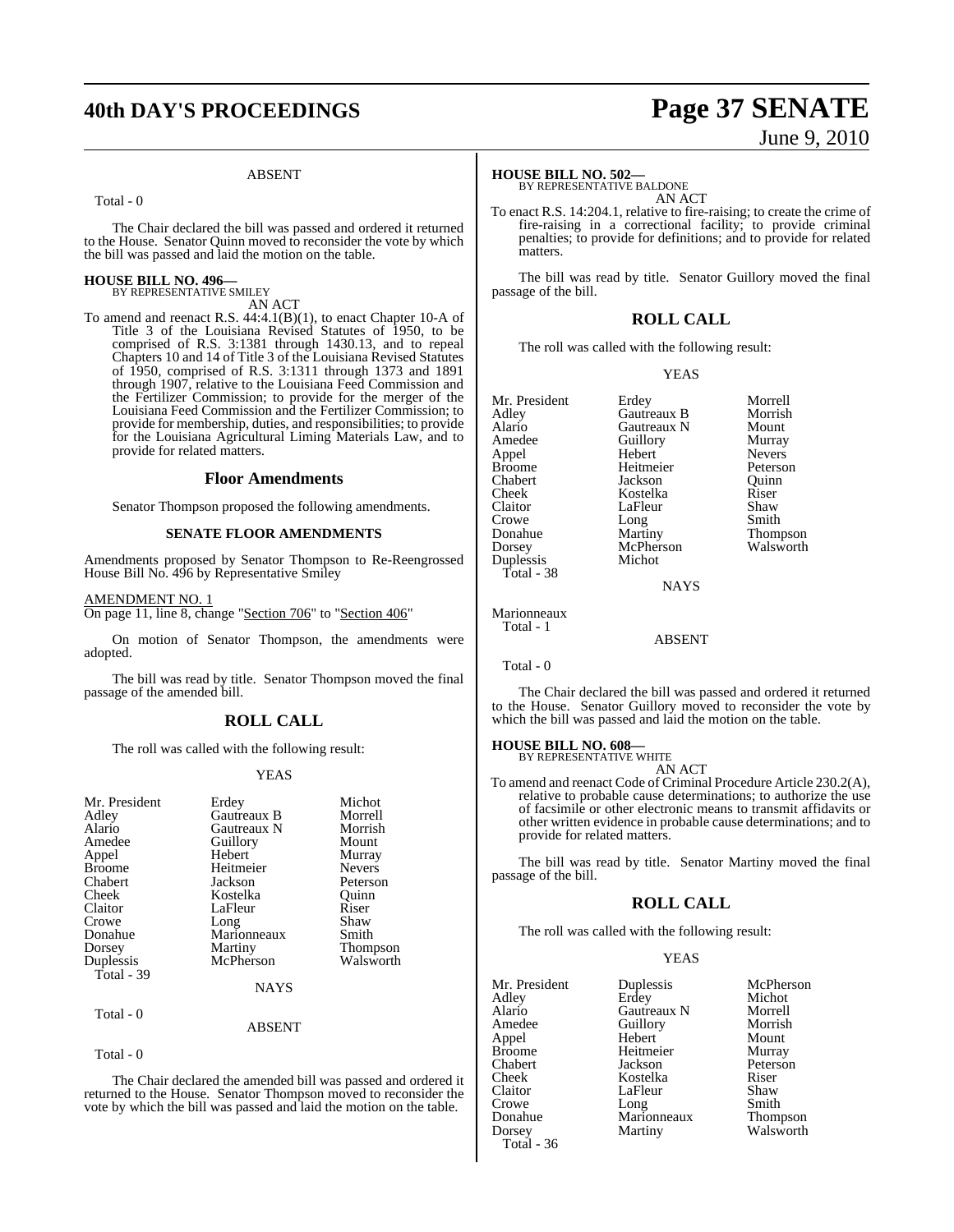Total - 3

## **NAYS**  Total - 0 ABSENT Gautreaux B Nevers Quinn

The Chair declared the bill was passed and ordered it returned to the House. Senator Martiny moved to reconsider the vote by which the bill was passed and laid the motion on the table.

## **HOUSE BILL NO. 623—** BY REPRESENTATIVE DANAHAY

AN ACT

To amend and reenact Code of Civil Procedure Article 153 and Code of Criminal Procedure Article 673, relative to the recusal of judges; to provide for the authority of judges pending a motion to recuse; and to provide for related matters.

The bill was read by title. Senator Mount moved the final passage of the bill.

## **ROLL CALL**

The roll was called with the following result:

## YEAS

| Mr. President<br>Adley<br>Alario<br>Amedee<br>Appel<br><b>Broome</b><br>Chabert<br>Cheek<br>Claitor | Duplessis<br>Erdey<br>Gautreaux N<br>Guillory<br>Hebert<br>Heitmeier<br>Jackson<br>Kostelka<br>LaFleur | McPherson<br>Michot<br>Morrell<br>Morrish<br>Mount<br>Murray<br>Peterson<br>Riser<br>Shaw |
|-----------------------------------------------------------------------------------------------------|--------------------------------------------------------------------------------------------------------|-------------------------------------------------------------------------------------------|
| Crowe                                                                                               | Long                                                                                                   | Smith                                                                                     |
| Donahue                                                                                             | Marionneaux                                                                                            | <b>Thompson</b>                                                                           |
| Dorsey                                                                                              | Martiny                                                                                                | Walsworth                                                                                 |
| Total - 36                                                                                          | <b>NAYS</b>                                                                                            |                                                                                           |
| Total - 0                                                                                           | <b>ABSENT</b>                                                                                          |                                                                                           |
| Gautreaux B<br>Total - 3                                                                            | Nevers                                                                                                 | ∪uınn                                                                                     |

The Chair declared the bill was passed and ordered it returned to the House. Senator Mount moved to reconsider the vote by which the bill was passed and laid the motion on the table.

## **HOUSE BILL NO. 762—** BY REPRESENTATIVE ROY

AN ACT

To amend and reenact R.S. 14:93.3(E)(1), relative to the crime of cruelty to the infirmed; to provide for a minimum mandatory term of imprisonment for intentional and malicious acts of cruelty to the infirmed; and to provide for related matters.

The bill was read by title. Senator Mount moved the final passage of the bill.

## **ROLL CALL**

The roll was called with the following result:

## YEAS

| Mr. President | <b>Duplessis</b> | Michot  |
|---------------|------------------|---------|
| Adley         | Erdey            | Morrell |
| Alario        | Gautreaux N      | Morrish |

## **Page 38 SENATE 40th DAY'S PROCEEDINGS**

| Amedee<br>Appel<br><b>Broome</b><br>Chabert<br>Cheek<br>Claitor<br>Crowe<br>Donahue<br>Dorsey<br><b>Total - 35</b> | Guillory<br>Hebert<br>Heitmeier<br>Jackson<br>Kostelka<br>LaFleur<br>Long<br>Martiny<br>McPherson | Mount<br>Murray<br>Peterson<br>Riser<br>Shaw<br>Smith<br><b>Thompson</b><br>Walsworth |
|--------------------------------------------------------------------------------------------------------------------|---------------------------------------------------------------------------------------------------|---------------------------------------------------------------------------------------|
| Total $-0$                                                                                                         | <b>ABSENT</b>                                                                                     |                                                                                       |
| Gautreaux B<br>Marionneaux<br>Total - 4                                                                            | <b>Nevers</b><br>Ouinn                                                                            |                                                                                       |

The Chair declared the bill was passed and ordered it returned to the House. Senator Mount moved to reconsider the vote by which the bill was passed and laid the motion on the table.

## **HOUSE BILL NO. 774—**

BY REPRESENTATIVE GREENE AN ACT

To amend and reenact R.S.  $9:346(G)$ , relative to visitation; to provide relative to defenses; and to provide for related matters.

The bill was read by title. Senator Broome moved the final passage of the bill.

## **ROLL CALL**

The roll was called with the following result:

## YEAS

| Mr. President     | Erdey       | Morrell         |
|-------------------|-------------|-----------------|
| Adley             | Gautreaux N | Morrish         |
| Alario            | Guillory    | Mount           |
| Amedee            | Hebert      | Murray          |
| Appel             | Heitmeier   | <b>Nevers</b>   |
| Broome            | Jackson     | Peterson        |
| Chabert           | Kostelka    | Riser           |
| Cheek             | LaFleur     | Shaw            |
| Claitor           | Long        | Smith           |
| Crowe             | Marionneaux | <b>Thompson</b> |
| Donahue           | Martiny     | Walsworth       |
| Dorsey            | McPherson   |                 |
| Duplessis         | Michot      |                 |
| <b>Total - 37</b> |             |                 |
|                   | <b>NAYS</b> |                 |
|                   |             |                 |

Total - 0

ABSENT

Gautreaux B Quinn Total - 2

The Chair declared the bill was passed and ordered it returned to the House. Senator Broome moved to reconsider the vote by which the bill was passed and laid the motion on the table.

**HOUSE BILL NO. 840—**<br>BY REPRESENTATIVES SIMON, BOBBY BADON, BURFORD, HENRY<br>BURNS, CHANEY, GUINN, HOWARD, LEBAS, LITTLE, PERRY,<br>RITCHIE, ROY, AND THIBAUT AN ACT

To enact Chapter 3-E of Title 3 of the Louisiana Revised Statutes of 1950, to be comprised of R.S. 3:299, and R.S. 36:629(M) and 919.10, relative to the Louisiana Sustainable Local Food Policy Council; to provide for the council membership, duties and responsibilities, vacancies, and compensation; to provide for termination; and to provide for related matters.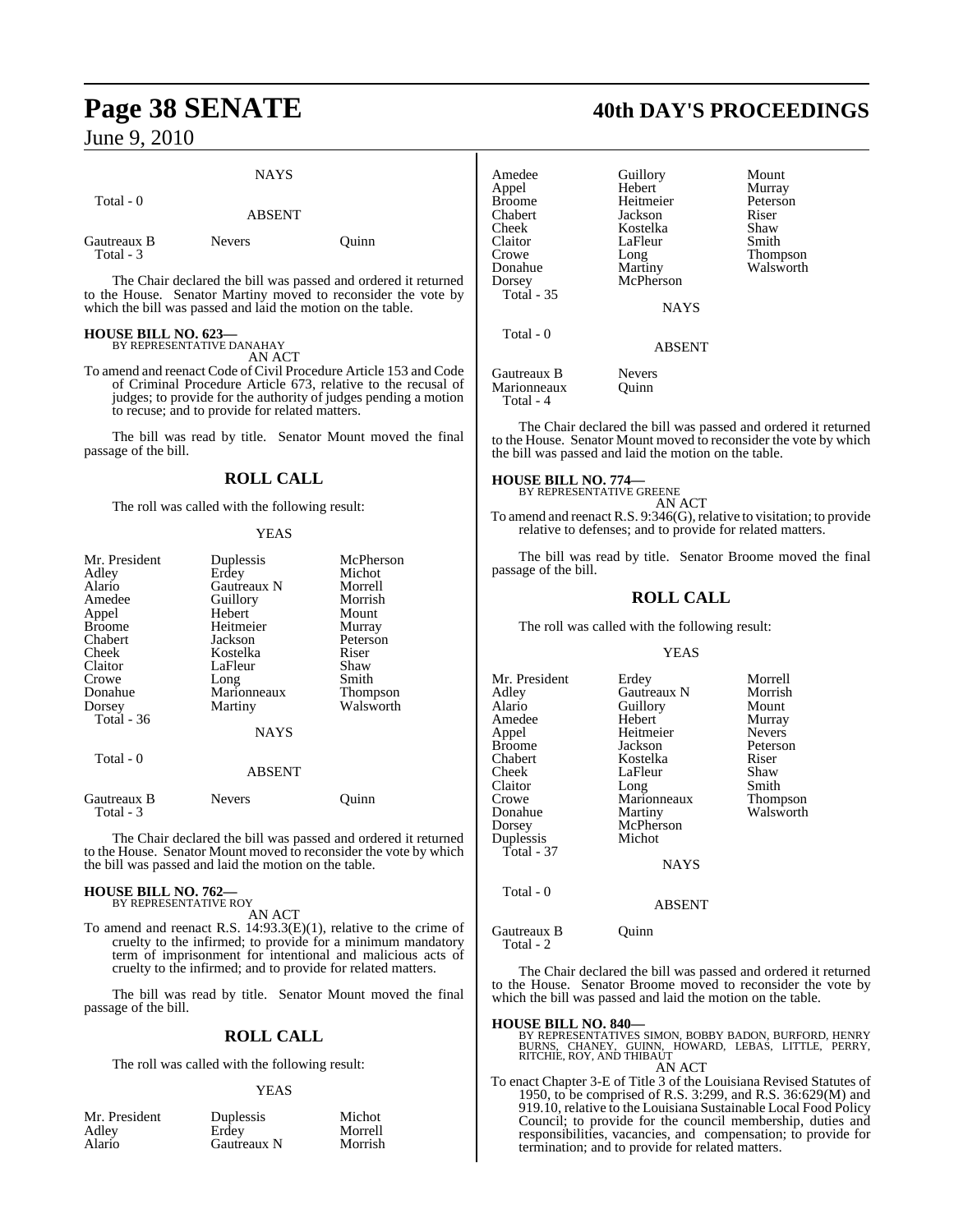The bill was read by title. Senator Thompson moved the final passage of the bill.

## **ROLL CALL**

The roll was called with the following result:

### YEAS

| Mr. President | Erdey       | Morrell         |
|---------------|-------------|-----------------|
| Adley         | Gautreaux N | Morrish         |
| Alario        | Guillory    | Mount           |
| Amedee        | Hebert      | Murray          |
| Appel         | Heitmeier   | <b>Nevers</b>   |
| <b>Broome</b> | Jackson     | Peterson        |
| Chabert       | Kostelka    | Riser           |
| Cheek         | LaFleur     | Shaw            |
| Claitor       | Long        | Smith           |
| Crowe         | Marionneaux | <b>Thompson</b> |
| Donahue       | Martiny     | Walsworth       |
| Dorsey        | McPherson   |                 |
| Duplessis     | Michot      |                 |
| Total $-37$   |             |                 |
|               | <b>NAYS</b> |                 |
|               |             |                 |

## Total - 0

## ABSENT

Gautreaux B Quinn Total - 2

The Chair declared the bill was passed and ordered it returned to the House. Senator Thompson moved to reconsider the vote by which the bill was passed and laid the motion on the table.

## **HOUSE BILL NO. 847—** BY REPRESENTATIVE WOOTON

AN ACT

To amend and reenact R.S. 14:207(A), relative to the crime of alteration or removal of identifying numbers on motor vehicles; to provide for the elements of the crime; to include trailers; and to provide for related matters.

The bill was read by title. Senator Martiny moved the final passage of the bill.

## **ROLL CALL**

The roll was called with the following result:

## YEAS

| Mr. President | Erdey       | Michot          |
|---------------|-------------|-----------------|
| Adley         | Gautreaux B | Morrell         |
| Alario        | Gautreaux N | Morrish         |
| Amedee        | Guillory    | Mount           |
| Appel         | Hebert      | Murray          |
| <b>Broome</b> | Heitmeier   | <b>Nevers</b>   |
| Chabert       | Jackson     | Peterson        |
| Cheek         | Kostelka    | Riser           |
| Claitor       | LaFleur     | Shaw            |
| Crowe         | Long        | Smith           |
| Donahue       | Marionneaux | <b>Thompson</b> |
| Dorsey        | Martiny     | Walsworth       |
| Duplessis     | McPherson   |                 |
| Total - 38    |             |                 |
|               | <b>NAYS</b> |                 |
| Total - 0     |             |                 |
|               | ABSENT      |                 |

**40th DAY'S PROCEEDINGS Page 39 SENATE** June 9, 2010

> The Chair declared the bill was passed and ordered it returned to the House. Senator Martiny moved to reconsider the vote by which the bill was passed and laid the motion on the table.

**HOUSE BILL NO. 855—** BY REPRESENTATIVE BOBBY BADON AN ACT

To amend and reenact R.S. 35:407(A) and (B), relative to ex officio notaries public appointed by mayors; to authorize mayors of certain municipalities to appoint ex officio notaries public; to provide for limitations; and to provide for related matters.

The bill was read by title. Senator N. Gautreaux moved the final passage of the bill.

## **ROLL CALL**

The roll was called with the following result:

### YEAS

| Mr. President | Erdey         | Michot        |
|---------------|---------------|---------------|
| Adley         | Gautreaux B   | Morrell       |
| Alario        | Gautreaux N   | Morrish       |
| Amedee        | Guillory      | Murray        |
| Appel         | Hebert        | <b>Nevers</b> |
| Broome        | Heitmeier     | Peterson      |
| Chabert       | Jackson       | Riser         |
| Cheek         | Kostelka      | Shaw          |
| Claitor       | LaFleur       | Smith         |
| Crowe         | Long          | Thompson      |
| Donahue       | Marionneaux   | Walsworth     |
| Dorsey        | Martiny       |               |
| Duplessis     | McPherson     |               |
| Total - 37    |               |               |
|               | <b>NAYS</b>   |               |
| Total - 0     | <b>ABSENT</b> |               |
|               |               |               |

Mount Quinn Total - 2

The Chair declared the bill was passed and ordered it returned to the House. Senator N. Gautreaux moved to reconsider the vote by which the bill was passed and laid the motion on the table.

## **HOUSE BILL NO. 856—** BY REPRESENTATIVE TIM BURNS

AN ACT To amend and reenactR.S. 9:1725(5), 1893, 1895(A), 1971, 2004(2), 2011, 2025, and 2045 and to enact R.S. 9:1973(C), 2031, and 2235, relative to the Louisiana Trust Code; to provide for the definition of "proper court"; to provide for class trusts; to provide for the interests of beneficiaries; to provide for the correction of cross references; to provide relative to the shifting of the interest of a principal beneficiary; to provide for the delegation of the right to terminate, modify, or amend certain trust provisions; to provide for the delegation of the right to revoke a trust; and to provide for related matters.

The bill was read by title. Senator Claitor moved the final passage of the bill.

## **ROLL CALL**

The roll was called with the following result:

### YEAS

| Mr. President | Erdev       | Michot  |
|---------------|-------------|---------|
| Adlev         | Gautreaux B | Morrell |
| Alario        | Gautreaux N | Morrish |
| Amedee        | Guillory    | Mount   |

**Ouinn** Total - 1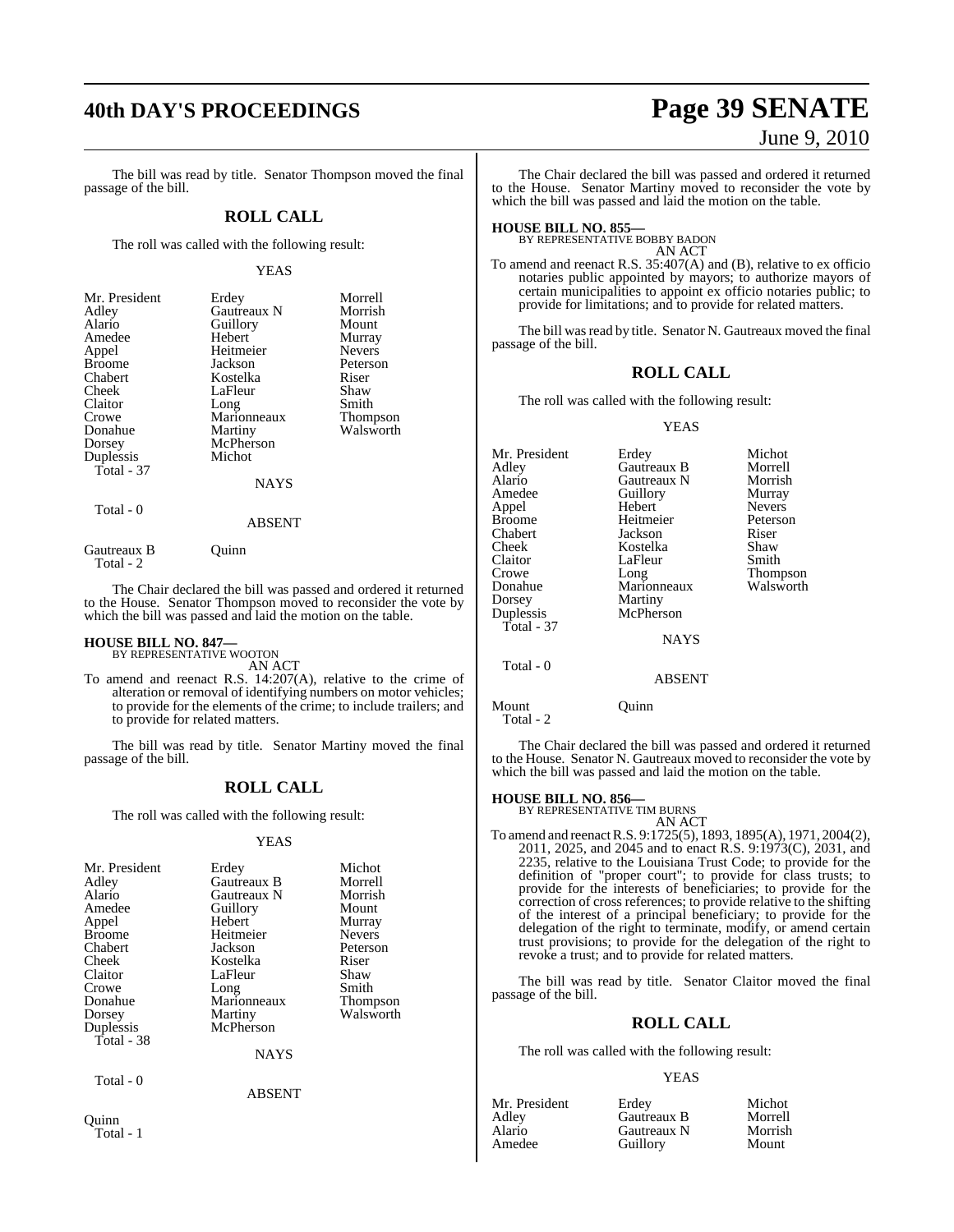| Appel      | Hebert      | Murray          |
|------------|-------------|-----------------|
| Broome     | Heitmeier   | <b>Nevers</b>   |
| Chabert    | Jackson     | Peterson        |
| Cheek      | Kostelka    | Riser           |
| Claitor    | LaFleur     | Shaw            |
| Crowe      | Long        | Smith           |
| Donahue    | Marionneaux | <b>Thompson</b> |
| Dorsey     | Martiny     | Walsworth       |
| Duplessis  | McPherson   |                 |
| Total - 38 |             |                 |
|            | <b>NAYS</b> |                 |
|            |             |                 |
|            |             |                 |

Total - 0

## Quinn

Total - 1

The Chair declared the bill was passed and ordered it returned to the House. Senator Claitor moved to reconsider the vote by which the bill was passed and laid the motion on the table.

ABSENT

## **HOUSE BILL NO. 857—** BY REPRESENTATIVE TIM BURNS

AN ACT

To direct the Louisiana State Law Institute to redesignate certain provisions from Title 44 of the Louisiana Revised Statutes of 1950 to Title 9 of the Louisiana Revised Statutes of 1950, relative to mortgage records; to provide for the effectiveness of references to redesignated statutes; and to provide for related matters.

The bill was read by title. Senator Claitor moved the final passage of the bill.

## **ROLL CALL**

The roll was called with the following result:

## YEAS

| Mr. President<br>Adley | Erdey<br>Gautreaux B | Michot<br>Morrell |
|------------------------|----------------------|-------------------|
| Alario                 | Gautreaux N          | Morrish           |
| Amedee                 | Guillory             | Mount             |
| Appel                  | Hebert               | Murray            |
| <b>Broome</b>          | Heitmeier            | <b>Nevers</b>     |
| Chabert                | Jackson              | Peterson          |
| Cheek                  | Kostelka             | Riser             |
| Claitor                | LaFleur              | Shaw              |
| Crowe                  | Long                 | Smith             |
| Donahue                | Marionneaux          | <b>Thompson</b>   |
| Dorsey                 | Martiny              | Walsworth         |
| Duplessis              | McPherson            |                   |
| Total - 38             |                      |                   |
|                        | <b>NAYS</b>          |                   |
| Total - 0              |                      |                   |
|                        | ABSENT               |                   |

Quinn

Total - 1

The Chair declared the bill was passed and ordered it returned to the House. Senator Claitor moved to reconsider the vote by which the bill was passed and laid the motion on the table.

### **HOUSE BILL NO. 751—** BY REPRESENTATIVE FOIL

## AN ACT

To enact R.S. 9:1255, relative to the installation of solar collectors; to provide for definitions; to provide for certain rights and prohibitions relative to the installation of solar collectors; to provide for exceptions; and to provide for related matters.

## Page 40 SENATE 40th DAY'S PROCEEDINGS

The bill was read by title. Senator N. Gautreaux moved the final passage of the bill.

## **ROLL CALL**

The roll was called with the following result:

## YEAS

| Mr. President       | Erdey         | Michot        |
|---------------------|---------------|---------------|
| Adley               | Gautreaux B   | Morrell       |
| Alario              | Gautreaux N   | Morrish       |
| Appel               | Guillory      | Mount         |
| Broome              | Hebert        | Murray        |
| Chabert             | Heitmeier     | <b>Nevers</b> |
| Cheek               | Jackson       | Peterson      |
| Claitor             | Kostelka      | Riser         |
| Crowe               | LaFleur       | Shaw          |
| Donahue             | Long          | Smith         |
| Dorsey              | Marionneaux   | Thompson      |
| Duplessis           | McPherson     | Walsworth     |
| Total - 36          | <b>NAYS</b>   |               |
| Total - 0           | <b>ABSENT</b> |               |
| Amedee<br>Total - 3 | Martiny       | Ouınn         |

The Chair declared the bill was passed and ordered it returned to the House. Senator N. Gautreaux moved to reconsider the vote by which the bill was passed and laid the motion on the table.

## **HOUSE BILL NO. 871—** BY REPRESENTATIVE HAZEL

Total - 3

AN ACT

To amend and reenact R.S. 46:236.6(A) and 236.7(B), relative to summonses for contempt for nonpayment of child support orders or medical support orders; to provide for authority to issue summonses for contempt; to provide for changes to a statutory reference regarding child support collection agencies; and to provide for related matters.

The bill was read by title. Senator N. Gautreaux moved the final passage of the bill.

## **ROLL CALL**

The roll was called with the following result:

## YEAS

| Mr. President | Erdey         | Michot        |
|---------------|---------------|---------------|
| Adley         | Gautreaux B   | Morrell       |
| Alario        | Gautreaux N   | Morrish       |
| Amedee        | Guillory      | Mount         |
| Appel         | Hebert        | Murray        |
| Broome        | Heitmeier     | <b>Nevers</b> |
| Chabert       | Jackson       | Peterson      |
| Cheek         | Kostelka      | Riser         |
| Claitor       | LaFleur       | Shaw          |
| Crowe         | Long          | Smith         |
| Dorsey        | Marionneaux   | Thompson      |
| Duplessis     | McPherson     | Walsworth     |
| Total - 36    |               |               |
|               | <b>NAYS</b>   |               |
| Total - 0     |               |               |
|               | <b>ABSENT</b> |               |
| Donahue       | Martiny       | Ouinn         |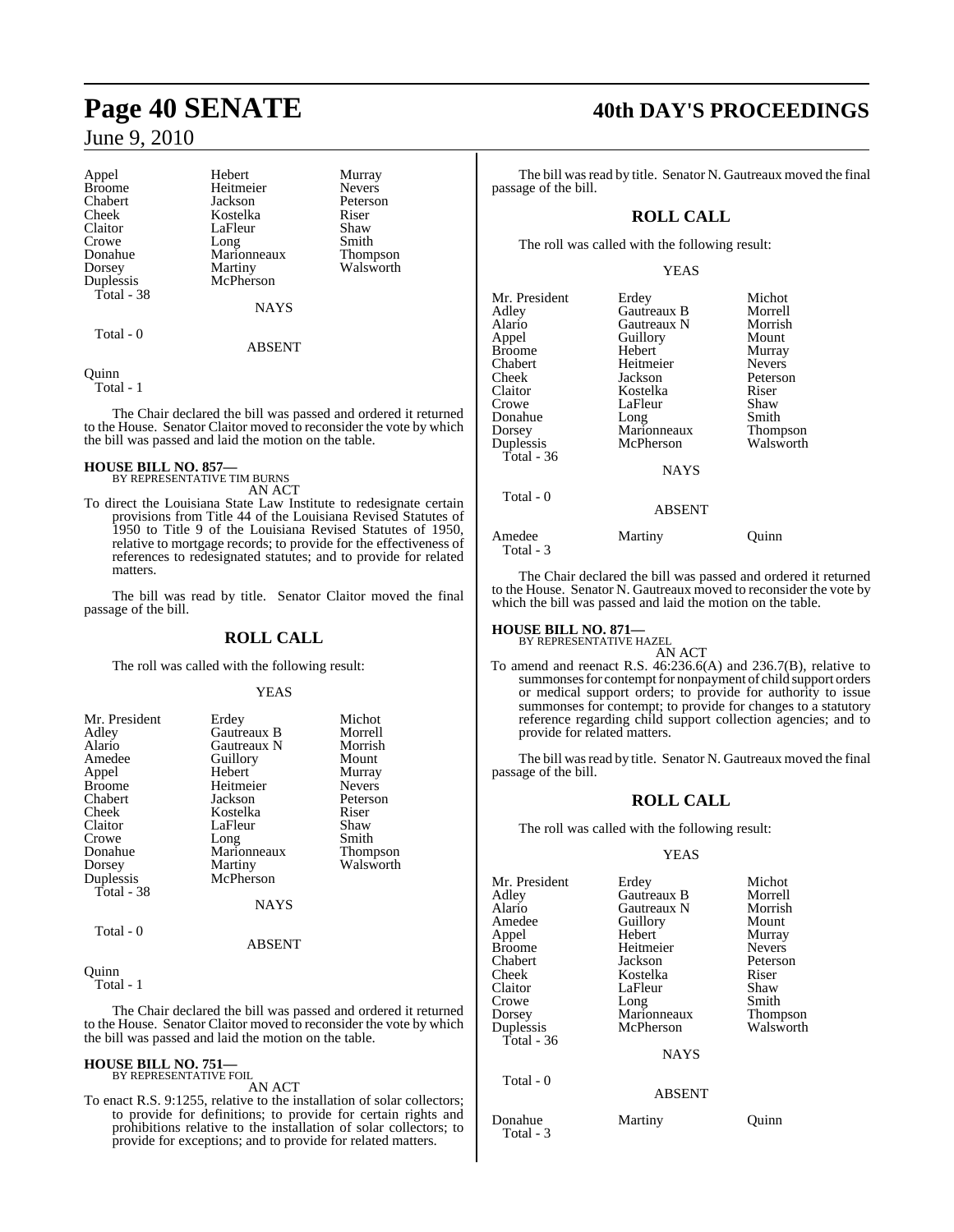## **40th DAY'S PROCEEDINGS Page 41 SENATE**

The Chair declared the bill was passed and ordered it returned to the House. Senator N. Gautreaux moved to reconsider the vote by which the bill was passed and laid the motion on the table.

**HOUSE BILL NO. 1113—** BY REPRESENTATIVES RICHMOND AND LEGER AN ACT

To enact R.S. 33:9615, relative to local ethics entities; to provide for appellate review of decisions of the board; to provide restrictions on such right of appeal; to provide definitions; and to provide for related matters.

The bill was read by title. Senator Murray moved the final passage of the bill.

## **ROLL CALL**

The roll was called with the following result:

### YEAS

| Adley         | Gautreaux B   | Morrell       |
|---------------|---------------|---------------|
| Alario        | Gautreaux N   | Morrish       |
| Appel         | Guillory      | Mount         |
| <b>Broome</b> | <b>Hebert</b> | Murray        |
| Chabert       | Heitmeier     | <b>Nevers</b> |
| Cheek         | Jackson       | Riser         |
| Claitor       | Kostelka      | Shaw          |
| Crowe         | LaFleur       | Smith         |
| Donahue       | Long          | Thompson      |
| Dorsey        | Marionneaux   | Walsworth     |
| Duplessis     | McPherson     |               |
| Erdey         | Michot        |               |
| Total - 34    |               |               |
|               | <b>NAYS</b>   |               |
| Total - 0     | <b>ABSENT</b> |               |

| Mr. President | Martiny  | Ouinn |
|---------------|----------|-------|
| Amedee        | Peterson |       |
| Total - 5     |          |       |

The Chair declared the bill was passed and ordered it returned to the House. Senator Murray moved to reconsider the vote by which the bill was passed and laid the motion on the table.

**HOUSE BILL NO. 1133—** BY REPRESENTATIVES ARNOLD AND BALDONE AN ACT

To enact Chapter 4-A of Code Title VII of Code Book III of Title 9 of the Louisiana Revised Statutes of 1950, to be comprised of R.S. 9:3131 through 3136, relative to private transfer fee obligations; to provide for legislative intent; to provide for definitions; to prohibit private transfer fee obligations; to provide for liability for violations; to provide for disclosure of a private transfer fee; to provide for notice requirements for existing private transfer fees; and to provide for related matters.

The bill was read by title. Senator Murray moved the final passage of the bill.

## **ROLL CALL**

The roll was called with the following result:

### YEAS

| Mr. President | Erdev       | Michot  |
|---------------|-------------|---------|
| Adley         | Gautreaux B | Morrell |
| Alario        | Gautreaux N | Morrish |
| Appel         | Guillory    | Mount   |
| <b>Broome</b> | Hebert      | Murray  |

June 9, 2010

| Chabert             | Heitmeier     | <b>Nevers</b>   |
|---------------------|---------------|-----------------|
| Cheek               | Jackson       | Peterson        |
| Claitor             | Kostelka      | Riser           |
| Crowe               | LaFleur       | Shaw            |
| Donahue             | Long          | Smith           |
| Dorsey              | Marionneaux   | <b>Thompson</b> |
| Duplessis           | McPherson     | Walsworth       |
| Total - 36          |               |                 |
|                     | <b>NAYS</b>   |                 |
| Total - 0           |               |                 |
|                     | <b>ABSENT</b> |                 |
| Amedee<br>Total - 3 | Martiny       | Ouinn           |

The Chair declared the bill was passed and ordered it returned to the House. Senator Murray moved to reconsider the vote by which the bill was passed and laid the motion on the table.

## **HOUSE BILL NO. 1214—** BY REPRESENTATIVE WHITE

AN ACT

To enact R.S. 29:739, relative to intrastate mutual aid; to provide for the creation and implementation of an Intrastate Mutual Aid Compact; to provide for an Intrastate Mutual Aid Subcommittee; to provide for guidelines and procedures; to define certain terms; to provide for responsibilities of parishes; to provide for license, certificate, and permit portability; to provide for parish reimbursement; to provide relative to workers' compensation; and to provide for related matters.

### **Floor Amendments**

Senator Walsworth proposed the following amendments.

## **SENATE FLOOR AMENDMENTS**

Amendments proposed by Senator Walsworth to Reengrossed House Bill No. 1214 by Representative White

### AMENDMENT NO. 1

On page 3, line 26, after "procedures" delete the remainder of the line and insert "including"

### AMENDMENT NO. 2

On page 4, at the end of line 13, insert the following: "Nothing in this Section shall be interpreted to impair the authority of the parish president with regard to his powers during a declared emergency."

On motion of Senator Walsworth, the amendments were adopted.

The bill was read by title. Senator Walsworth moved the final passage of the amended bill.

## **ROLL CALL**

The roll was called with the following result:

### YEAS

| Mr. President | Erdey       | Morrell       |
|---------------|-------------|---------------|
| Adley         | Gautreaux B | Morrish       |
| Alario        | Gautreaux N | Mount         |
| Amedee        | Guillory    | Murray        |
| Appel         | Hebert      | Nevers        |
| <b>Broome</b> | Heitmeier   | Peterson      |
| Chabert       | Jackson     | Ouinn         |
| Cheek         | Kostelka    | Riser         |
| Claitor       | LaFleur     | Shaw          |
| Crowe         | Long        | Smith         |
| Donahue       | Marionneaux | <b>Thomps</b> |

Morrish<br>Mount Murray Nevers Peterson **Ouinn** Smith Thompson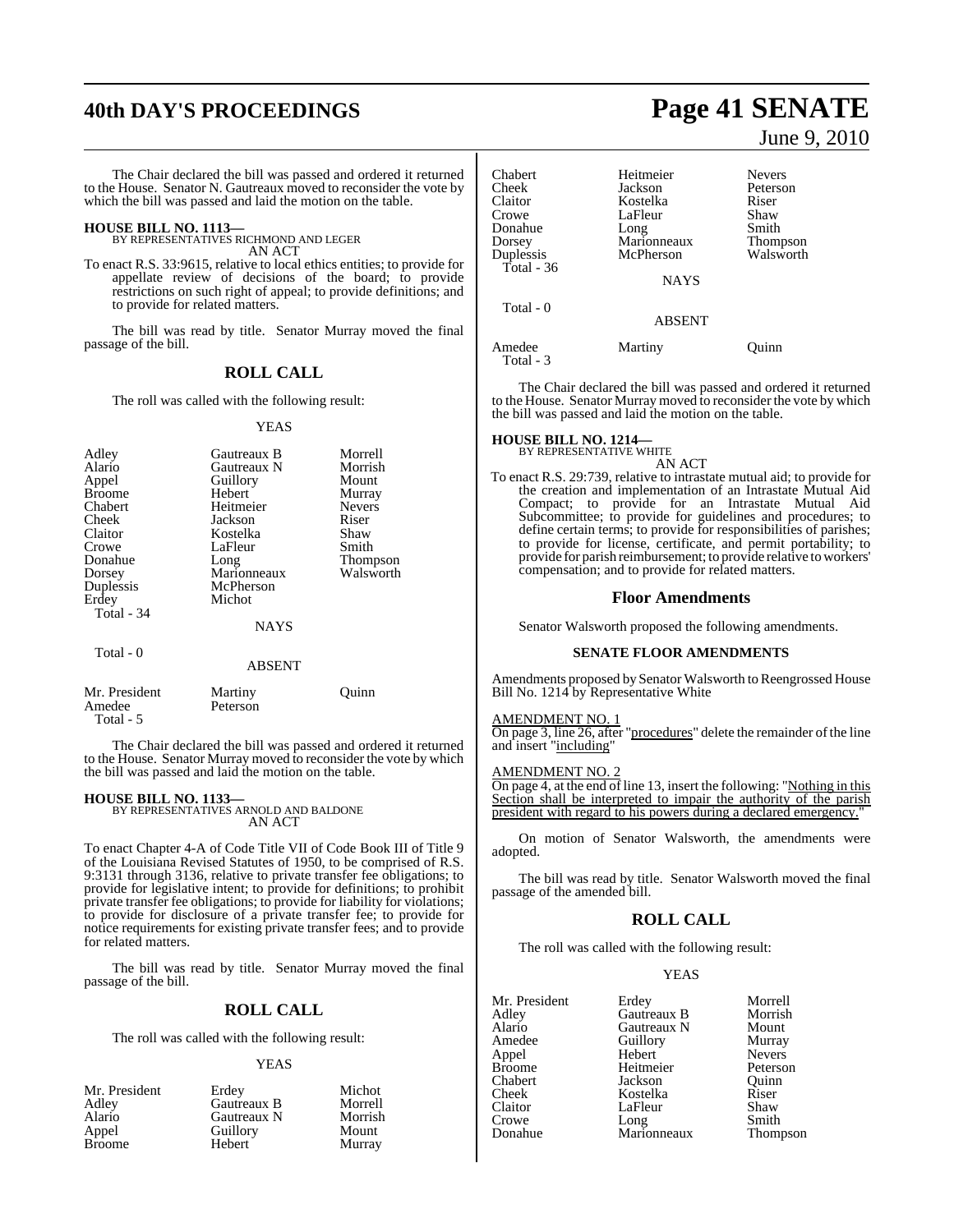| Dorsey<br>Duplessis | McPherson<br>Michot | Walsworth |
|---------------------|---------------------|-----------|
| Total - $38$        | <b>NAYS</b>         |           |
| Total - 0           | <b>ABSENT</b>       |           |

Martiny Total - 1

The Chair declared the amended bill was passed and ordered it returned to the House. Senator Walsworth moved to reconsider the vote by which the bill was passed and laid the motion on the table.

**HOUSE BILL NO. 1314—**<br>BY REPRESENTATIVES HARDY, BILLIOT, HENRY BURNS, TIM<br>BURNS, CARTER, CONNICK, GISCLAIR, HENRY, HINES, HUTTER, LIGI,<br>SIMON, JANE SMITH, THIERRY, WILLIAMS, AND WOOTON AN ACT

To enact R.S. 15:542.1(A)(5), relative to sex offenders; to provide relative to sex offender notification requirements; and to provide for related matters.

The bill was read by title. Senator Claitor moved the final passage of the bill.

## **ROLL CALL**

The roll was called with the following result:

### YEAS

| Mr. President<br>Adley<br>Alario<br>Amedee<br>Appel<br><b>Broome</b><br>Chabert<br>Cheek<br>Claitor<br>Crowe<br>Donahue<br>Dorsey | Duplessis<br>Erdey<br>Gautreaux B<br>Gautreaux N<br>Guillory<br>Hebert<br>Heitmeier<br>Jackson<br>Kostelka<br>Long<br>Marionneaux<br>McPherson | Michot<br>Morrell<br>Morrish<br>Mount<br>Murray<br><b>Nevers</b><br>Peterson<br>Riser<br>Shaw<br>Smith<br>Thompson<br>Walsworth |
|-----------------------------------------------------------------------------------------------------------------------------------|------------------------------------------------------------------------------------------------------------------------------------------------|---------------------------------------------------------------------------------------------------------------------------------|
| Total - 36                                                                                                                        | <b>NAYS</b>                                                                                                                                    |                                                                                                                                 |
| Total - 0                                                                                                                         | <b>ABSENT</b>                                                                                                                                  |                                                                                                                                 |
| LaFleur<br>Total - 3                                                                                                              | Martiny                                                                                                                                        | Ouınn                                                                                                                           |

The Chair declared the bill was passed and ordered it returned to the House. Senator Claitor moved to reconsider the vote by which the bill was passed and laid the motion on the table.

## **HOUSE BILL NO. 1335—** BY REPRESENTATIVE HINES

AN ACT

To amend and reenact Children's Code Article 899(B)(2)(b) and to enact Children's Code Article 779(B)(5), relative to juvenile dispositions; to authorize the court to require certain persons to perform community service; and to provide for related matters.

The bill was read by title. Senator Murray moved the final passage of the bill.

## **Page 42 SENATE 40th DAY'S PROCEEDINGS**

## **ROLL CALL**

The roll was called with the following result:

YEAS

| Mr. President | Erdey         | Morrell       |
|---------------|---------------|---------------|
| Adley         | Gautreaux B   | Morrish       |
| Alario        | Gautreaux N   | Mount         |
| Amedee        | Guillory      | Murray        |
| Appel         | Hebert        | <b>Nevers</b> |
| Broome        | Heitmeier     | Peterson      |
| Chabert       | Jackson       | Ouinn         |
| Cheek         | Kostelka      | Riser         |
| Claitor       | Long          | Shaw          |
| Crowe         | Marionneaux   | Smith         |
| Donahue       | McPherson     | Walsworth     |
| Duplessis     | Michot        |               |
| Total - 35    |               |               |
|               | <b>NAYS</b>   |               |
| Total - 0     |               |               |
|               | <b>ABSENT</b> |               |
|               |               |               |

Dorsey Martiny Total - 4

The Chair declared the bill was passed and ordered it returned to the House. Senator Murray moved to reconsider the vote by which the bill was passed and laid the motion on the table.

### **HOUSE BILL NO. 1463— (Substitute for House Bill No. 1183 by Representative Ritchie)** BY REPRESENTATIVE RITCHIE

AN ACT

Thompson

To enact R.S. 3:3419.1 and R.S. 6:333(F)(17), relative to the communication of certain producer information; to provide for disclosure of certain financial records; and to provide for related matters.

The bill was read by title. Senator Riser moved the final passage of the bill.

## **ROLL CALL**

The roll was called with the following result:

## YEAS

| Mr. President<br>Adley<br>Alario<br>Amedee<br>Appel<br>Chabert<br>Cheek<br>Claitor<br>Crowe<br>Donahue<br>Dorsey<br>Duplessis<br>Erdey<br>Total - 37 | Gautreaux B<br>Gautreaux N<br>Guillory<br>Hebert<br>Heitmeier<br>Jackson<br>Kostelka<br>LaFleur<br>Long<br>Marionneaux<br>McPherson<br>Michot<br>Morrell | Morrish<br>Mount<br>Murray<br><b>Nevers</b><br>Peterson<br>Ouinn<br>Riser<br>Shaw<br>Smith<br><b>Thompson</b><br>Walsworth |
|------------------------------------------------------------------------------------------------------------------------------------------------------|----------------------------------------------------------------------------------------------------------------------------------------------------------|----------------------------------------------------------------------------------------------------------------------------|
|                                                                                                                                                      | <b>NAYS</b>                                                                                                                                              |                                                                                                                            |
| Total - 0                                                                                                                                            | <b>ABSENT</b>                                                                                                                                            |                                                                                                                            |

Broome Martiny Total - 2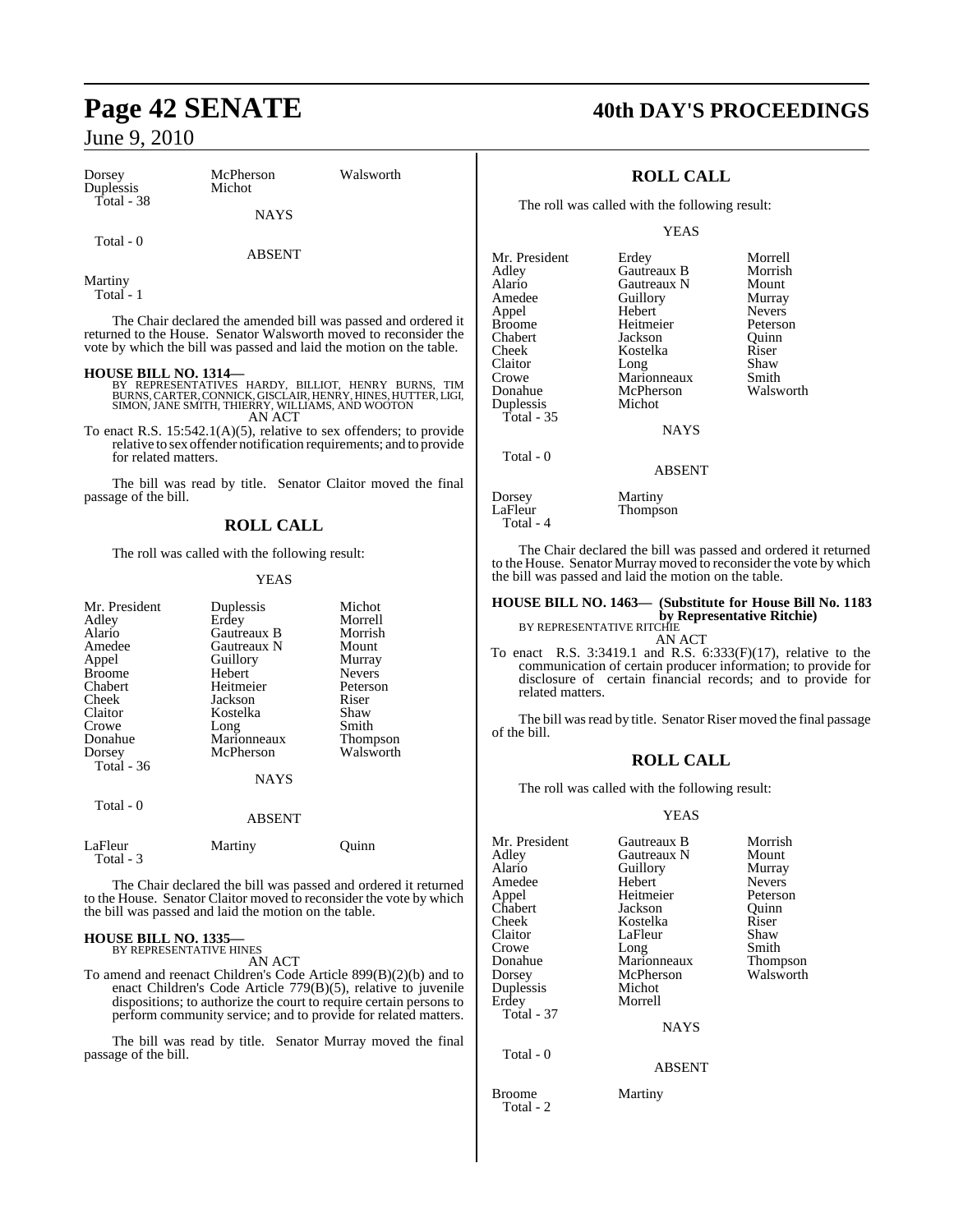## **40th DAY'S PROCEEDINGS Page 43 SENATE**

The Chair declared the bill was passed and ordered it returned to the House. Senator Riser moved to reconsider the vote by which the bill was passed and laid the motion on the table.

## **HOUSE BILL NO. 174—** BY REPRESENTATIVE EDWARDS

AN ACT

To enact R.S. 49:191(5)(b) and to repeal R.S. 49:191(3)(p), relative to the Department of Veterans Affairs, including provisions to provide for the re-creation of the Department of Veterans Affairs and the statutory entities made a part of the department by law; to provide for the effective termination date for all statutory authority for the existence of such statutory entities; and to provide for related matters.

The bill was read by title. Senator Adley moved the final passage of the bill.

## **ROLL CALL**

The roll was called with the following result:

### YEAS

| Mr. President | Erdey       | Morrell       |
|---------------|-------------|---------------|
| Adley         | Gautreaux B | Morrish       |
| Alario        | Gautreaux N | Mount         |
| Amedee        | Guillory    | Murray        |
| Appel         | Hebert      | <b>Nevers</b> |
| <b>Broome</b> | Heitmeier   | Peterson      |
| Chabert       | Jackson     | Ouinn         |
| Cheek         | Kostelka    | Riser         |
| Claitor       | LaFleur     | Shaw          |
| Crowe         | Long        | Smith         |
| Donahue       | Marionneaux | Thompson      |
| Dorsey        | McPherson   | Walsworth     |
| Duplessis     | Michot      |               |
| Total - 38    |             |               |
|               | <b>NAYS</b> |               |
| Total - 0     |             |               |

ABSENT

Martiny Total - 1

The Chair declared the bill was passed and ordered it returned to the House. Senator Adley moved to reconsider the vote by which the bill was passed and laid the motion on the table.

## **HOUSE BILL NO. 203—** BY REPRESENTATIVE TALBOT

AN ACT

To amend and reenact R.S. 22:341(C), relative to foreign and alien insurers; to provide relative to return of deposit upon withdrawal from the state; and to provide for related matters.

The bill was read by title. Senator Hebert moved the final passage of the bill.

## **ROLL CALL**

The roll was called with the following result:

### YEAS

| Mr. President | Erdey       | Morrish       |
|---------------|-------------|---------------|
| Adley         | Gautreaux B | Mount         |
| Alario        | Gautreaux N | Murray        |
| Amedee        | Guillory    | <b>Nevers</b> |
| Appel         | Hebert      | Peterson      |
| <b>Broome</b> | Heitmeier   | Ouinn         |
| Chabert       | Jackson     | Riser         |
| Cheek         | Kostelka    | Shaw          |
|               |             |               |

June 9, 2010

Claitor LaFleur Smith<br>Crowe Long Thompson Crowe Long Thompson Donahue McPherson Walsworth Dorsey Michot<br>Duplessis Morrell Duplessis Total - 37 **NAYS**  Total - 0 ABSENT

Marionneaux Martiny Total - 2

The Chair declared the bill was passed and ordered it returned to the House. Senator Hebert moved to reconsider the vote by which the bill was passed and laid the motion on the table.

## **HOUSE BILL NO. 206—** BY REPRESENTATIVE FANNIN

AN ACT

To enact R.S. 40:1730.28(A)(3)(f), relative to building codes; to prohibit the adoption of a code orregulation requiring sprinklers in one- and two-family dwellings; to prohibit the adoption of an ordinance requiring sprinklersin one- and two-family dwellings; and to provide for related matters.

### **Floor Amendments**

Senator Thompson proposed the following amendments.

### **SENATE FLOOR AMENDMENTS**

Amendments proposed by Senator Thompson to Engrossed House Bill No. 206 by Representative Fannin

## AMENDMENT NO. 1

On page 1, line 2, change "(f)" to "(f) and  $(g)$ "

## AMENDMENT NO. 2

On page 1, line 7, change "is" to "and (g) are"

## AMENDMENT NO. 3

On page 1, between lines 20 and 21, insert the following:  $\overline{g}$ ) Factory built homes shall be inspected in accordance with the codes in effect for the locality where the home will be ultimately sited, on the date construction begins in the factory.

On motion of Senator Thompson, the amendments were adopted.

The bill was read by title. Senator Thompson moved the final passage of the amended bill.

## **ROLL CALL**

The roll was called with the following result:

## YEAS

| Mr. President | Erdey       | Morrish       |
|---------------|-------------|---------------|
| Adley         | Gautreaux B | Mount         |
| Alario        | Gautreaux N | Murray        |
| Amedee        | Guillory    | <b>Nevers</b> |
| Appel         | Hebert      | Peterson      |
| <b>Broome</b> | Heitmeier   | Ouinn         |
| Chabert       | Jackson     | Riser         |
| Cheek         | Kostelka    | Shaw          |
| Claitor       | LaFleur     | Smith         |
| Crowe         | Long        | Thompson      |
| Donahue       | Marionneaux | Walsworth     |
| Dorsey        | Martiny     |               |
| Duplessis     | Michot      |               |
| Total - 37    |             |               |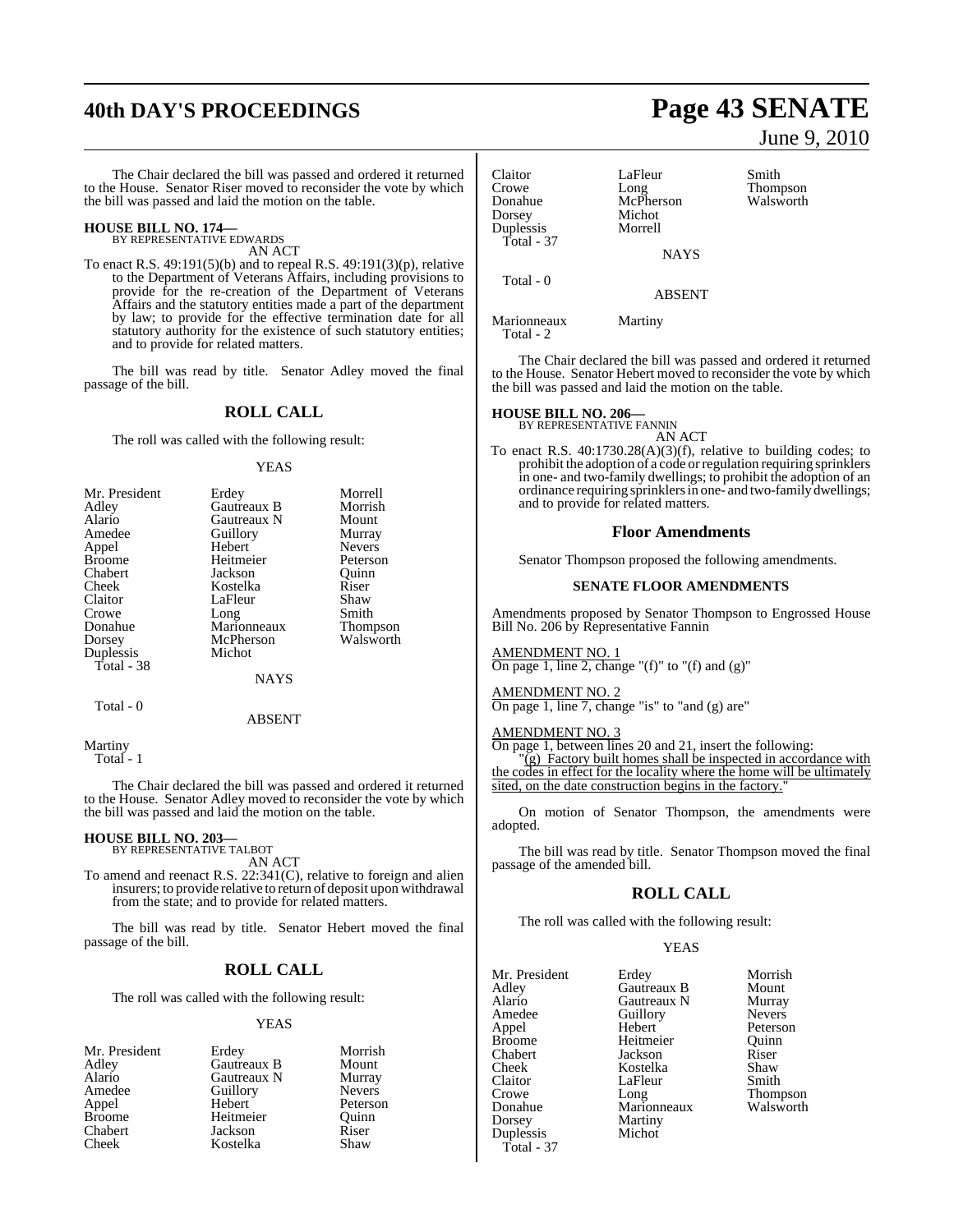## **NAYS**

## Total - 0

## ABSENT

McPherson Morrell Total - 2

The Chair declared the amended bill was passed and ordered it returned to the House. Senator Thompson moved to reconsider the vote by which the bill was passed and laid the motion on the table.

## **HOUSE BILL NO. 282—** BY REPRESENTATIVE ROY

AN ACT

To amend and reenact R.S.  $9:3550(G)(3)(a)(iv)$  and to enact R.S. 22:887(I), relative to insurance policies and contracts; to provide relative to reinstatement of insurance policies and contracts subsequent to cancellation; and to provide for related matters.

## **Floor Amendments**

Senator Hebert proposed the following amendments.

## **SENATE FLOOR AMENDMENTS**

Amendments proposed by Senator Hebert to Reengrossed House Bill No. 282 by Representative Roy

## AMENDMENT NO. 1

In Senate Committee Amendment No. 1 proposed by the Senate Committee on Insurance and adopted by the Senate on May 27, 2010, on page 1, line 3, after "9:3550 $(D)(2)$ " delete the comma "," and insert "and" and delete "and  $(3)(a)(iv)$ "

## AMENDMENT NO. 2

In Senate Committee Amendment No. 2 proposed by the Senate Committee on Insurance and adopted by the Senate on May 27, 2010, on page 1, line 11, after "9:3550 $(D)(2)$ " delete the comma "," and insert "and" and delete "and  $(3)(a)(iv)$ "

## AMENDMENT NO. 3

In Senate Committee Amendment No. 5 proposed by the Senate Committee on Insurance and adopted by the Senate on May 27, 2010, on page 2, between lines 10 and 11, insert the following: "\* \* \*"

## AMENDMENT NO. 4

On page 1, delete lines 12 through 20 in their entirety.

## AMENDMENT NO. 5

On page 2, delete lines 1 through 5 in their entirety.

On motion of Senator Hebert, the amendments were adopted.

## **Floor Amendments**

Senator Hebert proposed the following amendments.

## **SENATE FLOOR AMENDMENTS**

Amendments proposed by Senator Hebert to Reengrossed House Bill No. 282 by Representative Roy

## AMENDMENT NO. 1

On page 2, line 15, after "of an" and before "insurance" insert "automobile"

## **Page 44 SENATE 40th DAY'S PROCEEDINGS**

### AMENDMENT NO. 2

In Senate Committee Amendment No. 8 proposed by Senator Hebert and adopted by the Senate InsuranceCommittee on May 27, 2010, on page 2, lines 20 and 21, delete "person whose life is insured" and insert "owner of the policy"

On motion of Senator Hebert, the amendments were adopted.

## **Floor Amendments**

Senator Claitor proposed the following amendments.

## **SENATE FLOOR AMENDMENTS**

Amendments proposed by Senator Claitor to Reengrossed House Bill No. 282 by Representative Roy

## AMENDMENT NO. 1

In Senate Committee Amendment No. 1 proposed by the Senate Committee on Insurance, and adopted by the Senate on May 27, 2010, on page 1, line 4, after "22:887(I)" insert "and 1880"

## AMENDMENT NO. 2

On page 1, line 4, after "cancellation;" insert the following: "to prohibit health insurance issuers from seeking recovery from insurers providing automobile medical payment coverage without written consent; to prohibit reimbursements that exceed amounts actually paid by an insurer or insurance provider; to provide for payment of court costs and attorney fees in certain cases;

## AMENDMENT NO. 3

On page 2, line 12, after "R.S. 22:887(I)" delete "is" and insert "and 1880 are"

## AMENDMENT NO. 4

On page 2, after line 19, insert the following:

"§1880. Reimbursement of monies paid to health insurers under automobilemedical payment provisions; court costs and attorney fees

A. Except as provided in this Section, no health insurance issuer shall seek reimbursement from an insurer that provides automobile medical payment coverage to the health insurance issuer's insured or member without obtaining the prior written consent of the insured or member or his legal representative.

B. The provisions of the Section shall not prohibit or impair the rights of an insurer or provider from seeking reimbursement of monies paid pursuant to an insurance policy, plan, or self-insurance fund provided the total amount to be reimbursement shall not exceed the amount actually paid by the insurer or provider.

C. Any person seeking to enforce the provisions of this Section shall be entitled to recover court costs and reasonable attorney fees in any successful action or proceeding to enforce the provisions of this Section.

On motion of Senator Claitor, the amendments were adopted.

The bill was read by title. Senator Hebert moved the final passage of the amended bill.

## **ROLL CALL**

The roll was called with the following result:

Heitmeier

## YEAS

Mr. President Duplessis Morrell<br>Adley Erdey Morrish Alario Gautreaux B Mount Amedee Gautreaux N Murray Appel Hebert Nevers

Morrish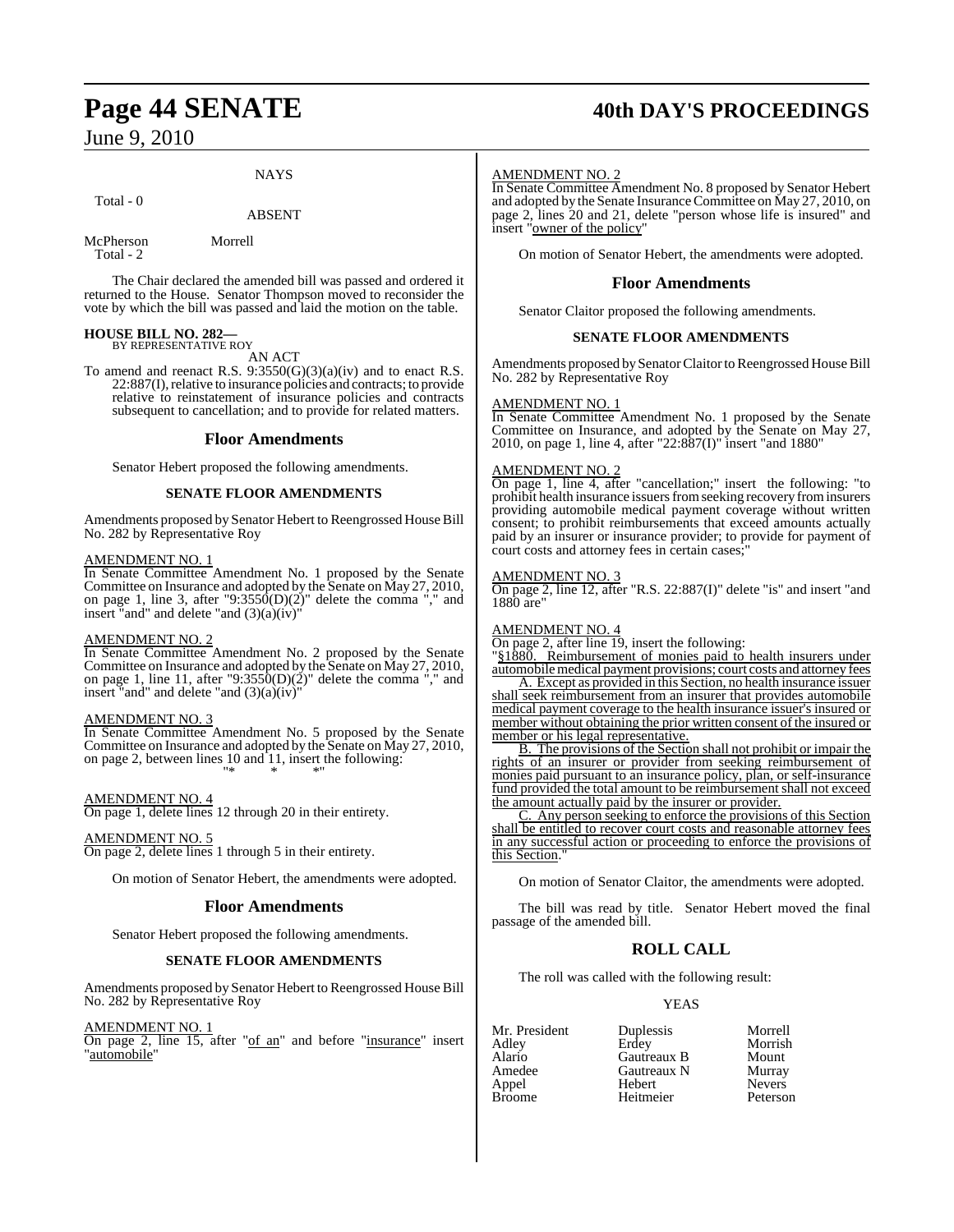| Chabert<br>Cheek<br>Claitor<br>Crowe<br>Donahue<br>Dorsey<br>Total $-36$ | Jackson<br>Kostelka<br>LaFleur<br>Long<br>McPherson<br>Michot<br><b>NAYS</b> | Ouinn<br>Riser<br>Shaw<br>Smith<br><b>Thompson</b><br>Walsworth |
|--------------------------------------------------------------------------|------------------------------------------------------------------------------|-----------------------------------------------------------------|
| Total - 0                                                                | <b>ABSENT</b>                                                                |                                                                 |
| Guillory                                                                 | Marionneaux                                                                  | Martiny                                                         |

Total - 3

The Chair declared the amended bill was passed and ordered it returned to the House. Senator Hebert moved to reconsider the vote by which the bill was passed and laid the motion on the table.

### **HOUSE BILL NO. 337—** BY REPRESENTATIVE LEBAS

AN ACT

To enact R.S. 22:1856(F), relative to pharmacy claims; to provide relative to determination of processing fees on such claims; and to provide for related matters.

The bill was read by title. Senator LaFleur moved the final passage of the bill.

## **ROLL CALL**

The roll was called with the following result:

YEAS

| Mr. President<br>Adley<br>Alario<br>Amedee<br>Appel<br><b>Broome</b><br>Chabert<br>Cheek<br>Claitor<br>Crowe<br>Donahue<br>Dorsey<br>Total - 34<br>Total - 0 | Duplessis<br>Gautreaux B<br>Gautreaux N<br>Guillory<br>Hebert<br>Heitmeier<br>Jackson<br>LaFleur<br>Long<br>McPherson<br>Michot<br>Morrell<br>NAYS<br><b>ABSENT</b> | Morrish<br>Mount<br>Murray<br><b>Nevers</b><br>Peterson<br>Ouinn<br>Riser<br>Shaw<br>Smith<br>Walsworth |
|--------------------------------------------------------------------------------------------------------------------------------------------------------------|---------------------------------------------------------------------------------------------------------------------------------------------------------------------|---------------------------------------------------------------------------------------------------------|
| Erdey<br>Kostelka                                                                                                                                            | Marionneaux<br>Martiny                                                                                                                                              | Thompson                                                                                                |

The Chair declared the bill was passed and ordered it returned to the House. Senator LaFleur moved to reconsider the vote by which the bill was passed and laid the motion on the table.

# **HOUSE BILL NO. 338—** BY REPRESENTATIVE MONICA AN ACT

Total - 5

To amend and reenact R.S. 22:1806.2(7) and 1806.3(G) and to enact R.S. 22:1806.1(B)(4), relative to regulation of home service contract providers by the commissioner of insurance; to provide for definitions; to provide for exemptions; and to provide for related matters.

The bill was read by title. Senator Hebert moved the final passage of the bill.

## **40th DAY'S PROCEEDINGS Page 45 SENATE** June 9, 2010

## **ROLL CALL**

The roll was called with the following result:

YEAS

| Mr. President        | Duplessis     | Morrell       |
|----------------------|---------------|---------------|
| Adley                | Erdey         | Morrish       |
| Alario               | Gautreaux B   | Mount         |
| Amedee               | Gautreaux N   | Murray        |
| Appel                | Guillory      | <b>Nevers</b> |
| <b>Broome</b>        | Hebert        | Peterson      |
| Chabert              | Heitmeier     | Quinn         |
| Cheek                | Jackson       | Riser         |
| Claitor              | Kostelka      | Shaw          |
| Crowe                | Long          | Smith         |
| Donahue              | McPherson     | Thompson      |
| Dorsey               | Michot        | Walsworth     |
| Total $-36$          |               |               |
|                      | <b>NAYS</b>   |               |
| Total - 0            |               |               |
|                      | <b>ABSENT</b> |               |
| LaFleur<br>Total - 3 | Marionneaux   | Martiny       |

The Chair declared the bill was passed and ordered it returned to the House. Senator Hebert moved to reconsider the vote by which the bill was passed and laid the motion on the table.

## **Senator Smith in the Chair**

## **HOUSE BILL NO. 341—**

BY REPRESENTATIVE SMILEY

AN ACT

To amend and reenact R.S. 37:683(B)(3), relative to terms for appointments to the Louisiana Professional Engineering and Land Surveying Board ; to provide for a two-year term for one of the licensed professional land surveyor appointees; and to provide for related matters.

The bill was read by title. Senator N. Gautreaux moved the final passage of the bill.

## **ROLL CALL**

The roll was called with the following result:

### YEAS

| Mr. President        | Erdey         | Morrell       |
|----------------------|---------------|---------------|
| Adlev                | Gautreaux B   | Morrish       |
| Alario               | Gautreaux N   | Mount         |
| Amedee               | Guillory      | Murray        |
| Appel                | Hebert        | <b>Nevers</b> |
| Broome               | Heitmeier     | Peterson      |
| Chabert              | Jackson       | Ouinn         |
| Cheek                | Kostelka      | Riser         |
| Claitor              | LaFleur       | Shaw          |
| Crowe                | Long          | Smith         |
| Dorsey               | McPherson     | Thompson      |
| Duplessis            | Michot        | Walsworth     |
| Total - 36           |               |               |
|                      | <b>NAYS</b>   |               |
| Total - 0            |               |               |
|                      | <b>ABSENT</b> |               |
| Donahue<br>Total - 3 | Marionneaux   | Martiny       |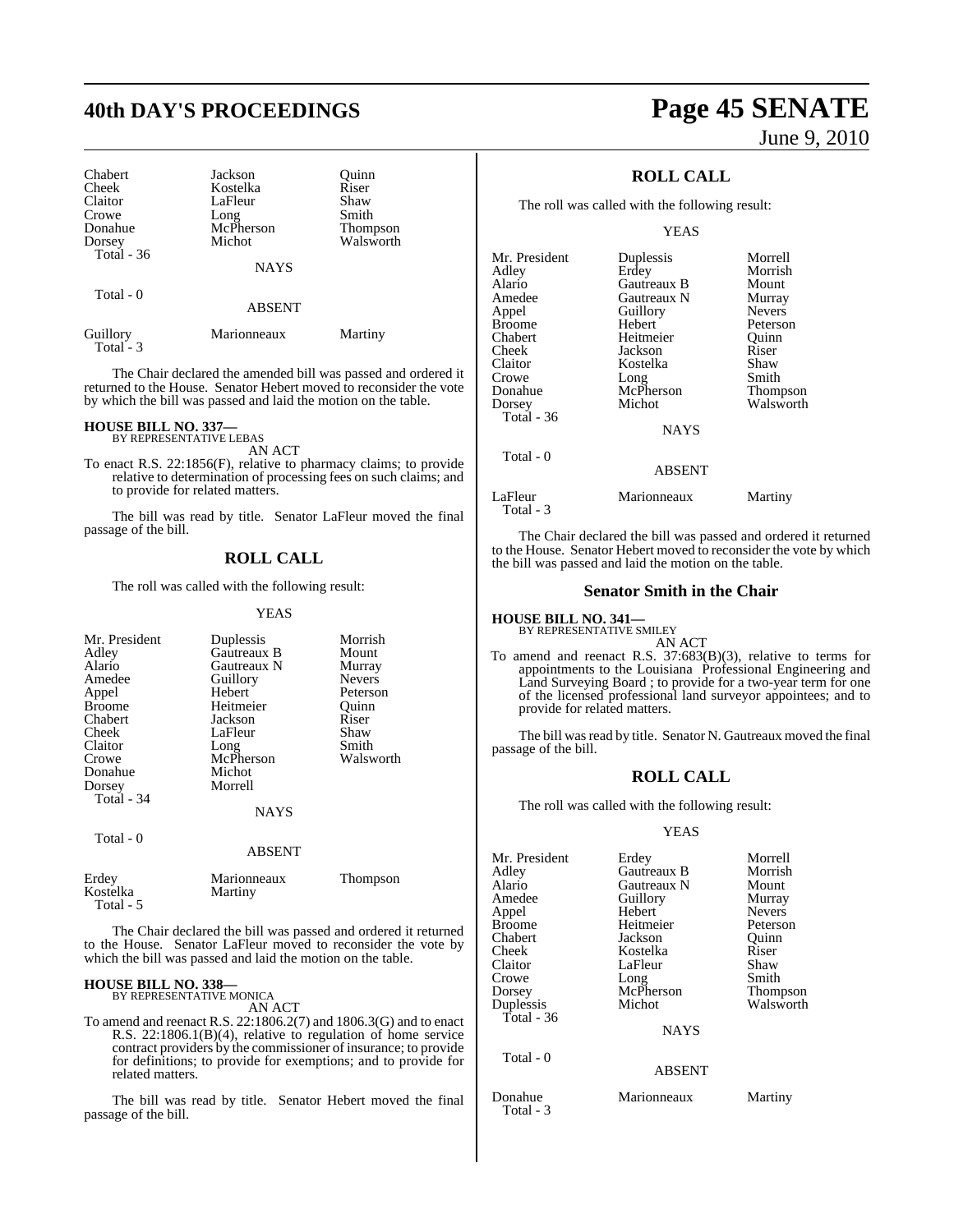The Chair declared the bill was passed and ordered it returned to the House. Senator N. Gautreaux moved to reconsider the vote by which the bill was passed and laid the motion on the table.

## **HOUSE BILL NO. 343—** BY REPRESENTATIVE WILLMOTT

AN ACT

To amend and reenact R.S. 37:935, relative to the practice of registered nursing; to provide authority for registered nurses to administer anesthetic agents through perineural catheters; and to provide for related matters.

The bill was read by title. Senator Heitmeier moved the final passage of the bill.

## **ROLL CALL**

The roll was called with the following result:

### YEAS

| Mr. President | Erdey       | Morrell       |
|---------------|-------------|---------------|
| Adley         | Gautreaux B | Morrish       |
| Alario        | Gautreaux N | Mount         |
| Amedee        | Guillory    | Murray        |
| Appel         | Hebert      | <b>Nevers</b> |
| <b>Broome</b> | Heitmeier   | Peterson      |
| Chabert       | Jackson     | Quinn         |
| Cheek         | Kostelka    | Riser         |
| Claitor       | LaFleur     | Shaw          |
| Crowe         | Long        | Smith         |
| Donahue       | Martiny     | Thompson      |
| Dorsey        | McPherson   | Walsworth     |
| Duplessis     | Michot      |               |
| Total - 38    |             |               |
|               | NAYS        |               |

## Total - 0

Marionneaux

Total - 1

The Chair declared the bill was passed and ordered it returned to the House. Senator Heitmeier moved to reconsider the vote by which the bill was passed and laid the motion on the table.

ABSENT

## **HOUSE BILL NO. 368—** BY REPRESENTATIVE ARNOLD

AN ACT

To enact R.S. 6:969.18(A)(5), relative to fees or expenses charged by an extender of credit; to allow for fees and expenses incurred in connection with the financing of a manufactured home; and to provide for related matters.

The bill was read by title. Senator Duplessis moved the final passage of the bill.

## **ROLL CALL**

The roll was called with the following result:

## YEAS

| Gautreaux B | Morrell       |
|-------------|---------------|
| Gautreaux N | Morrish       |
| Guillory    | Mount         |
| Hebert      | Murray        |
| Heitmeier   | <b>Nevers</b> |
| Jackson     | Peterson      |
| Kostelka    | Ouinn         |
| LaFleur     | Shaw          |
| Long        | Smith         |
| Martiny     | Thompson      |
|             |               |

## **Page 46 SENATE 40th DAY'S PROCEEDINGS**

Duplessis McPherson<br>Erdey Michot Michot Total - 34 **NAYS** Marionneaux Total - 1 ABSENT Broome<br>Claitor Walsy Walsworth Total - 4

The Chair declared the bill was passed and ordered it returned to the House. Senator Duplessis moved to reconsider the vote by which the bill was passed and laid the motion on the table.

## **HOUSE BILL NO. 382—** BY REPRESENTATIVE ST. GERMAIN

AN ACT

To amend and reenact R.S. 40:1582(B), relative to emergency elevator access; to require a new elevator installed in a commercial building with five or fewer stories to operate with the fire emergency master key; and to provide for related matters.

The bill was read by title. Senator Cheek moved the final passage of the bill.

## **ROLL CALL**

The roll was called with the following result:

### YEAS

| Mr. President | Gautreaux B | Morrell         |
|---------------|-------------|-----------------|
| Adley         | Gautreaux N | Morrish         |
| Alario        | Guillory    | Mount           |
| Amedee        | Hebert      | Murray          |
| Appel         | Heitmeier   | <b>Nevers</b>   |
| Chabert       | Jackson     | Peterson        |
| Cheek         | Kostelka    | Ouinn           |
| Claitor       | LaFleur     | Riser           |
| Crowe         | Long        | Shaw            |
| Donahue       | Marionneaux | Smith           |
| Dorsey        | Martiny     | <b>Thompson</b> |
| Duplessis     | McPherson   | Walsworth       |
| Erdey         | Michot      |                 |
| Total - 38    |             |                 |
|               | <b>NAYS</b> |                 |
| Total - $0$   |             |                 |

Total - 1

Broome

The Chair declared the bill was passed and ordered it returned to the House. Senator Cheek moved to reconsider the vote by which the bill was passed and laid the motion on the table.

ABSENT

### **HOUSE BILL NO. 386—** BY REPRESENTATIVE HUTTER

AN ACT

To amend and reenact R.S.  $51:935.1(A)(1)(a)$  and (2),  $(B)(4)$ (introductory paragraph), and  $(E)(1)(a)$ , to enact R.S.  $51:935.1(B)(4)(f)$  through (1) and (6), and to repeal R.S. 51:935.1(A)(3), relative to the Department of Economic Development; to require an annual report; to require the report to be submitted electronically to each member of the Legislature of Louisiana; to require reporting of each local or regional economic development commission participating in the development of prospective businesses; to require the reporting of jobs created and retained; to require the reporting of revenue; to require a listing of successful businesses from fiscal years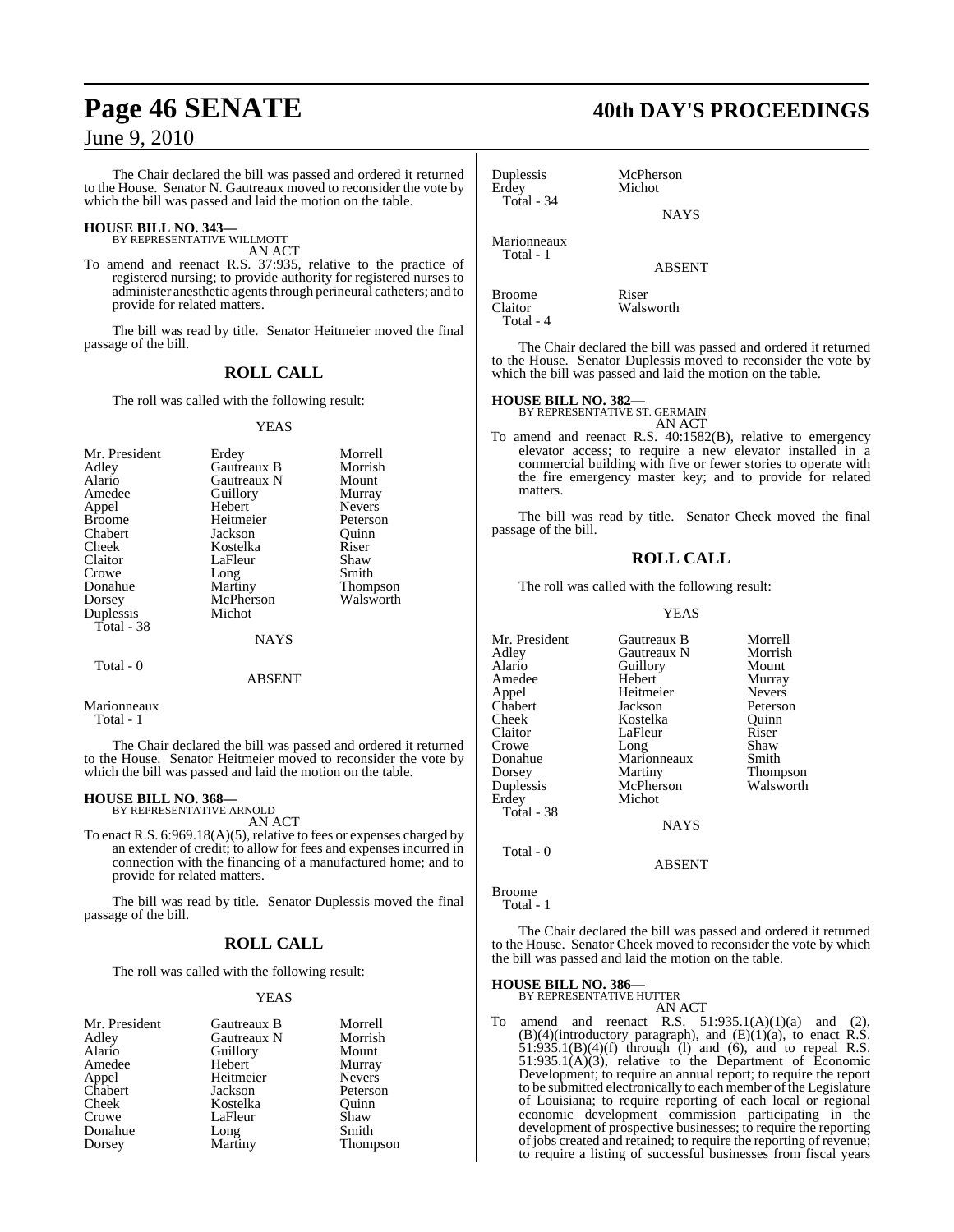## **40th DAY'S PROCEEDINGS Page 47 SENATE**

previously reported; to require the reporting of workers trained to meet needs; and to provide for related matters.

The bill was read by title. Senator Duplessis moved the final passage of the bill.

## **ROLL CALL**

The roll was called with the following result:

## YEAS

| Mr. President | Gautreaux B   | Morrish       |
|---------------|---------------|---------------|
| Adley         | Gautreaux N   | Mount         |
| Alario        | Guillory      | Murray        |
| Amedee        | Hebert        | <b>Nevers</b> |
| Appel         | Heitmeier     | Peterson      |
| Chabert       | Jackson       | Ouinn         |
| Cheek         | Kostelka      | Riser         |
| Claitor       | Long          | Shaw          |
| Crowe         | Marionneaux   | Smith         |
| Donahue       | Martiny       | Thompson      |
| Dorsey        | McPherson     | Walsworth     |
| Duplessis     | Michot        |               |
| Erdey         | Morrell       |               |
| Total - 37    |               |               |
|               | <b>NAYS</b>   |               |
| Total - 0     | <b>ABSENT</b> |               |

Broome LaFleur Total - 2

The Chair declared the bill was passed and ordered it returned to the House. Senator Duplessis moved to reconsider the vote by which the bill was passed and laid the motion on the table.

### **HOUSE BILL NO. 406—**

BY REPRESENTATIVE WADDELL AN ACT

To amend and reenact R.S. 51:2361(B)(2) and 2365(D) and to enact R.S. 51:2361(B)(3) and (4), relative to certain economic development funds; to provide relative to the reports on expenditures related to such funds; and to provide for related matters.

The bill was read by title. Senator Alario moved the final passage of the bill.

## **ROLL CALL**

The roll was called with the following result:

### YEAS

| Erdey       | Michot          |
|-------------|-----------------|
| Gautreaux B | Morrell         |
| Gautreaux N | Morrish         |
| Guillory    | Mount           |
| Hebert      | Murray          |
| Heitmeier   | <b>Nevers</b>   |
| Jackson     | Peterson        |
| Kostelka    | Ouinn           |
| LaFleur     | Riser           |
|             | Shaw            |
| Marionneaux | Smith           |
| Martiny     | <b>Thompson</b> |
| McPherson   | Walsworth       |
|             |                 |
| <b>NAYS</b> |                 |
|             | Long            |

Total - 0

# June 9, 2010

### ABSENT

Total - 0

The Chair declared the bill was passed and ordered it returned to the House. Senator Alario moved to reconsider the vote by which the bill was passed and laid the motion on the table.

## **Mr. President in the Chair**

## **HOUSE BILL NO. 449—** BY REPRESENTATIVE NOWLIN

AN ACT To amend and reenactR.S. 37:687(A), 690(A), 693(B)(4)(a), 697(A), and 698(A)(7) and (10), (D), (E),(F),(G),(K), and (M), 700(D),  $(E)$ ,  $(F)$ ,  $(G)$ ,  $(K)$ ,  $(M)$ , and  $(Q)$  and to enact R.S. 37:700 $(A)(11)$ , relative to the Louisiana Professional Engineering and Land Surveying Board; to change the name of the executive secretary of the board to the executive director; to provide for a change to minimum requirements for licensure of a land surveyor; to provide for changes to disciplinary and enforcement proceedings by the board; to provide for changes to complaint review committees within the board; to provide for powers and duties of complaint review committees; and to provide for related matters.

The bill was read by title. Senator Long moved the final passage of the bill.

## **ROLL CALL**

The roll was called with the following result:

YEAS

| Mr. President<br>Adley<br>Alario<br>Amedee | Erdey<br>Gautreaux B<br>Gautreaux N<br>Guillory | Michot<br>Morrell<br>Morrish<br>Mount |
|--------------------------------------------|-------------------------------------------------|---------------------------------------|
| Appel<br><b>Broome</b>                     | Hebert<br>Heitmeier                             | Murray<br><b>Nevers</b>               |
| Chabert                                    | Jackson                                         | Peterson                              |
| Cheek                                      | Kostelka                                        | Ouinn                                 |
| Claitor                                    | LaFleur                                         | Riser                                 |
| Crowe                                      | Long                                            | Shaw                                  |
| Donahue                                    | Marionneaux                                     | Smith                                 |
| Dorsey                                     | Martiny                                         | Thompson                              |
| Duplessis<br>Total - 39                    | McPherson                                       | Walsworth                             |
|                                            | <b>NAYS</b>                                     |                                       |
| Total - 0                                  |                                                 |                                       |

The Chair declared the bill was passed and ordered it returned to the House. Senator Long moved to reconsider the vote by which the bill was passed and laid the motion on the table.

ABSENT

### **HOUSE BILL NO. 452—**

BY REPRESENTATIVE ARNOLD AN ACT

To amend and reenact R.S. 6:969.6(23) and (29), 969.35(A)(2), 969.42, the heading of Part VIII of Chapter 10-B of Title 6 of the Louisiana Revised Statutes of 1950, and 969.51 and to enact R.S. 6:969.6(34) and (35), 969.52, 969.53, and 969.54, relative to the Louisiana Motor Vehicle Sales Finance Act; to provide for changes in definitions; to provide for new definitions; to provide for debt waiver or debt forgiveness agreements; to provide for requirements of GAP coverage; to provide for liability, disclosures, or cancellations regarding debt waiver or debt forgiveness agreements; and to provide for related matters.

Total - 0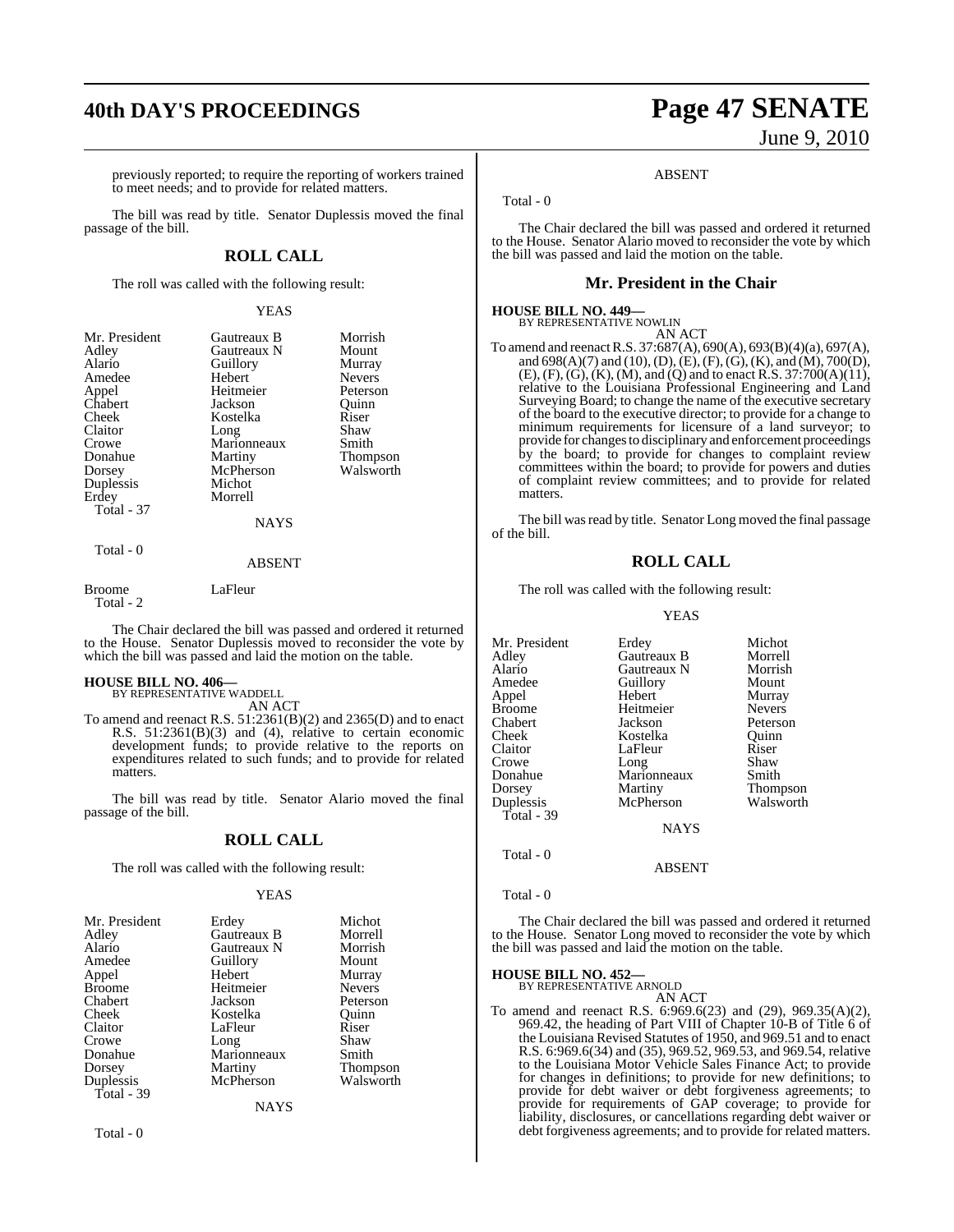The bill was read by title. Senator Duplessis moved the final passage of the bill.

## **ROLL CALL**

The roll was called with the following result:

### YEAS

| Mr. President | Erdey       | Michot          |
|---------------|-------------|-----------------|
| Adley         | Gautreaux B | Morrell         |
| Alario        | Gautreaux N | Morrish         |
| Amedee        | Guillory    | Mount           |
| Appel         | Hebert      | Murray          |
| <b>Broome</b> | Heitmeier   | <b>Nevers</b>   |
| Chabert       | Jackson     | Peterson        |
| Cheek         | Kostelka    | Ouinn           |
| Claitor       | LaFleur     | Riser           |
| Crowe         | Long        | Shaw            |
| Donahue       | Marionneaux | Smith           |
| Dorsey        | Martiny     | <b>Thompson</b> |
| Duplessis     | McPherson   | Walsworth       |
| Total - 39    |             |                 |
|               | NAYS        |                 |

Total - 0

## ABSENT

Total - 0

The Chair declared the bill was passed and ordered it returned to the House. Senator Duplessis moved to reconsider the vote by which the bill was passed and laid the motion on the table.

### **HOUSE BILL NO. 463—** BY REPRESENTATIVE KLECKLEY

AN ACT

To amend and reenact R.S. 22:851(A), 852(B), 853(B), 854(A), 855(A)(1), (B)(1) and (2)(a) and (b), (C), (D)(2), (G), and (H), 856(introductory paragraph), 857, 860(A) and (B)(introductory paragraph),  $861(\overrightarrow{B})$  and  $(\overrightarrow{F})$ ,  $862(2)$  and  $(5)$ ,  $863(\overrightarrow{A})$ ,  $864(B)(4)$ ,  $(5)$ , and  $(8)$ , and  $(C)$ ,  $865$ (introductory paragraph) and  $(1)$ ,  $866$ ,  $867$ ,  $868(A)$ (introductory paragraph) and  $(1)$  and  $(B)$ ,  $871$ ,  $875$ through 878, 879(introductory paragraph) and (2) and (3), 880, 882(1) through (5), 883(C)(5)(c) and (d), 884, 885(A), (C), and (D), 886, 887 $(A)$ (introductory paragraph) and  $(1)(b)$  and  $(2)$ ,  $(B)$ ,  $(D)(1)$ ,  $(E)$ ,  $(G)(2)$ , and  $(H)$ , and  $888(B)(1)$  and  $(2)$ ,  $(C)$ , (D), and (E), relative to technical recodification of certain provisions of the Louisiana Insurance Code relative to general insurance policy requirements, including correction of citations, updates of terms and language, reorganization of provisions, elimination of obsolete or ineffective provisions, and harmonizing of inconsistent provisions; and to provide for related matters.

The bill was read by title. Senator Long moved the final passage of the bill.

## **ROLL CALL**

The roll was called with the following result:

Long

## YEAS

- Mr. President Erdey Michot<br>Adlev Gautreaux B Morrell Adley Gautreaux B Morrell Alario Gautreaux N Morrish Appel Hebert Murray<br>Broome Heitmeier Nevers Broome<br>
Chabert Heitmeier<br>
Lackson Chabert Jackson Peterson Cheek Kostelka Quinn Claitor LaFleur Riser<br>Crowe Long Shaw
- Amedeu<br>
Amedeu<br>
Amedeu<br>
Amedeu<br>
Mount<br>
Murray
- **Page 48 SENATE 40th DAY'S PROCEEDINGS**
	- Donahue Marionneaux Smith<br>
	Dorsey Martiny Thom Dorsey Martiny Thompson McPherson Total - 39 **NAYS**  Total - 0 ABSENT

Total - 0

The Chair declared the bill was passed and ordered it returned to the House. Senator Long moved to reconsider the vote by which the bill was passed and laid the motion on the table.

### **HOUSE BILL NO. 465—** BY REPRESENTATIVE KLECKLEY

AN ACT To amend and reenact R.S. 22:1261, 1262, 1263(A), 1265(A)(1) and (2) and (B),  $1266(A)$ (introductory paragraph) and (1), (D)(1),  $(2)$ ,  $(3)(a)(i)$ ,  $(b)$ ,  $(c)(i)$ , and  $(d)(i)$  and  $(iii)$ , and  $(4)$ ,  $(E)(1)(b)$ and (3), (I), (K), and (L), 1267(A), (B)(3), (C)(1)(g), and (D)(3),  $1268(A)$ (introductory paragraph) and  $(1)$ ,  $1269(A)$ , (B)(1)(introductory paragraph) and (a) through (e), and (D),  $1270(A)$  and  $(B)(1)(a)$  and  $(b)$ ,  $1283(A)$  and  $(B)$ ,  $1284(C)$ ,  $1285$ , 1288(A), 1290, 1295(1)(a)(i), (c), and (e), (5), and (6)(d), 1311(A), (B), (D)(introductory paragraph) and (1) and (E), 1312, 1313(A) and (B), 1314, 1333(A) and (B)(1), (2), and (3),  $1456(A)$  and  $(B)(1)$ ,  $1460(G)$ ,  $1466(A)$  and  $(E)$ ,  $1468(C)$ , 1470(A), 1471(B), 1472(A) and (B), 1473(A), 1474, 1479, 1482(A), and 1484(A)(1) and to repeal R.S. 22:1475(C) and (D) and 1480, all relative to technical recodification of certain provisions of the Louisiana Insurance Code relative to property insurance, including correction of citations, updates of terms and language, reorganization of provisions, elimination of obsolete or ineffective provisions, and harmonizing of inconsistent provisions; and to provide for related matters.

## **Floor Amendments**

Senator Hebert proposed the following amendments.

### **SENATE FLOOR AMENDMENTS**

Amendments proposed by Senator Hebert to Reengrossed House Bill No. 465 by Representative Kleckley

## <u>AMENDMENT NO. 1</u>

On page 5, line 18, change "agent" to "producer"

## AMENDMENT NO. 2

On page 6, line 18, change "agent" to "producer"

On motion of Senator Hebert, the amendments were adopted.

The bill was read by title. Senator Riser moved the final passage of the amended bill.

## **ROLL CALL**

The roll was called with the following result:

## YEAS

Mr. President Gautreaux B Morrish<br>Adlev Gautreaux N Mount Adley Gautreaux N Mount Aussum Guillory<br>
Hebert Nevers Amedee Hebert Nevers<br>
Appel Heitmeier Peterson Heitmeier<br>Jackson Broome **Jackson** Quinn<br>
Chabert **Chabert** Kostelka Riser Chabert Kostelka Riser Cheek LaFleur Shaw<br>Claitor Marionneaux Smith Claitor Marionneaux<br>Crowe Martiny

Martiny Thompson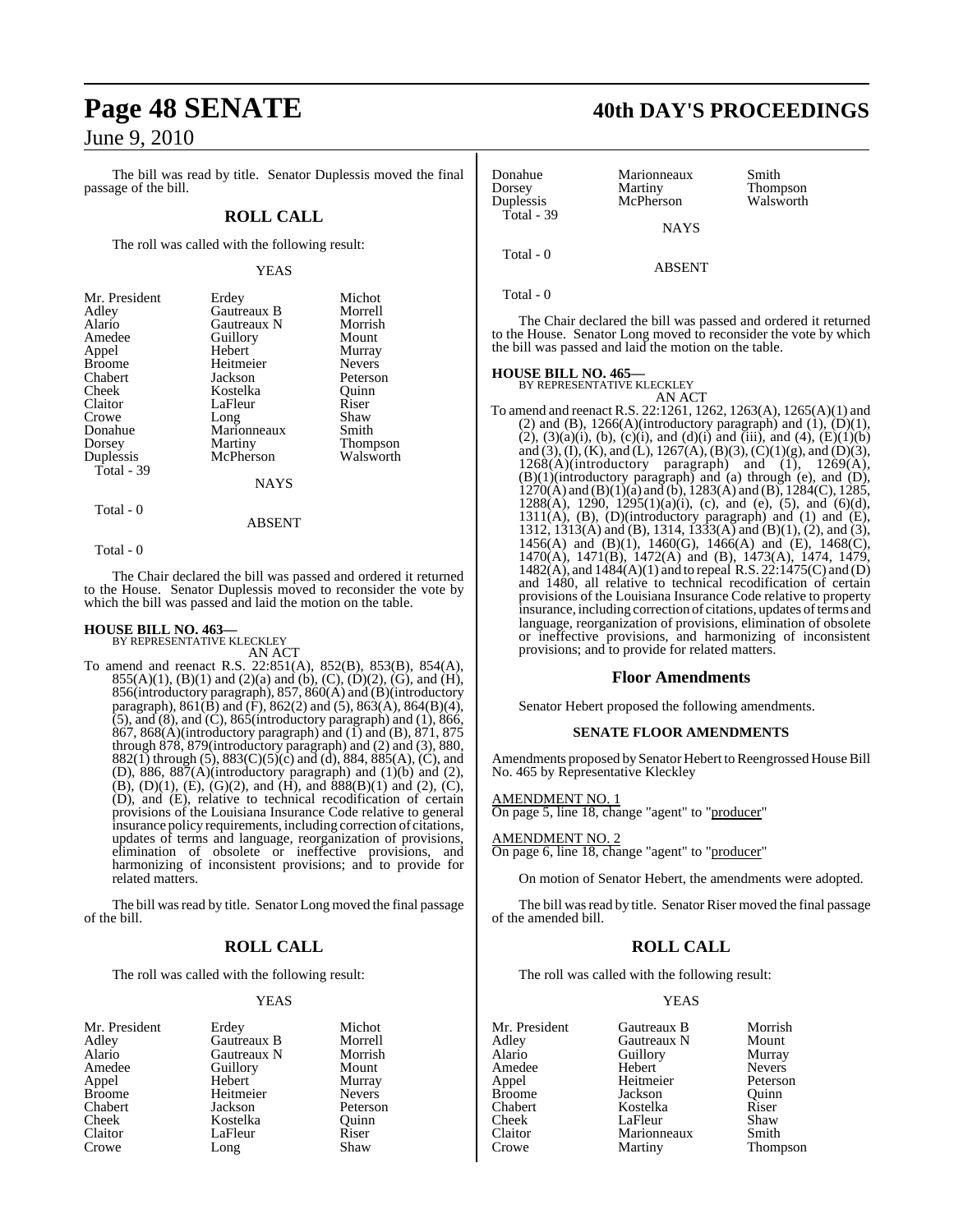## **40th DAY'S PROCEEDINGS Page 49 SENATE**

| Donahue<br>Dorsey<br>Erdey | McPherson<br>Michot<br>Morrell | Walsworth |
|----------------------------|--------------------------------|-----------|
| Total - 37                 | <b>NAYS</b>                    |           |
| Total - 0                  | <b>ABSENT</b>                  |           |

Duplessis Long Total - 2

The Chair declared the amended bill was passed and ordered it returned to the House. Senator Riser moved to reconsider the vote by which the bill was passed and laid the motion on the table.

## **HOUSE BILL NO. 504—** BY REPRESENTATIVE WILLMOTT

AN ACT

To amend and reenact Children's Code Articles 1152(B), (C), (D), (E), (F), and (G) and 1160 (1) and (2) and to enact Children's Code Article 1152(H), relative to safe haven infant relinquishments; to provide for instruction on safe haven relinquishment procedures for employees of designated emergency care facilities; to provide for safe haven publicity and training information requirements; and to provide for related matters.

The bill was read by title. Senator Thompson moved the final passage of the bill.

## **ROLL CALL**

The roll was called with the following result:

## YEAS

| Mr. President<br>Adley<br>Alario<br>Amedee<br>Appel<br><b>Broome</b><br>Chabert | Erdey<br>Gautreaux B<br>Gautreaux N<br>Guillory<br>Hebert<br>Heitmeier<br>Jackson | Michot<br>Morrell<br>Morrish<br>Mount<br>Murray<br><b>Nevers</b><br>Peterson |
|---------------------------------------------------------------------------------|-----------------------------------------------------------------------------------|------------------------------------------------------------------------------|
| Cheek                                                                           | Kostelka                                                                          | Ouinn                                                                        |
| Claitor                                                                         | LaFleur                                                                           | Riser                                                                        |
| Crowe                                                                           | Long                                                                              | Shaw                                                                         |
| Donahue                                                                         | Marionneaux                                                                       | Smith                                                                        |
| Dorsey                                                                          | Martiny                                                                           | Thompson                                                                     |
| Duplessis                                                                       | McPherson                                                                         | Walsworth                                                                    |
| Total - 39                                                                      |                                                                                   |                                                                              |
|                                                                                 | NAYS                                                                              |                                                                              |
| Total - 0                                                                       |                                                                                   |                                                                              |

## ABSENT

Total - 0

The Chair declared the bill was passed and ordered it returned to the House. Senator Thompson moved to reconsider the vote by which the bill was passed and laid the motion on the table.

### **HOUSE BILL NO. 553—**

BY REPRESENTATIVE WADDELI AN ACT

The bill was read by title. Senator Alario moved the final passage of the bill.

# June 9, 2010

## **ROLL CALL**

The roll was called with the following result:

YEAS

| Mr. President | Erdey       | Michot          |
|---------------|-------------|-----------------|
| Adley         | Gautreaux B | Morrell         |
| Alario        | Gautreaux N | Morrish         |
| Amedee        | Guillory    | Mount           |
| Appel         | Hebert      | Murray          |
| Broome        | Heitmeier   | <b>Nevers</b>   |
| Chabert       | Jackson     | Peterson        |
| Cheek         | Kostelka    | Ouinn           |
| Claitor       | LaFleur     | Riser           |
| Crowe         | Long        | Shaw            |
| Donahue       | Marionneaux | Smith           |
| Dorsey        | Martiny     | <b>Thompson</b> |
| Duplessis     | McPherson   | Walsworth       |
| Total - 39    |             |                 |
|               | <b>NAYS</b> |                 |
| Total - 0     |             |                 |

Total - 0

The Chair declared the bill was passed and ordered it returned to the House. Senator Alario moved to reconsider the vote by which the bill was passed and laid the motion on the table.

ABSENT

## **HOUSE BILL NO. 559—** BY REPRESENTATIVE WADDELL

AN ACT

To enact R.S. 51:2362, relative to the Rapid Response Fund; to provide for mandatory accountability requirements for each legal agreement involving Rapid Response Fund projects; to provide for exemptions; and to provide for related matters.

The bill was read by title. Senator Alario moved the final passage of the bill.

## **ROLL CALL**

The roll was called with the following result:

### YEAS

| Mr. President<br>Adley<br>Alario<br>Appel<br><b>Broome</b><br>Chabert<br>Cheek<br>Claitor<br>Crowe<br>Donahue<br>Dorsey<br>Duplessis<br>Erdey<br>Total - 37 | Gautreaux B<br>Gautreaux N<br>Guillory<br>Hebert<br>Heitmeier<br>Jackson<br>Kostelka<br>LaFleur<br>Long<br>Marionneaux<br>Martiny<br>McPherson<br>Michot<br><b>NAYS</b> | Morrell<br>Morrish<br>Mount<br>Murray<br><b>Nevers</b><br>Peterson<br>Riser<br>Shaw<br>Smith<br>Thompson<br>Walsworth |
|-------------------------------------------------------------------------------------------------------------------------------------------------------------|-------------------------------------------------------------------------------------------------------------------------------------------------------------------------|-----------------------------------------------------------------------------------------------------------------------|
| Total - 0                                                                                                                                                   | ABSENT                                                                                                                                                                  |                                                                                                                       |
| Amedee<br>Total - 2                                                                                                                                         | Ouınn                                                                                                                                                                   |                                                                                                                       |

The Chair declared the bill was passed and ordered it returned to the House. Senator Alario moved to reconsider the vote by which the bill was passed and laid the motion on the table.

To enact R.S. 51:2362 and 2366, relative to the Louisiana Mega-Project Development Fund and the Rapid Response Fund; to require the development of uniform accountability reports for the funds; to require for written and electronic forms of a list of cooperative endeavor agreement, name of receiving entity, and the amount of incentive awarded for all projects developed by the funds; and to provide for related matters.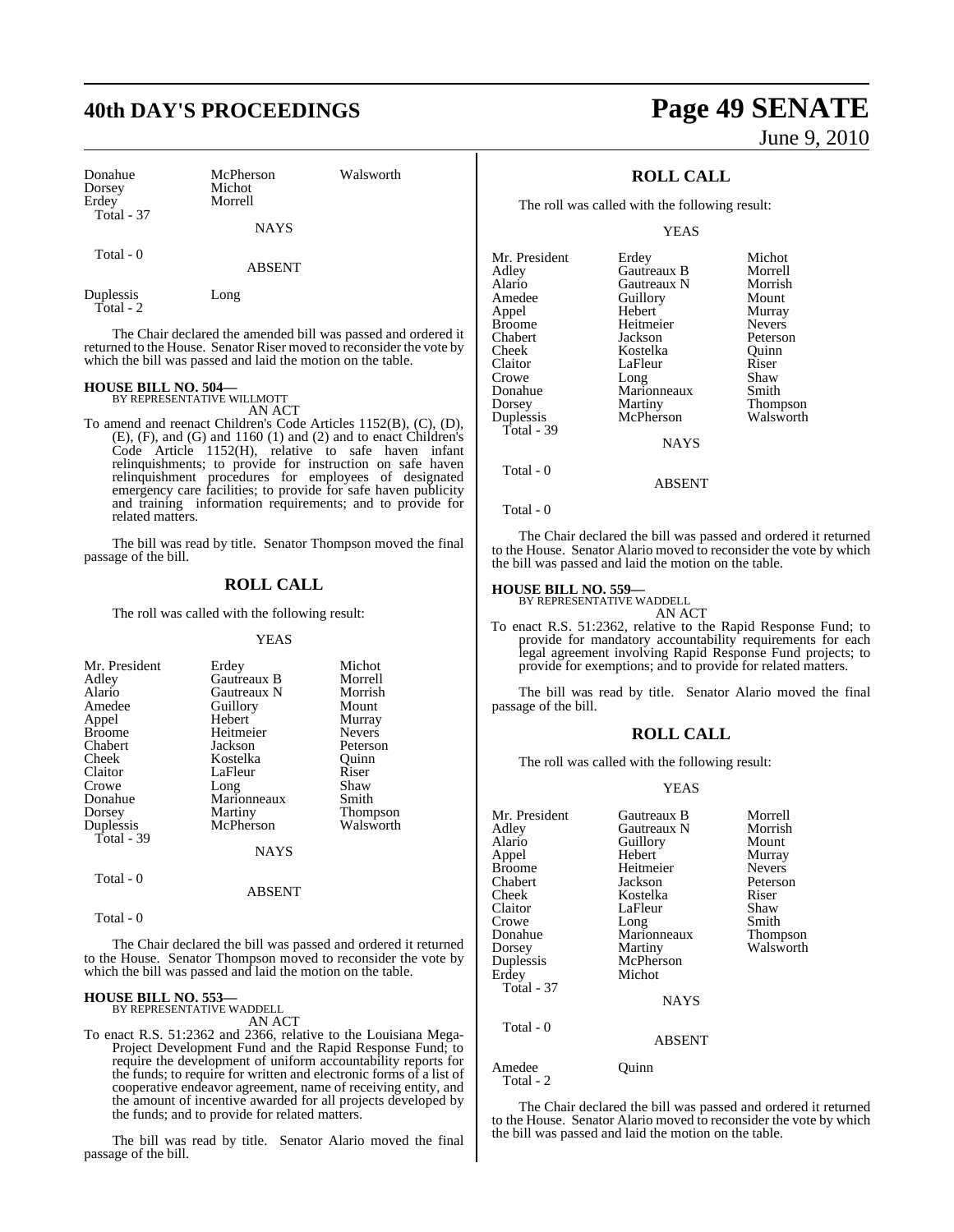### **HOUSE BILL NO. 612—** BY REPRESENTATIVE FOIL

AN ACT

To amend and reenactR.S. 51:911.22(1) and (12) and 911.23(A), and to enact R.S. 51:911.22(13), 911.23(C), and 911.26(F)(10), relative to modular and manufactured homes; to provide for changes to definitions; to provide for a definition of "modular home"; to provide for regulation of modular homes; to provide for additional powers and duties of the commission; and to provide for related matters.

## **Floor Amendments**

Senator Walsworth proposed the following amendments.

## **SENATE FLOOR AMENDMENTS**

Amendments proposed by Senator Walsworth to Reengrossed House Bill No. 612 by Representative Foil

AMENDMENT NO. 1

On page 1, line 2, after "and (12)" delete "and" and insert ","

AMENDMENT NO. 2 On page 1, line 2, after "911.23(A)" insert "and 912.22(4)"

AMENDMENT NO. 3 On page 1, line 8, after "and (12)" delete "and" and insert ","

AMENDMENT NO. 4 On page 1, line 8, after "911.23(A)" insert "and 912.22(4)

## AMENDMENT NO. 5

On page 3, after line 10, insert the following:

§912.22. Installation standards for manufactured homes

All manufactured homes shall be installed to meet the following standards, unless otherwise specified in this Part:

\* \* \* (4) As to site preparation, the under-home grade, or ground, shall be cleaned of all vegetation and organic material, such as stumps, roots, etc., except grass not exceeding three inches in height. The area beneath and around the home shall be crowned, sloped or properly drained so that water will not flow or accumulate under the home. All grass and organic material shall be removed and the pier foundation placed on stable soil or compacted fill. When the soil compaction or soil-bearing capacity is not known, the local building authority in the locale may be consulted or a reading by the use of a pocket penetrometer may be obtained. The bottom of the footer or footers shall be placed on stable soil. The pier foundation shall be a minimum of three and one-half inches by sixteen inches by sixteen inchessolid concrete pad or equivalent, precast or poured in place, or approved material by the regulatory agency. The regulatory agency, or its duly authorized representatives, shall cause products to be analyzed or tested to require that the pier foundation products have a deflection of not more than three-eighths inch under design load. Such testing may be conducted by an independent third party qualified and approved by the agency. Previous testing data submitted in other jurisdictions may be considered by the agency. Where the manufacturer's specifications have additional requirements other than the above, the more stringent shall apply. The landowner shall be responsible for proper site preparation in accordance with this Paragraph.

\* \* \*

On motion of Senator Walsworth, the amendments were adopted.

The bill was read by title. Senator Walsworth moved the final passage of the amended bill.

## **Page 50 SENATE 40th DAY'S PROCEEDINGS**

## **ROLL CALL**

The roll was called with the following result:

### YEAS

| Mr. President     | Gautreaux B   | Morrish       |
|-------------------|---------------|---------------|
| Adley             | Gautreaux N   | Mount         |
| Alario            | Guillory      | Murray        |
| Appel             | Hebert        | <b>Nevers</b> |
| <b>Broome</b>     | Heitmeier     | Peterson      |
| Chabert           | Jackson       | Quinn         |
| Cheek             | LaFleur       | Riser         |
| Claitor           | Long          | Shaw          |
| Crowe             | Marionneaux   | Smith         |
| Donahue           | Martiny       | Thompson      |
| Dorsey            | McPherson     | Walsworth     |
| Duplessis         | Michot        |               |
| Erdey             | Morrell       |               |
| <b>Total - 37</b> |               |               |
|                   | NAYS          |               |
| Total - 0         |               |               |
|                   | <b>ABSENT</b> |               |
| Amedee            | Kostelka      |               |

The Chair declared the amended bill was passed and ordered it returned to the House. Senator Walsworth moved to reconsider the vote by which the bill was passed and laid the motion on the table.

## **HOUSE BILL NO. 741—** BY REPRESENTATIVE JOHNSON

Total - 2

AN ACT

To amend and reenact R.S. 46:236.1.4(B), relative to family and child support programs; to provide for financial institution duties; to provide for the authority of other states to place levies and liens on assets of noncustodial parents; and to provide for related matters.

The bill was read by title. Senator N. Gautreaux moved the final passage of the bill.

## **ROLL CALL**

The roll was called with the following result:

## YEAS

| Gautreaux B   | Morrish       |
|---------------|---------------|
| Gautreaux N   | Mount         |
| Guillory      | Murray        |
| Hebert        | <b>Nevers</b> |
| Heitmeier     | Peterson      |
| Jackson       | Ouinn         |
| Kostelka      | Riser         |
| LaFleur       | Shaw          |
| Long          | Smith         |
| Marionneaux   | Thompson      |
| McPherson     | Walsworth     |
| Michot        |               |
| Morrell       |               |
|               |               |
| <b>NAYS</b>   |               |
|               |               |
| <b>ABSENT</b> |               |
| Martiny       |               |
|               |               |

Total - 2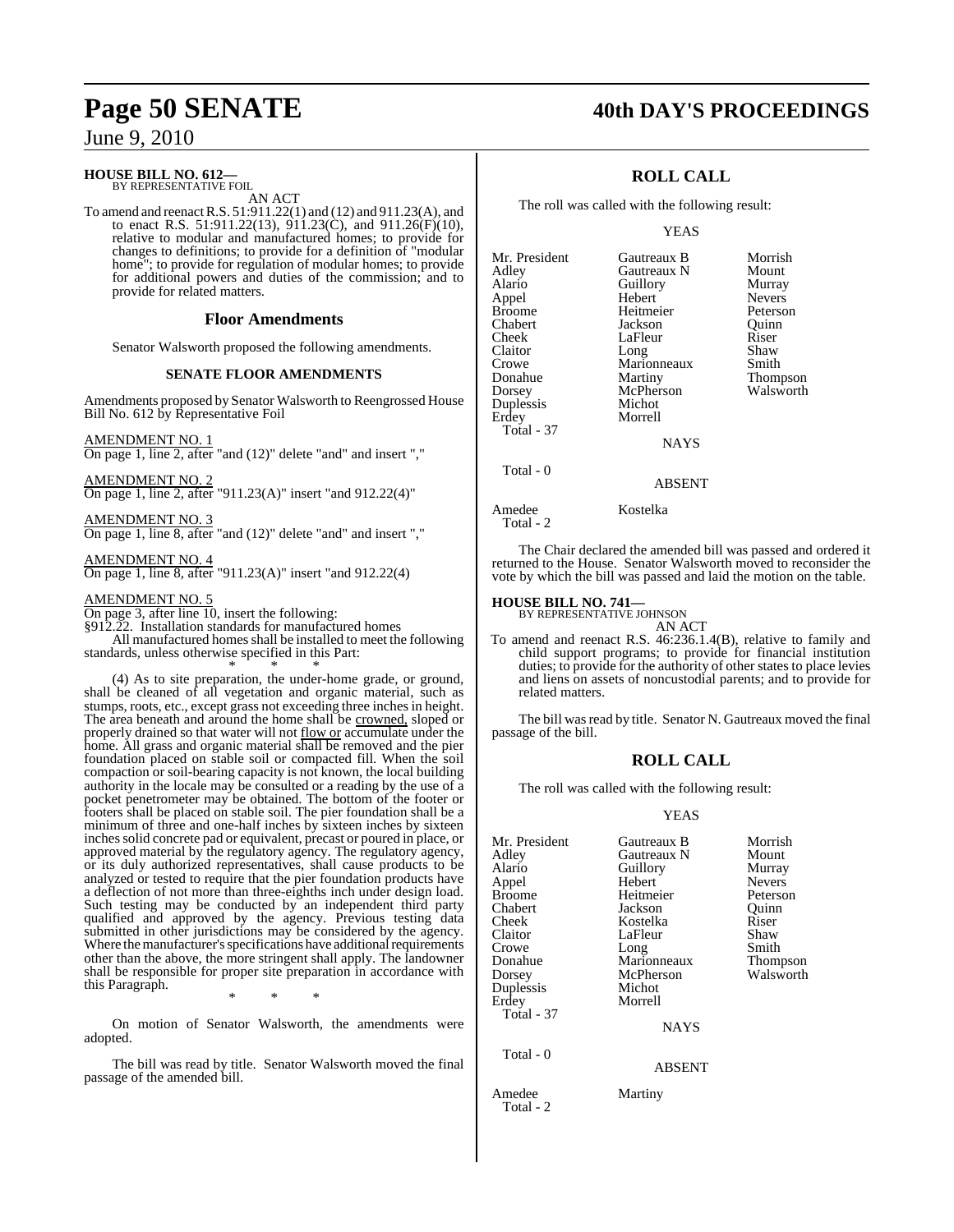## **40th DAY'S PROCEEDINGS Page 51 SENATE**

The Chair declared the bill was passed and ordered it returned to the House. Senator N. Gautreaux moved to reconsider the vote by which the bill was passed and laid the motion on the table.

## **HOUSE BILL NO. 744—** BY REPRESENTATIVE ROY

AN ACT

To amend and reenact R.S. 22:1068(B)(2) and 1074(B)(2) and to enact R.S.  $22:1063(C)$ , relative to discontinuance cancellation of health insurance coverage; to limit such discontinuance or cancellation under certain circumstances; and to provide for related matters.

The bill was read by title. Senator Morrell moved the final passage of the bill.

## **ROLL CALL**

The roll was called with the following result:

### YEAS

| Mr. President | Gautreaux B | Morrell       |
|---------------|-------------|---------------|
| Adley         | Gautreaux N | Morrish       |
| Alario        | Guillory    | Mount         |
| Appel         | Hebert      | Murray        |
| <b>Broome</b> | Heitmeier   | <b>Nevers</b> |
| Chabert       | Jackson     | Peterson      |
| Cheek         | Kostelka    | Ouinn         |
| Claitor       | LaFleur     | Riser         |
| Crowe         | Long        | Shaw          |
| Donahue       | Marionneaux | Smith         |
| Dorsey        | Martiny     | Thompson      |
| Duplessis     | McPherson   | Walsworth     |
| Erdey         | Michot      |               |
| Total - 38    |             |               |
|               | NAYS        |               |

Total - 0

ABSENT

Amedee Total - 1

The Chair declared the bill was passed and ordered it returned to the House. Senator Morrell moved to reconsider the vote by which the bill was passed and laid the motion on the table.

## **HOUSE BILL NO. 758—** BY REPRESENTATIVE HUTTER

AN ACT

To enact R.S.  $42:1141(E)(13)$ , relative to enforcement of laws within the jurisdiction of the Board of Ethics; to require that certain information be made available to a person accused of violating such laws; to provide relative to the confidentiality of such information; to provide procedures and requirements for the provision of such information; to provide for exceptions; and to provide for related matters.

The bill was read by title. Senator Smith moved the final passage of the bill.

## **ROLL CALL**

The roll was called with the following result:

## YEAS

| Adley         | Gautreaux N | Morrell       |
|---------------|-------------|---------------|
| Alario        | Hebert      | Morrish       |
| Appel         | Heitmeier   | Mount         |
| <b>Broome</b> | Kostelka    | <b>Nevers</b> |
| Chabert       | LaFleur     | Ouinn         |
| Cheek         | Long        | Riser         |

June 9, 2010

| Donahue<br>Duplessis<br>Erdey<br>Gautreaux B<br>Total - 29 | Marionneaux<br>Martiny<br>McPherson<br>Michot | Shaw<br>Smith<br>Walsworth |
|------------------------------------------------------------|-----------------------------------------------|----------------------------|
|                                                            | <b>NAYS</b>                                   |                            |
| Claitor<br>Dorsey<br>Total - 6                             | Jackson<br>Murray                             | Peterson<br>Thompson       |
|                                                            | <b>ABSENT</b>                                 |                            |

Amedee Total - 4

Mr. President Crowe<br>Amedee Guillory

The Chair declared the bill was passed and ordered it returned to the House. Senator Smith moved to reconsider the vote by which the bill was passed and laid the motion on the table.

## **Explanation of Vote**

Senator Mount stated she intended to vote nay on House Bill No. 758, and asked that the Official Journal so state.

## **Explanation of Vote**

Senator Thompson stated he intended to vote yea on House Bill No. 758, and asked that the Official Journal so state.

## **HOUSE BILL NO. 821—**

Total - 3

BY REPRESENTATIVE KLECKLEY AN ACT

To enact R.S. 22:1016, relative to programs offered by health insurance issuers; to authorize and otherwise provide with respect to voluntary wellness or health improvement programs to be offered by such issuers; and to provide for related matters.

The bill was read by title. Senator Morrish moved the final passage of the bill.

## **ROLL CALL**

The roll was called with the following result:

## YEAS

| Adley         | Gautreaux N   | Morrell       |
|---------------|---------------|---------------|
| Alario        | Guillory      | Morrish       |
| Appel         | Hebert        | Mount         |
| <b>Broome</b> | Heitmeier     | Murray        |
| Chabert       | Jackson       | <b>Nevers</b> |
| Cheek         | Kostelka      | Peterson      |
| Claitor       | LaFleur       | Ouinn         |
| Donahue       | Long          | Riser         |
| Dorsey        | Marionneaux   | Shaw          |
| Duplessis     | Martiny       | Smith         |
| Erdey         | McPherson     | Thompson      |
| Gautreaux B   | Michot        | Walsworth     |
| Total - 36    |               |               |
|               | <b>NAYS</b>   |               |
| Total - 0     |               |               |
|               | <b>ABSENT</b> |               |
| Mr. President | Amedee        | Crowe         |

The Chair declared the bill was passed and ordered it returned to the House. Senator Morrish moved to reconsider the vote by which the bill was passed and laid the motion on the table.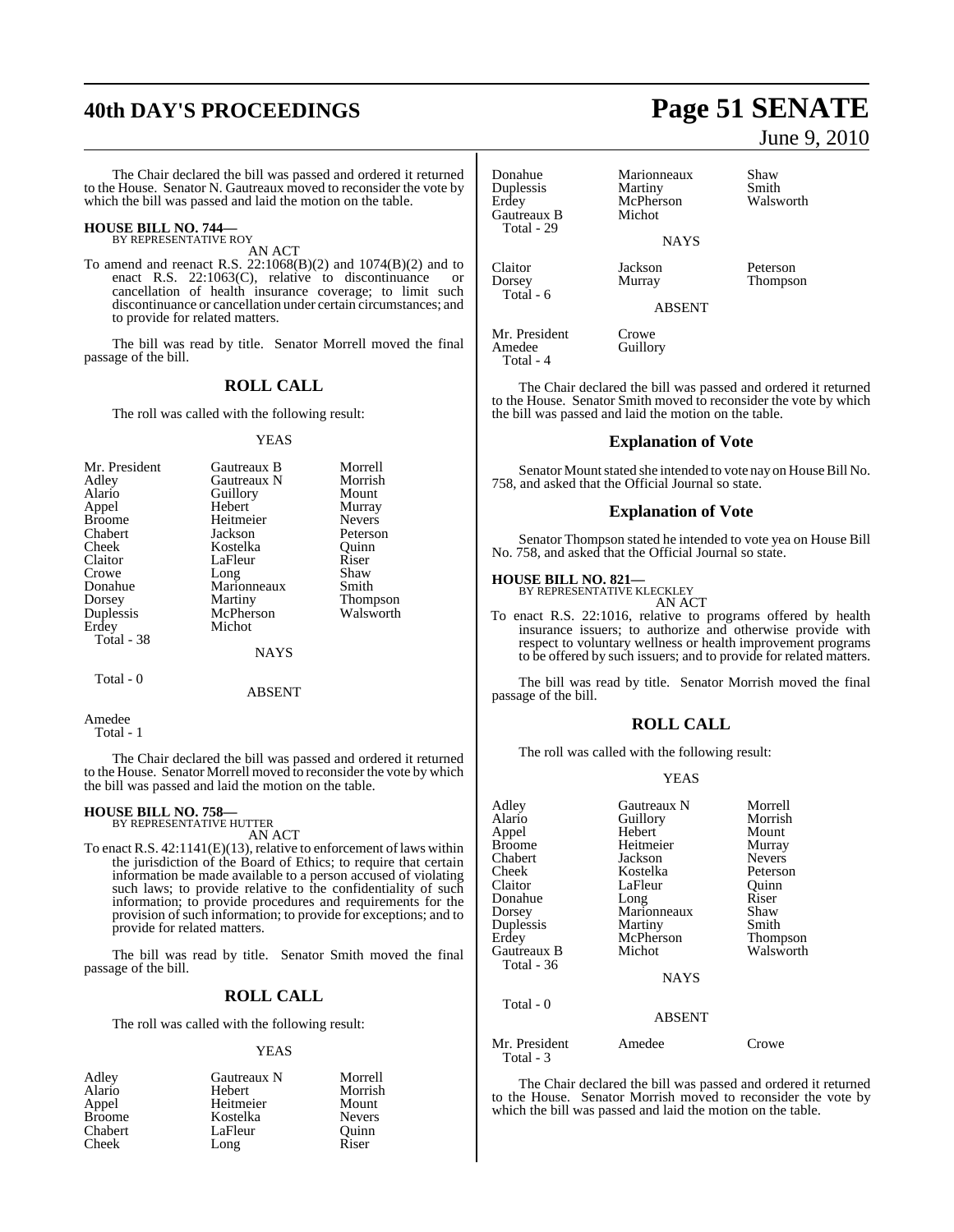## **HOUSE BILL NO. 865—**

BY REPRESENTATIVE BURFORD AN ACT

To enact R.S. 28:827, relative to Medicaid waiver services for active duty military and their immediate family; to provide for waiver services in certain circumstances; and to provide for related matters.

The bill was read by title. Senator Cheek moved the final passage of the bill.

## **ROLL CALL**

The roll was called with the following result:

## YEAS

| Mr. President<br>Adley<br>Alario<br>Appel<br><b>Broome</b><br>Chabert<br>Cheek<br>Claitor<br>Donahue<br>Dorsey<br>Duplessis<br>Erdey<br>Gautreaux B<br>Total - 37 | Gautreaux N<br>Guillory<br>Hebert<br>Heitmeier<br>Jackson<br>Kostelka<br>LaFleur<br>Long<br>Marionneaux<br>Martiny<br>McPherson<br>Michot<br>Morrell<br><b>NAYS</b> | Morrish<br>Mount<br>Murray<br><b>Nevers</b><br>Peterson<br>Ouinn<br>Riser<br>Shaw<br>Smith<br>Thompson<br>Walsworth |
|-------------------------------------------------------------------------------------------------------------------------------------------------------------------|---------------------------------------------------------------------------------------------------------------------------------------------------------------------|---------------------------------------------------------------------------------------------------------------------|
| Total - 0                                                                                                                                                         | ABSENT                                                                                                                                                              |                                                                                                                     |
| Amedee<br>Total - 2                                                                                                                                               | Crowe                                                                                                                                                               |                                                                                                                     |

The Chair declared the bill was passed and ordered it returned to the House. Senator Cheek moved to reconsider the vote by which the bill was passed and laid the motion on the table.

## **Senator Michot in the Chair**

## **HOUSE BILL NO. 952—**

BY REPRESENTATIVE KLECKLEY AN ACT

To amend and reenactR.S. 22:2314(B),(C)(introductory paragraph), (1), and (2), and (D), relative to the Louisiana Citizens Property Insurance Corporation; to authorize certain activities by the corporation; to provide for policies issued by the corporation; to provide for a policy take-out program for the depopulation of Louisiana Citizens Property Insurance Corporation; and to provide for related matters.

The bill was read by title. Senator Long moved the final passage of the bill.

## **ROLL CALL**

The roll was called with the following result:

## YEAS

| Mr. President | Gautreaux B | Morrell       |
|---------------|-------------|---------------|
| Adley         | Gautreaux N | Morrish       |
| Alario        | Guillory    | Mount         |
| Appel         | Hebert      | Murray        |
| <b>Broome</b> | Heitmeier   | <b>Nevers</b> |
| Chabert       | Jackson     | Peterson      |
| Cheek         | Kostelka    | Riser         |
| Claitor       | LaFleur     | Shaw          |
| Crowe         | Long        | Smith         |

## **Page 52 SENATE 40th DAY'S PROCEEDINGS**

| Donahue<br>Dorsey<br>Duplessis<br>Erdey<br><b>Total - 37</b> | Marionneaux<br>Martiny<br>McPherson<br>Michot | Thompson<br>Walsworth |
|--------------------------------------------------------------|-----------------------------------------------|-----------------------|
|                                                              | <b>NAYS</b>                                   |                       |
| Total - 0                                                    | <b>ABSENT</b>                                 |                       |
| Amedee                                                       | uinn                                          |                       |

Total - 2

The Chair declared the bill was passed and ordered it returned to the House. Senator Long moved to reconsider the vote by which the bill was passed and laid the motion on the table.

## **HOUSE BILL NO. 963—** BY REPRESENTATIVE KATZ

AN ACT

To enact R.S. 37:1281.1, relative to the Louisiana Medical Practice Act; to provide for a volunteer license as a category of medical licensure; to allow the waiver of fees for certain licensees; to stipulate conditions for practicing medicine under such a license; and to provide for related matters.

The bill was read by title. Senator Mount moved the final passage of the bill.

## **ROLL CALL**

The roll was called with the following result:

### YEAS

| Mr. President   | Gautreaux B         | Morrish       |
|-----------------|---------------------|---------------|
| Adlev           | Gautreaux N         | Mount         |
| Alario          | Hebert              | Murray        |
| Broome          | Heitmeier           | <b>Nevers</b> |
| Chabert         | Jackson             | Peterson      |
| Cheek           | Kostelka            | Riser         |
| Claitor         | Long                | Shaw          |
| Crowe           | Marionneaux         | Smith         |
| Donahue         | Martiny             | Thompson      |
| Dorsey          | McPherson           | Walsworth     |
| Duplessis       | Michot              |               |
| Erdey           | Morrell             |               |
| Total - 34      |                     |               |
|                 | NAYS                |               |
| Total - 0       |                     |               |
|                 | <b>ABSENT</b>       |               |
| Amedee<br>Appel | Guillory<br>LaFleur | Ouınn         |

The Chair declared the bill was passed and ordered it returned to the House. Senator Mount moved to reconsider the vote by which the bill was passed and laid the motion on the table.

**HOUSE BILL NO. 964—** BY REPRESENTATIVE JOHNSON

Total - 5

AN ACT

To amend and reenact R.S. 46:236.1.1 and to enact R.S. 46:236.1.2(L), relative to family and child support programs; to provide for medical support for minor children subject to child support orders; to provide for definitions; and to provide for related matters.

The bill was read by title. Senator N. Gautreaux moved the final passage of the bill.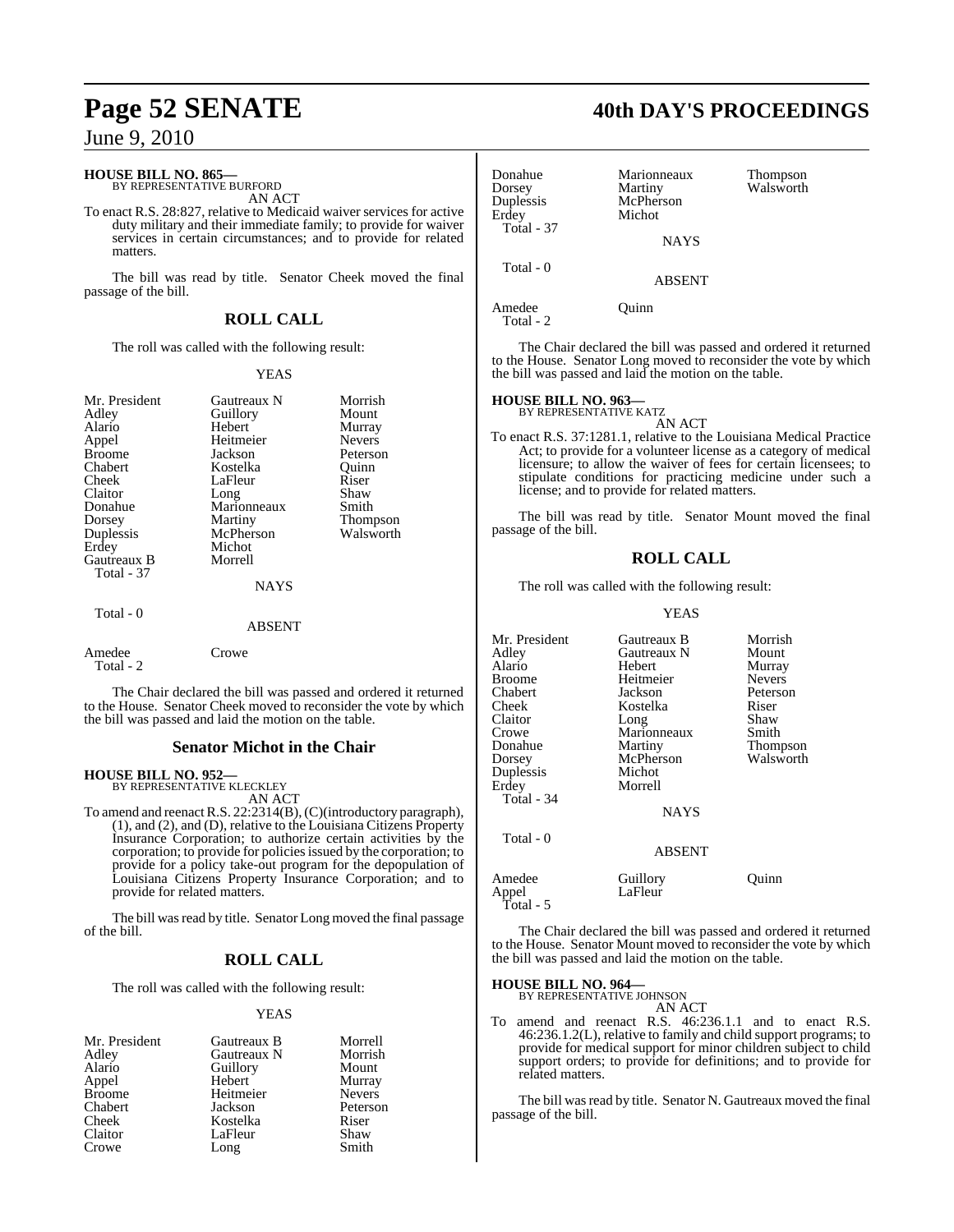## **ROLL CALL**

The roll was called with the following result:

### YEAS

| Mr. President<br>Adley<br>Alario<br>Appel<br><b>Broome</b><br>Chabert<br>Cheek<br>Claitor<br>Crowe | Erdey<br>Gautreaux B<br>Gautreaux N<br>Hebert<br>Heitmeier<br>Jackson<br>Kostelka<br>LaFleur<br>Long | Michot<br>Morrell<br>Morrish<br>Mount<br>Murray<br><b>Nevers</b><br>Peterson<br>Riser<br>Shaw |
|----------------------------------------------------------------------------------------------------|------------------------------------------------------------------------------------------------------|-----------------------------------------------------------------------------------------------|
| Dorsey<br>Duplessis                                                                                | Martiny<br>McPherson                                                                                 | <b>Thompson</b><br>Walsworth                                                                  |
| Total - $36$                                                                                       |                                                                                                      |                                                                                               |
|                                                                                                    | <b>NAYS</b>                                                                                          |                                                                                               |
| Total - 0                                                                                          | ABSENT                                                                                               |                                                                                               |

| Amedee    | Guillory | Ouinn |
|-----------|----------|-------|
| Total - 3 |          |       |

The Chair declared the bill was passed and ordered it returned to the House. Senator N. Gautreaux moved to reconsider the vote by which the bill was passed and laid the motion on the table.

### **HOUSE BILL NO. 978—**

BY REPRESENTATIVE NOWLIN AN ACT

To enact R.S. 37:797, relative to the Louisiana State Board of Dentistry; to provide for the employment of dentists by certain nonprofit entities; and to provide for related matters.

The bill was read by title. Senator Broome moved the final passage of the bill.

## **ROLL CALL**

The roll was called with the following result:

### YEAS

| Mr. President<br>Adley<br>Alario<br>Appel<br><b>Broome</b><br>Chabert<br>Cheek<br>Claitor<br>Crowe<br>Donahue<br>Dorsey<br>Duplessis<br>Erdey<br><b>Total - 37</b><br>Total - 0 | Gautreaux B<br>Gautreaux N<br>Hebert<br>Heitmeier<br>Jackson<br>Kostelka<br>LaFleur<br>Long<br>Marionneaux<br>Martiny<br>McPherson<br>Michot<br>Morrell<br><b>NAYS</b> | Morrish<br>Mount<br>Murray<br><b>Nevers</b><br>Peterson<br>Ouinn<br>Riser<br>Shaw<br>Smith<br>Thompson<br>Walsworth |
|---------------------------------------------------------------------------------------------------------------------------------------------------------------------------------|------------------------------------------------------------------------------------------------------------------------------------------------------------------------|---------------------------------------------------------------------------------------------------------------------|
|                                                                                                                                                                                 | <b>ABSENT</b>                                                                                                                                                          |                                                                                                                     |
| Amedee<br>Total - 2                                                                                                                                                             | Guillory                                                                                                                                                               |                                                                                                                     |

The Chair declared the bill was passed and ordered it returned to the House. Senator Broome moved to reconsider the vote by which the bill was passed and laid the motion on the table.

## **40th DAY'S PROCEEDINGS Page 53 SENATE** June 9, 2010

## **Mr. President in the Chair**

# **HOUSE BILL NO. 985—** BY REPRESENTATIVES WHITE AND BARROW AN ACT

To amend and reenact R.S. 40:2173(A), (B)(7), (E), and (F),  $2844(B)$ (introductory paragraph) and  $(1)$ ,  $(C)(1)$  and  $(2)$ ,  $2845(A)(1)$  and (D), and R.S.  $44:4.1(B)(24)$  and to enact R.S.  $40:2173(B)(8)$  and (9), 2844(B)(21), (22), and (23), 2845(A)(6) and  $(7)$ ,  $(E)$ , and  $(F)$ , and  $2845.1$ , relative to the Louisiana Emergency Response Network; to provide for requirements for trauma centers; to provide for membership of the LERN board; to provide for powers and functions of the LERN board; to provide for a statewide trauma registry; to provide for confidentiality requirements for the statewide trauma registry; to provide authority to develop stroke and STEMI systems; to create a LERN fund; to provide authority for publishing materials; to provide for public records exceptions; and to provide for related matters.

## **Floor Amendments**

Senator Cheek proposed the following amendments.

## **SENATE FLOOR AMENDMENTS**

Amendments proposed by Senator Mount to Reengrossed House Bill No. 985 by Representative White

### AMENDMENT NO. 1

On page 3, line 24, change " $(23)$ " to " $(24)$ "

## AMENDMENT NO. 2

On page 3, line 27, change " $(23)$ " to " $(24)$ "

On motion of Senator Cheek, the amendments were adopted.

The bill was read by title. Senator Cheek moved the final passage of the amended bill.

## **ROLL CALL**

The roll was called with the following result:

### YEAS

| Mr. President<br>Adley<br>Alario<br>Appel<br><b>Broome</b><br>Chabert<br>Cheek<br>Claitor<br>Crowe<br>Donahue<br>Dorsey<br>Duplessis<br>Erdey<br><b>Total - 37</b><br>Total - 0 | Gautreaux B<br>Gautreaux N<br>Guillory<br>Hebert<br>Heitmeier<br>Jackson<br>Kostelka<br>LaFleur<br>Marionneaux<br>Martiny<br>McPherson<br>Michot<br>Morrell<br><b>NAYS</b><br>ABSENT | Morrish<br>Mount<br>Murray<br><b>Nevers</b><br>Peterson<br>Quinn<br>Riser<br>Shaw<br>Smith<br>Thompson<br>Walsworth |
|---------------------------------------------------------------------------------------------------------------------------------------------------------------------------------|--------------------------------------------------------------------------------------------------------------------------------------------------------------------------------------|---------------------------------------------------------------------------------------------------------------------|
| Amedee<br>Total - 2                                                                                                                                                             | Long                                                                                                                                                                                 |                                                                                                                     |

The Chair declared the amended bill was passed and ordered it returned to the House. Senator Cheek moved to reconsider the vote by which the bill was passed and laid the motion on the table.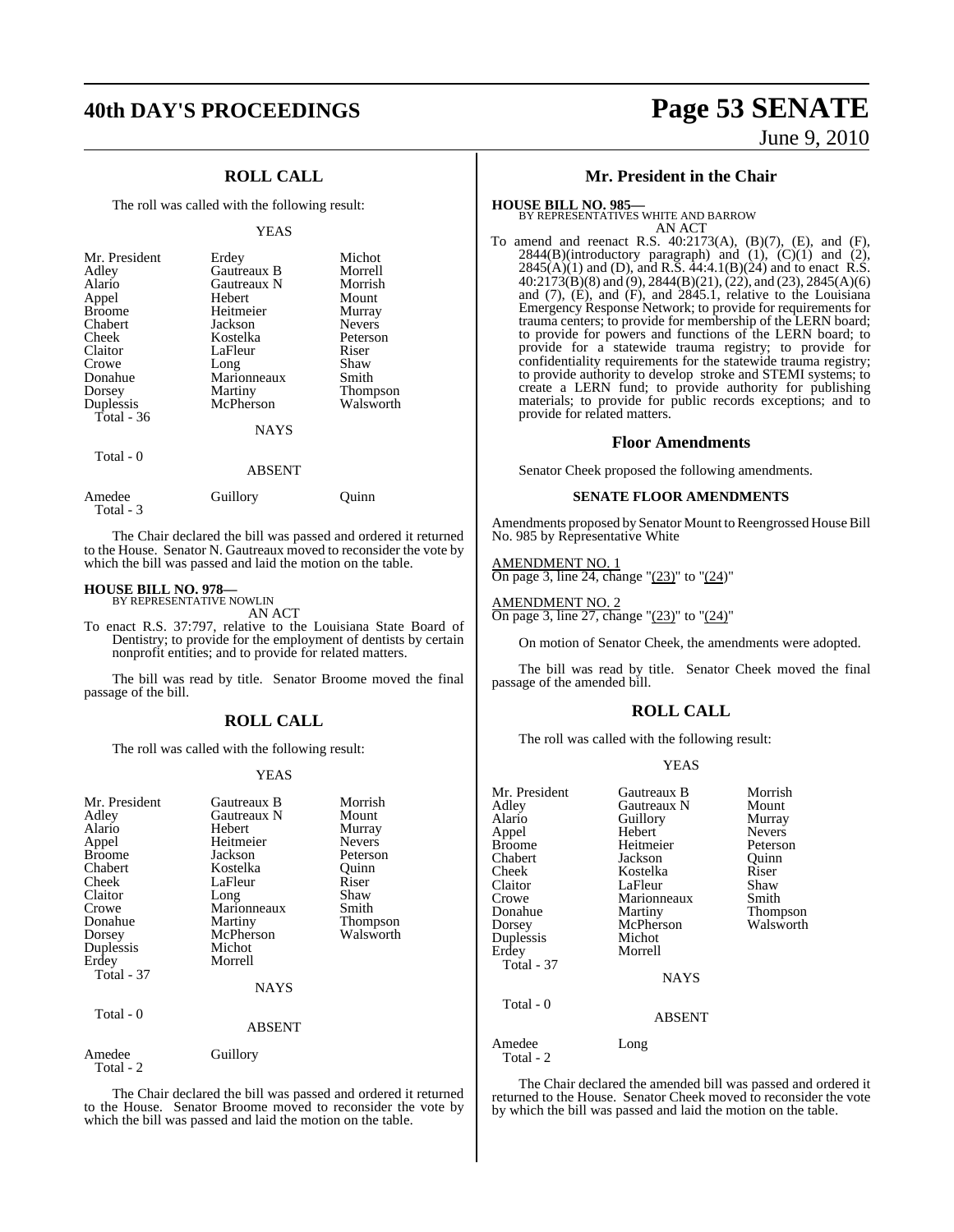## **HOUSE BILL NO. 987—**

BY REPRESENTATIVE GARY SMITH AN ACT

To amend and reenact R.S. 40:1299.96(A)(2)(b) and (B)(1) and to enact R.S. 40:1299.96(A)(4), relative to health care information; to provide for definitions; to provide for the report of certain test results directly to the patient; to require reporting to the health care professional who requested the test under certain circumstances; to require verification of patient identification prior to the delivery of test results; to prohibit the liability of clinical laboratories or medical facilities that comply with statutory reporting requirements; and to provide for related matters.

The bill was read by title. Senator Morrell moved the final passage of the bill.

## **ROLL CALL**

The roll was called with the following result:

### YEAS

| Mr. President | Gautreaux N | Morrell         |
|---------------|-------------|-----------------|
| Adley         | Guillory    | Morrish         |
| Alario        | Hebert      | Mount           |
| Appel         | Heitmeier   | Murray          |
| <b>Broome</b> | Jackson     | <b>Nevers</b>   |
| Cheek         | Kostelka    | Peterson        |
| Claitor       | LaFleur     | Ouinn           |
| Crowe         | Long        | Riser           |
| Dorsey        | Marionneaux | Shaw            |
| Duplessis     | Martiny     | Smith           |
| Erdey         | McPherson   | <b>Thompson</b> |
| Gautreaux B   | Michot      | Walsworth       |
| Total - 36    |             |                 |
|               | NAYS        |                 |

Chabert Total - 1

### ABSENT

Amedee Donahue Total - 2

The Chair declared the bill was passed and ordered it returned to the House. Senator Morrell moved to reconsider the vote by which the bill was passed and laid the motion on the table.

## **HOUSE BILL NO. 1052—**

BY REPRESENTATIVE GIROD JACKSON AN ACT

To enact R.S. 1:61, relative to general provisions of the Revised Statutes of 1950; to provide a uniform definition of a disadvantaged business enterprise; and to provide for related matters.

The bill was read by title. Senator Morrell moved the final passage of the bill.

## **ROLL CALL**

The roll was called with the following result:

### YEAS

| Mr. President | Gautreaux B | Michot        |
|---------------|-------------|---------------|
| Adley         | Gautreaux N | Morrell       |
| Alario        | Guillory    | Morrish       |
| Appel         | Hebert      | Mount         |
| <b>Broome</b> | Heitmeier   | Murray        |
| Chabert       | Jackson     | <b>Nevers</b> |
| Cheek         | Kostelka    | Peterson      |
| Crowe         | LaFleur     | Ouinn         |

## **Page 54 SENATE 40th DAY'S PROCEEDINGS**

| Donahue<br>Dorsey<br>Duplessis<br>Erdev<br>Total - 36 | Long<br>Marionneaux<br>Martiny<br>McPherson<br><b>NAYS</b> | Shaw<br>Smith<br>Thompson<br>Walsworth |
|-------------------------------------------------------|------------------------------------------------------------|----------------------------------------|
| Total - 0                                             | <b>ABSENT</b>                                              |                                        |
| Amedee                                                | Claitor                                                    | Riser                                  |

Total - 3

The Chair declared the bill was passed and ordered it returned to the House. Senator Morrell moved to reconsider the vote by which the bill was passed and laid the motion on the table.

## **HOUSE BILL NO. 1120—** BY REPRESENTATIVE JOHNSON

AN ACT To amend and reenact R.S.  $40:1058.3(C)(1)$  and to enact R.S. 40:1058.3(C)(4), relative to licensure of substance abuse and addiction treatment facilities; to provide for a moratorium on licensure of additional methadone maintenance programs; to provide for exceptions; to establish a needs assessment task force; and to provide for related matters.

The bill was read by title. Senator LaFleur moved the final passage of the bill.

## **ROLL CALL**

The roll was called with the following result:

### YEAS

| Mr. President | Erdey         | Morrell       |
|---------------|---------------|---------------|
| Adley         | Gautreaux B   | Morrish       |
| Alario        | Gautreaux N   | Mount         |
| Appel         | Guillory      | Murray        |
| <b>Broome</b> | Hebert        | <b>Nevers</b> |
| Chabert       | Heitmeier     | Riser         |
| Cheek         | Jackson       | Shaw          |
| Claitor       | Kostelka      | Smith         |
| Crowe         | Long          | Thompson      |
| Donahue       | Martiny       | Walsworth     |
| Dorsey        | McPherson     |               |
| Duplessis     | Michot        |               |
| Total - 34    |               |               |
|               | <b>NAYS</b>   |               |
| Marionneaux   | Peterson      |               |
| Total - 2     |               |               |
|               | <b>ABSENT</b> |               |
| Amedee        | LaFleur       | Ouınn         |

The Chair declared the bill was passed and ordered it returned to the House. Senator LaFleur moved to reconsider the vote by which the bill was passed and laid the motion on the table.

## **HOUSE BILL NO. 1185—**

Total - 3

BY REPRESENTATIVE NOWLIN AN ACT

To enact Part LXIX of Chapter 5 of Title 40 of the Louisiana Revised Statutes of 1950, to be comprised of R.S. 40:1300.321 through 1300.323, relative to long-term care; to provide for legislative findings and purpose; to provide for definitions; to provide for certain reimbursements and procedures in the Medicaid state plan as it relates to long-term care services for the elderly, the disabled, and persons with developmental disabilities; to provide for promulgation of rules by the Department of Health and Hospitals; to provide for a date for promulgation of the rules by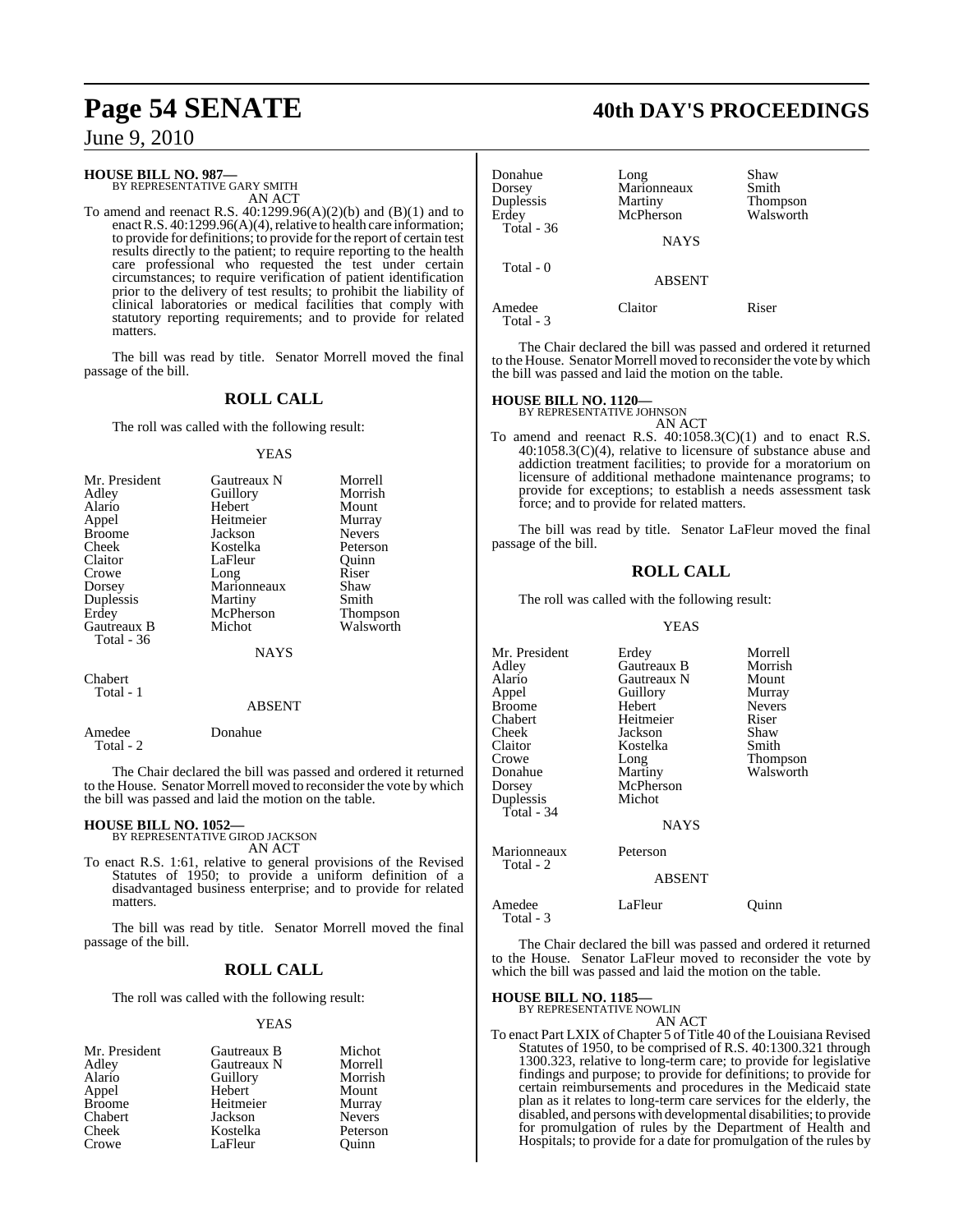## **40th DAY'S PROCEEDINGS Page 55 SENATE**

the Department of Health and Hospitals; and to provide for related matters.

The bill was read by title. Senator Cheek moved the final passage of the bill.

## **ROLL CALL**

The roll was called with the following result:

## YEAS

| Mr. President<br>Adley<br>Alario<br>Appel<br><b>Broome</b><br>Chabert<br>Cheek<br>Claitor<br>Crowe<br>Donahue<br>Dorsey<br>Duplessis<br>Erdey<br><b>Total - 37</b> | Gautreaux B<br>Gautreaux N<br>Guillory<br>Hebert<br>Heitmeier<br>Jackson<br>Kostelka<br>Long<br>Marionneaux<br>Martiny<br>McPherson<br>Michot<br>Morrell<br><b>NAYS</b> | Morrish<br>Mount<br>Murray<br><b>Nevers</b><br>Peterson<br>Ouinn<br>Riser<br>Shaw<br>Smith<br>Thompson<br>Walsworth |
|--------------------------------------------------------------------------------------------------------------------------------------------------------------------|-------------------------------------------------------------------------------------------------------------------------------------------------------------------------|---------------------------------------------------------------------------------------------------------------------|
| Total - 0                                                                                                                                                          | <b>ABSENT</b>                                                                                                                                                           |                                                                                                                     |
| Amedee                                                                                                                                                             | LaFleur                                                                                                                                                                 |                                                                                                                     |

Total - 2

The Chair declared the bill was passed and ordered it returned to the House. Senator Cheek moved to reconsider the vote by which the bill was passed and laid the motion on the table.

## **HOUSE BILL NO. 1222—**

BY REPRESENTATIVE ARNOLD AN ACT

To amend and reenact R.S. 32:1252(27), 1254(A)(19), (B), (C)(introductory paragraph) and (9) and (10), (D)(introductory paragraph) and  $(7)$ ,  $(E)(7)$  and  $(9)(d)$ ,  $(F)(introductory)$ paragraph) and (4), (J)(introductory paragraph) and (5),  $\tilde{L}$ )(introductory paragraph) and  $(5)$ , and  $(\tilde{N})$ , 1255 $(A)$ ,  $1261(1)(a)$ (introductory paragraph) and (i), (b), (d), (e), (g) through  $(i)$ ,  $(k)(i)$ (introductory paragraph) and  $(ii)$ ,  $(n)$ , and  $(p)$ , (2)(introductory paragraph), (a) through (e), (f)(introductory paragraph), (ii), and (iv), (g), and (i),  $(3)$ ,  $(4)(a)$ ,  $(b)$ , and  $(d)$ ,  $(5)(a)$ ,  $(b)$ , and  $(d)$ , and  $(7)$ , 1261.1, 1262 $(A)(1)$  and  $(B)(3)$ , 1263, 1264, and 1268(A)(1)(introductory paragraph), (a), and (d), and (2), and (B), to enact R.S.  $32:1252(51)$  and  $(52)$  and 1260(E) and (F), and to repeal R.S. 32:1268.1, relative to the Motor Vehicle Commission; to provide for definitions; to provide for changes to licensure for persons licensed by the commission; to provide for changes to licensure requirements; to provide for change to insurance requirements; to provide for additional penalties and relieffor the commission; to provide for changes to unauthorized acts of licensee of the commission; to provide for changes to termination requirements of a licensee of the commission; and to provide for related matters.

The bill was read by title. Senator Duplessis moved the final passage of the bill.

## **ROLL CALL**

The roll was called with the following result:

### YEAS

Mr. President Gautreaux N Morrish<br>Adley Guillory Mount

Guillory

June 9, 2010

Alario Hebert Murray Appel Heitmeier<br>Broome Jackson Broome Jackson Peterson<br>Chabert Rostelka Ouinn Chabert Kostelka Quinn LaFleur Crowe Long Shaw<br>Donahue Marionneaux Smith Donahue Marionneaux<br>Dorsey Martiny Martiny Thompson<br>
McPherson Walsworth Duplessis McPherson Walsworth Michot<br>Morrell Gautreaux B Total - 37 **NAYS**  Total - 0 ABSENT Amedee Claitor

Total - 2

The Chair declared the bill was passed and ordered it returned to the House. Senator Duplessis moved to reconsider the vote by which the bill was passed and laid the motion on the table.

## **HOUSE BILL NO. 1278— (Substitute for HouseBill No. 575 by Representative Baldone)** BY REPRESENTATIVE BALDONE

AN ACT To amend and reenact R.S. 30:2419(A)(2) and (3), relative to scrap

metal recycling; to authorize the delivery of scrap metal containing fuel tanks to a scrap metal collection and recycling facility; to delete the requirement that persons delivering scrap to these facilities certify that fuel tanks have been removed; and to provide for related matters.

The bill was read by title. Senator Chabert moved the final passage of the bill.

## **ROLL CALL**

The roll was called with the following result:

## YEAS

| Mr. President | Gautreaux B | Morrell       |
|---------------|-------------|---------------|
| Adlev         | Gautreaux N | Morrish       |
| Alario        | Guillory    | Mount         |
| Appel         | Hebert      | Murray        |
| Broome        | Heitmeier   | <b>Nevers</b> |
| Chabert       | Jackson     | Peterson      |
| Cheek         | Kostelka    | Quinn         |
| Claitor       | LaFleur     | Riser         |
| Crowe         | Long        | Shaw          |
| Donahue       | Marionneaux | Smith         |
| Dorsey        | Martiny     | Thompson      |
| Duplessis     | McPherson   | Walsworth     |
| Erdey         | Michot      |               |
| Total - 38    |             |               |
|               | <b>NAYS</b> |               |
| Total - 0     |             |               |

Amedee Total - 1

The Chair declared the bill was passed and ordered it returned to the House. Senator Chabert moved to reconsider the vote by which the bill was passed and laid the motion on the table.

ABSENT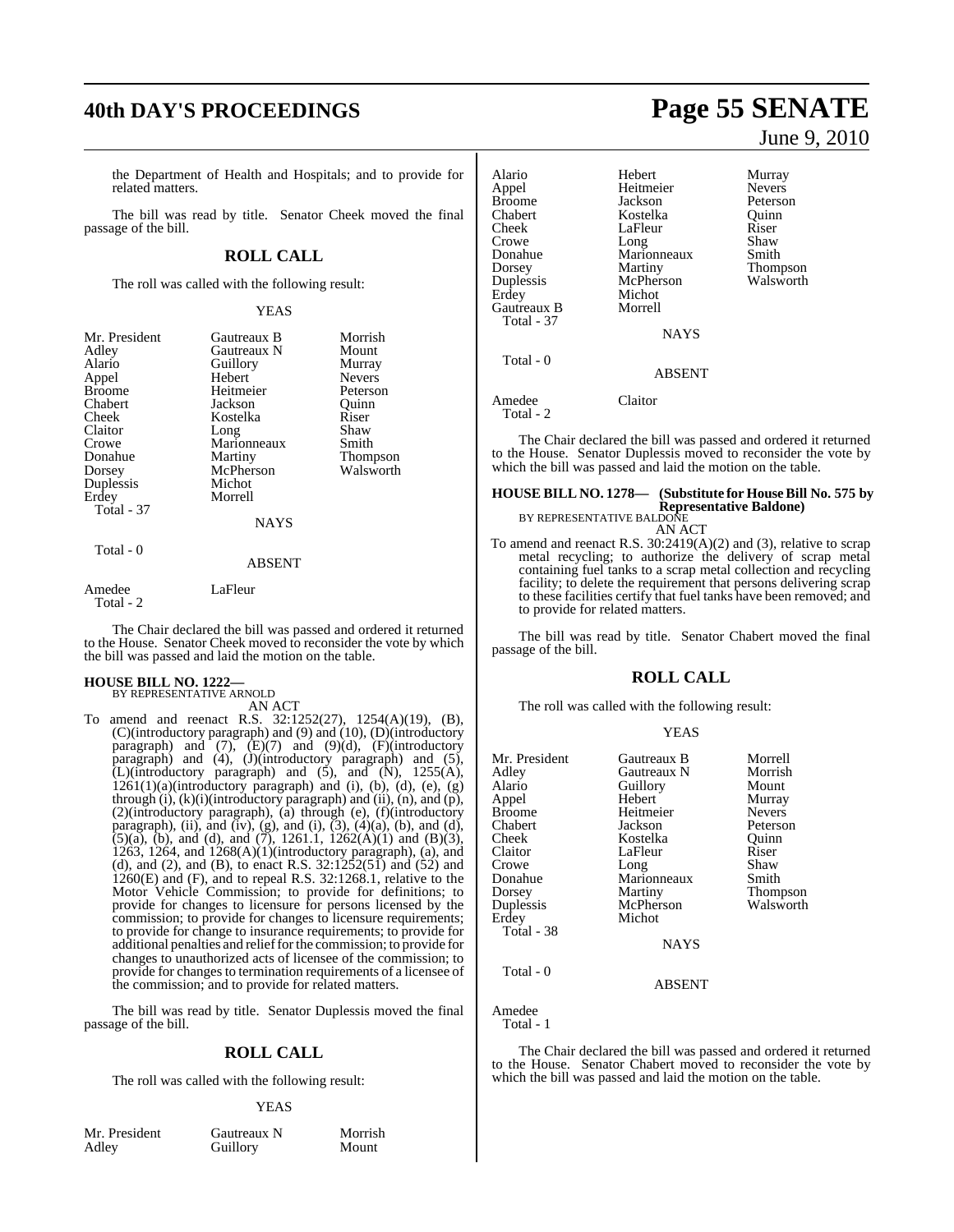## **HOUSE BILL NO. 1330—**

BY REPRESENTATIVE LITTLE AN ACT

To repeal R.S. 22:2297(D)(1), relative to the Louisiana Citizens Property Insurance Corporation; to repeal the requirement of maintaining separate accounts and records for the Coastal Plan and the FAIR Plan.

The bill was read by title. Senator Morrell moved the final passage of the bill.

## **ROLL CALL**

The roll was called with the following result:

## YEAS

| Mr. President | Gautreaux B   | Morrell         |
|---------------|---------------|-----------------|
| Adley         | Gautreaux N   | Morrish         |
| Alario        | Guillory      | Mount           |
| Appel         | Hebert        | Murray          |
| <b>Broome</b> | Heitmeier     | <b>Nevers</b>   |
| Chabert       | Jackson       | Peterson        |
| Cheek         | Kostelka      | Quinn           |
| Claitor       | LaFleur       | Riser           |
| Crowe         | Long          | Shaw            |
| Donahue       | Marionneaux   | Smith           |
| Dorsey        | Martiny       | <b>Thompson</b> |
| Duplessis     | McPherson     | Walsworth       |
| Erdey         | Michot        |                 |
| Total - 38    |               |                 |
|               | <b>NAYS</b>   |                 |
| Total - 0     |               |                 |
|               | <b>ABSENT</b> |                 |
|               |               |                 |

Amedee

Total - 1

The Chair declared the bill was passed and ordered it returned to the House. Senator Morrell moved to reconsider the vote by which the bill was passed and laid the motion on the table.

## **HOUSE BILL NO. 1331—** BY REPRESENTATIVE ELLINGTON

AN ACT

To amend and reenact R.S.  $22:46(9)(b)$ , (c), and (d) and to enact R.S. 22:420, relative to liability trust funds; to prohibit further establishment of such trust funds which are exempt from the definition of insurance; as of a certain date; to provide for the establishment of such trust funds subject to the requirements of the Insurance Code; and to provide for related matters.

The bill was read by title. Senator Riser moved the final passage of the bill.

## **ROLL CALL**

The roll was called with the following result:

## YEAS

| Mr. President | Gautreaux B         | Morrell       |
|---------------|---------------------|---------------|
| Adley         | Gautreaux N         | Morrish       |
| Alario        | Guillory            | Mount         |
| Appel         | Hebert              | Murray        |
| <b>Broome</b> | Heitmeier           | <b>Nevers</b> |
| Chabert       | Jackson             | Peterson      |
| Cheek         | Kostelka            | Ouinn         |
| Claitor       | LaFleur             | Riser         |
| Crowe         |                     | Shaw          |
| Donahue       | Long<br>Marionneaux | Smith         |

## **Page 56 SENATE 40th DAY'S PROCEEDINGS**

| Dorsey<br>Duplessis<br>Erdey<br>Total - 38 | Martiny<br>McPherson<br>Michot | Thompson<br>Walsworth |
|--------------------------------------------|--------------------------------|-----------------------|
|                                            | <b>NAYS</b>                    |                       |
| Total - 0                                  | <b>ABSENT</b>                  |                       |
| $\Lambda$ modes                            |                                |                       |

Amedee Total - 1

Erd

The Chair declared the bill was passed and ordered it returned to the House. Senator Riser moved to reconsider the vote by which the bill was passed and laid the motion on the table.

**HOUSE BILL NO. 1349—** BY REPRESENTATIVE ARNOLD AND SENATOR MORRISH AN ACT

To amend and reenact R.S.  $4.67(C)(1)$ , relative to boxing and wrestling commissioners; to repeal the maximum amount of compensation a commissioner may receive in certain situations; and to provide for related matters.

The bill was read by title. Senator Morrish moved the final passage of the bill.

## **ROLL CALL**

The roll was called with the following result:

### YEAS

| Mr. President       | Erdey         | Morrell       |
|---------------------|---------------|---------------|
| Adley               | Gautreaux B   | Morrish       |
| Alario              | Gautreaux N   | Mount         |
| Appel               | Hebert        | Murray        |
| Broome              | Heitmeier     | <b>Nevers</b> |
| Chabert             | Jackson       | Peterson      |
| Cheek               | Kostelka      | Ouinn         |
| Claitor             | LaFleur       | Riser         |
| Crowe               | Long          | Shaw          |
| Donahue             | Martiny       | Smith         |
| Dorsey              | McPherson     | Thompson      |
| Duplessis           | Michot        | Walsworth     |
| Total - 36          |               |               |
|                     | <b>NAYS</b>   |               |
| Total - 0           |               |               |
|                     | <b>ABSENT</b> |               |
| Amedee<br>Total - 3 | Guillory      | Marionneaux   |

The Chair declared the bill was passed and ordered it returned to the House. Senator Morrish moved to reconsider the vote by which the bill was passed and laid the motion on the table.

## **HOUSE BILL NO. 651—**

BY REPRESENTATIVE TEMPLET AN ACT

To amend and reenact Children's Code Articles 1122(B)(8), (F)(12), (G)(12), 1125(B), 1189(3), 1270, 1271(A) and (B), 1272, 1273, 1276, 1515(B)(VI), 1517(A), 1518(B), 1519, 1520(B)(introductory paragraph) and (C), and 1522(B) and to enact Children's Code Articles 1515(A)(7) and 1517(E), relative to the continuous revision of the Children's Code; to provide for adoption; to provide for voluntary transfer of custody; to provide for contents of the surrender form; to provide for the Statement of Family History Form; to provide for voluntary registration, use of the registry, matching procedures, and who may register; to provide for effective date of registration, monitoring, verifying, matching, and counseling registrants; to provide for confidentiality of documents filed; to provide for disclosure of death of biological parents and adopted persons and grounds for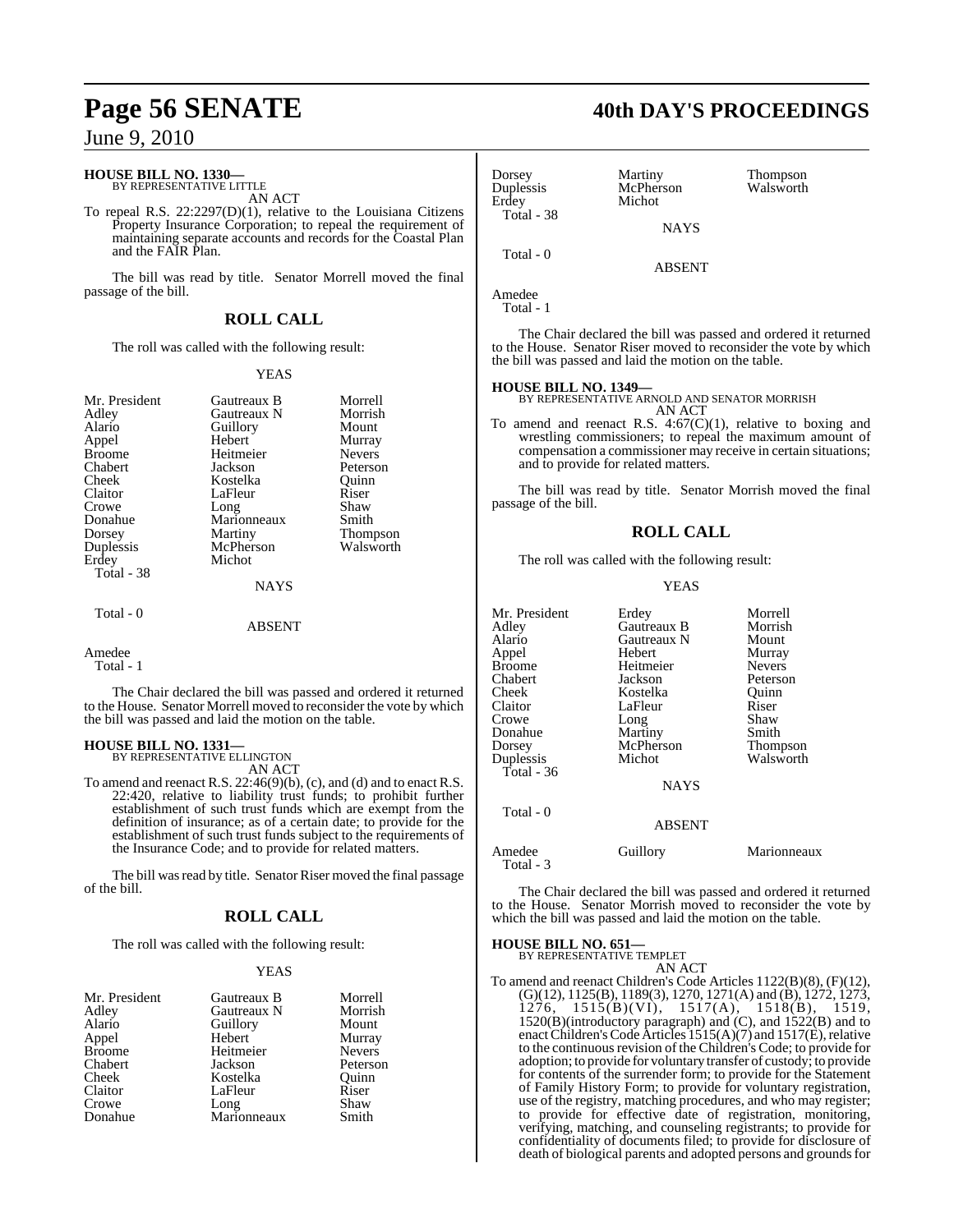disclosure; to provide for the contents and form of the petition for voluntary transfer; to provide for notice and service of the petition; to provide for appointment of counsel; to provide for required testimony at the hearing; to provide for the contents of the judgment; and to provide for related matters.

The bill was read by title. Senator Martiny moved the final passage of the bill.

## **ROLL CALL**

The roll was called with the following result:

### YEAS

| Mr. President | Gautreaux B | Morrell         |
|---------------|-------------|-----------------|
| Adley         | Gautreaux N | Morrish         |
| Alario        | Guillory    | Mount           |
| Appel         | Hebert      | Murray          |
| <b>Broome</b> | Heitmeier   | <b>Nevers</b>   |
| Chabert       | Jackson     | Peterson        |
| Cheek         | Kostelka    | Ouinn           |
| Claitor       | LaFleur     | Riser           |
| Crowe         | Long        | Shaw            |
| Donahue       | Marionneaux | Smith           |
| Dorsey        | Martiny     | <b>Thompson</b> |
| Duplessis     | McPherson   | Walsworth       |
| Erdey         | Michot      |                 |
| Total - 38    |             |                 |
|               | <b>NAYS</b> |                 |
|               |             |                 |

## Total - 0

## ABSENT

## Amedee

Total - 1

The Chair declared the bill was passed and ordered it returned to the House. Senator Martiny moved to reconsider the vote by which the bill was passed and laid the motion on the table.

## **HOUSE BILL NO. 1421—**

BY REPRESENTATIVE LANDRY AN ACT

To amend and reenact R.S. 12:1306(A)(1) and 1309(A)(introductory paragraph) and to enact R.S.  $12:1301(A)(21)$ ,  $1302(C)$ ,  $1305(B)(3)$ , and  $1309(A)(4)$ , relative to limited liability companies; to provide forlow-profit limited liability companies; to provide for definitions; to provide for the purpose of lowprofit limited liability companies; to provide for articles of organization; to provide for the name of a low-profit limited liability company; to provide for the amendment of articles of organization; and to provide for related matters.

The bill was read by title. Senator Martiny moved the final passage of the bill.

## **ROLL CALL**

The roll was called with the following result:

### YEAS

| Mr. President | Gautreaux B | Morrell         |
|---------------|-------------|-----------------|
| Adley         | Gautreaux N | Morrish         |
| Alario        | Guillory    | Mount           |
| Appel         | Hebert      | Murray          |
| <b>Broome</b> | Heitmeier   | <b>Nevers</b>   |
| Chabert       | Jackson     | Peterson        |
| Cheek         | Kostelka    | Ouinn           |
| Claitor       | LaFleur     | Riser           |
| Crowe         | Long        | Shaw            |
| Donahue       | Marionneaux | Smith           |
| Dorsey        | Martiny     | <b>Thompson</b> |

## **40th DAY'S PROCEEDINGS Page 57 SENATE** June 9, 2010

| Duplessis<br>Erdey | McPherson<br>Michot | Walsworth |
|--------------------|---------------------|-----------|
| Total - 38         | <b>NAYS</b>         |           |
| Total - 0          | <b>ABSENT</b>       |           |

Amedee Total - 1

Gautreaux B Total - 5

The Chair declared the bill was passed and ordered it returned to the House. Senator Martiny moved to reconsider the vote by which the bill was passed and laid the motion on the table.

## **HOUSE BILL NO. 1468— (Substitute for HouseBill No. 792 by**

**Representative Richmond)** BY REPRESENTATIVE RICHMOND

AN ACT

To enact R.S. 6:1083(24), (25), and (26) and Part IV of Chapter 14 of Title 6 of the Louisiana Revised Statutes of 1950, to be comprised of R.S. 6:1101 through 1104, relative to reverse mortgages; to provide for definitions; to provide for requirements on reverse mortgage loans; to provide for counseling; to provide for rescission of a reverse mortgage loan; to provide for duties for elders regarding reverse mortgage loans; and to provide for related matters.

The bill was read by title. Senator Duplessis moved the final passage of the bill.

## **ROLL CALL**

The roll was called with the following result:

### YEAS

| Mr. President | Erdey         | Morrish       |
|---------------|---------------|---------------|
| Adlev         | Gautreaux N   | Mount         |
| Alario        | Guillory      | Murray        |
| Appel         | Hebert        | <b>Nevers</b> |
| Broome        | Heitmeier     | Peterson      |
| Chabert       | Jackson       | Riser         |
| Cheek         | Kostelka      | Shaw          |
| Claitor       | LaFleur       | Smith         |
| Crowe         | Marionneaux   | Thompson      |
| Donahue       | McPherson     | Walsworth     |
| Dorsey        | Michot        |               |
| Duplessis     | Morrell       |               |
| Total - 34    |               |               |
|               | <b>NAYS</b>   |               |
| Total - 0     |               |               |
|               | <b>ABSENT</b> |               |
| Amedee        | Long          | Ouinn         |
| Gautreaux B   | Martiny       |               |

The Chair declared the bill was passed and ordered it returned to the House. Senator Duplessis moved to reconsider the vote by which the bill was passed and laid the motion on the table.

## **HOUSE BILL NO. 1472— (Substitute for House Bill No. 1351 by Representative Nowlin)**<br>BY REPRESENTATIVES NOWLIN AND THIBAUT

AN ACT

To amend and reenact R.S. 12:407 and 418(B)(1), relative to certain corporations; to provide with respect to electric cooperatives; to provide relative to dissolution; to provide procedures for shareholder voting; to provide for mail or proxy voting; to provide for prospective application; to provide for an effective date; and to provide for related matters;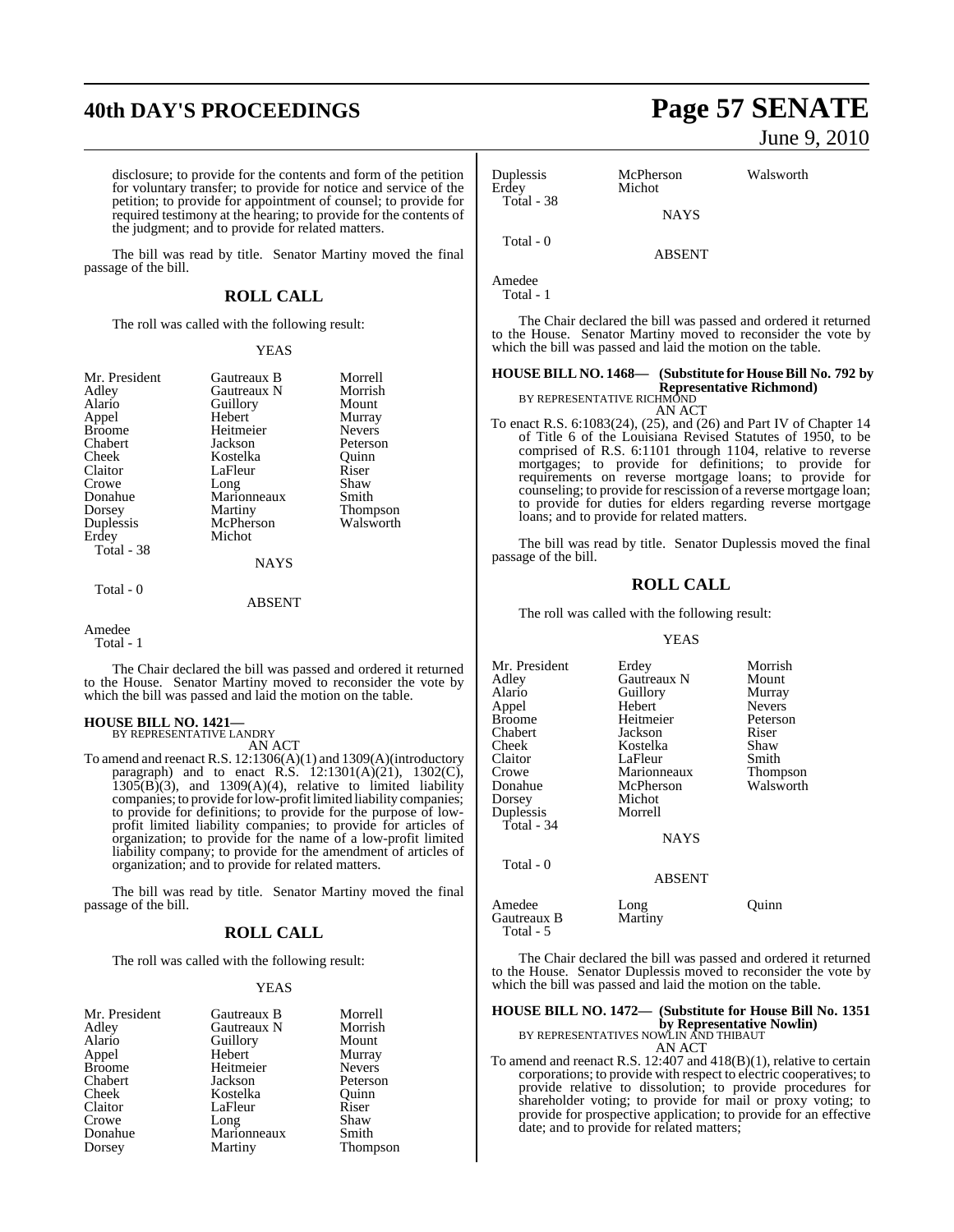The bill was read by title. Senator Long moved the final passage of the bill.

## **ROLL CALL**

The roll was called with the following result:

### YEAS

| Mr. President | Erdey         | Michot          |
|---------------|---------------|-----------------|
| Adley         | Gautreaux B   | Morrell         |
| Alario        | Gautreaux N   | Morrish         |
| Appel         | Guillory      | Mount           |
| <b>Broome</b> | Hebert        | Murray          |
| Chabert       | Heitmeier     | Peterson        |
| Cheek         | Jackson       | Ouinn           |
| Claitor       | Kostelka      | Riser           |
| Crowe         | LaFleur       | Shaw            |
| Donahue       | Long          | Smith           |
| Dorsey        | Marionneaux   | <b>Thompson</b> |
| Duplessis     | McPherson     | Walsworth       |
| Total - 36    |               |                 |
|               | <b>NAYS</b>   |                 |
| Total - 0     |               |                 |
|               | <b>ABSENT</b> |                 |
|               |               |                 |

Amedee Martiny Nevers Total - 3

The Chair declared the bill was passed and ordered it returned to the House. Senator Long moved to reconsider the vote by which the bill was passed and laid the motion on the table.

## **HOUSE BILL NO. 146—** BY REPRESENTATIVE BROSSETT

AN ACT

To enact R.S. 33:9091.16, relative to Orleans Parish; to create the Seabrook Neighborhood Improvement and Security District within the parish; to provide relative to the purpose, governance, and powers and duties of the district; to provide for the imposition of a parcel fee and for the use thereof; and to provide for related matters.

The bill was read by title. Senator Morrell moved the final passage of the bill.

## **ROLL CALL**

The roll was called with the following result:

### YEAS

| Mr. President                    | Duplessis   | Michot          |
|----------------------------------|-------------|-----------------|
| Adley                            | Erdey       | Morrell         |
| Alario                           | Gautreaux N | Morrish         |
| Appel                            | Guillory    | Mount           |
| <b>Broome</b>                    | Hebert      | Murray          |
| Chabert                          | Heitmeier   | Peterson        |
| Cheek                            | Jackson     | Riser           |
| Claitor                          | Kostelka    | Shaw            |
| Crowe                            | Long        | Smith           |
| Donahue                          | Marionneaux | <b>Thompson</b> |
| Dorsey                           | McPherson   | Walsworth       |
| Total - 33                       |             |                 |
|                                  | <b>NAYS</b> |                 |
| $T_{\alpha \text{tol}}$ $\alpha$ |             |                 |

Total - 0

## ABSENT

| Amedee    |
|-----------|
| Gautreaux |
| Total - 6 |

- Example LaFleur Nevers<br>B Martiny Duinn **Martiny**
- 

## **Page 58 SENATE 40th DAY'S PROCEEDINGS**

The Chair declared the bill was passed and ordered it returned to the House. Senator Morrell moved to reconsider the vote by which the bill was passed and laid the motion on the table.

## **HOUSE BILL NO. 147—** BY REPRESENTATIVE BROSSETT

AN ACT

To enact R.S. 33:9080.4, relative to Orleans Parish; to create the Milneburg Neighborhood Improvement District within the parish; to provide relative to the purpose, governance, and powers and duties of the district; to provide for the imposition of a parcel fee and for the use thereof; and to provide for related matters.

The bill was read by title. Senator Morrell moved the final passage of the bill.

## **ROLL CALL**

The roll was called with the following result:

### YEAS

| Mr. President | Gautreaux B   | Morrish       |
|---------------|---------------|---------------|
| Adley         | Gautreaux N   | Mount         |
| Alario        | Guillory      | Murray        |
| Appel         | Hebert        | <b>Nevers</b> |
| Broome        | Heitmeier     | Peterson      |
| Chabert       | Jackson       | Ouinn         |
| Cheek         | Kostelka      | Riser         |
| Claitor       | LaFleur       | Shaw          |
| Crowe         | Long          | Smith         |
| Donahue       | Marionneaux   | Thompson      |
| Dorsey        | McPherson     | Walsworth     |
| Duplessis     | Michot        |               |
| Erdey         | Morrell       |               |
| Total - 37    |               |               |
|               | <b>NAYS</b>   |               |
| Total - 0     |               |               |
|               | <b>ABSENT</b> |               |
|               |               |               |

Amedee Martiny Total - 2

The Chair declared the bill was passed and ordered it returned to the House. Senator Morrell moved to reconsider the vote by which the bill was passed and laid the motion on the table.

### **HOUSE BILL NO. 1039—**

BY REPRESENTATIVE KLECKLEY

AN ACT To amend and reenact R.S. 22:236(20), 236.3(C), 236.8(B), 237.2(12) and (15), 237.5(A)(1) and (C), 237.10(B), and 696(A), relative to mutual insurance holding companies; to provide with respect to the conversion to, demutualization of, and incorporation of a mutual insurance holding company; and to provide for related matters.

The bill was read by title. Senator Morrish moved the final passage of the bill.

## **ROLL CALL**

The roll was called with the following result:

## YEAS

| Gautreaux B | Morrish       |
|-------------|---------------|
| Gautreaux N | Mount         |
| Guillory    | Murray        |
| Hebert      | <b>Nevers</b> |
| Heitmeier   | Peterson      |
| Jackson     | Ouinn         |
|             |               |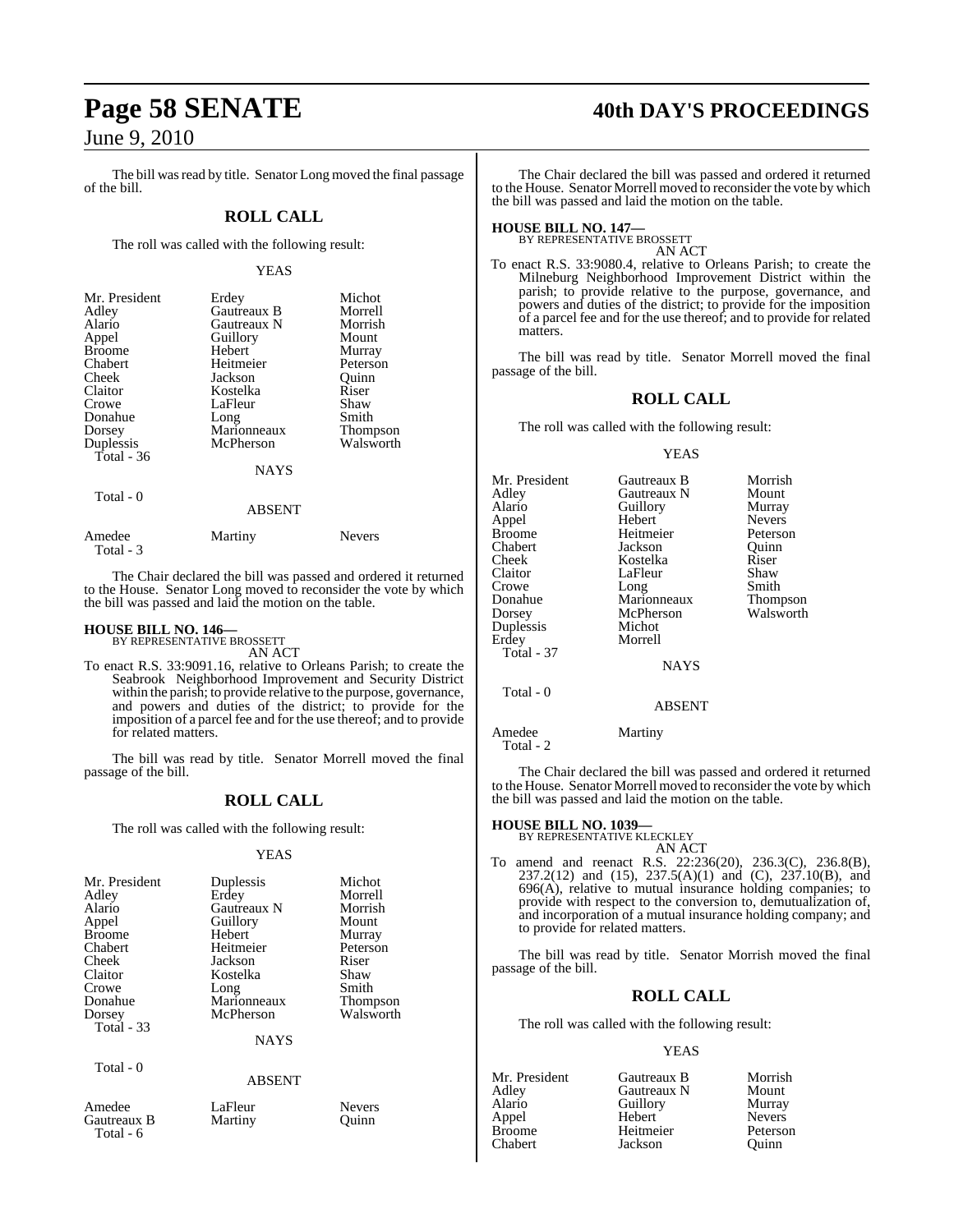Duplessis<br>Erdev Total - 37

Cheek Kostelka Riser<br>Claitor LaFleur Shaw Claitor LaFleur Shaw<br>Crowe Long Smith Crowe Long Smith<br>Donahue Marionneaux Thompson Donahue Marionneaux Thompson McPherson<br>Michot Morrell

NAYS

Total - 0

### ABSENT

Amedee Martiny Total - 2

The Chair declared the bill was passed and ordered it returned to the House. Senator Morrish moved to reconsider the vote by which the bill was passed and laid the motion on the table.

## **HOUSE BILL NO. 149—** BY REPRESENTATIVE EDWARDS

AN ACT

To enact R.S. 33:4574.18, relative to the St. Helena Parish Tourist Commission; to authorize commission members to receive a per diem; to provide restrictions on the per diem; and to provide for related matters.

The bill was read by title. Senator Nevers moved the final passage of the bill.

## **ROLL CALL**

The roll was called with the following result:

## YEAS

| Mr. President<br>Adley      | Duplessis<br>Erdey  | McPherson<br>Michot |
|-----------------------------|---------------------|---------------------|
| Alario                      | Gautreaux N         | Morrell             |
| Appel                       | Guillory            | Morrish             |
| <b>Broome</b>               | Hebert              | Mount               |
| Chabert                     | Heitmeier           | Murray              |
| Cheek                       | Jackson             | <b>Nevers</b>       |
| Claitor                     | Kostelka            | Quinn               |
| Crowe                       | LaFleur             | Shaw                |
| Donahue                     | Long                | Smith               |
| Dorsey<br><b>Total - 33</b> | Marionneaux         | <b>Thompson</b>     |
|                             | <b>NAYS</b>         |                     |
| Total - 0                   |                     |                     |
|                             | <b>ABSENT</b>       |                     |
| Amedee<br>Gautreaux B       | Martiny<br>Peterson | Riser<br>Walsworth  |

Gautreaux B Total - 6 The Chair declared the bill was passed and ordered it returned to the House. Senator Nevers moved to reconsider the vote by which

**HOUSE BILL NO. 183—**

BY REPRESENTATIVE HENRY BURNS AN ACT

the bill was passed and laid the motion on the table.

To amend and reenact R.S. 33:1448.1(C) and (D), relative to the Bossier Parish Retired Employees Insurance Fund; to provide for the investments and use of the Bossier Parish Retired Employees Insurance Fund; and to provide for related matters.

The bill was read by title. Senator Adley moved the final passage of the bill.

## **40th DAY'S PROCEEDINGS Page 59 SENATE** June 9, 2010

## **ROLL CALL**

The roll was called with the following result:

YEAS

| Mr. President  | Erdey         | Morrish       |
|----------------|---------------|---------------|
| Adley          | Guillory      | Mount         |
| Alario         | Hebert        | Murray        |
| Appel          | Heitmeier     | <b>Nevers</b> |
| <b>Broome</b>  | Jackson       | Peterson      |
| Chabert        | Kostelka      | Ouinn         |
| Cheek          | LaFleur       | Riser         |
| Claitor        | Long          | Shaw          |
| Crowe          | Marionneaux   | Smith         |
| Donahue        | McPherson     | Thompson      |
| Dorsey         | Michot        | Walsworth     |
| Duplessis      | Morrell       |               |
| Total - 35     |               |               |
|                | <b>NAYS</b>   |               |
| Total - 0      |               |               |
|                | <b>ABSENT</b> |               |
| $\blacksquare$ |               |               |

Amedee Gautreaux N<br>Gautreaux B Martiny Gautreaux B Total - 4

The Chair declared the bill was passed and ordered it returned to the House. Senator Adley moved to reconsider the vote by which the bill was passed and laid the motion on the table.

## **HOUSE BILL NO. 332—** BY REPRESENTATIVE NOWLIN

AN ACT

To repeal R.S. 13:997 and Act No. 492 of the 1962 Regular Session of the Legislature, relative to the Natchitoches Parish Law Library Commission; to repeal such commission and the powers, rights, and duties of such commission; to provide for the transfer of any obligations, property, records, and employees of the commission; and to provide for related matters.

The bill was read by title. Senator Long moved the final passage of the bill.

## **ROLL CALL**

The roll was called with the following result:

### YEAS

Mr. President Gautreaux N Morrish<br>Adley Guillory Mount Adley Guillory<br>Alario Hebert Alario Hebert Murray Appel Heitmeier Peterson **Sackson** Quinn<br> **Broomer Contains Container**<br> **Riser** Chabert **Kostelka** Riser<br>Cheek LaFleur Shaw Cheek LaFleur Shaw<br>Crowe Long Smith Crowe Long Smith Donahue Marionneaux Thompson Dorsey McPherson Walsworth<br>
Duplessis Michot Duplessis<br>Erdey Morrell Total - 34 **NAYS** Claitor

Total - 1

Amedee Martiny<br>Gautreaux B Nevers Gautreaux B Total - 4

ABSENT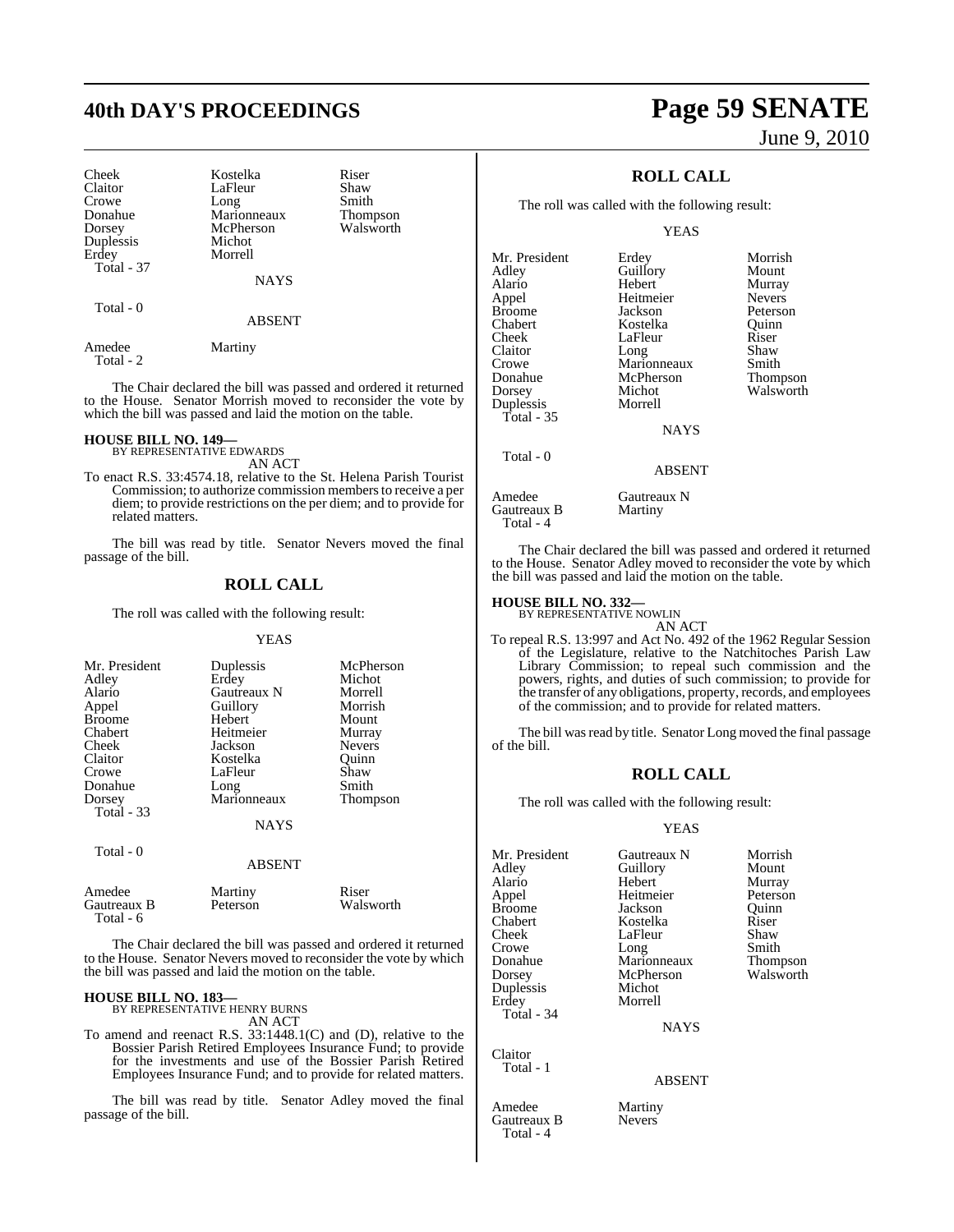The Chair declared the bill was passed and ordered it returned to the House. Senator Long moved to reconsider the vote by which the bill was passed and laid the motion on the table.

### **HOUSE BILL NO. 390—** BY REPRESENTATIVE DOWNS

AN ACT

To enact R.S. 33:4712.14, relative to naming a recreation center; to authorize the governing authority of the town of Farmerville to name the Farmerville Recreation Center in honor of Willie Davis, Jr.; and to provide for related matters.

The bill was read by title. Senator Walsworth moved the final passage of the bill.

## **ROLL CALL**

The roll was called with the following result:

### YEAS

| Mr. President | Erdey       | Morrell         |
|---------------|-------------|-----------------|
| Adley         | Gautreaux N | Morrish         |
| Alario        | Guillory    | Mount           |
| Appel         | Hebert      | Murray          |
| <b>Broome</b> | Heitmeier   | Ouinn           |
| Chabert       | Jackson     | Riser           |
| Cheek         | Kostelka    | Shaw            |
| Claitor       | LaFleur     | Smith           |
| Crowe         | Long        | <b>Thompson</b> |
| Donahue       | Marionneaux | Walsworth       |
| Dorsey        | McPherson   |                 |
| Duplessis     | Michot      |                 |
| Total - 34    |             |                 |
|               | NAYS        |                 |
| Total - 0     |             |                 |
|               | ABSENT      |                 |

| Amedee      | Martiny       | Peterson |
|-------------|---------------|----------|
| Gautreaux B | <b>Nevers</b> |          |
| Total - 5   |               |          |

The Chair declared the bill was passed and ordered it returned to the House. Senator Walsworth moved to reconsider the vote by which the bill was passed and laid the motion on the table.

## **HOUSE BILL NO. 405—** BY REPRESENTATIVE DIXON

AN ACT

To amend and reenact R.S. 17:7(5), relative to the powers, duties, and responsibilities of the State Board of Elementary and Secondary Education; to provide that the board shall adopt guidelines for the use of seclusion, physical restraint, and mechanical restraint of certain students; and to provide for related matters.

The bill was read by title. Senator McPherson moved the final passage of the bill.

## **ROLL CALL**

The roll was called with the following result:

## YEAS

| Mr. President | Duplessis   | Michot   |
|---------------|-------------|----------|
| Adley         | Erdey       | Morrell  |
| Alario        | Gautreaux N | Mount    |
| Appel         | Hebert      | Murray   |
| <b>Broome</b> | Heitmeier   | Peterson |
| Chabert       | Jackson     | Ouinn    |
| Cheek         | Kostelka    | Riser    |
| Claitor       | LaFleur     | Shaw     |

## **Page 60 SENATE 40th DAY'S PROCEEDINGS**

| Crowe<br>Donahue<br>Dorsey         | Long<br>Marionneaux<br>McPherson | Smith<br><b>Thompson</b><br>Walsworth |
|------------------------------------|----------------------------------|---------------------------------------|
| <b>Total - 33</b>                  | <b>NAYS</b>                      |                                       |
| Total - 0                          | <b>ABSENT</b>                    |                                       |
| Amedee<br>Gautreaux B<br>Total - 6 | Guillory<br>Martiny              | Morrish<br><b>Nevers</b>              |

The Chair declared the bill was passed and ordered it returned to the House. Senator McPherson moved to reconsider the vote by which the bill was passed and laid the motion on the table.

## **HOUSE BILL NO. 420—** BY REPRESENTATIVE LEGER

AN ACT To amend and reenact R.S. 17:3995(A)(1) and (2) and to repeal R.S.  $17:3995(A)(3)$ , relative to charter school funding; to provide relative to the use of certain local revenues for computing and allocating the per pupil amount provided to all charter schools; to provide exceptions; to remove provisions requiring certain minimum per pupil funding amounts pursuant to the most recent legislatively approved minimum foundation program formula; to provide an effective date; and to provide for related matters.

The bill was read by title. Senator Morrell moved the final passage of the bill.

## **ROLL CALL**

The roll was called with the following result:

## YEAS

| Mr. President<br>Adley<br>Alario<br>Appel<br><b>Broome</b><br>Chabert<br>Cheek<br>Crowe<br>Donahue<br>Dorsey<br>Duplessis<br>Erdey<br><b>Total - 34</b> | Gautreaux N<br>Guillory<br>Hebert<br>Heitmeier<br>Jackson<br>Kostelka<br>LaFleur<br>Long<br>Marionneaux<br>McPherson<br>Michot<br>Morrell<br><b>NAYS</b> | Morrish<br>Mount<br>Murray<br>Peterson<br>Ouinn<br>Riser<br>Shaw<br>Smith<br>Thompson<br>Walsworth |
|---------------------------------------------------------------------------------------------------------------------------------------------------------|----------------------------------------------------------------------------------------------------------------------------------------------------------|----------------------------------------------------------------------------------------------------|
| Total - 0                                                                                                                                               | <b>ABSENT</b>                                                                                                                                            |                                                                                                    |
| Amedee<br>Claitor                                                                                                                                       | Gautreaux B<br>Martiny                                                                                                                                   | <b>Nevers</b>                                                                                      |

The Chair declared the bill was passed and ordered it returned to the House. Senator Morrell moved to reconsider the vote by which the bill was passed and laid the motion on the table.

## **HOUSE BILL NO. 534—** BY REPRESENTATIVE CARTER

Total - 5

AN ACT

To enact R.S. 33:9097.8, relative to East Baton Rouge Parish; to create a crime prevention and improvement district for the Westminster and Pine Park Subdivisions; to provide the purpose and boundaries of the district; to provide for the governance of the district; to provide for the duties and powers of the district; to provide for the levy of a parcel fee within the district; to provide for indemnity and exculpation of board members; and to provide for related matters.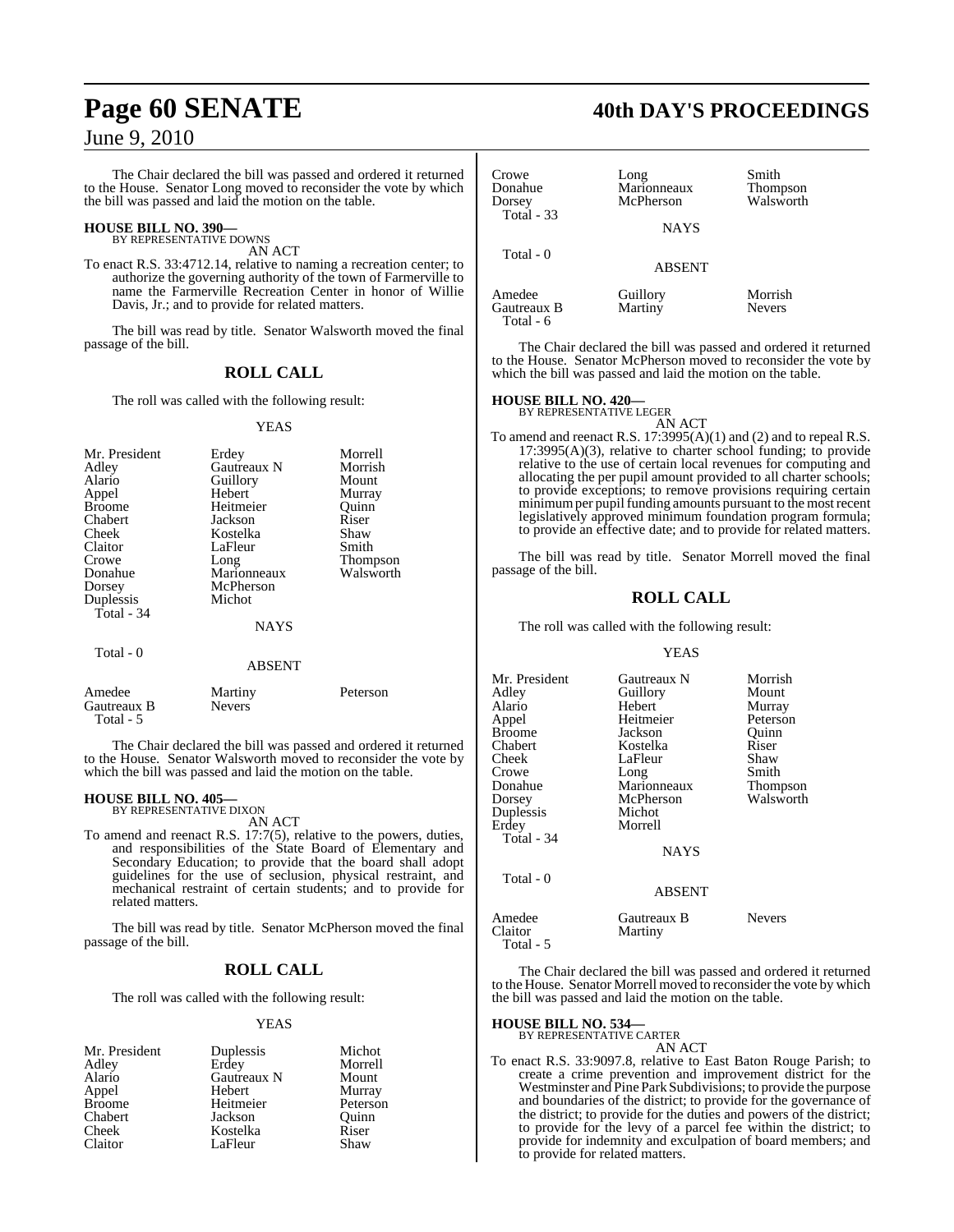## **40th DAY'S PROCEEDINGS Page 61 SENATE**

The bill was read by title. Senator Claitor moved the final passage of the bill.

## **ROLL CALL**

The roll was called with the following result:

### YEAS

| Mr. President<br>Adley<br>Alario<br>Appel<br><b>Broome</b><br>Chabert<br>Cheek<br>Claitor<br>Crowe<br>Donahue<br>Dorsey<br>Duplessis | Gautreaux N<br>Guillory<br>Hebert<br>Heitmeier<br>Jackson<br>Kostelka<br>LaFleur<br>Long<br>Marionneaux<br>McPherson<br>Michot<br>Morrell | Morrish<br>Mount<br>Murray<br><b>Nevers</b><br>Peterson<br>Ouinn<br>Riser<br>Shaw<br>Smith<br>Thompson<br>Walsworth |
|--------------------------------------------------------------------------------------------------------------------------------------|-------------------------------------------------------------------------------------------------------------------------------------------|---------------------------------------------------------------------------------------------------------------------|
| Total $-35$<br>m. 10                                                                                                                 | <b>NAYS</b>                                                                                                                               |                                                                                                                     |

Total - 0

ABSENT

| Amedee    | Gautreaux B |
|-----------|-------------|
| Erdev     | Martiny     |
| Total - 4 |             |

The Chair declared the bill was passed and ordered it returned to the House. Senator Claitor moved to reconsider the vote by which the bill was passed and laid the motion on the table.

**HOUSE BILL NO. 539—** BY REPRESENTATIVE KATZ AND SENATORS KOSTELKA, THOMPSON, AND WALSWORTH AN ACT

To authorize and provide for the sale of specified school property by the City of Monroe School Board; to authorize such sale at public auction or private sale; to require an ordinance providing for such sale; to provide for public notice and a public hearing; to provide for legal challenges to the sale; and to provide for related matters.

The bill was read by title. Senator Kostelka moved the final passage of the bill.

## **ROLL CALL**

The roll was called with the following result:

### YEAS

| Mr. President | Erdey       | Morrell   |
|---------------|-------------|-----------|
| Adley         | Gautreaux N | Morrish   |
| Alario        | Guillory    | Mount     |
| Appel         | Hebert      | Murray    |
| <b>Broome</b> | Heitmeier   | Peterson  |
| Chabert       | Jackson     | Ouinn     |
| Cheek         | Kostelka    | Riser     |
| Claitor       | LaFleur     | Shaw      |
| Crowe         | Long        | Smith     |
| Donahue       | Marionneaux | Thompson  |
| Dorsey        | McPherson   | Walsworth |
| Duplessis     | Michot      |           |
| Total $-35$   |             |           |
|               | <b>NAYS</b> |           |

Total - 0

# June 9, 2010

### ABSENT

Amedee Martiny<br>Gautreaux B Nevers Gautreaux B Total - 4

The Chair declared the bill was passed and ordered it returned to the House. Senator Kostelka moved to reconsider the vote by which the bill was passed and laid the motion on the table.

### **HOUSE BILL NO. 709—**

BY REPRESENTATIVES BROSSETT, CARTER, CONNICK, HAZEL,<br>HINES,HUTTER,MICHAEL JACKSON,LAFONTA,LEGER,LIGI,MILLS,<br>RICHMOND,STIAES,AND WILLMOTT AN ACT

To amend and reenact R.S. 11:701(33)(c), the heading of Part II-B of Chapter 8 of Title 17 of the Louisiana Revised Statues of 1950, R.S. 17:1970.21, 1970.22(1) and (2), 1970.23(A), 1970.24(A), (B)(1)(a) through (c) and (2)(a), (C), (E)(1)(b), (d), (i), (m), and (n) and (2)(f), 1970.25(A), 1970.26(A)(2)(b), (B)(2), and  $(C)(1)$ (introductory paragraph) and  $(2)$ , and  $1970.27$ , R.S.  $36:651(D)(8)$ , and R.S.  $42:1111(A)(3)$ , relative to the New Orleans Center for the Creative Arts/Riverfront; to provide with respect to legislative intent; to provide relative the center's placement as a state agency in the Department of Education; to provide for a change in the center's name; to provide relative to student eligibility, board membership, terms, powers, duties, and faculty; to provide relative to funding, including the center's inclusion in the minimum foundation program formula; and to provide for related matters.

## **Floor Amendments**

Senator LaFleur proposed the following amendments.

### **SENATE FLOOR AMENDMENTS**

Amendments proposed by Senator LaFleur to Reengrossed House Bill No. 709 by Representative Brossett

### AMENDMENT NO. 1

On page 4, delete lines 18 and 19, and insert the following: "(bb) The state superintendent of education."

On motion of Senator LaFleur, the amendments were adopted.

The bill was read by title. Senator Murray moved the final passage of the amended bill.

## **ROLL CALL**

The roll was called with the following result:

### YEAS

Mr. President Gautreaux N Morrish<br>Adley Guillory Mount Adley Guillory<br>Alario Hebert Alario Hebert Murray Broome Jackson Peterson<br>Chabert Kostelka Quinn Chabert Kostelka Quinn Cheek LaFleur Riser<br>Claitor Long Shaw Claitor Long Shaw<br>Crowe Marionneaux Smith Crowe Marionneaux<br>Dorsey Martiny Dorsey Martiny Thompson<br>
Duplessis McPherson Walsworth Duplessis McPherson<br>Erdev Michot Gautreaux B Total - 37

Heitmeier Michot<br>Morrell

**NAYS** 

Total - 0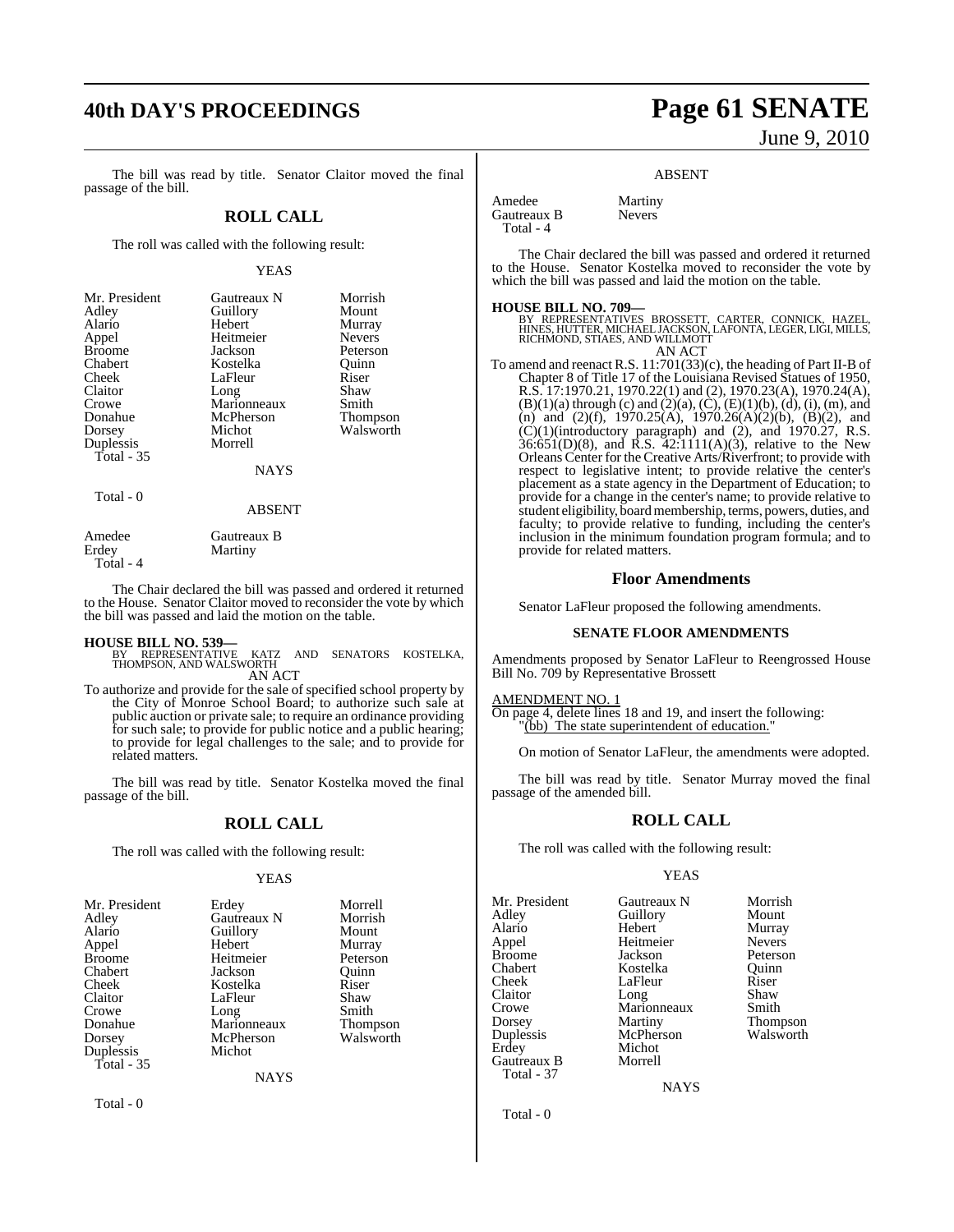## ABSENT

Amedee Donahue

Total - 2

The Chair declared the amended bill was passed and ordered it returned to the House. Senator Murray moved to reconsider the vote by which the bill was passed and laid the motion on the table.

## **HOUSE BILL NO. 656—** BY REPRESENTATIVE GISCLAIR

AN ACT

To amend and reenact R.S. 56:722.1, relative to the Lafourche Parish Game and Fish Commission; to authorize the commission to govern, regulate, and control Lake Long; and to provide for related matters.

The bill was read by title. Senator Chabert moved the final passage of the bill.

## **ROLL CALL**

The roll was called with the following result:

## YEAS

| Mr. President | Erdey       | McPherson     |
|---------------|-------------|---------------|
|               |             |               |
| Adley         | Gautreaux B | Michot        |
| Alario        | Gautreaux N | Morrell       |
| Appel         | Guillory    | Mount         |
| <b>Broome</b> | Hebert      | Murray        |
| Chabert       | Heitmeier   | <b>Nevers</b> |
| Cheek         | Jackson     | Peterson      |
| Claitor       | Kostelka    | Ouinn         |
| Crowe         | LaFleur     | Riser         |
| Donahue       | Long        | Shaw          |
| Dorsey        | Marionneaux | Smith         |
| Duplessis     | Martiny     | Walsworth     |
| Total $-36$   |             |               |
|               | <b>NAYS</b> |               |
| Total - 0     |             |               |
|               | ABSENT      |               |

| Amedee<br>Total - 3 | Morrish | <b>Thompson</b> |
|---------------------|---------|-----------------|
|                     |         |                 |

The Chair declared the bill was passed and ordered it returned to the House. Senator Chabert moved to reconsider the vote by which the bill was passed and laid the motion on the table.

## **Rules Suspended**

Senator Mount asked for and obtained a suspension of the rules to revert to the Morning Hour.

## **Message from the House**

## **PASSED SENATE BILLS AND JOINT RESOLUTIONS**

## June 9, 2010

To the Honorable President and Members of the Senate:

I am directed to inform your honorable body that the House of Representatives has finally passed the following Senate Bills and Joint Resolutions:

## **Page 62 SENATE 40th DAY'S PROCEEDINGS**

## **SENATE BILL NO. 261—**

BY SENATOR NEVERS

AN ACT To amend and reenact R.S. 48:1805(B)(2), relative to the Zachary Taylor Parkway Commission; to provide relative to the term a member appointed to the commission may serve; and to provide for related matters.

Reported without amendments.

**SENATE BILL NO. 27—**<br>BY SENATORS N. GAUTREAUX, ADLEY, MARIONNEAUX, MURRAY,<br>RISER AND SHAW

AN ACT

To enact R.S. 32:861.1, relative to motor vehicles and security; to exempt the registered owner of a motor vehicle who is a member of the armed services from the duty to maintain liability securitywhile on active duty overseas; and to provide forrelated matters.

Reported without amendments.

### **SENATE BILL NO. 43—** BY SENATOR MURRAY

AN ACT To amend and reenact R.S. 47:1903.2, relative to the Orleans Parish assessor; to provide for the transfer of certain assets, records, and rights of the Board of Assessors of Orleans Parish to the Orleans Parish assessor; to provide that the Orleans Parish assessor shall be responsible for all assets and debts of the Board of Assessors of Orleans Parish; to provide for an effective date; and to provide for related matters.

Reported without amendments.

## **SENATE BILL NO. 63—**

BY SENATORS AMEDEE AND MARIONNEAUX AND<br>REPRESENTATIVES ARMES, ARNOLD, AUBERT, HENRY BURNS,<br>CONNICK, GISCLAIR, GREENE, GUINN, HARRISON, HOWARD,<br>LABRUZZO, LAMBERT, LEGER, MORRIS, POPE, RICHARDSON,<br>SMILEY, ST. GERMAIN AND THI AN ACT

To request the Department of Transportation and Development to study the feasibility of a West Bank Turnpike; and to provide for related matters.

Reported without amendments.

### **SENATE BILL NO. 93—** BY SENATOR MURRAY

AN ACT

To enact R.S. 47:463.141, relative to motor vehicle special prestige license plates; to provide for the establishment and issuance of the "Masonic Blue Lodge" plate; and to provide for related matters.

Reported without amendments.

## **SENATE BILL NO. 104—**<br>BY SENATOR THOMPSON

AN ACT

To amend and reenact R.S. 38:326(A) and (C), relative to police officers of a levee district and a levee and drainage district; to provide relative to the special officer commission; and to provide for related matters.

Reported without amendments.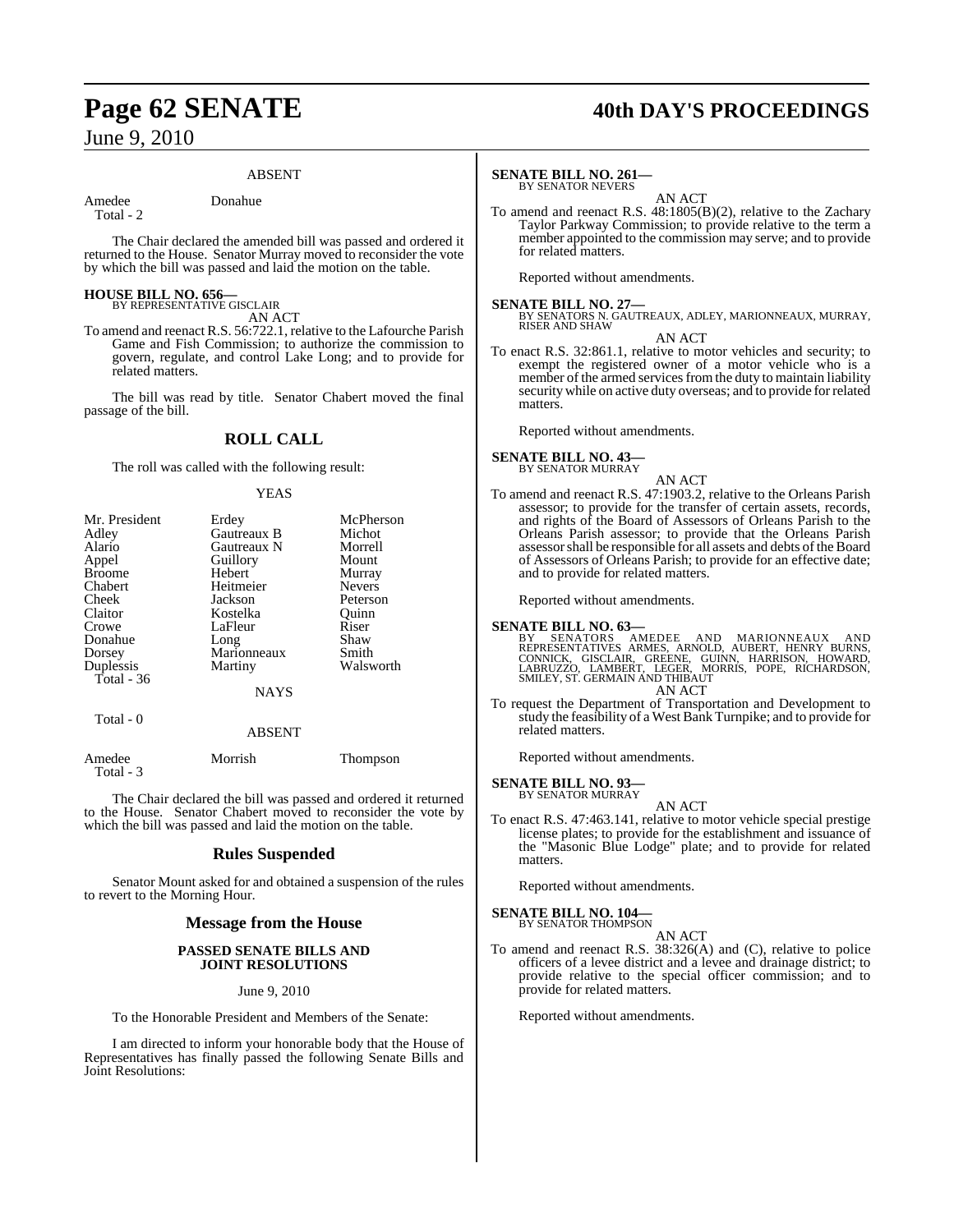## **40th DAY'S PROCEEDINGS Page 63 SENATE**

# June 9, 2010

### **SENATE BILL NO. 206—** BY SENATOR MARTINY

AN ACT

To amend and reenact R.S. 47:463.24(D), relative to special license plates for retired law officers; to provide for eligibility; and to provide for related matters.

Reported without amendments.

Respectfully submitted, ALFRED W. SPEER Clerk of the House of Representatives

## **Message from the House**

## **CONCURRING IN SENATE CONCURRENT RESOLUTIONS**

June 9, 2010

To the Honorable President and Members of the Senate:

I am directed to inform your honorable body that the House of Representatives has finally concurred in the following Senate Concurrent Resolutions:

### **SENATE CONCURRENT RESOLUTION NO. 108—** BY SENATOR NEVERS

A CONCURRENT RESOLUTION

To urge and request the Board of Regents to examine the current funding formula for public postsecondary education to assess whether the components of the formula adequately support the goals and objectives of the master plan for higher education and appropriately recognize and address the significant differences among the institutions of postsecondary education in the state, and to provide for a mechanism to phase in the implementation of significant changes in the formula, specifically those related to performance-based funding, in a manner that does not impair the ability of each college and university to meet the needs of its students and the region it serves.

Reported without amendments.

**SENATE CONCURRENT RESOLUTION NO. 111—BY SENATOR PETERSON AND REPRESENTATIVES BROSSETT AND LEGER** 

## A CONCURRENT RESOLUTION

To commend Diana E. Bajoie, a former state Senator and Representative, on being named the 2010 Gala Honoree for the Urban League of Greater New Orleans.

Reported without amendments.

## **SENATE CONCURRENT RESOLUTION NO. 112—**

BY SENATOR BROOME A CONCURRENT RESOLUTION

To commend La Musique de Louisianne Inc., (The Louisiana Music Hall Of Fame) for its outstanding work and declare it the official honors and recognition organization and information resource for Louisiana's music, musicians and musical heritage.

Reported without amendments.

Respectfully submitted, ALFRED W. SPEER Clerk of the House of Representatives

## **Introduction of Senate Resolutions**

Senator Broome asked for and obtained a suspension of the rules to read Senate Resolutions a first and second time.

## **SENATE RESOLUTION NO. 120—**

BY SENATOR BROOME A RESOLUTION

To urge and request that the Louisiana Workforce Commission regulate the use of consumer credit reports as criteria for employment.

On motion of Senator Broome the resolution was read by title and adopted.

SENATE RESOLUTION NO. 121—<br>BY SENATORS MCPHERSON, ADLEY, ALARIO, AMEDEE, APPEL, BROOME, CHABERT, CHAISSON, CHEEK, CLAITOR, CROWE, DONAHUE, DORSEY, DUPLESSIS, ERDEY, B. GAUTREAUX, N.<br>GAUTREAUX, GUILLORY, HEBERT, HEITMEIER, A RESOLUTION

To express the sincere and heartfelt condolences of the Senate of the Legislature of Louisiana upon the passing of one of its legendary officers, former sergeant at arms, Wilmer J. "Shorty" Baudoin, Sr.

On motion of Senator McPherson the resolution was read by title and adopted.

**SENATE RESOLUTION NO. 122—**<br>BY SENATOR MARIONNEAUX AND REPRESENTATIVE THIBAUT A RESOLUTION

To commend the Catholic of Pointe Coupee High School baseball team upon winning the 2010 District 5-1A Championship, the Point Coupee Parish Championship, and their outstanding accomplishments.

On motion of Senator Marionneaux the resolution was read by title and adopted.

## **Introduction of Senate Concurrent Resolutions**

Senator Crowe asked for and obtained a suspension of the rules to read Senate Concurrent Resolutions a first and second time.

# **SENATE CONCURRENT RESOLUTION NO. 113—**<br>BY SENATORS CROWE AND N. GAUTREAUX<br>A CONCURRENT RESOLUTION

To urge and request the president of the United States to utilize all the resources of the federal government to stop the oil leak in the Gulf of Mexico and to minimize its impacts on the state of Louisiana, its citizens, businesses, and wildlife and fisheries, and to expedite any necessary permits and to waive or suspend any federal requirements as necessary in order to protect Louisiana's coast, marshes, estuaries, citizens, businesses, and wildlife and fisheries.

The resolution was read by title. Senator Crowe moved to adopt the Senate Concurrent Resolution.

## **ROLL CALL**

The roll was called with the following result:

## YEAS

| Mr. President | Erdey       | Michot        |
|---------------|-------------|---------------|
| Adley         | Gautreaux B | Morrell       |
| Alario        | Gautreaux N | Morrish       |
| Appel         | Heitmeier   | Mount         |
| <b>Broome</b> | Jackson     | Murray        |
| Chabert       | Kostelka    | <b>Nevers</b> |
| Cheek         | LaFleur     | Ouinn         |
| Crowe         | Long        | Shaw          |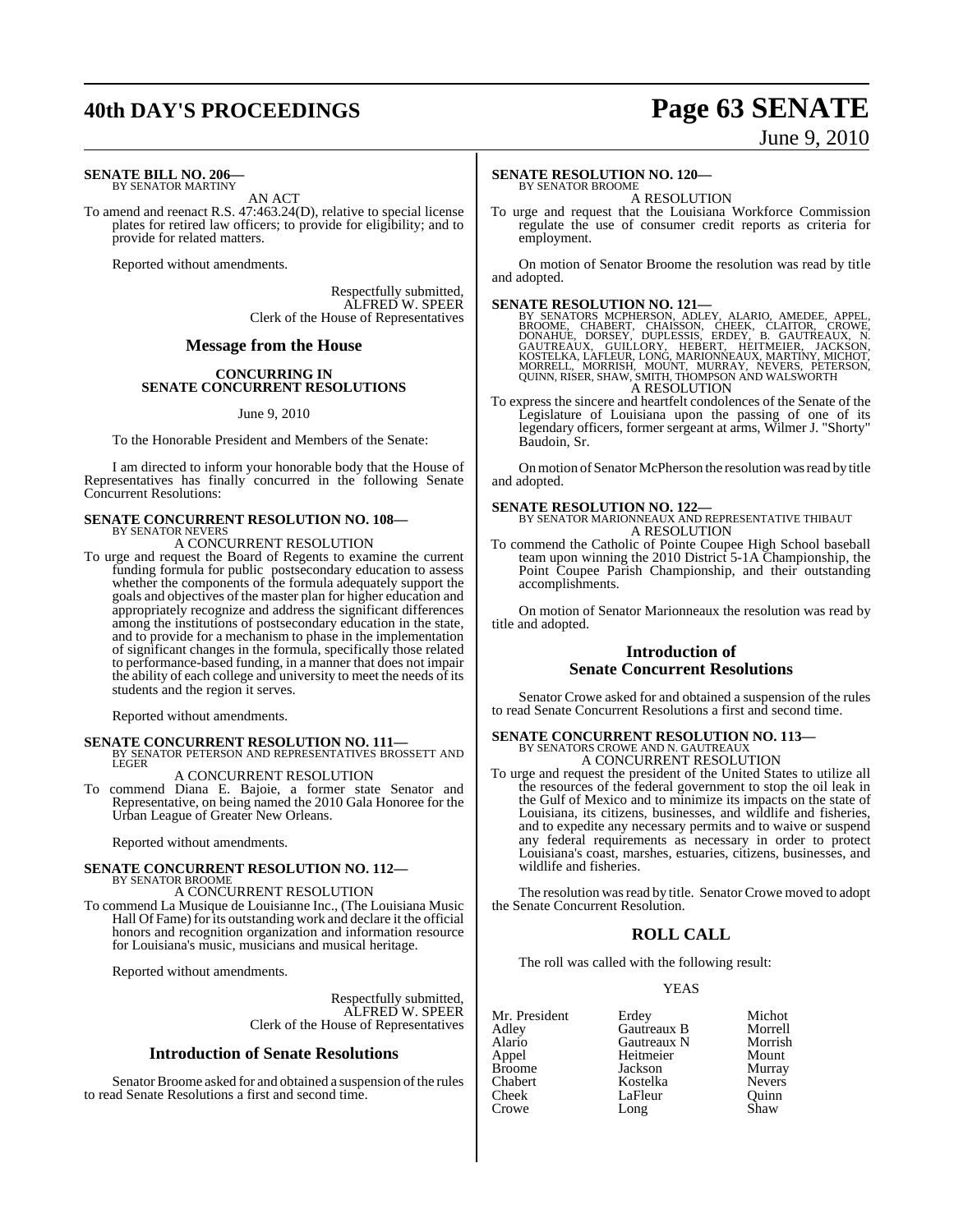Total - 6

| Donahue     | Marionneaux   | Smith     |  |
|-------------|---------------|-----------|--|
| Dorsey      | Martiny       | Thompson  |  |
| Duplessis   | McPherson     | Walsworth |  |
| Total $-33$ | <b>NAYS</b>   |           |  |
| Total - 0   | <b>ABSENT</b> |           |  |
| Amedee      | Guillory      | Peterson  |  |
| Claitor     | Hebert        | Riser     |  |

The Chair declared the Senate adopted the Senate Concurrent Resolution and ordered it sent to the House.

### **SENATE CONCURRENT RESOLUTION NO. 114—** BY SENATOR CHAISSO

A CONCURRENT RESOLUTION

To express the sincere condolences of the Legislature of Louisiana upon the tragic deaths of the eleven crew members who perished aboard the offshore oil rig Deepwater Horizon.

The resolution was read by title. Senator Chaisson moved to adopt the Senate Concurrent Resolution.

## **ROLL CALL**

The roll was called with the following result:

## YEAS

| Gautreaux B   | Morrell       |
|---------------|---------------|
| Gautreaux N   | Morrish       |
| Guillory      | Mount         |
| Heitmeier     | Murray        |
| Jackson       | <b>Nevers</b> |
| Kostelka      | Peterson      |
| LaFleur       | Ouinn         |
| Long          | Riser         |
| Marionneaux   | Shaw          |
| Martiny       | Smith         |
| McPherson     | Thompson      |
| Michot        | Walsworth     |
|               |               |
| <b>NAYS</b>   |               |
|               |               |
| <b>ABSENT</b> |               |
|               |               |

Amedee Claitor Hebert  $Total - 3$ 

The Chair declared the Senate adopted the Senate Concurrent Resolution and ordered it sent to the House.

## **Messages from the House**

The following Messages from the House were received and read as follows:

## **Message from the House**

## **ASKING CONCURRENCE IN HOUSE BILLS AND JOINT RESOLUTIONS**

## June 9, 2010

To the Honorable President and Members of the Senate:

## **Page 64 SENATE 40th DAY'S PROCEEDINGS**

I am directed to inform your honorable body that the House of Representatives has finally passed and asks your concurrence in the following House Bills and Joint Resolutions:

HB No. 836

Respectfully submitted, ALFRED W. SPEER Clerk of the House of Representatives

## **House Bills and Joint Resolutions on First Reading**

Senator Nevers asked for and obtained a suspension of the rules to read House Bills and Joint Resolutions a first and second time by title and refer them to Committee.

## **HOUSE BILL NO. 836—**

BY REPRESENTATIVE WOOTON AN ACT

To enact R.S. 17:1818, relative to certain donations to higher education institutions; to require public academic degreegranting institutions to disclose certain information about gifts received from foreign governments, legal entities, or persons; to provide for procedures and enforcement; to provide for rules; and to provide for related matters.

The bill was read by title and referred by the President to the Committee on Education.

## **Messages from the House**

The following Messages from the House were received and read as follows:

## **Message from the House**

### **ASKING CONCURRENCE IN HOUSE CONCURRENT RESOLUTIONS**

### June 9, 2010

To the Honorable President and Members of the Senate:

I am directed to inform your honorable body that the House of Representatives has finally passed and asks your concurrence in the following House Concurrent Resolutions:

| <b>HCR No. 234</b> | <b>HCR No. 235</b> | <b>HCR No. 189</b> |
|--------------------|--------------------|--------------------|
| <b>HCR No. 191</b> | <b>HCR No. 57</b>  | <b>HCR No. 59</b>  |
| $HCR$ No. 62       | <b>HCR No. 63</b>  | $HCR$ No. 64       |
| <b>HCR No. 65</b>  | <b>HCR No. 66</b>  | <b>HCR No. 67</b>  |
| <b>HCR No. 68</b>  | <b>HCR No. 69</b>  | <b>HCR No. 150</b> |
| <b>HCR No. 152</b> | <b>HCR No. 155</b> | $HCR$ No. 172      |
| <b>HCR No. 115</b> | <b>HCR No. 160</b> |                    |

Respectfully submitted, ALFRED W. SPEER Clerk of the House of Representatives

## **House Concurrent Resolutions**

Senator Mount asked for and obtained a suspension of the rules to read House Concurrent Resolutions a first and second time.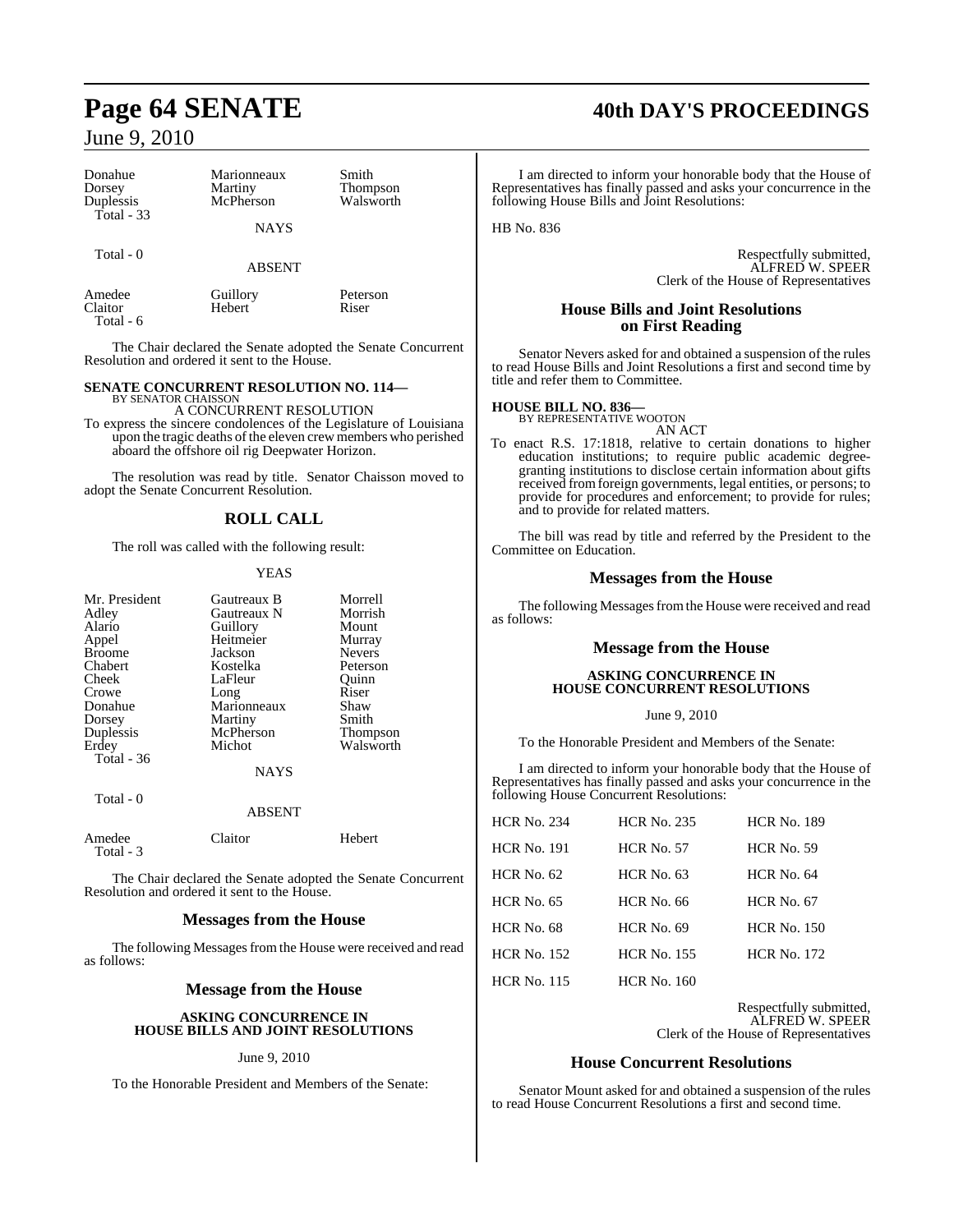## **40th DAY'S PROCEEDINGS Page 65 SENATE**

## June 9, 2010

**HOUSE CONCURRENT RESOLUTION NO. 57—**<br>BY REPRESENTATIVES LORUSSO, TIMBURNS, CARMODY, CROMER,<br>HENRY, HOFFMANN, LABRUZZO, LIGI, POPE, SCHRODER, JANE<br>SMITH, AND TALBOT AND SENATOR CROWE A CONCURRENT RESOLUTION

To apply to the United States Congressto call a convention, pursuant to Article V of the Constitution of the United States of America, for the sole and limited purpose of proposing an amendment to the Constitution of the United States of America regarding a presidential line item veto for appropriation bills.

The resolution was read by title and placed on the Calendar for a second reading.

**HOUSE CONCURRENT RESOLUTION NO. 59—**<br>BY REPRESENTATIVES LORUSSO, TIMBURNS, CARMODY, CROMER,<br>HENRY, HOFFMANN, LABRUZZO, LIGI, POPE, SCHRODER, JANE<br>SMITH, AND TALBOT AND SENATOR CROWE A CONCURRENT RESOLUTION

To apply to the United States Congressto call a convention, pursuant to Article V of the Constitution of the United States of America, for the sole and limited purpose of proposing an amendment to the Constitution of the United States of America regarding a requirement that bills be confined to a single object and a prohibition on amendments that are not germane to the bill as introduced.

The resolution was read by title and placed on the Calendar for a second reading.

- **HOUSE CONCURRENT RESOLUTION NO. 62—**<br>BY REPRESENTATIVES LORUSSO, TIMBURNS, CARMODY, CROMER,<br>HENRY, HOFFMANN, LABRUZZO, LIGI, POPE, SCHRODER, JANE<br>SMITH, AND TALBOT AND SENATOR CROWE A CONCURRENT RESOLUTION
- To apply to the United States Congressto call a convention, pursuant to Article V of the Constitution of the United States of America, for the sole and limited purpose of proposing an amendment to the Constitution of the United States of America regarding a requirement for a supermajority vote to levy a new tax, increase an existing tax, or repeal an existing tax exemption.

The resolution was read by title and placed on the Calendar for a second reading.

**HOUSE CONCURRENT RESOLUTION NO. 63—**<br>BY REPRESENTATIVES LORUSSO, TIMBURNS, CARMODY, CROMER,<br>HENRY, HOFFMANN, LABRUZZO, LIGI, POPE, SCHRODER, JANE<br>SMITH, AND TALBOT AND SENATOR CROWE

A CONCURRENT RESOLUTION

To apply to the United States Congressto call a convention, pursuant to Article V of the Constitution of the United States of America, for the sole and limited purpose of proposing an amendment to the Constitution of the United States of America regarding term limits for members of congress.

The resolution was read by title and placed on the Calendar for a second reading.

**HOUSE CONCURRENT RESOLUTION NO. 64—**<br>BY REPRESENTATIVES LORUSSO, TIMBURNS, CARMODY, CROMER,<br>HENRY, HOFFMANN, LABRUZZO, LIGI, POPE, SCHRODER, JANE<br>SMITH, AND TALBOT AND SENATOR CROWE A CONCURRENT RESOLUTION

To apply to the United States Congressto call a convention, pursuant to Article V of the Constitution of the United States of America, for the sole and limited purpose of proposing an amendment to the Constitution of the United States of America regarding a limitation on the authority of congress to pass legislation pursuant to the general welfare clause in Article I, Section 8 of the Constitution of the United States of America.

The resolution was read by title and placed on the Calendar for a second reading.

**HOUSE CONCURRENT RESOLUTION NO. 65—**<br>BY REPRESENTATIVES LORUSSO, TIMBURNS, CARMODY, CROMER,<br>HENRY, HOFFMANN, LABRUZZO, LIGI, POPE, SCHRODER, JANE<br>SMITH, AND TALBOT AND SENATOR CROWE A CONCURRENT RESOLUTION

To apply to the United States Congressto call a convention, pursuant to Article V of the Constitution of the United States of America, for the sole and limited purpose of proposing an amendment to the Constitution of the United States of America regarding a requirement to reduce the federal debt through annual appropriations.

The resolution was read by title and placed on the Calendar for a second reading.

- **HOUSE CONCURRENT RESOLUTION NO. 66—**<br>BY REPRESENTATIVES LORUSSO, TIM BURNS, CARMODY, CROMER,<br>HENRY, HOFFMANN, LABRUZZO, LIGI, POPE, SCHRODER, JANE<br>SMITH, AND TALBOT AND SENATOR CROWE A CONCURRENT RESOLUTION
- To apply to the United States Congressto call a convention, pursuant to Article V of the Constitution of the United States of America, for the sole and limited purpose of proposing an amendment to the Constitution of the United States of America regarding an overall spending limitation on the federal budget.

The resolution was read by title and placed on the Calendar for a second reading.

**HOUSE CONCURRENT RESOLUTION NO. 67—**<br>BY REPRESENTATIVES LORUSSO, TIM BURNS, CARMODY, CROMER,<br>HENRY, HOFFMANN, LABRUZZO, LIGI, POPE, SCHRODER, JANE<br>SMITH, AND TALBOT AND SENATOR CROWE A CONCURRENT RESOLUTION

To apply to the United States Congressto call a convention, pursuant to Article V of the Constitution of the United States of America, for the sole and limited purpose of proposing an amendment to the Constitution of the United States of America regarding a limitation on the authority of congress to pass legislation pursuant to the necessary and proper clause in Article I, Section 8 of the Constitution of the United States of America.

The resolution was read by title and placed on the Calendar for a second reading.

**HOUSE CONCURRENT RESOLUTION NO. 68—**<br>BY REPRESENTATIVES LORUSSO, TIMBURNS, CARMODY, CROMER,<br>HENRY, HINES, HOFFMANN, LABRUZZO, LIGI, POPE, SCHRODER,<br>JANE SMITH, AND TALBOT AND SENATOR CROWE A CONCURRENT RESOLUTION

To apply to the United States Congressto call a convention, pursuant to Article V of the Constitution of the United States of America, for the sole and limited purpose of proposing an amendment to the Constitution of the United States of America regarding a balanced budget requirement for the federal government.

The resolution was read by title and placed on the Calendar for a second reading.

## **HOUSE CONCURRENT RESOLUTION NO. 69—**

BY REPRESENTATIVES LORUSSO, TIM BURNS, CARMODY, CROMER,<br>HENRY, HOFFMANN, LABRUZZO, LIGI, POPE, SCHRODER, JANE<br>SMITH, AND TALBOT AND SENATOR CROWE A CONCURRENT RESOLUTION

To apply to the United States Congressto call a convention, pursuant to Article V of the Constitution of the United States of America, for the sole and limited purpose of proposing an amendment to the Constitution of the United States of America regarding a limitation on the authority of congress to pass legislation pursuant to the commerce clause in Article I, Section 8 of the Constitution of the United States.

The resolution was read by title and placed on the Calendar for a second reading.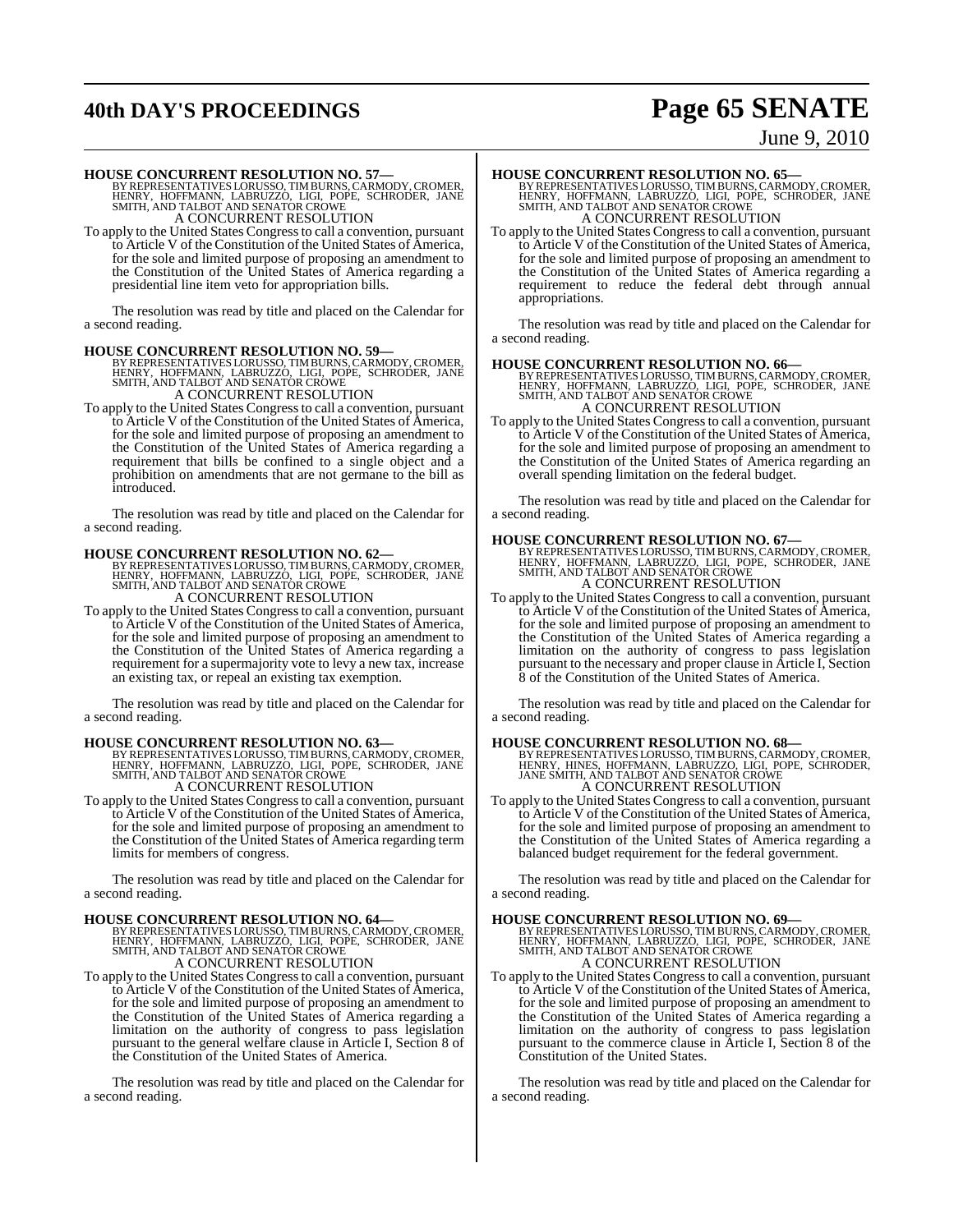## **Page 66 SENATE 40th DAY'S PROCEEDINGS**

## June 9, 2010

## **HOUSE CONCURRENT RESOLUTION NO. 115—**

BY REPRESENTATIVES DOWNS, AUBERT, HENRY BURNS, FRANKLIN, AND SAM JONES A CONCURRENT RESOLUTION

To provide recommendations related to alternative funding sources for transportation infrastructure projects within the state of Louisiana and the impact of viable funding sources on transportation and Louisiana taxpayers.

The resolution was read by title and placed on the Calendar for a second reading.

# **HOUSE CONCURRENT RESOLUTION NO. 150—** BY REPRESENTATIVE WILLIAMS A CONCURRENT RESOLUTION

To direct the Department of Social Services to assess efforts to date in Louisiana to promote healthy food choices among recipients ofSupplemental Nutrition Assistance Program (SNAP) benefits, and to collaborate with certain stakeholders to develop a report to the House and Senate committees on health and welfare addressing findings and recommendations for enhancing the nutrition and health of SNAP participants.

The resolution was read by title and placed on the Calendar for a second reading.

## **HOUSE CONCURRENT RESOLUTION NO. 152—** BY REPRESENTATIVE TUCKER

A CONCURRENT RESOLUTION

To direct the public postsecondary education management boards and the Board of Regents to publish, including on their respective websites, certain performance and cost data relative to public postsecondary education in Louisiana.

The resolution was read by title and referred by the President to the Committee on Education.

## **HOUSE CONCURRENT RESOLUTION NO. 155—**

BY REPRESENTATIVES CHAMPAGNE AND PATRICIA SMITH A CONCURRENT RESOLUTION

To direct the office of the legislative auditor to conduct a detailed performance study and audit of the Board of Pardons and the Board of Parole regarding the efficiency of the operations of each board and the feasibility of combining the two boards into one board, and to report its findings to the Legislature of Louisiana prior to the convening of the 2012 Regular Session of the Legislature.

The resolution was read by title and placed on the Calendar for a second reading.

# **HOUSE CONCURRENT RESOLUTION NO. 160—** BY REPRESENTATIVE HENRY A CONCURRENT RESOLUTION

To direct the Louisiana State Law Institute to study the impact of child custody and visitation orders which require a child to travel long distances in order to comply with the custody or visitation order of the court.

The resolution was read by title and placed on the Calendar for a second reading.

## **HOUSE CONCURRENT RESOLUTION NO. 172—** BY REPRESENTATIVE BURRELL

A CONCURRENT RESOLUTION

To authorize and request the Reentry Advisory Council within the Department of Public Safety and Corrections to evaluate the feasibility of developing a central statewide computer system to improve collaboration and coordination of offender transition services, including cross-agency training and informationsharing, to improve outcomes for reentry initiatives and to report its findings to the Legislature of Louisiana prior to the convening of the 2012 Regular Session.

The resolution was read by title and placed on the Calendar for a second reading.

## **HOUSE CONCURRENT RESOLUTION NO. 189—** BY REPRESENTATIVE JOHNSON A CONCURRENT RESOLUTION

To authorize and direct the Louisiana State Law Institute to study all laws relative to birth certificates and filiation and to make recommendations on or before February 1, 2012, for revisions to state laws to resolve any conflict between the laws relative to birth certificates and the laws relative to filiation.

The resolution was read by title and placed on the Calendar for a second reading.

## **HOUSE CONCURRENT RESOLUTION NO. 191—** BY REPRESENTATIVE LANDRY

A CONCURRENT RESOLUTION

To request the Louisiana State Law Institute to study the laws regarding intrafamily adoptions and make recommendations relative to establishing a procedure to address specific circumstances of intrafamily adoptions.

The resolution was read by title and placed on the Calendar for a second reading.

# **HOUSE CONCURRENT RESOLUTION NO. 234—** BY REPRESENTATIVE SIMON AND SENATOR ALARIO A CONCURRENT RESOLUTION

To urge and request the Department of Health and Hospitals to create a task force which shall study funding options for services to persons with disabilities and the elderly and to report findings and recommendations of the study to the House Committee on Health and Welfare, the Senate Committee on Health and Welfare, the House Committee on Appropriations, and the Senate Committee on Finance on or before January 31, 2011.

The resolution was read by title and placed on the Calendar for a second reading.

## **HOUSE CONCURRENT RESOLUTION NO. 235—** BY REPRESENTATIVE CARMODY

A CONCURRENT RESOLUTION

To urge and request the State Board of Elementary and Secondary Education to collect information relative to the use by city, parish, and other local public school boards of corporal punishment in public schools and to submit a written report of its findings to the House Committee on Education and the Senate Committee on Education prior to the convening of the 2011 Regular Session of the Legislature of Louisiana.

The resolution was read by title and placed on the Calendar for a second reading.

## **Reports of Committees**

The following reports of committees were received and read:

## **REPORT OF COMMITTEE ON**

## **COMMERCE, CONSUMER PROTECTION AND INTERNATIONAL AFFAIRS**

Senator Ann D. Duplessis, Chair on behalf of the Committee on Commerce, Consumer Protection and International Affairs, submitted the following report:

## June 9, 2010

To the President and Members of the Senate:

I am directed by your Committee on Commerce, Consumer Protection and International Affairs to submit the following report: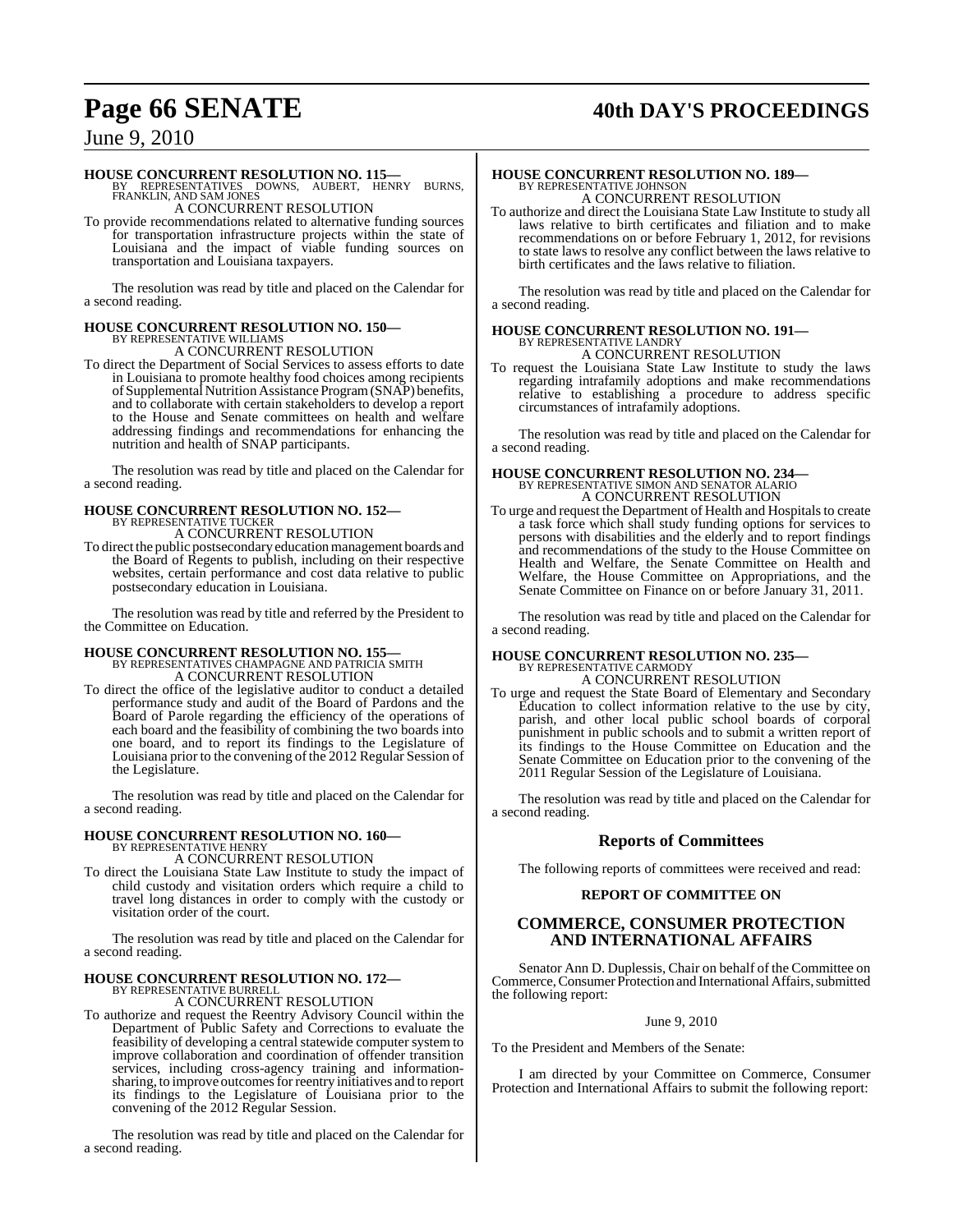## **40th DAY'S PROCEEDINGS Page 67 SENATE**

# June 9, 2010

## **HOUSE CONCURRENT RESOLUTION NO. 220—**

BY REPRESENTATIVE SCHRODER A CONCURRENT RESOLUTION

To create an advisory committee to study the feasibility of authorizing public adjusters to charge consumers on a contingency fee basis for loss adjustment services.

Reported with amendments.

### **HOUSE BILL NO. 981—** BY REPRESENTATIVE GIROD JACKSON

AN ACT

To enact R.S. 51:933, relative to economic development; to require any business that receives a monetary incentive from the state to secure its presence in this state to enter into a cooperative endeavor agreement with the state; to provide for the minimum content of the cooperative endeavor agreement; and to provide for related matters.

Reported with amendments.

### **HOUSE BILL NO. 1388—** BY REPRESENTATIVE LAFONTA

AN ACT

To amend and reenact R.S. 37:3273(B) and to enact R.S.  $37:3272(A)(20)$  and  $(21)$  and  $3286(E)$ , relative to private security; to define part-time event security employee; to define special event; to provide for membership on the Louisiana State Board of Private Security Examiners; to authorize a maximum fee charged to businesses that employ part-time event security employees; and to provide for related matters.

Reported favorably.

### **HOUSE BILL NO. 1489— (Substitute for House Bill No. 1151 by Representative Johnson)** BY REPRESENTATIVE JOHNSON

AN ACT

To enact R.S. 32:1264.1, relative to the distribution and sale of motor vehicles; to require that a notice regarding recalls be given to a prospective buyer prior to the purchase of a new motor vehicle; and to provide for related matters.

Reported with amendments.

Respectfully submitted, ANN D. DUPLESSIS Chair

## **REPORT OF COMMITTEE ON**

## **FINANCE**

Senator Michael J. "Mike" Michot, Chairman on behalf of the Committee on Finance, submitted the following report:

## June 8, 2010

To the President and Members of the Senate:

I am directed by your Committee on Finance to submit the following report:

### **HOUSE BILL NO. 334—** BY REPRESENTATIVE LEGER

AN ACT

To amend and reenact R.S. 27:247 and 270(A)(3)(a), relative to the casino support services contract; to provide for the funding of such contract; to establish the Casino Support Services Fund as a special treasury fund; to provide for an effective date; and to provide for related matters.

Reported with amendments.

**HOUSE BILL NO. 699—** BY REPRESENTATIVES GEYMANN, ARMES, LEGER, LIGI, MCVEA, MORRIS, AND SMILEY AN ACT

To amend and reenact R.S.  $39:1496.1(E)(1)(c)$  and (2) and to enact R.S. 39:1496.1(F), relative to performance-based energy efficiency contracts; to provide for the approval process of such contracts; to provide for the audit and review process of such contracts; to provide for appropriation of such contracts; to provide for an effective date; and to provide for related matters.

Reported with amendments.

Respectfully submitted, MICHAEL J. "MIKE" MICHOT Chairman

## **REPORT OF COMMITTEE ON**

## **INSURANCE**

Senator Troy Hebert, Chairman on behalf of the Committee on Insurance, submitted the following report:

### June 9, 2010

To the President and Members of the Senate:

I am directed by your Committee on Insurance to submit the following report:

## **HOUSE BILL NO. 1008—**

BY REPRESENTATIVE HARRISON AN ACT

To enact R.S. 9:2800.17, relative to property and casualty insurance claims payment; to provide for damages for the diminution in the value of a motor vehicle after an accident; and to provide for related matters.

Reported favorably.

## **HOUSE BILL NO. 1011—** BY REPRESENTATIVE HARRISON AN ACT

To enact R.S. 22:1892(B)(5), relative to property and casualty insurance claims payment; to provide for the adjustment and settlement of first-party motor vehicle total losses; to provide a definition; and to provide for related matters.

Reported favorably.

### **HOUSE BILL NO. 1233—** BY REPRESENTATIVE LABRUZZO AND SENATOR HEBERT AN ACT

To enact R.S. 37:24, relative to professions and occupations in general; to provide an option for persons licensed or regulated by the state to be insured by a policy of group insurance; to provide the option to insure dependents of persons licensed or regulated by this state; to provide the board or commission authority to make contracts of insurance; to provide for board authority to negotiate and collect premiums; to provide that participation in a group insurance plan is optional; to provide that the offered group insurance plan shall not be perceived as limiting an employee's benefits; to provide for definitions; and to provide for related matters.

Reported with amendments.

**HOUSE BILL NO. 1246—** BY REPRESENTATIVES MCVEA AND BALDONE AN ACT

To enact R.S. 22:1157, relative to contracts with dental providers; to provide that no dental plan may require that a dentist provide dental health care services to a covered person at a particular fee unless such services are covered services for which benefits are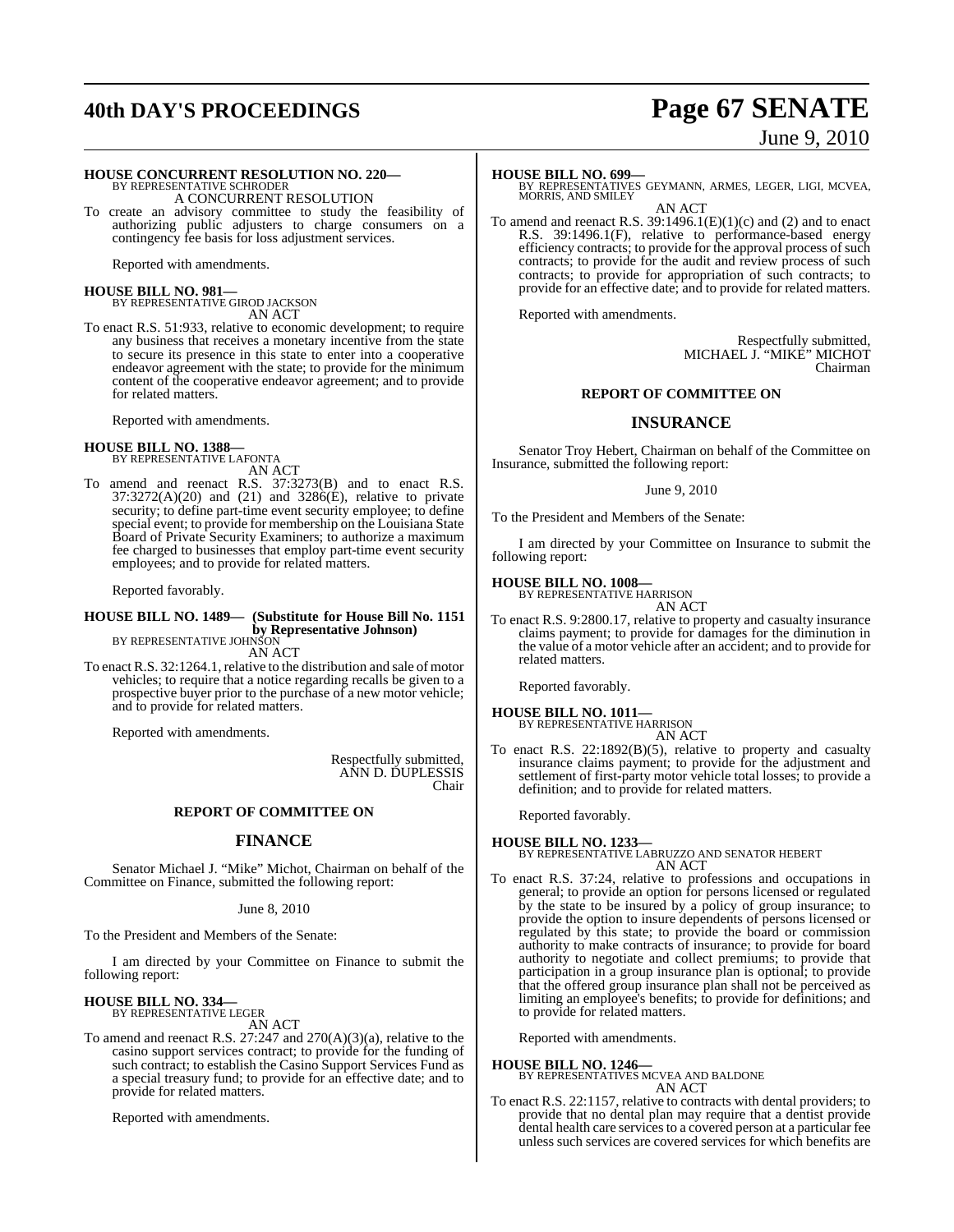paid under a contract with such dentist; and to provide for related matters.

Reported with amendments.

**HOUSE BILL NO. 1483— (Substitute for House Bill No. 1360 by Representative Wooton)** BY REPRESENTATIVE WOOTON

AN ACT

To amend and reenact R.S. 22:1924(A)(1) and to enact R.S. 22:1924(A)(3), relative to insurance fraud; to provide definitions; to establish penalties for knowingly and willfully committing health care fraud; and to provide for related matters.

Reported favorably.

Respectfully submitted, TROY HEBERT Chairman

## **REPORT OF COMMITTEE ON**

## **HEALTH AND WELFARE**

Senator Willie L. Mount, Chairman on behalf of the Committee on Health and Welfare, submitted the following report:

### June 9, 2010

To the President and Members of the Senate:

I am directed by your Committee on Health and Welfare to submit the following report:

## **HOUSE CONCURRENT RESOLUTION NO. 94—** BY REPRESENTATIVE RICHARD

A CONCURRENT RESOLUTION

To suspend until sixty days after final adjournment of the 2011 Regular Session of the Legislature of Louisiana the provisions of Part II of Chapter 11-A of Title 37 of the Louisiana Revised Statutes of 1950, relative to Direct Service Workers; to suspend the provisions of Sections 9201 through 9293 of Chapter 92 of Part I of Title 48 of the Louisiana Administrative Code, relative to the Direct Service Worker Registry; and to urge the Department of Health and Hospitals to establish a stakeholder workgroup.

Reported with amendments.

## **HOUSE BILL NO. 287—**

BY REPRESENTATIVE CORTEZ AN ACT

To enact R.S. 46:1427, relative to child care facilities and childplacing agencies; to provide with respect to licensure; to provide for an exception for certain religious organizations; and to provide for related matters.

Reported with amendments.

## **HOUSE BILL NO. 971—** BY REPRESENTATIVE ABRAMSON

AN ACT

To enact R.S. 40:16.3, relative to state property; to authorize and empower the secretary of the Department of Health and Hospitals and the commissioner of administration to lease the John J. Hainkel, Jr., Home and Rehabilitation Center to the New Orleans Home for the Incurables; to specify certain terms and conditions of the lease; to authorize and empower the secretary of the Department of Health and Hospitals and the commissioner of administration to lease property at Southeast Louisiana Hospital to Beacon Behavioral Health; to provide for an effective date; and to provide for related matters.

Reported with amendments.

## **Page 68 SENATE 40th DAY'S PROCEEDINGS**

**HOUSE BILL NO. 1123—** BY REPRESENTATIVES GALLOT, BALDONE, BROSSETT, BURRELL, CHAMPAGNE, FANNIN, GISCLAIR, HINES, GIROD JACKSON, KATZ, LIGI, RICHARD, RICHMOND, GARY SMITH, JANE SMITH, AND STIAES AN ACT

To amend and reenact R.S. 17:2351, 2352, 2352.1, 2353, 2354(A) through (E), 2354.1, 2354.2, 2354.3, 2354.4(A) and (B), 2355,  $2355.\overline{1}(\text{A})$ , (B), and (C),  $2356$ ,  $2357$ , and  $2358$ , to enact R.S. 17:2354.5 through 2354.9 and 2358.1, and to repeal R.S. 17:2354(F) and ( $\ddot{G}$ ), 2354.4(C) through (K), and 2355.1(D) and (E), relative to the Louisiana Anatomical Gift Act; to make such Act uniform with that of other states; to provide for definitions; to provide for applicability; to provide for procurement; to provide for recipients; to provide for the execution of an anatomical gift; to provide for the refusal to make a gift; to provide for the authority to make a gift of a body or part; to prohibit the sale or purchase of a part and provide for penalties; to grant immunity for certain acts; to provide choice of law provisions; to provide for a donor registry; to provide for advance health directives; to provide for the delivery of the gift; to provide for the search for a gift; to provide for the revocation or amendment of a gift; to provide for the rights and duties of procurement organizations; to provide for the application of federal laws; to provide a special effective date; and to provide for related matters.

Reported with amendments.

### **HOUSE BILL NO. 1262—** BY REPRESENTATIVE MILLS

AN ACT To amend and reenact R.S. 37:922(A) and to enact R.S. 37:918(21), relative to the Louisiana State Board of Nursing; to provide for hearings; to provide for records sharing; and to provide for related matters.

Reported favorably.

## **HOUSE BILL NO. 1371—** BY REPRESENTATIVE MILLS

- AN ACT
- enact R.S. 46:153.3.1, relative to medication therapy management; to provide for legislative findings; to provide for consideration of a Medicaid medication therapy management program; to provide for authority for the Department of Health and Hospitals to promulgate rules and regulations if the department implements a Medicaid medication therapy management program to provide for consideration of minimum requirements of the rules and regulations; and to provide for related matters.

Reported favorably.

**HOUSE BILL NO. 1450—** BY REPRESENTATIVES ELLINGTON AND RITCHIE AN ACT

To enact Subpart R of Part II-A of Chapter 1 of Subtitle I of Title 39 of the Louisiana Revised Statutes of 1950, to be comprised of R.S. 39:100.130 and 100.131, relative to state grants and capital outlay; to establish the Rural Hospital Capital Improvement Act; to provide for a grant program for certain rural hospitals; to authorize rulemaking; and to provide for related matters.

Reported with amendments.

## **HOUSE BILL NO. 1453—**

BY REPRESENTATIVE JOHNSON AN ACT

To enact R.S. 40:1299.39(A)(1)(a)(iv)(dd) and 1299.41(K), relative to medical malpractice; to exclude health care providers performing elective abortions from coverage under the Medical Malpractice Act and the Medical Malpractice Act for State Services; and to provide for related matters.

Reported favorably.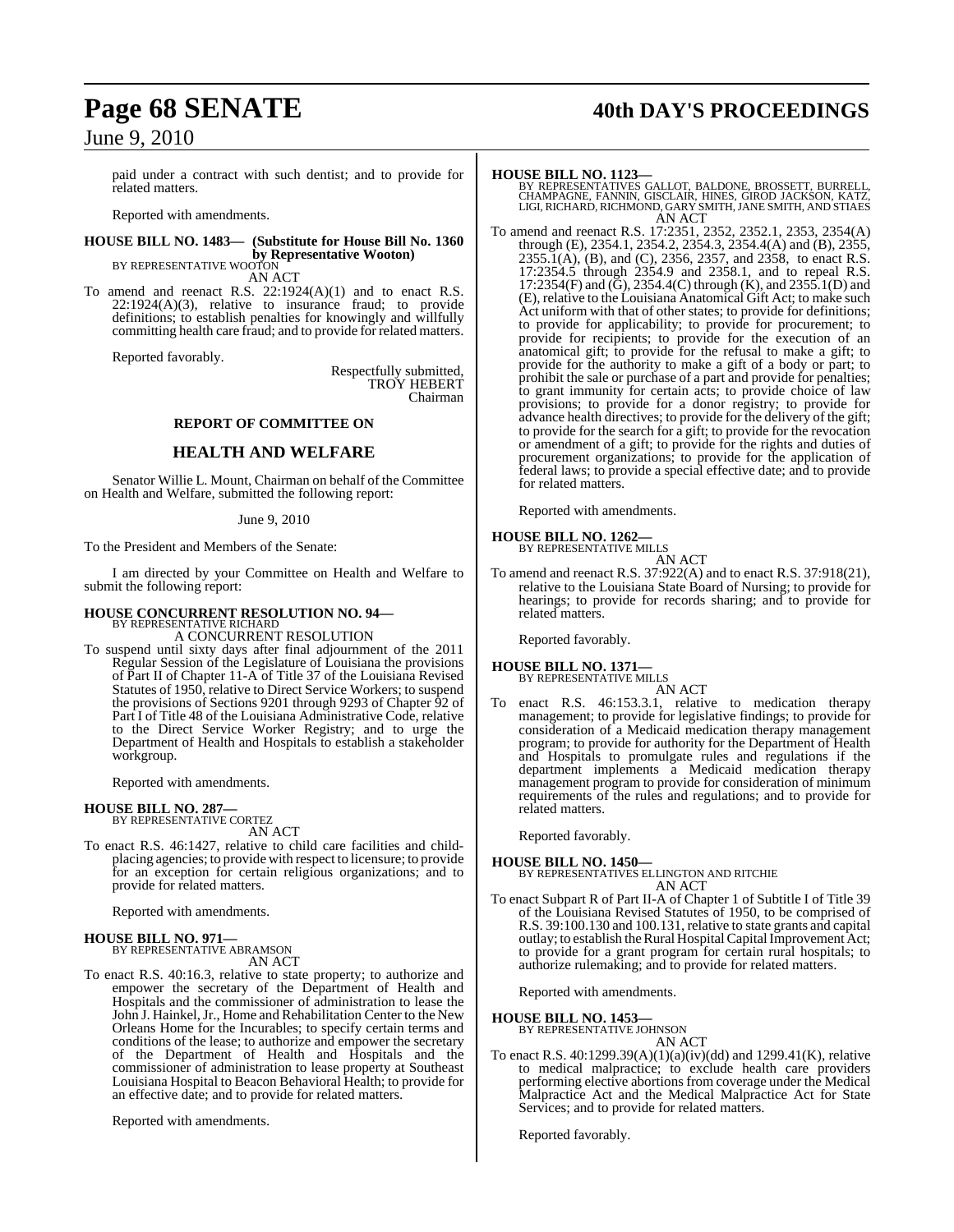## **40th DAY'S PROCEEDINGS Page 69 SENATE**

## June 9, 2010

## **HOUSE BILL NO. 1474— (Substitute for House Bill No. 1191**

**by Representative Talbot)**<br>BY REPRESENTATIVES TALBOT, HENRY BURNS, TIM BURNS,<br>CARMODY, CARTER, CONNICK, FOIL, GREENE, GUINN, HAZEL,<br>HENRY, HOFFMANN, HUTTER, KLECKLEY, LABRUZZO, LAMBERT,<br>RICHARDSON, SCHRODER, SIMON, SMILEY

AN ACT

To enact R.S. 22:1016, relative to the sale and purchase of health insurance coverage; to provide for public policy; to prohibit any resident of this state from being required to purchase health insurance coverage; to authorize the attorney general to initiate litigation relative to such prohibition; to provide for recovery of delinquent medical expenses incurred by uninsured individuals; and to provide for related matters.

Reported with amendments.

## **HOUSE BILL NO. 1485— (Substitute for HouseBill No. 635 by Representative Mills)** BY REPRESENTATIVE MILLS

AN ACT

To enact Part XXIV-C of Chapter 5 of Title 40 of the Louisiana Revised Statutes of 1950, to be comprised of R.S. 40:1299.64.1 through 1299.64.6, relative to Louisiana Physician Order for Scope of Treatment; to provide for the Louisiana Physician Order for Scope of Treatment program and form; to provide for definitions; to provide for the promulgation of rules and regulations; and to provide for related matters.

Reported with amendments.

Respectfully submitted, WILLIE L. MOUNT Chairman

## **REPORT OF COMMITTEE ON**

## **SENATE AND GOVERNMENTAL AFFAIRS**

Senator Robert W. Kostelka, Chairman on behalf of the Committee on Senate and Governmental Affairs, submitted the following report:

June 9, 2010

To the President and Members of the Senate:

I am directed by your Committee on Senate and Governmental Affairs to submit the following report:

### **SENATE BILL NO. 501—** BY SENATOR N. GAUTREAUX

AN ACT

To amend and reenact R.S. 24:513(J)(4)(a), relative to the powers and duties of the legislative auditor; to provide that certain entities must submit annual financial audits to the legislative auditor; and to provide for related matters.

Reported favorably.

## **HOUSE CONCURRENT RESOLUTION NO. 55—**

- BY REPRESENTATIVES MORRIS, CONNICK, GEYMANN, LANDRY, LIGI, LORUSSO, PONTI, PUGH, RICHARD, SMILEY, AND JANE SMITH A CONCURRENT RESOLUTION
- To urge and request the legislative auditor to undertake a detailed performance study of postsecondary education in Louisiana, and to report his findings to the Legislature of Louisiana prior to the convening of the 2011 Regular Session.

Reported with amendments.

### **HOUSE CONCURRENT RESOLUTION NO. 61—** BY REPRESENTATIVE DANAHA A CONCURRENT RESOLUTION

To urge and request the Department of State Civil Service to develop and the State Civil Service Commission to adopt an executive service program.

Reported favorably.

### **HOUSE CONCURRENT RESOLUTION NO. 70—** BY REPRESENTATIVE PUGH A CONCURRENT RESOLUTION

To recognize Louisiana Irish Week in March in celebration of the state's rich Irish heritage.

Reported favorably.

## **HOUSE CONCURRENT RESOLUTION NO. 77—**

BY REPRESENTATIVE DANAHAY AND SENATOR DONAHUE A CONCURRENT RESOLUTION

To urge and request the Department of State Civil Service to consider certain recommendations made by the Commission on Streamlining Government.

Reported favorably.

## **HOUSE CONCURRENT RESOLUTION NO. 83—** BY REPRESENTATIVE HARDY

A CONCURRENT RESOLUTION

To urge and request the House Committee on House and Governmental Affairs and the Senate Committee on Senate and Governmental Affairs to meet and function as a joint committee to study possible strategies, methods, and policies to discourage the mishandling, misuse, and misappropriation of public funds and procedures to recover public funds which may have been mishandled, misused, or misappropriated.

Reported favorably.

## **HOUSE CONCURRENT RESOLUTION NO. 84—** BY REPRESENTATIVE EDWARDS A CONCURRENT RESOLUTION

To request the attorney general to review the laws relative to lobbying by public servants and the use of public funds for lobbying and related purposes and to report thereon, including any recommendations related thereto, to the House Committee on House and Governmental Affairs and the Senate Committee on Senate and Governmental Affairs no later than January 15, 2011, and to request the House Committee on House and Governmental Affairs and the Senate Committee on Senate and Governmental Affairs to meet and to function as a joint committee to study and make recommendations relative to lobbying by public servants and the use of public funds for lobbying and related purposes no later than thirty days prior to the convening of the 2012 Regular Session of the Legislature of Louisiana.

Reported favorably.

## **HOUSE CONCURRENT RESOLUTION NO. 110—** BY REPRESENTATIVE LAFONTA A CONCURRENT RESOLUTION

To urge and request the executive head and chief administrative officer of each state department to annually compile and report information regarding the delivery of services to Spanishspeaking persons with limited English proficiency to the Latino Commission.

Reported favorably.

## **HOUSE BILL NO. 37—**

BY REPRESENTATIVE GARY SMITH AN ACT

To amend and reenact R.S. 44:36(D), relative to public records; to reduce the time required for the Department of Public Safety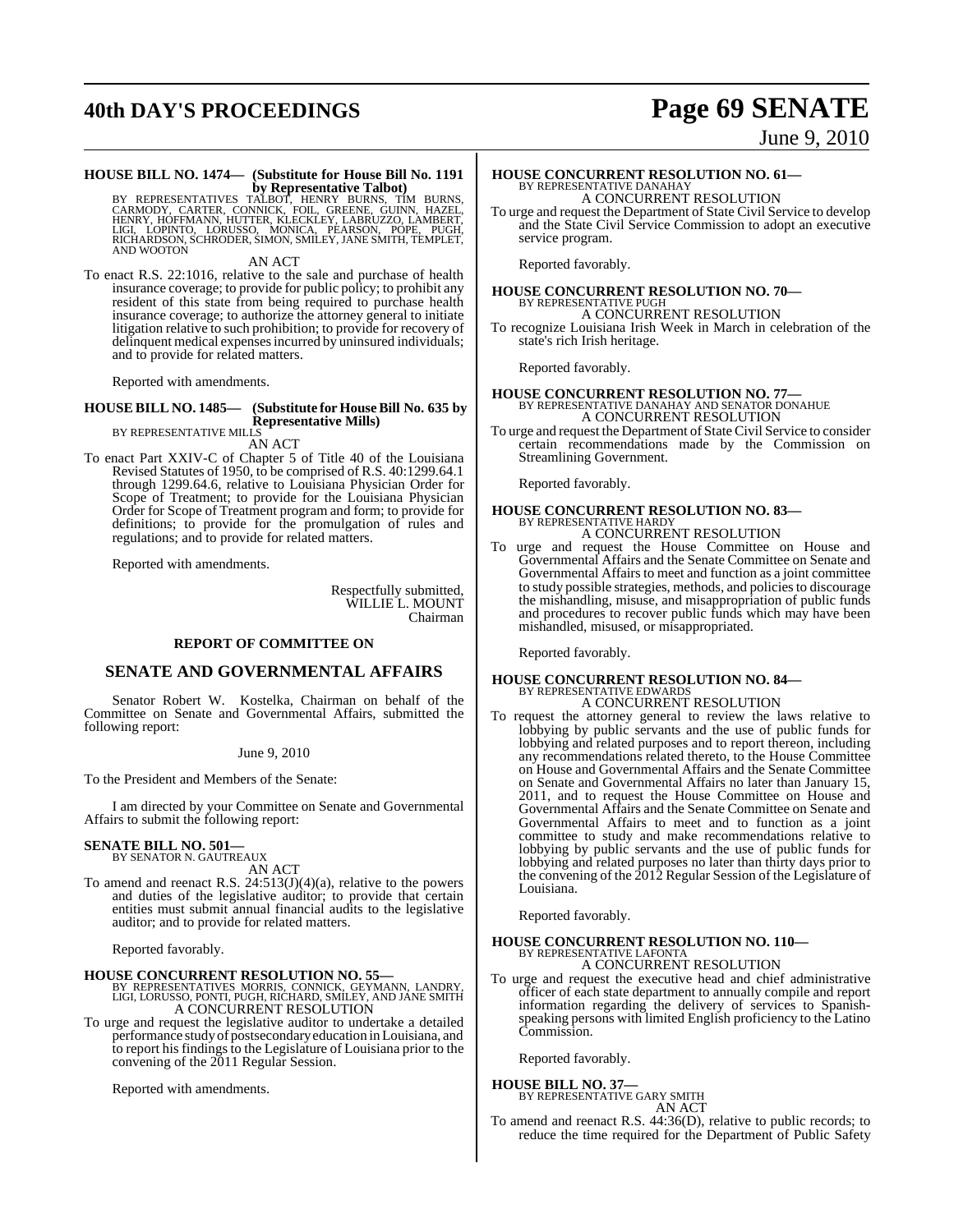## **Page 70 SENATE 40th DAY'S PROCEEDINGS**

and Corrections to retain records regarding adult offenders; and to provide for related matters.

Reported favorably.

## **HOUSE BILL NO. 99—**

BY REPRESENTATIVE ROSALIND JONES AN ACT

To amend and reenact R.S. 42:1132(B)(2)(introductory paragraph) and (a)(i), relative to the Board of Ethics; to provide relative to the nomination and selection of members of the Board of Ethics; and to provide for related matters.

Reported favorably.

## **HOUSE BILL NO. 156—**

BY REPRESENTATIVE ARNOLD AN ACT

To enact R.S. 49:191(5)(b) and to repeal R.S. 49:191(3)(f), relative to certain agencies within the office of the governor, including provisions to provide for the re-creation of such agencies; to provide for the effective termination date for all statutory authority for the existence of such statutory entities; and to provide for related matters.

Reported favorably.

## **HOUSE BILL NO. 301—** BY REPRESENTATIVE RITCHIE

AN ACT

To amend and reenact R.S. 36:801(introductory paragraph) and 801.1(A), to enact R.S.  $36:4(B)(18)$ , and to repeal R.S. 36:459(D), relative to the Louisiana Tax Commission; to transfer the commission to the office of the governor, division of administration; to provide for the budget and procurement authority of the commission; to provide for effectiveness; and to provide for related matters.

Reported favorably.

## **HOUSE BILL NO. 302—** BY REPRESENTATIVE SMILEY

AN ACT

To amend and reenact R.S. 49:1302(E) and to enact R.S. 49:1305(A)(3) and 1307, relative to boards, commissions, and like entities; to provide relative to disclosure of certain information concerning certain boards, commissions, and like entities; to provide for the publication of such information on the Internet; to provide for the powers and duties of the commissioner of administration relative thereto; to provide for the powers and duties of the legislative auditor relative thereto; and to provide for related matters.

Reported favorably.

### **HOUSE BILL NO. 414—** BY REPRESENTATIVE LIGI

AN ACT

To amend and reenact R.S. 18:1491.4(D) and 1495.2(D), relative to expenditures of campaign funds; to provide for certain methods of expending campaign funds; and to provide for related matters.

Reported favorably.

**HOUSE BILL NO. 627—** BY REPRESENTATIVE GALLOT

AN ACT

To amend and reenact R.S. 18:532.1(D) and 1903, relative to precinct changes; to authorize the division of a precinct under certain circumstances during a certain time period; to require certain submissions relative to such changes; to provide for penalties; and to provide for related matters.

Reported with amendments.

## **HOUSE BILL NO. 629—**

BY REPRESENTATIVE DANAHAY AN ACT

To amend and reenact Chapter 17 of Title 42 of the Louisiana Revised Statutes of 1950, to be comprised of R.S. 42:1261 through 1266, relative to the Department of State Civil Service, to provide for the transfer of certain responsibilities relative to employee training programs from the division of administration to the department; and to provide for related matters.

Reported with amendments.

## **HOUSE BILL NO. 632—**

BY REPRESENTATIVE LORUSSO AN ACT

To amend and reenact R.S. 24:772(A), relative to reports required to be submitted to the legislature; to require an agency to provide only one printed copy of such a report to the presiding officer of each house of the legislature; to permit an agency to send an electronic copy of a report to one or more members of the legislature; to require electronic delivery of a list of agency reports and publications; to require the list to be submitted to the David R. Poynter Legislative Research Library; to provide for the content of the list; to require each agency to distribute an electronic copy of each report and publication on such list to the David R. Poynter Legislative Research Library; to provide a deadline for the submission of such information; to provide for delivery of the information in the list to the members of the legislature; and to provide for related matters.

Reported favorably.

## **HOUSE BILL NO. 671—** BY REPRESENTATIVE LAFONTA

AN ACT To amend and reenact R.S. 18:451.3, relative to qualifying for elective office; to limit the exception to residency requirements for persons displaced by gubernatorially declared emergencies; and to provide for related matters.

Reported favorably.

**HOUSE BILL NO. 680—**

BY REPRESENTATIVE LEGER

AN ACT To amend and reenact R.S. 24:513(B), relative to the legislative auditor; to require certain audits and statements relative to tax collections; to require certain local auditees and other personsto submit such audits and statements; to provide for the content of the statements; to provide for penalties; and to provide for related matters.

Reported favorably.

## **HOUSE BILL NO. 723—**

BY REPRESENTATIVE CONNICK AN ACT

To amend and reenact R.S. 42:65(A) and (C), relative to dual officeholding and dual employment; to provide relative to remedies and penalties related thereto; and to provide for related matters.

Reported favorably.

## **HOUSE BILL NO. 734—**

BY REPRESENTATIVE PEARSON AN ACT

To amend and reenact R.S. 42:1123(36), relative to governmental ethics; to provide relative to the time period during which public employees may accept certain donations and contributions from specified not-for-profit organizations or funds within the organizations; to provide for the not-for-profit organizations or funds who may donate or contribute such funds; to provide for the deadline by which the organizations must report such donations and contributions to the Board of Ethics; to provide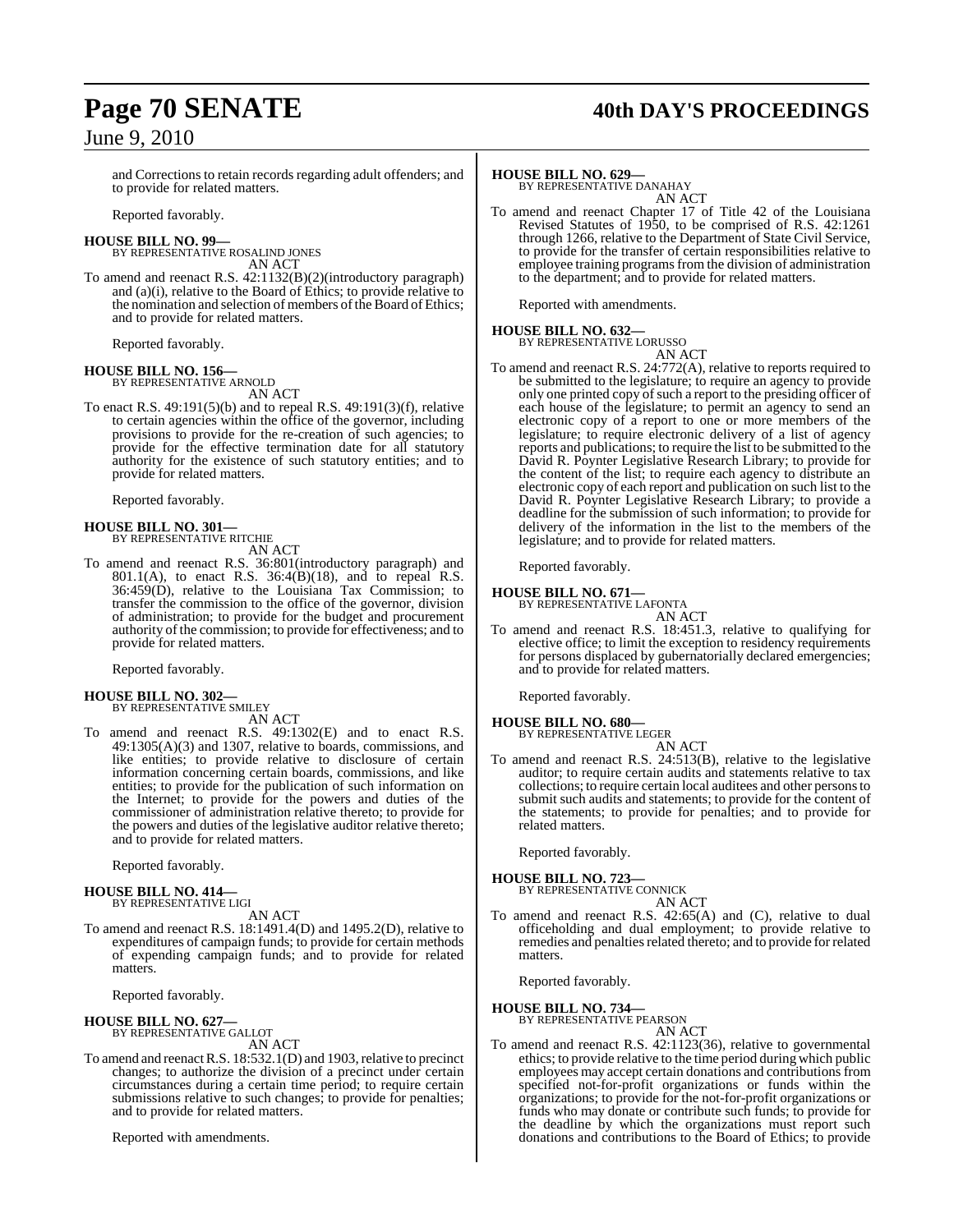## **40th DAY'S PROCEEDINGS Page 71 SENATE** June 9, 2010

relative to the effectiveness of such provisions; and to provide for related matters.

Reported favorably.

**HOUSE BILL NO. 768—**

BY REPRESENTATIVE LAFONTA AN ACT

To amend and reenact R.S. 36:4(AA) and 917 and R.S. 49:1222 and 1223, relative to the Latino Commission; to change the name of the council; to provide relative to its powers and duties; to otherwise provide with respect to its purpose and operations; and to provide for related matters.

Reported with amendments.

**HOUSE BILL NO. 791—** BY REPRESENTATIVES RICHMOND AND LEGER AN ACT

To amend and reenact R.S. 44:4.1(B)(18), relative to public records exceptions; to provide an exception for local ethics entities; and to provide for related matters.

Reported favorably.

**HOUSE BILL NO. 933—** BY REPRESENTATIVE PERRY AN ACT

To enact R.S. 42:1123(18)(b), relative to ethics; to allow a member on the board of commissioners of a hospital service district to engage in certain transactions and to own an interest in entities that engage in certain transactions; to require certain recusals by such board members; to provide for restrictions and limitations; and to provide for related matters.

Reported favorably.

### **HOUSE BILL NO. 951—**

- BY REPRESENTATIVES BILLIOT, GISCLAIR, HENRY, LABRUZZO, AND<br>LIGI AND SENATORS APPEL, MARTINY, AND MORRELL AN ACT
- To amend and reenact Part VII of Chapter 14 of Title 33 of the Louisiana Revised Statutes of 1950, to be comprised of R.S. 33:4890 and 4891 and R.S. 44:4.1(B)(18), relative to privileged communications made to code enforcement officers; to provide for the exercise of police powers by a parish; to provide a privilege for communications made to certain code enforcement officers; to exempt certain communications from the privilege; to provide restrictions on such privilege; to provide definitions; to provide a public records exception for such privileged communications; and to provide for related matters.

Reported favorably.

**HOUSE BILL NO. 1161—** BY REPRESENTATIVE ROSALIND JONES AN ACT

To amend and reenact R.S. 24:202(A)(20) and to enact R.S.  $24:202(A)(21)$  and  $(22)$ , relative to the membership of the council of the Louisiana State Law Institute; to provide that certain persons shall serve as ex officio members of the council; and to provide for related matters.

Reported favorably.

## **HOUSE BILL NO. 1172—**

BY REPRESENTATIVE TUCKER AN ACT

To amend and reenact R.S. 49:150.1, relative to the state capitol complex; to provide for the allocation and use of space within the state capitol complex; and to provide for related matters.

Reported with amendments.

## **HOUSE BILL NO. 1226—**

BY REPRESENTATIVE SMILEY

AN ACT To amend and reenact R.S. 3:559.3, 559.6, 559.8(A), (B), and (C)(introductory paragraph), 559.9(A) and (E), 559.11, 559.12(13), and 559.13(C), (D), and (F), R.S. 17:427.4(A)(2)(c) and (d),  $(B)$ , and  $(C)$ , 2902 $(1)$  through  $(3)$ , 2912 $(A)$ (introductory paragraph) and (B)(introductory paragraph), and 2913, R.S.  $30:2000.2(7)$  through (10),  $2000.3(B)$ , and 2345, R.S. 33:9039.56(B), and 9039.125(B), R.S. 36:101(C)(3)(a)(ii), R.S. 37:3241, R.S. 39:333.1(E) and the heading of Chapter 3-A of Title 39 of the Louisiana Revised Statutes of 1950, R.S. 46:2356(A)(1) and (9) and (B), R.S. 51:938.1(D)(8), and R.S. 56:411(B) and 415 and to repeal R.S. 3:559.4, 559.5, 559.7, and 559.14, Chapter 20 of Title 6 of the Louisiana Revised Statutes of 1950, comprised of R.S. 6:1371 through 1375, Chapter 8-A of Title 15 of the Louisiana Revised Statutes of 1950, comprised of R.S. 15:1231 through 1237, R.S. 17:427.4(A)(2)(e) and (D) through  $(G)$ , 2902 $(4)$ , and 2911, Chapter 4-A of Title 25 of the Louisiana Revised Statutes of 1950, comprised of R.S. 25:315 through 318, and Chapter 33 of Title 25 of the Louisiana Revised Statutes of 1950, comprised of R.S. 25:1301 through 1307, R.S. 30:2000.2(11) and 2000.8, R.S. 36:4(B)(1)(o), 109(H), 259(D), (M), (V), and (II), 478(G), 509(F)(6) and (7) and (U), 629(R), 769(F)(1) and (3), and 919.7,R.S. 37:3214(15) and 3242, Chapter 12 of Title 38 of the Louisiana Revised Statutes of 1950, comprised of R.S. 38:2431 through 2439, Part XXXI of Chapter 13 of Title 38 of the Louisiana Revised Statutes of 1950, comprised of R.S. 38:3087.281 through 3087.295, R.S. 39:452 through 456, Chapter 3-D of Title 39 of the Louisiana Revised Statutes of 1950, comprised of R.S. 39:465.1 through 465.8,Chapter 3-EofTitle 39 oftheLouisiana Revised Statutes of 1950, comprised of R.S. 39:466.1 through 466.7, R.S. 39:1407, and R.S. 39:1409, R.S. 40:5.12, 1235(A)(7), Part LXII of Chapter 5 of Title 40 of the Louisiana Revised Statutes of 1950, comprised of R.S. 40:1300.241 and 1300.242, 2009.24, Part XII of Chapter 11 of Title 40 of the Louisiana Revised Statutes of 1950, comprised of R.S. 40:2198 through 2198.6, and 2529, R.S.  $46:2352(7)(c)$ , Chapter 27 of Title 48 of the Louisiana Revised Statutes of 1950, comprised of R.S. 48:2041 through 2046, and Chapter 54 of Title 51 of the Louisiana Revised Statutes of 1950, comprised of R.S. 51:3111 through 3115, relative to boards, commissions, authorities, districts, and like entities; to abolish certain inactive boards, commissions, authorities, and like entities; to remove references to certain abolished entities; to remove references to, provisions for, and the powers, functions, and duties of the Louisiana Music Commission, the Aquaculture Coordinating Council, the Financial Literacy and Education Commission, the Advisory Panel on the Louisiana Teachers' Homebuyer Program, the Louisiana GeographyEducation Initiative ProgramCouncil, the Atchafalaya Basin Advisory Committee, the Louisiana Advisory Committee on Midwifery, the Lincoln Parish Reservoir Authority, the School Health Advisory Board, the Hurricane Katrina Memorial Commission, the Women's Health Commission, the Silver Alert Steering Committee, the State Building Authority, State Bond and Building Commission, the Capital Construction and Improvement Commission, the Louisiana School Asbestos Abatement Commission, the South Central Regional Transportation Authority, the Rural Health Care Authority, the Regional Transit Authority, the Nursing Home Quality and Efficiency Board, the Commission on Law Enforcement Services for the Elderly, and the Interpreter Certification Board, and the Louisiana Infrastructure Bank; to provide for transfer of some of the powers, functions, and duties of some of the above referenced entities; to provide for certain technical corrections regarding placement of boards and commissions in the Executive Reorganization Act; and to provide for related matters.

Reported with amendments.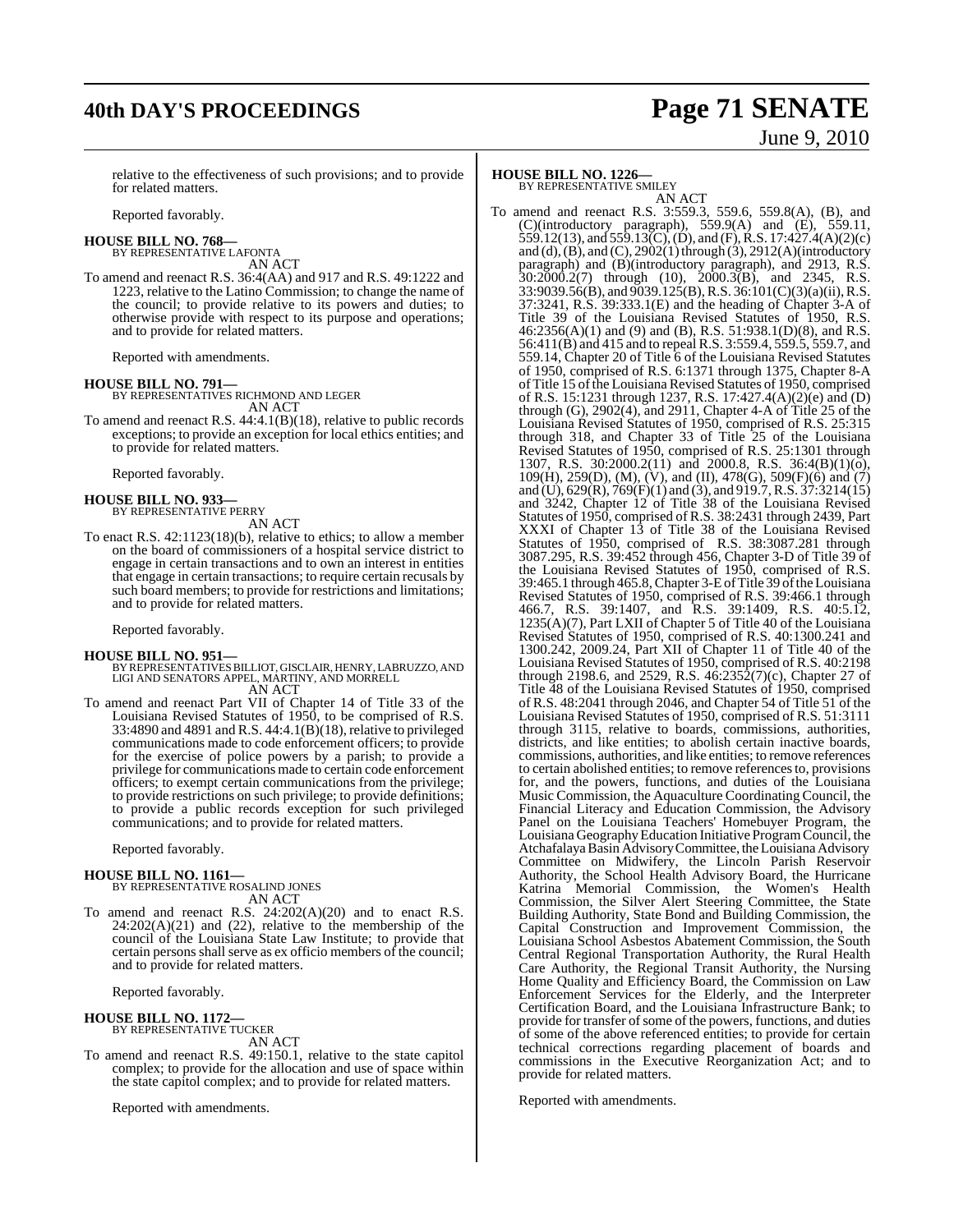## **Page 72 SENATE 40th DAY'S PROCEEDINGS**

June 9, 2010

**HOUSE BILL NO. 1249—** BY REPRESENTATIVES BROSSETT AND LEGER AN ACT

To amend and reenact R.S. 1:11, relative to determinations of the populations of parishes, municipalities, and other political subdivisions; to provide relative to the applicability of a new census to statutes that define classes of political subdivisions based on population; and to provide for related matters.

Reported favorably.

**HOUSE BILL NO. 1300—** BY REPRESENTATIVE ROSALIND JONES AN ACT

To enact R.S. 18:1505.2(H)(2)(g), relative to limits applicable to certain campaign contributions by political committees; to provide for the limit applicable to contributions by a political committee to certain other political committees; and to provide for related matters.

Reported favorably.

**HOUSE BILL NO. 1301—** BY REPRESENTATIVE PEARSON

AN ACT To amend and reenact R.S. 44:19, relative to records in the custody of a coroner; to exempt certain medical records in the custody of a coroner from public records provisions; and to provide for related matters.

Reported favorably.

**HOUSE BILL NO. 1307—**

BY REPRESENTATIVE ROSALIND JONES AN ACT

To amend and reenact R.S. 42:5(D), relative to public comment at open meetings; to require a period of public comment at public meetings prior to a vote on any agenda item; and to provide for related matters.

Reported favorably.

## **HOUSE BILL NO. 1403—** BY REPRESENTATIVE BARRAS

AN ACT

To amend and reenact R.S. 24:58(D)(1), R.S. 42:1157(A)(3), and R.S. 49:78(D)(1), relative to late filing fees for certain lobbyist disclosure reports; to provide for the amount of the late filing fees for certain lobbyist expenditure reports; and to provide for related matters.

Reported with amendments.

Respectfully submitted, ROBERT W. KOSTELKA Chairman

## **Rules Suspended**

Senator Michot asked for and obtained a suspension of the rules to recall House Bill No. 1 from the Committee on Finance.

### **HOUSE BILL NO. 1—** BY REPRESENTATIVE FANNIN

AN ACT

Making appropriations for the ordinary expenses of the executive branch of state government, pensions, public schools, public roads, public charities, and state institutions and providing with respect to the expenditure of said appropriations.

On motion of Senator Michot, House Bill No. 1 wasread by title and recommitted to the Committee on Finance.

## **Rules Suspended**

Senator Michot asked for and obtained a suspension of the rules to recall House Bill No. 76 from the Committee on Finance.

### **HOUSE BILL NO. 76—** BY REPRESENTATIVE FANNIN

AN ACT

To provide for the establishment and reestablishment of agency ancillary funds, to be specifically known as internal service funds, auxiliary accounts, or enterprise funds for certain state institutions, officials, and agencies; to provide for appropriation of funds; and to regulate the administration of said funds.

On motion of Senator Michot, House Bill No. 76 was read by title and recommitted to the Committee on Finance.

## **Rules Suspended**

Senator Michot asked for and obtained a suspension of the rules to recall House Bill No. 787 from the Committee on Finance.

**HOUSE BILL NO. 787—** BY REPRESENTATIVE FANNIN

AN ACT To amend and reenact R.S. 39:94(C)(4)(a), relative to state funds; to provide for the determination of state revenue receipts for purposes of the Budget Stabilization Fund; to provide for the transfer, dedication, use, and appropriations as specified of certain treasury funds; to provide for an effective date; and to provide for related matters.

On motion of Senator Michot, House Bill No. 787 was read by title and recommitted to the Committee on Finance.

## **Rules Suspended**

Senator Michot asked for and obtained a suspension of the rules to recall House Bill No. 1252 from the Committee on Finance.

## **HOUSE BILL NO. 1252—** BY REPRESENTATIVE FANNIN

AN ACT

To provide with respect to the Revenue Sharing Fund and the allocation and distribution thereof for Fiscal Year 2010-2011; and to provide for related matters.

On motion of Senator Michot, House Bill No. 1252 was read by title and recommitted to the Committee on Finance.

## **Rules Suspended**

Senator Michot asked for and obtained a suspension of the rules to recall House Bill No. 1358 from the Committee on Finance.

**HOUSE BILL NO. 1358—**

### BY REPRESENTATIVE FANNIN AN ACT

To appropriate funds and to make certain reductions in appropriations from certain sources to be allocated to designated agencies and purposes in specific amounts for the making of supplemental appropriations and reductions for said agencies and purposes for Fiscal Year 2009-2010; and to provide for related matters.

On motion of Senator Michot, House Bill No. 1358 was read by title and recommitted to the Committee on Finance.

## **Rules Suspended**

Senator Michot asked for and obtained a suspension of the rules to recall House Bill No. 1386 from the Committee on Finance.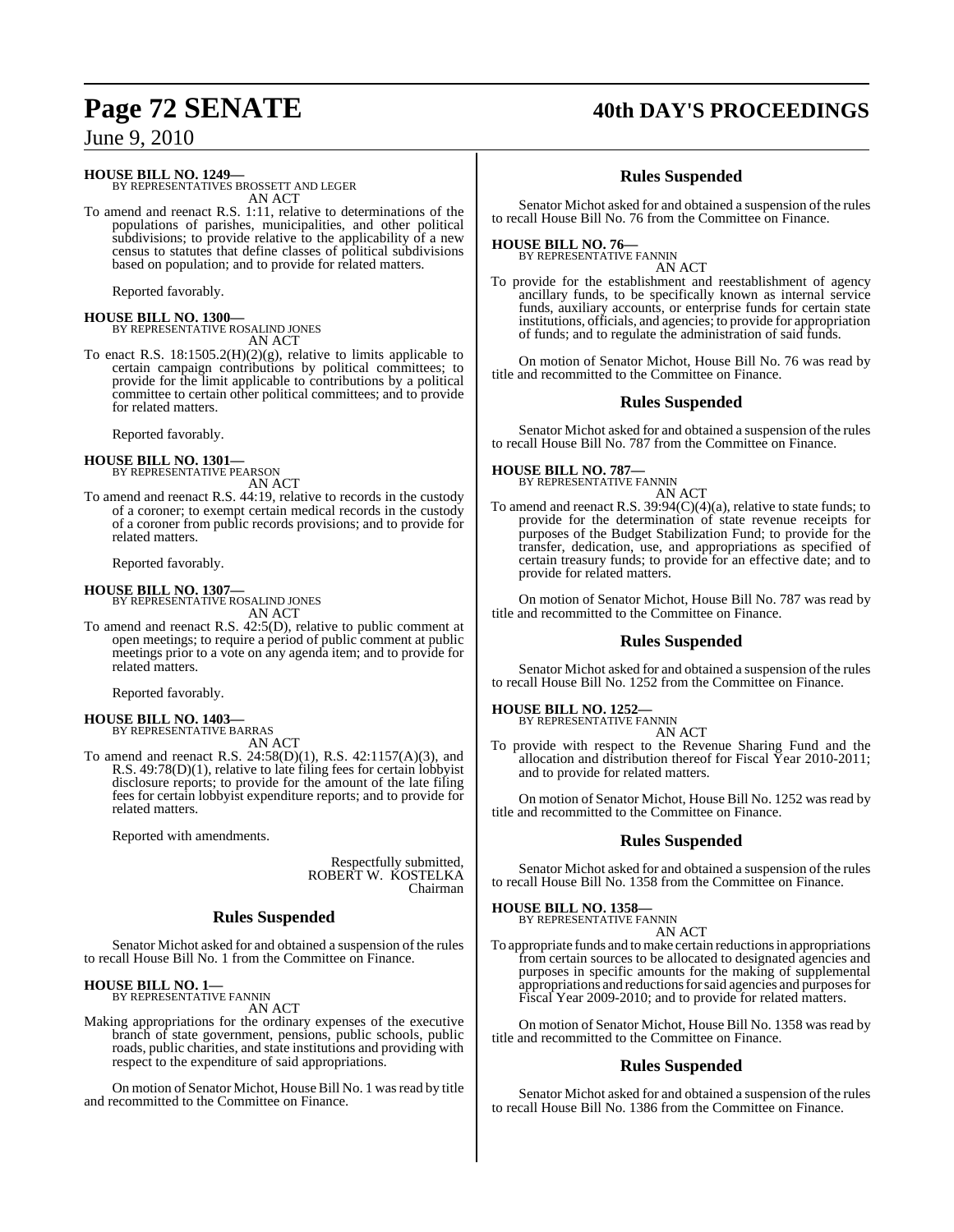## **40th DAY'S PROCEEDINGS Page 73 SENATE**

# June 9, 2010

**HOUSE BILL NO. 1386—** BY REPRESENTATIVES FANNIN AND TUCKER AND SENATORS MICHOT AND CHAISSON

AN ACT

To appropriate funds to defray the expenses of the Louisiana Judiciary, including the Supreme Court, Courts of Appeal, District Courts, Criminal District Court of Orleans Parish, and other courts; and to provide for related matters.

On motion of Senator Michot, House Bill No. 1386 was read by title and recommitted to the Committee on Finance.

#### **Rules Suspended**

Senator Michot asked for and obtained a suspension of the rules to recall House Bill No. 1417 from the Committee on Finance.

## **HOUSE BILL NO. 1417—** BY REPRESENTATIVE TUCKER

AN ACT

To appropriate funds for Fiscal Year 2010-2011 to defray the expenses ofthe Louisiana Legislature, including the expenses of the House of Representatives and the Senate, of legislative service agencies, and of the Louisiana State Law Institute; to provide for the salary, expenses and allowances of members, officers, staff and agencies of the Legislature; to provide with respect to the appropriations and allocations herein made; and to provide for related matters.

On motion of Senator Michot, House Bill No. 1417 was read by title and recommitted to the Committee on Finance.

#### **Message from the House**

#### **SIGNED HOUSE CONCURRENT RESOLUTIONS**

#### June 9, 2010

To the Honorable President and Members of the Senate:

I am directed to inform your honorable body that the Speaker of the House of Representatives has signed the following House Concurrent Resolutions:

#### **HOUSE CONCURRENT RESOLUTION NO. 20—**

BY REPRESENTATIVES CARTER, BOBBY BADON, HENRY BURNS,<br>TIMBURNS, CARMODY, CHAMPAGNE, CONNICK, GISCLAIR, HARDY,<br>HOFFMANN, KATZ, LABRUZZO, LIGI, NOWLIN, ROBIDEAUX, SIMON,<br>SMILEY, WILLIAMS, AND WOOTON AND SENATORS APPEL,<br>DONAHU

### A CONCURRENT RESOLUTION

To urge and request the State Board of Elementary and Secondary Education to make certain changes to the minimum foundation program formula beginning with the minimum foundation program formula adopted for the 2010-2011 school year.

## **HOUSE CONCURRENT RESOLUTION NO. 38—** BY REPRESENTATIVE SAM JONES A CONCURRENT RESOLUTION

- 
- To urge and request the Department of Transportation and Development to study reducing the size of the Department of Transportation and Development, rectifying inequities in the distribution of state highway miles among parishes, and empowering local governments through the "right-sizing" of the state highway system.

## **HOUSE CONCURRENT RESOLUTION NO. 147—** BY REPRESENTATIVE HARDY

#### A CONCURRENT RESOLUTION

To urge and request the State Board of Elementary and Secondary Education to study the rate of suspensions and expulsions in Louisiana and to submit a written report of its findings and conclusions, including any recommendations for legislation relative to the issue, to the House Committee on Education and the Senate Committee on Education not later than sixty days

prior to the beginning of the 2011 Regular Session of the Legislature of Louisiana.

### **HOUSE CONCURRENT RESOLUTION NO. 179—** BY REPRESENTATIVE AUSTIN BADON

A CONCURRENT RESOLUTION

To urge and request the Department of Social Services and the state Department of Education to work collaboratively to ensure that children enter kindergarten ready to learn, to establish and maintain an infrastructure for the coordination of data, and to submit by March first annually a school readiness report to the governor, the House Committee on Education, the Senate Committee on Education, and the State Board of Elementary and Secondary Education.

#### **HOUSE CONCURRENT RESOLUTION NO. 192—** BY REPRESENTATIV

### A CONCURRENT RESOLUTION

To direct the governor and the attorney general of the state to hastily determine who is at fault and then timely pursue actions against those responsible for the resulting oil spill caused by the explosion that occurred on the rig Deepwater Horizon.

### **HOUSE CONCURRENT RESOLUTION NO. 221—** BY REPRESENTATIVE DOERGE A CONCURRENT RESOLUTION

To express sincere and heartfelt condolences upon the death of Sergeant Joshua Abram Tomlinson, United States Army, of Dubberly in Webster Parish, who was killed in action in Afghanistan.

### **HOUSE CONCURRENT RESOLUTION NO. 226—** BY REPRESENTATIVE BURRELL

#### A CONCURRENT RESOLUTION

To urge and request the Department of Public Safety and Corrections to study the feasibility of offering education-based programs to all inmates in state and private correctional facilities and to study funding mechanisms to provide these education-based programs for all inmates in state and private correctional facilities.

**HOUSE CONCURRENT RESOLUTION NO. 227—** BY REPRESENTATIVES PATRICIA SMITH, ROSALIND JONES, AND STIAES A CONCURRENT RESOLUTION

To recognize Tuesday, June 8, 2010, as AKA Day at the capitol and to commend the members of Alpha Kappa Alpha Sorority, Incorporated.

## **HOUSE CONCURRENT RESOLUTION NO. 228—** BY REPRESENTATIVE RICHMOND AND SENATOR PETERSON

A CONCURRENT RESOLUTION

To recognize Tuesday, June 8, 2010, as Red and White Day at the Louisiana Legislature.

#### **HOUSE CONCURRENT RESOLUTION NO. 229—** BY REPRESENTATIVE BURRELL A CONCURRENT RESOLUTION

To memorialize the United States Congress to take such actions as are necessary to direct available federal funding and resources including the possible use of the federal Advanced Technology Vehicles Manufacturing Loan Program for the purpose of enhancing the monetary and workforce values to investors or manufacturers who may be interested in utilizing the existing facilities and workforce at the General Motors/Motors Liquidation Assembly Facility.

## **HOUSE CONCURRENT RESOLUTION NO. 230—** BY REPRESENTATIVE RICHARD

A CONCURRENT RESOLUTION

To recognize Wednesday, June 9, 2010, as Allen Chapel AME Church Day at the state capitol.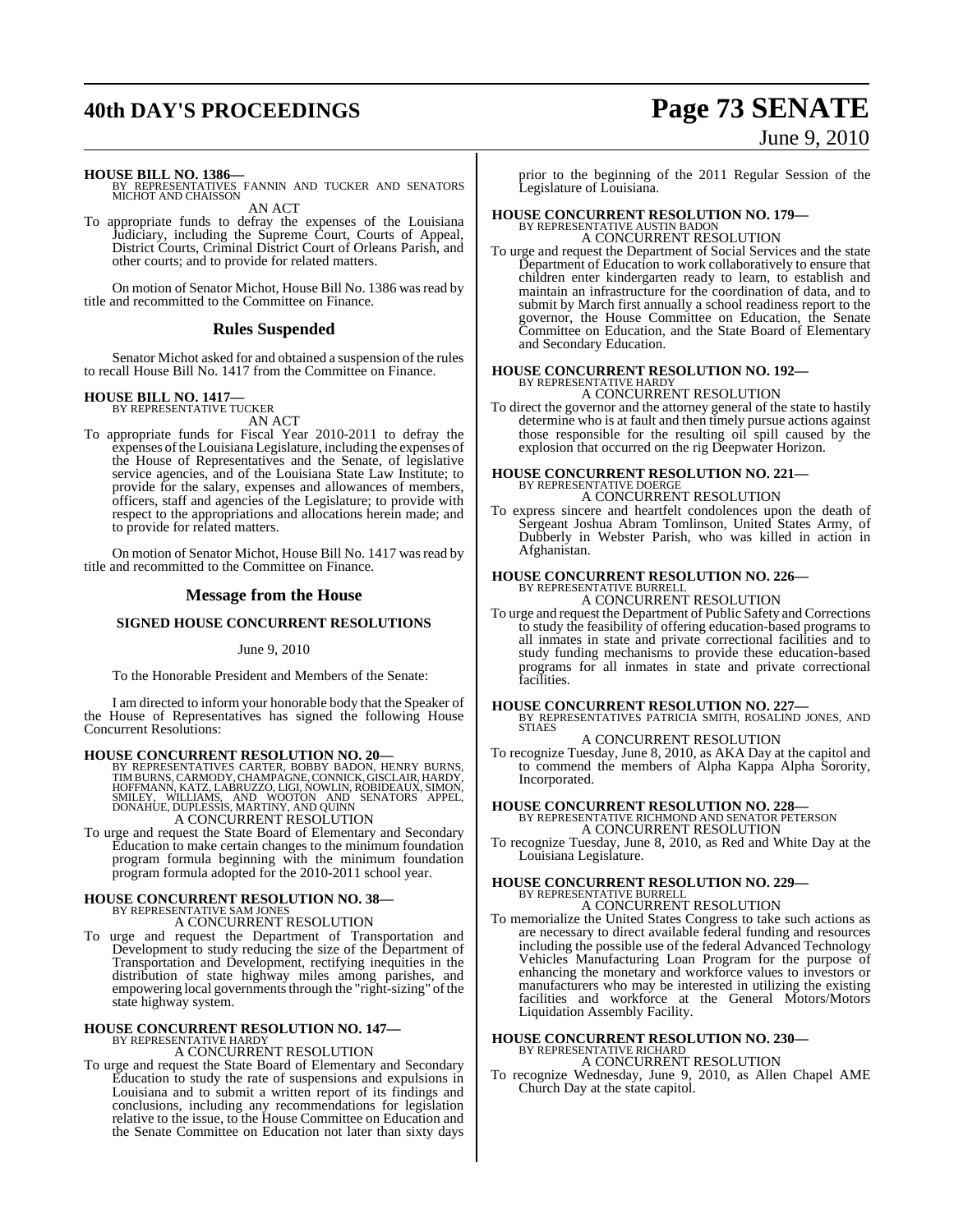## **Page 74 SENATE 40th DAY'S PROCEEDINGS**

### June 9, 2010

### **HOUSE CONCURRENT RESOLUTION NO. 231—**

BY REPRESENTATIVE HARRISON A CONCURRENT RESOLUTION

To urge and request the Office of Group Benefits to conduct a study on the financial benefits of establishing a programto addressthe high rate of obesity in Louisiana and to report the findings to the Legislature of Louisiana no later than January 1, 2011.

**HOUSE CONCURRENT RESOLUTION NO. 232—** BY REPRESENTATIVES MILLS, ABRAMSON, LAFONTA, AND LEGER A CONCURRENT RESOLUTION

To urge and request the attorney general to request from a court of competent jurisdiction an injunction and a temporary restraining order preventing British Petroleum from removing assets from the state until all matters relating to the Deepwater Horizon disaster, including remediation costs and economic damages, have been resolved.

## **HOUSE CONCURRENT RESOLUTION NO. 224—** BY REPRESENTATIVE HOFFMANN

A CONCURRENT RESOLUTION

To memorialize the Congress of the United States to review and consider eliminating provisions of federal law which reduce Social Security benefits for those receiving pension benefits from federal, state, or local government retirement or pension systems, plans, or funds.

HOUSE CONCURRENT RESOLUTION NO. 214—<br>
BY REPRESENTATIVES DOVE AND SENATOR CHABERT AND<br>
REPRESENTATIVES ABRAMSON, ANDERS, ARNOLD, AUSTINBADON,<br>
BOBBY BADON, BALDONE, BARRAS, BILLIOT, BROSSETT, BURFORD,<br>
HENRY BURNS, TIM BUR A CONCURRENT RESOLUTION

To urge and request Secretary of the Interior, Ken Salazar, to reconsider the directive that he issued which instituted sixmonth moratorium on oil and gas exploration in the Gulf of Mexico and to possibly alter that directive to minimize the negative economic impact of such directive on the already damaged economies of the state of Louisiana and the other oil and gas producing states along the Gulf of Mexico.

and asked that the President of the Senate affix his signature to the same.

> Respectfully submitted, ALFRED W. SPEER Clerk of the House of Representatives

The House Concurrent Resolutions contained herein were signed by the President of the Senate.

### **Message from the House**

#### **SIGNED HOUSE BILLS AND JOINT RESOLUTIONS**

#### June 9, 2010

To the Honorable President and Members of the Senate:

I am directed to inform your honorable body that the Speaker of the House of Representatives has signed the following House Bills and Joint Resolutions:

#### **HOUSE BILL NO. 594—**

BY REPRESENTATIVE BILLIOT AN ACT

To amend and reenact R.S. 32:232.1, relative to inoperative traffic signals; to provide for procedures for the operator of a motor vehicle to follow when a traffic signal is inoperative at an intersection; and to provide for related matters.

### **HOUSE BILL NO. 618—** BY REPRESENTATIVE PEARSON

AN ACT

To amend and reenact R.S. 33:4713, relative to expenses of certain local government officials; provides with respect to the payment of monies owed the parish governing authority by certain tax recipient bodies; to authorize the retention of tax revenues under certain circumstances; to require the remittance of tax revenues by the sheriff to the parish governing authority; to provide for certain time limitations; and to provide for related matters.

**HOUSE BILL NO. 641—** BY REPRESENTATIVES HENDERSON, BALDONE, HUTTER, AND LEGER

#### AN ACT

To repeal R.S. 56:431.1(D), relative to permits for devices to protect oysters from predation; to remove the date after which such permits may not be granted by the Department of Wildlife and Fisheries; and to provide for related matters.

**HOUSE BILL NO. 644—** BY REPRESENTATIVES HENDERSON AND HUTTER AN ACT

To provide for the designation of an area of the public oyster seed grounds for relocation of certain leases; to provide for the leases eligible for such relocation; to provide for restrictions on such leases; to provide for administration of the relocation; and to provide for related matters.

**HOUSE BILL NO. 692—** BY REPRESENTATIVES WOOTON, BALDONE, HUTTER, AND LEGER AN ACT

To amend and reenact R.S. 56:426(D), relative to recordation of oyster leases; to extend the time within which a lease renewal must be recorded; and to provide for related matters.

#### **HOUSE BILL NO. 693—**

BY REPRESENTATIVES WOOTON, BALDONE, HUTTER, AND LEGER AN ACT

To amend and reenact R.S. 40:5.3.1, relative to oyster harvest and production; to require the Department of Health and Hospitals to notify oyster harvesters and dealers of a possible state exemption from the National Shellfish Sanitation Program's Vibrio management plan; and to provide for related matters.

**HOUSE BILL NO. 695—**<br>BY REPRESENTATIVES WOOTON, BOBBY BADON, BALDONE, BILLIOT, BROSSETT, HENRY BURNS, CARMODY, CHAMPAGNE,<br>CHANDLER, CONNICK, CROMER, DOVE, EDWARDS, GALLOT,<br>GISCLAIR, GUINN, HARRISON, HAZEL, HENDERSON, HOWA AND WILLIAMS

#### AN ACT

To enact R.S. 56:437, relative to the sale of oysters; to authorize the sale for raw consumption of oysters which have been harvested from Louisiana waters; and to provide for related matters.

**HOUSE BILL NO. 712—** BY REPRESENTATIVES WOOTON AND HUTTER AN ACT

To amend and reenact R.S. 56:434(G) and to enact R.S.56:434(H), relative to taking of seed oysters from the public seed grounds; to provide for certain restrictions; and to provide for related matters.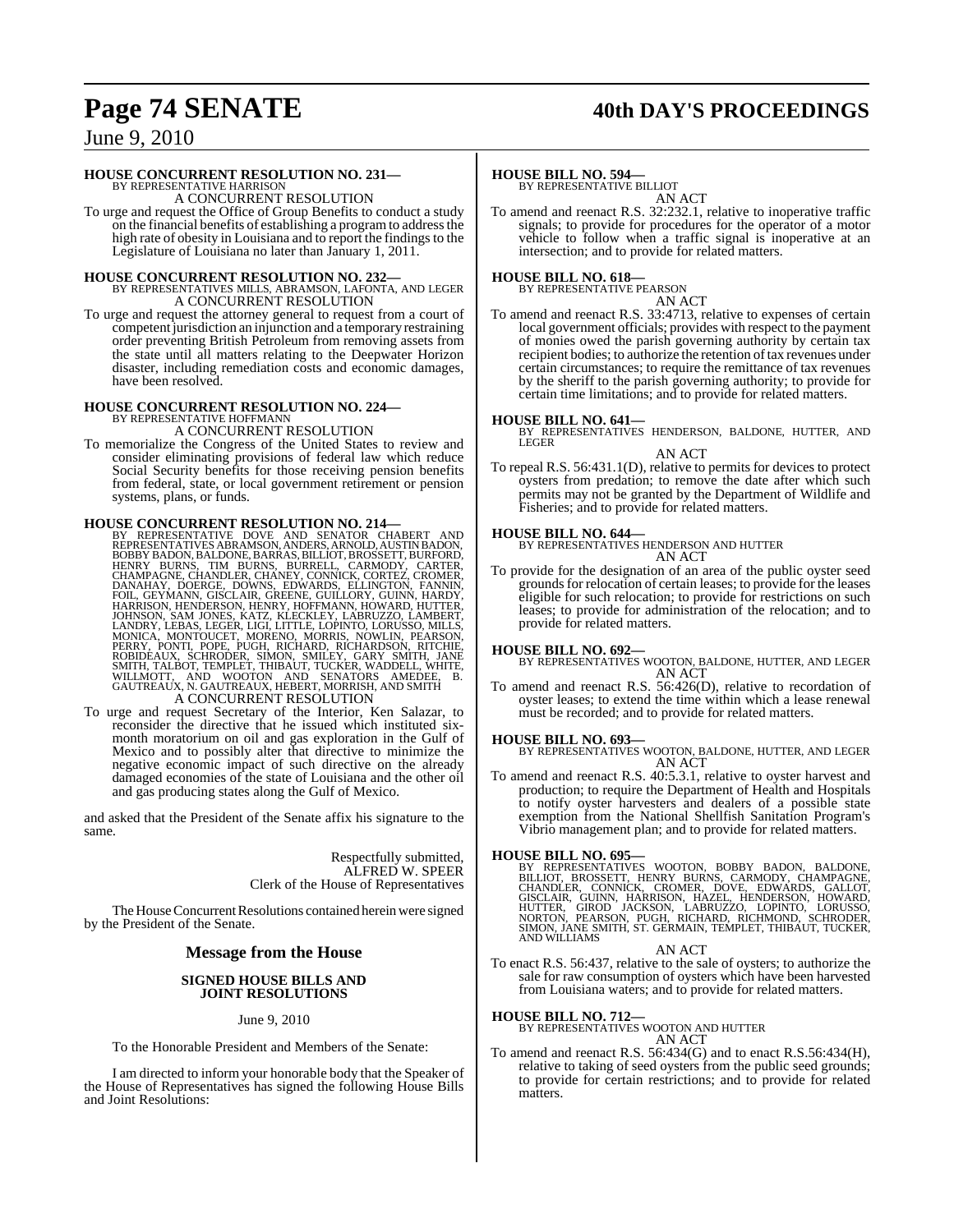## **40th DAY'S PROCEEDINGS Page 75 SENATE**

# June 9, 2010

**HOUSE BILL NO. 862—** BY REPRESENTATIVE CORTEZ

AN ACT

To authorize and provide for the transfer or lease of certain state property in Lafayette Parish to the Lafayette Parish Consolidated Government from the Department of Transportation and Development and division of administration; and to provide for related matters.

#### **HOUSE BILL NO. 878—**

BY REPRESENTATIVES ST. GERMAIN, DOVE, AND HARRISON AND SENATOR N. GAUTREAUX AN ACT

To amend and reenact R.S. 56:104(A)(9) and 302.1(H), relative to issuance of hunting and fishing licenses; to provide for the issuance of such licenses at resident rates to nonresident students enrolled full-time in Louisiana colleges and universities; to remove the requirement that such issuance shall only be to a student from a state that provides the same reduced-rate option to Louisiana students enrolled in a college or university in that state; and to provide for related matters.

### **HOUSE BILL NO. 881—**

BY REPRESENTATIVES ST. GERMAIN AND DOVE AND SENATOR N. GAUTREAUX

#### AN ACT

To amend and reenact R.S. 56:23, relative to penalties for wildlife and fishery violations; to provide for penalties for violations of certain wildlife and fishery provisions; and to provide forrelated matters.

#### **HOUSE BILL NO. 882—**

BY REPRESENTATIVES ST. GERMAIN, DOVE, AND HARRISON AND SENATOR N. GAUTREAUX AN ACT

To enact R.S. 48:757(A)(1)(d), relative to off-system work by the Department of Transportation and Development; to authorize the department to construct, maintain, and improve roads in wildlife management areas of the state and refuges, and other lands owned by the Department of Wildlife and Fisheries; and to provide for related matters.

**HOUSE BILL NO. 884—** BY REPRESENTATIVES ST. GERMAIN, DOVE, AND HARRISON AND SENATOR N. GAUTREAUX

AN ACT

To amend and reenact R.S. 56:699.5, relative to hunter education; to provide for exceptions to the requirement for hunter education; and to provide for related matters.

#### **HOUSE BILL NO. 888—**

BY REPRESENTATIVES ST. GERMAIN, BALDONE, AND DOVE AND SENATOR N. GAUTREAUX AN ACT

To amend and reenact R.S.  $56:325.2(A)$  and  $326(E)(1)(a)$ , relative to finfish; to provide for identification of certain saltwater finfish; and to provide for related matters.

#### **HOUSE BILL NO. 890—**

BY REPRESENTATIVES HARRISON, BOBBY BADON, BALDONE,<br>BILLIOT, HENRY BURNS, CHAMPAGNE, DOVE, FOIL, GISCLAIR,<br>GUINN,HENDERSON,LAMBERT,LEGER,LITTLE,ST.GERMAIN,AND<br>WILLIAMS AND SENATORS B.GAUTREAUX AND N.GAUTREAUX AN ACT

To enact R.S. 56:578.15, relative to a state certification program for Louisiana wild fish; to authorize the secretary of the Department of Wildlife and Fisheries to establish such program; and to provide for related matters.

#### **HOUSE BILL NO. 915—**

BY REPRESENTATIVE RICHARDSON AN ACT

To amend and reenact R.S. 13:2571(A) and (B), relative to parking violations; to provide for the enforcement of certain ordinances; to provide with respect to municipalities having a population of twenty-five thousand or more; and to provide for related matters.

### **HOUSE BILL NO. 974—**

BY REPRESENTATIVE HOFFMANN AN ACT

To amend and reenact R.S. 17:7.1(B)(3)(introductory paragraph), relative to teacher certification; to provide relative to the employment experience necessary for certain principals to be exempt from certain testing requirements relative to certification; and to provide for related matters.

#### **HOUSE BILL NO. 1004—**

BY REPRESENTATIVE HARDY AN ACT

To authorize and provide for the transfer or lease of certain state property in Lafayette Parish to the Lafayette Parish Consolidated Government from the Department of Transportation and Development; and to provide for related matters.

**HOUSE BILL NO. 1029—**<br>BY REPRESENTATIVES HOFFMANN, AUSTIN BADON, BOBBY RADON, BALDONE, BARROW, BILLIOT, BURFORD, HENRY BURNS, TIMBURNS, CARMODY, CARTER, CHAMPAGNE, CHANEY, CONNICK, FOIL, GISCLAIR, HARDY, HARRISON, HENRY,

To amend and reenact R.S. 17:183.3(B)(2)(d), 274, 274.1, and 3996(B)(14) and to repeal R.S. 17:3996(B)(13), relative to curricula; to provide for Free Enterprise as an elective course rather than a prerequisite to high school graduation; to require inclusion of Free Enterprise instruction in the required Civics course; to provide relative to the duration and credit units of the Civics course; to provide for exceptions; to delete Free Enterprise from course requirements relative to the career major program; to provide for effectiveness; and to provide for related matters.

#### **HOUSE BILL NO. 1180—**

BY REPRESENTATIVES PATRICIA SMITH, BOBBY BADON, BARROW,<br>BILLIOT, BURRELL, CHANDLER, DIXON, DOWNS, FANNIN, GISCLAIR,<br>GUINN, HARDY, GIROD JACKSON, SAM JONES, LAFONTA, POPE,<br>RICHMOND, ST. GERMAIN, STIAES, THIERRY, AND WILLIAM AN ACT

To enact R.S. 17:351(D), relative to the use of state funds for computer hardware; to permit a city, parish, or other local public school board to use state funds to purchase computer hardware; to provide for effectiveness; and to provide for related matters.

**HOUSE BILL NO. 1187—** BY REPRESENTATIVE MONTOUCET

AN ACT

To enact R.S.11:1753(C) and 1923(C), relative to the Municipal Employees' Retirement System of Louisiana and the Parochial Employees' Retirement System of Louisiana; to provide with respect to membership of certain employees; to provide an effective date; and to provide for related matters.

#### **HOUSE BILL NO. 1238—** BY REPRESENTATIVE DOERGE

AN ACT To amend and reenact R.S.  $25:380.152(C)(1)$ , relative to the governing board of the Germantown Colony Museum; to provide relative to board membership; and to provide for related matters.

**HOUSE BILL NO. 1265—** BY REPRESENTATIVES ARMES AND HILL AND SENATOR SMITH AN ACT

To authorize and provide for the transfer or lease of certain state property in Vernon Parish from the Department of Transportation and Development to the Vernon Parish Police Jury; and to provide for related matters.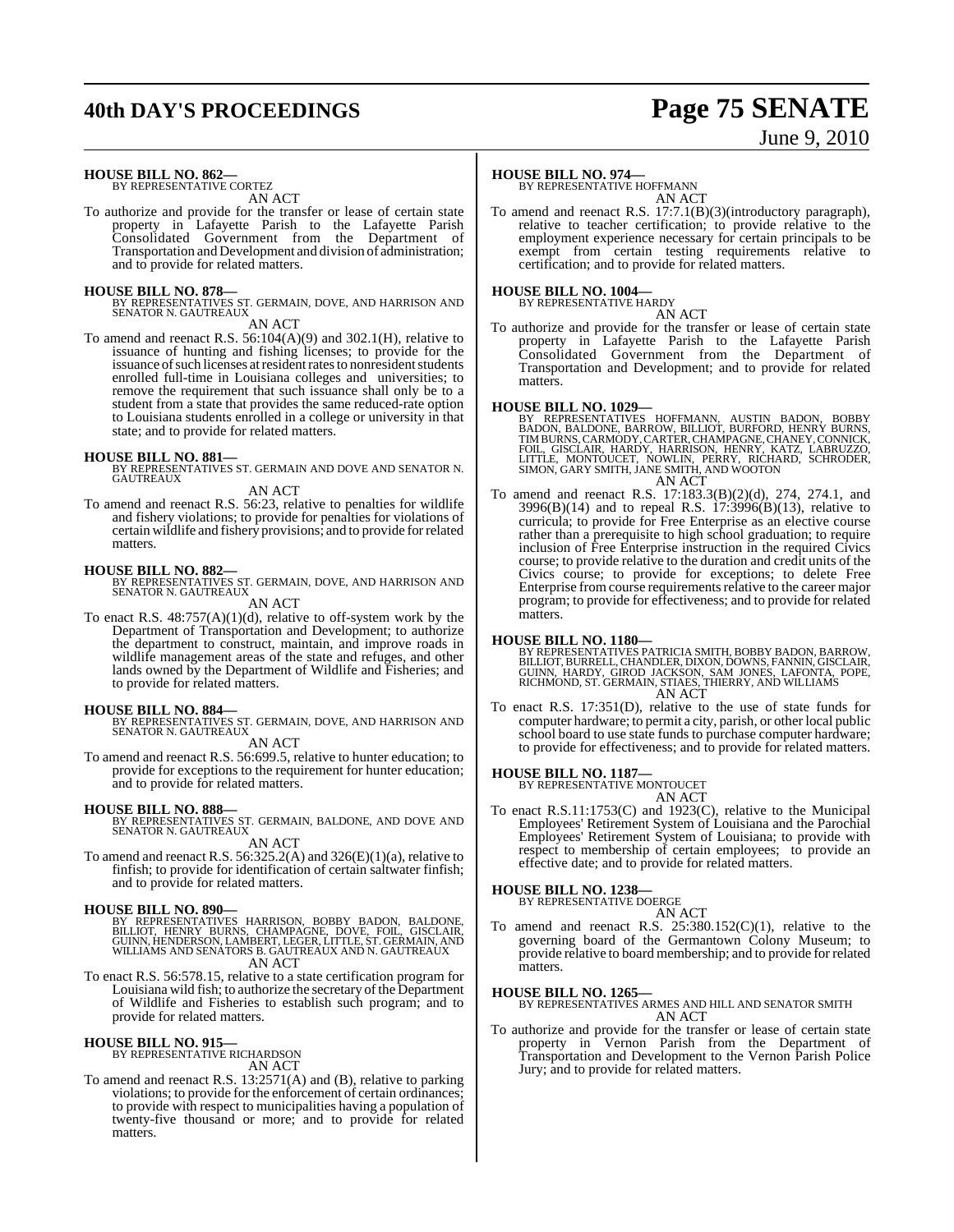## **Page 76 SENATE 40th DAY'S PROCEEDINGS**

### June 9, 2010

### **HOUSE BILL NO. 1267—**

BY REPRESENTATIVE BROSSETT AN ACT

To amend and reenact R.S. 39:6(C), relative to the duties of the commissioner of administration; to require that certain information concerning state contracts be included on the state spending website; to provide for effectiveness; and to provide for related matters.

#### **HOUSE BILL NO. 1309—**

BY REPRESENTATIVE HOWARD AND SENATOR SMITH AN ACT

To amend and reenact R.S. 33:3815.3(A), (B), (C), and (F) and R.S. 34:844(A) and (B), relative to drinking water protection; to prohibit certain activity in areas adjacent to drinking water intakes; to provide for restricted areas and water intake zones; to provide for the authority of waterworks districts and local political subdivisions; and to provide for related matters.

## **HOUSE BILL NO. 1311—** BY REPRESENTATIVE GUILLORY

AN ACT

To authorize and provide for the transfer or lease of certain state property in St. Landry Parish to the city of Eunice from the division of administration; and to provide for related matters.

**HOUSE BILL NO. 1346—** BY REPRESENTATIVES DOVE, BOBBY BADON, BALDONE, BILLIOT, HENRY BURNS, CHAMPAGNE, FOIL, GISCLAIR, GUINN, HARRISON,<br>HENDERSON, SAM JONES, LAMBERT, LEGER, LITTLE, MONTOUCET,<br>RICHARD, ST. GERMAIN, WHITE, AND WOOTON

- AN ACT
- To amend and reenact R.S. 56:639.8(E) and (G), relative to the Artificial Reef Development Fund; to allow the monies in said fund to be used in association with the wild seafood certification program administered by the Department of Wildlife and Fisheries; and to provide for related matters.

### **HOUSE BILL NO. 1461— (Substitute for HouseBill No. 230 by Representative Pearson)** BY REPRESENTATIVE PEARSON

AN ACT

To amend and reenact R.S.  $11:62(4)$ ,  $1141(A)$  and  $(C)(1)(a)$ , and  $1144(B)(2)(a)$  and to enact R.S.  $11:1144(B)(4)$  and 1147(C)(2)(a)(iii), relative to the Louisiana School Employees' Retirement System; to provide with respect to employee contributions; to provide with respect to calculation of benefits; to provide with respect to retirement eligibility; to provide an effective date; and to provide for related matters.

#### **HOUSE BILL NO. 413—** BY REPRESENTATIVE BARROW

AN ACT

To amend and reenact R.S. 33:405(C), relative to meetings of the board of aldermen in a Lawrason Act municipality; to remove prohibitions on business discussed at special meetings; and to provide for related matters.

#### **HOUSE BILL NO. 211—** BY REPRESENTATIVE PUGH

AN ACT

To enact R.S. 32:299(A)(3), relative to off-road vehicles; to provide that off-road vehicles can be driven by certain persons on university and college streets; and to provide for related matters.

#### **HOUSE BILL NO. 255—**

BY REPRESENTATIVES WOOTON, ARMES, BALDONE, GUINN,<br>HARDY, LEGER, MCVEA, MILLS, POPE, RICHARD, JANE SMITH, ST.<br>GERMAIN, AND WILLIAMS AND SENATOR MARTINY AN ACT

To amend and reenact R.S. 15:574.4 and to enact R.S. 15:574.4.1 through 574.4.3, relative to parole; to provide for technical changes to the parole statutes; to direct the Louisiana State Law Institute to redesignate the provisions of R.S. 15:574.4.1 and 574.4.2 as R.S. 15:574.4.4 and 574.4.5; and to provide for related matters.

#### **HOUSE BILL NO. 340—**

BY REPRESENTATIVE ARNOLD AN ACT

To amend and reenact R.S. 9:1123.115(A)(1) and (2) and to enact R.S. 9:1121.111, relative to the Louisiana Condominium Act; to require an advance be put in escrow accounts when purchasing a condominium unit; and to provide for related matters.

### **HOUSE BILL NO. 396—** BY REPRESENTATIVE ARNOLD

AN ACT To amend and reenact R.S. 40:1749.12(4), 1749.13(B)(1) and (3), 1749.14(A) and (B), and 1749.20(B)(introductory paragraph), to enact R.S. 40:1749.12(14) and 1749.14(C)(1)(b)(v), and to repeal R.S. 40:1749.13(E), relative to the Louisiana Underground Utilities and Facilities Damage Prevention Law; to define excavation; to define "forestry excavator"; to require regional notification centers to receive emergency locate requests twenty-four hours a day; to authorize a notice of intent to excavate to be sent electronically; to require a member operator to furnish the regional notification center with emergency contact information; to require a record of electronic notice to be retained by the regional notification center; to require an operator of an underground cable television utility to participate in regional notification centers; to repeal expired temporary notification provisions; to provide for violations; and to provide for related matters.

#### **HOUSE BILL NO. 591—**

BY REPRESENTATIVE ARNOLD

AN ACT To enact R.S. 6:969.24.1 and 969.24.2, relative to the Motor Vehicle Sales Finance Act; to prohibit any act that lessens or eliminates competition; to provide for exceptions; to prohibit a lender in a motor vehicle retail purchase from requiring a dealer to sell any insurance coverage, service, or product in order to secure preferential financing rates; and to provide for related matters.

#### **HOUSE BILL NO. 776—**

BY REPRESENTATIVE WILLMOTI

### AN ACT

To amend and reenact R.S.  $40:2116(D)(2)$  and  $(J)(1)(introductory)$ paragraph) and (c), relative to facility need review approvals; to provide for applicability of facility need review approvals; to extend the period of facility need review approval for certain facilities; to provide for certain exceptions to facility need review approval extension; to provide for an extension to the moratorium on additional beds for nursing facilities; and to provide for related matters.

#### **HOUSE BILL NO. 872—**

BY REPRESENTATIVE MILLS

AN ACT To enact R.S. 37:1218, relative to the administration of influenza immunizations; to provide for allowable pharmacist services; to provide for conditions under which pharmacists may administer influenza immunizations; and to provide for related matters.

#### **HOUSE BILL NO. 913—**

BY REPRESENTATIVES CHAMPAGNE, BALDONE, BARRAS, BILLIOT,<br>HENRY BURNS, CARMODY, CARTER, CHANDLER, CORTEZ, DOWNS,<br>FANNIN, FOIL, GISCLAIR, GUINN, HARRISON, HAZEL, HOFFMANN,<br>SAM JONES, KATZ, LANDRY, LIGI, MILLS, MONTOUCET, MORR

AN ACT

To amend and reenact R.S. 30:2011(A)(3) and (D)(4) and (23), 2074(A)(4), 2397, R.S. 33:4548.13, and R.S. 40:2821(B)(2) and  $2824(B)$ , to enact Chapter 14 of Subtitle II of Title 30 of the Louisiana Revised Statutes of 1950, to be comprised of R.S. 30:2301 through 2306, and R.S. 39:1022(C), and to repeal R.S. 30:2078 through 2088, relative to certain loans for water infrastructure from the revolving loan funds; to provide for the Department of Environmental Quality; to provide for the powers and duties of the secretary of the Department of Environmental Quality; to redesignate the Municipal Facilities Revolving Loan Fund as the Clean Water State Revolving Fund; to provide for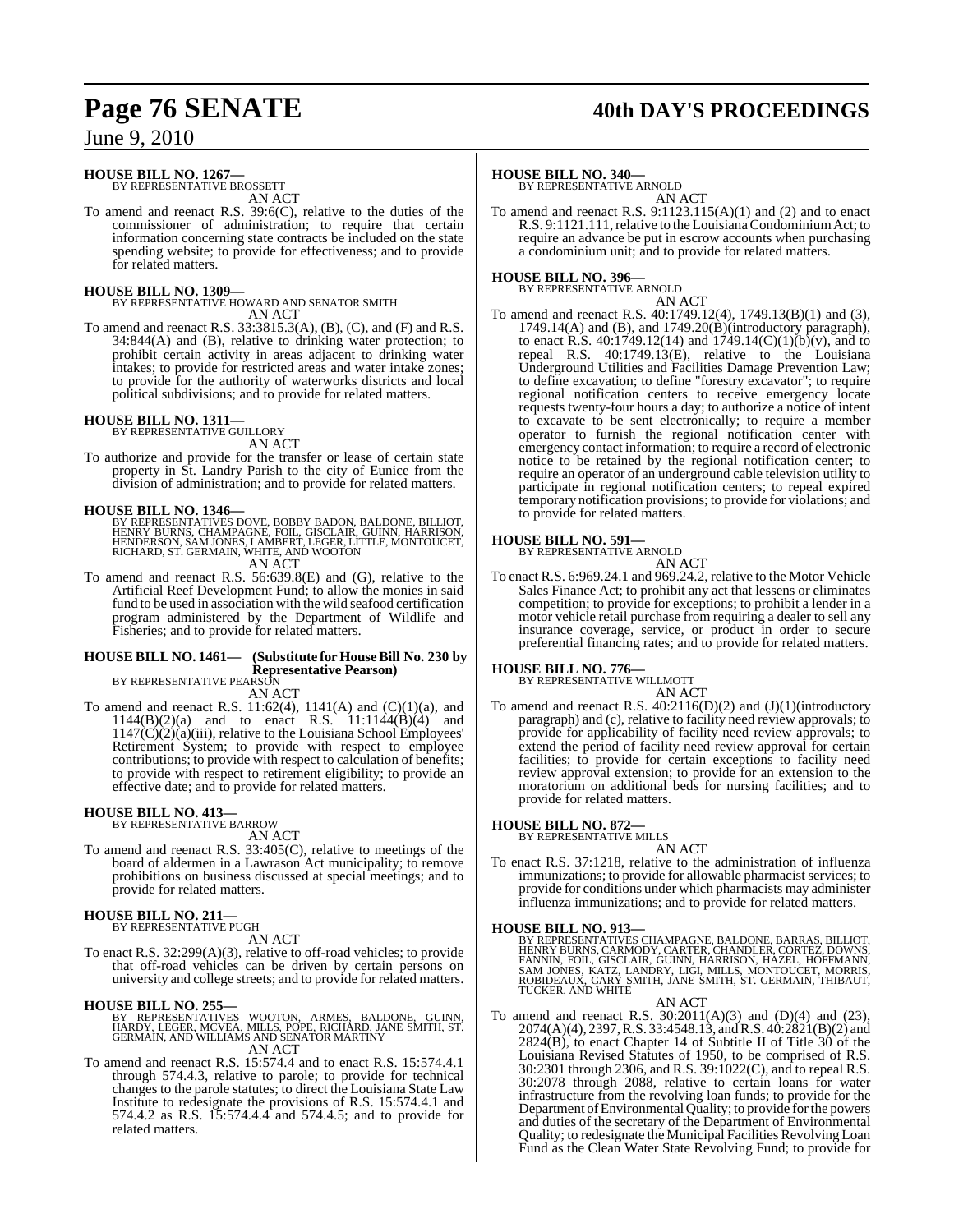## **40th DAY'S PROCEEDINGS Page 77 SENATE**

# June 9, 2010

notices of intention to issue certain bonds; and to provide for related matters.

### **HOUSE BILL NO. 36—**

BY REPRESENTATIVE BALDONE AN ACT

To amend and reenact R.S. 15:709(C), relative to prisoners; to provide for the housing of certain prisoners convicted and sentenced in another state; and to provide for related matters.

## **HOUSE BILL NO. 45—** BY REPRESENTATIVE LAMBERT

AN ACT

To amend and reenact R.S. 56:320(B)(3), relative to taking of crabs; to remove the requirement for a crab trap to have a float and float line if the trap is placed in certain locations of the state; and to provide for related matters.

- **HOUSE BILL NO. 97—** BY REPRESENTATIVES CORTEZ, ARMES, BILLIOT, HENRY BURNS, DIXON, DOERGE, GISCLAIR, SAM JONES, AND POPE AN ACT
- To amend and reenact R.S. 32:402.1(D), relative to driver's education; to allow for certain persons to participate in a portion of a driver's education course prior to their fifteenth birthday; and to provide for related matters.

#### **HOUSE BILL NO. 168—**

- BY REPRESENTATIVES HENRY BURNS, BILLIOT, CHANDLER, EDWARDS, LEGER, RICHARD, RICHMOND, AND SMILEY AN ACT
- To amend and reenact R.S. 38:214 and 218 and to enact R.S. 48:223(G), relative to drainage obstruction; to provide for the issuance of citations; to provide for enforcement of penalties; to provide for collection of fines; and to provide for related matters.

### **HOUSE BILL NO. 229—** BY REPRESENTATIVE PEARSON

A JOINT RESOLUTION

Proposing to amend Article X, Section 29(E)(5) of the Constitution of Louisiana and to add Article  $\overline{X}$ , Section 29(F) of the Constitution of Louisiana, to provide relative to benefit provisions for members of public retirement systems; to require a two-thirds vote for passage of a benefit provision having an actuarial cost; to provide for submission of the proposed amendment to the electors; and to provide for related matters.

### **HOUSE BILL NO. 251—** BY REPRESENTATIVE PATRICIA SMITH

AN ACT

To amend and reenact R.S. 17:21(B), relative to the state superintendent of education for public elementary and secondary education; to provide that the state superintendent shall possess certain minimum qualifications at the time of appointment by the State Board of Elementary and Secondary Education; to provide that the state board may establish additional qualifications; to provide limitations; to provide an effective date; and to provide for related matters.

## **HOUSE BILL NO. 370—** BY REPRESENTATIVE ARNOLD

AN ACT

To amend and reenact R.S. 9:3891(8) and (9) and to enact R.S. 9:3891(14), relative to agency relations in real estate transactions; to provide for a change in the definition of "designated agency" and "designated agent"; to provide for a definition of "substantive contact"; and to provide for related matters.

### **HOUSE BILL NO. 388—** BY REPRESENTATIVE PATRICIA SMITH AN ACT

To amend and reenact R.S. 17:3973(4) and 3997(B)(1) and (E), relative to teachers transferring to a charter school from a city, parish, or other local public school system; to provide relative to certain leaves of absence for such teachers; to provide

definitions; to provide effectiveness; to provide guidelines relative to the transfer of an employee of a city, parish, or other local public school system to a Type 4 charter school; to provide an effective date; and to provide for related matters.

#### **HOUSE BILL NO. 485—** BY REPRESENTATIVE BILLIOT

AN ACT

To amend and reenact R.S. 38:301.1(A), relative to elevation reports; to require that levee elevation reports indicate the elevation based on the North American Vertical Datum of 1988; and to provide for related matters.

#### **HOUSE BILL NO. 642—**

BY REPRESENTATIVES HENDERSON, HUTTER, AND LEGER AN ACT

To amend and reenactR.S. 56:421(B)(introductory paragraph) and to enact R.S.  $56:421(B)(14)$ , relative to the Louisiana Oyster Task Force; to add a member to the task force; and to provide for related matters.

#### **HOUSE BILL NO. 580—**

BY REPRESENTATIVE PATRICIA SMITH AN ACT

To amend and reenact R.S. 17:1945(A) and (B), relative to special schools for students with exceptionalities; to provide for a designation for certain special schools under the jurisdiction of the State Board of Elementary and Secondary Education; to authorize such schools to share services and functions under certain conditions; to allow for the enrollment in such schools of children with orthopedic impairments under certain circumstances; and to provide for related matters.

#### **HOUSE BILL NO. 582—**

BY REPRESENTATIVE BALDONE

AN ACT To amend and reenact R.S. 39:1659 and 40:1300.281(F), relative to prosthetic and orthotic services; to provide for exceptions; and to provide for related matters.

#### **HOUSE BILL NO. 584—**

BY REPRESENTATIVE MILLS

AN ACT To amend and reenact R.S. 32:300.3(D), relative to motor vehicles; to limit liability of law enforcement agencies involved in funeral processions; and to provide for related matters.

#### **HOUSE BILL NO. 749—**

BY REPRESENTATIVES POPE, CORTEZ, DOERGE, DOWNS, HENDERSON, HOFFMANN, AND MONTOUCET AN ACT

To amend and reenact R.S. 11:1503(7) and 1530(K)(2) and to repeal R.S. 11:231(A)(5), relative to the Clerks' of Court Retirement and Relief Fund; to provide for average compensation; to provide for calculation of additional benefits following participation in the Deferred Retirement Option Plan; to provide for transitional provisions; to provide an effective date; and to provide for related matters.

#### **HOUSE BILL NO. 759—**

BY REPRESENTATIVE ST. GERMAIN AN ACT

To amend and reenact R.S. 32:1(26), relative to the traffic regulations; to revise the definition of "intersection"; and to provide for related matters.

## **HOUSE BILL NO. 842—** BY REPRESENTATIVE DOVE

AN ACT

To amend and reenact R.S. 41:131, 133, 134(D), and 135 and to enact R.S. 41:1338(A)(2)(c), relative to sale of public lands; to provide for the sale of property adjudicated to the state for nonpayment of taxes for the years 1880 through 1973; to provide for the advertisement of sale of property adjudicated to the state; and to provide for the disposition of proceeds from the sale of property adjudicated to the state; and to provide for related matters.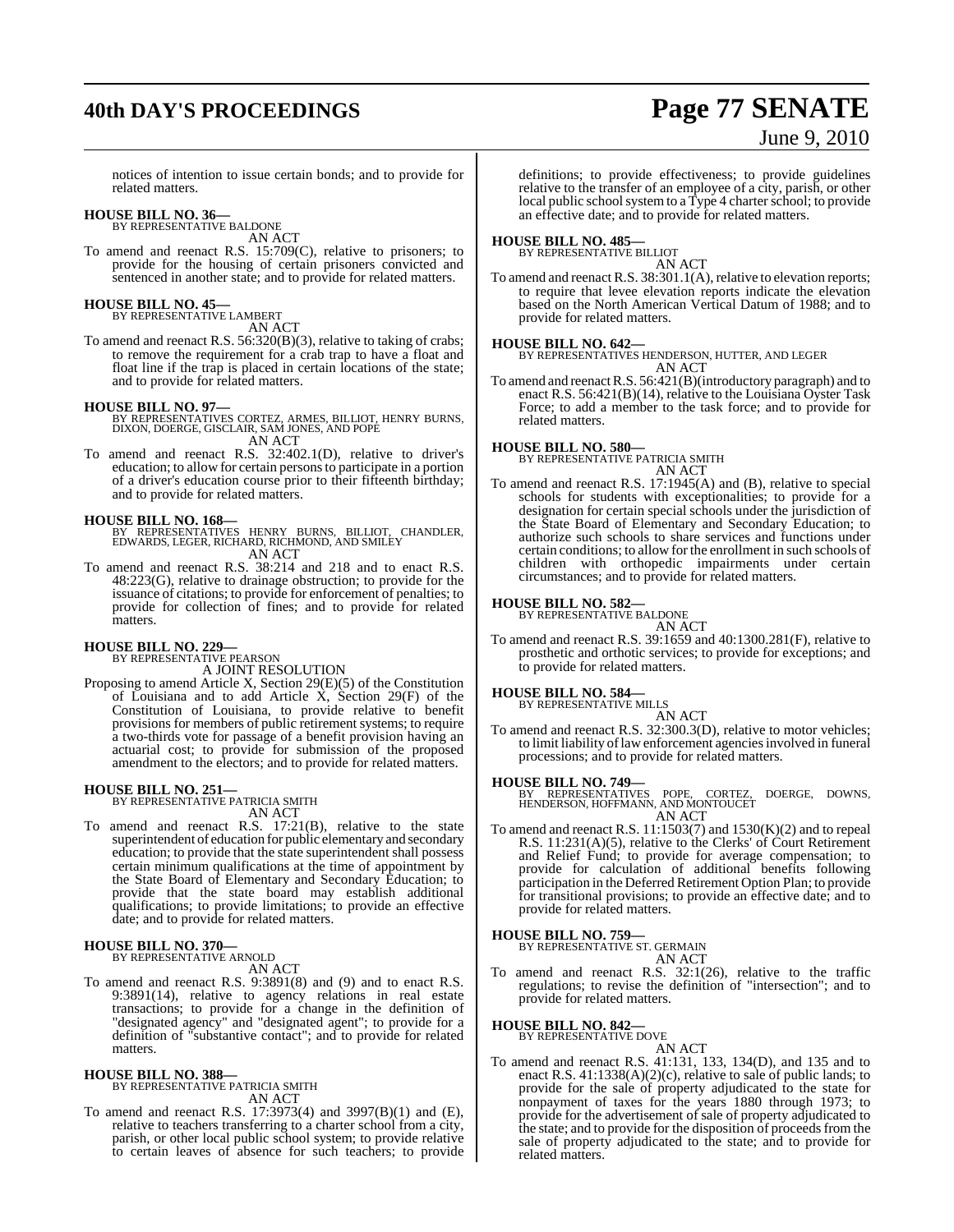### June 9, 2010

**HOUSE BILL NO. 835—** BY REPRESENTATIVE DOVE

AN ACT

To amend and reenact R.S. 47:2243, 2245, and 2246 and to enact R.S. 47:2196(E), relative to redemption of properties adjudicated at tax sales; to provide for the lease, transfer, and sale of property adjudicated to the state for nonpayment of taxes for the years 1880 through 1973; to provide for redemption of property adjudicated to the state; and to provide for related matters.

## **HOUSE BILL NO. 895—** BY REPRESENTATIVE MORRIS

AN ACT

To amend and reenact R.S. 30:2344(D), to enact R.S. 30:2344(E) and (F), and to repeal R.S. 30:2345, relative to asbestos abatement in schools; to provide for asbestos abatement; to provide for the methods of abatement; to repeal the Louisiana School Asbestos Abatement Commission; and to provide for related matters.

## **HOUSE BILL NO. 1271—** BY REPRESENTATIVE ST. GERMAIN

AN ACT

To amend and reenact R.S. 40:1232.2(B)(1)(introductory paragraph) and (b) and to enact R.S. 40:1232.2( $\hat{B}$ )(1)(d) and (e), relative to the Louisiana Emergency Medical Services Certification Commission; to provide for membership; to provide for a date for change of certain membership; and to provide for related matters.

and asked that the President of the Senate affix his signature to the same.

> Respectfully submitted, ALFRED W. SPEER Clerk of the House of Representatives

The House Bills and Joint Resolutions contained herein were signed by the President of the Senate.

### **Message to the Governor**

### **SIGNED SENATE BILLS**

#### June 9, 2010

To the Honorable Governor of the State of Louisiana:

The President of the Senate and the Speaker of the House of Representatives has signed the following Senate Bill:

#### **SENATE BILL NO. 407—**

BY SENATORS MCPHERSON, ADLEY, BROOME, HEITMEIER,<br>LAFLEUR,NEVERS AND SHAW AND REPRESENTATIVES NORTON,<br>AUSTINBADON,BOBBYBADON,BARRAS,BARROW,HENRYBURNS,<br>TIMBURNS,CHANEY,CORTEZ,DIXON,GISCLAIR,GREENE,HARDY,<br>HAZEL,HENRY,HINES,GI JONES, KATZ, LAFONTA, LANDRY, LIGI, LOPINTO, LORUSSO, MILLS,<br>PEARSON, RICHARD, RICHMOND, ROBIDEAUX, SCHRODER, JANE<br>SMITH, ST. GERMAIN, TALBOT, THIBAUT, THIERRY, TUCKER, WADDELL, WILLIAMS AND WILLMOTT

#### AN ACT

To amend and reenact R.S.  $32:409.1(A)(6)(c)(iii)$ , relative to drivers' licenses and application or special certificate applications; to delete authority to impose a record check fee on an applicant for a Class "D" chauffeur's license or a Class "E" personal vehicle driver's license; and to provide for related matters.

and it is hereby presented for executive approval.

Respectfully submitted, GLENN A. KOEPP Secretary of the Senate

## **Page 78 SENATE 40th DAY'S PROCEEDINGS**

### **Privilege Report of the Committee on Senate and Governmental Affairs**

### **ENROLLMENTS**

Senator Kostelka, Chairman on behalf of the Committee on Senate and Governmental Affairs, submitted the following report:

June 9, 2010

To the President and Members of the Senate:

I am directed by your Committee on Senate and Governmental Affairs to submit the following report:

The following Senate Bills have been properly enrolled:

- **SENATE BILL NO. 94—** BY SENATOR MURRAY AND REPRESENTATIVES BROSSETT, HINES AND STIAES AN ACT
- To enact R.S. 14:72.5, relative to a fraudulent postsecondary education degree; to create the crime of the unlawful production, manufacture, distribution, or possession of a fraudulent postsecondary education degree; to provide for definitions; to provide for an effective date; and to provide for related matters.

## **SENATE BILL NO. 544—**<br>BY SENATOR THOMPSON

AN ACT

To amend and reenact R.S. 15:603(10), relative to DNA detection of sexual and violent offenders; to provide for the collection of DNA samples from certain offenders; to provide for certain crimes requiring the collection of DNA samples; and to provide for related matters.

#### **SENATE BILL NO. 663—** BY SENATOR HEBERT

AN ACT

To amend and reenact the introductory paragraph of R.S.  $22:1295(1)(d)$ , relative to uninsured motorist coverage; to provide with respect to minimum collision coverage amounts; and to provide for related matters.

#### **SENATE BILL NO. 674—** BY SENATOR HEBERT

AN ACT To amend and reenact R.S. 22:771 and R.S. 44:4.1(B)(10), relative to property and casualty insurance companies; to provide with respect to the annual filing of actuarial opinions; to provide for the filing of actuarial opinion summaries; to provide for the filing of actuarial opinion reports and workpapers; to provide for the commissioners authority to engage actuaries; to provide for liability with respect to actuarial opinions; to provide for the confidentiality of certain documents; and to provide for related matters.

#### **SENATE BILL NO. 675—** BY SENATOR HEBERT

AN ACT To amend and reenact R.S. 22:68, relative to domestic insurers; to provide for the retention of original records; to provide for securities; and to provide for related matters.

#### **SENATE BILL NO. 678** BY SENATOR MORRISH

AN ACT

To enact R.S. 15:609(J), relative to drawing or taking of DNA samples; to provide for the collection of DNA samples; and to provide for related matters.